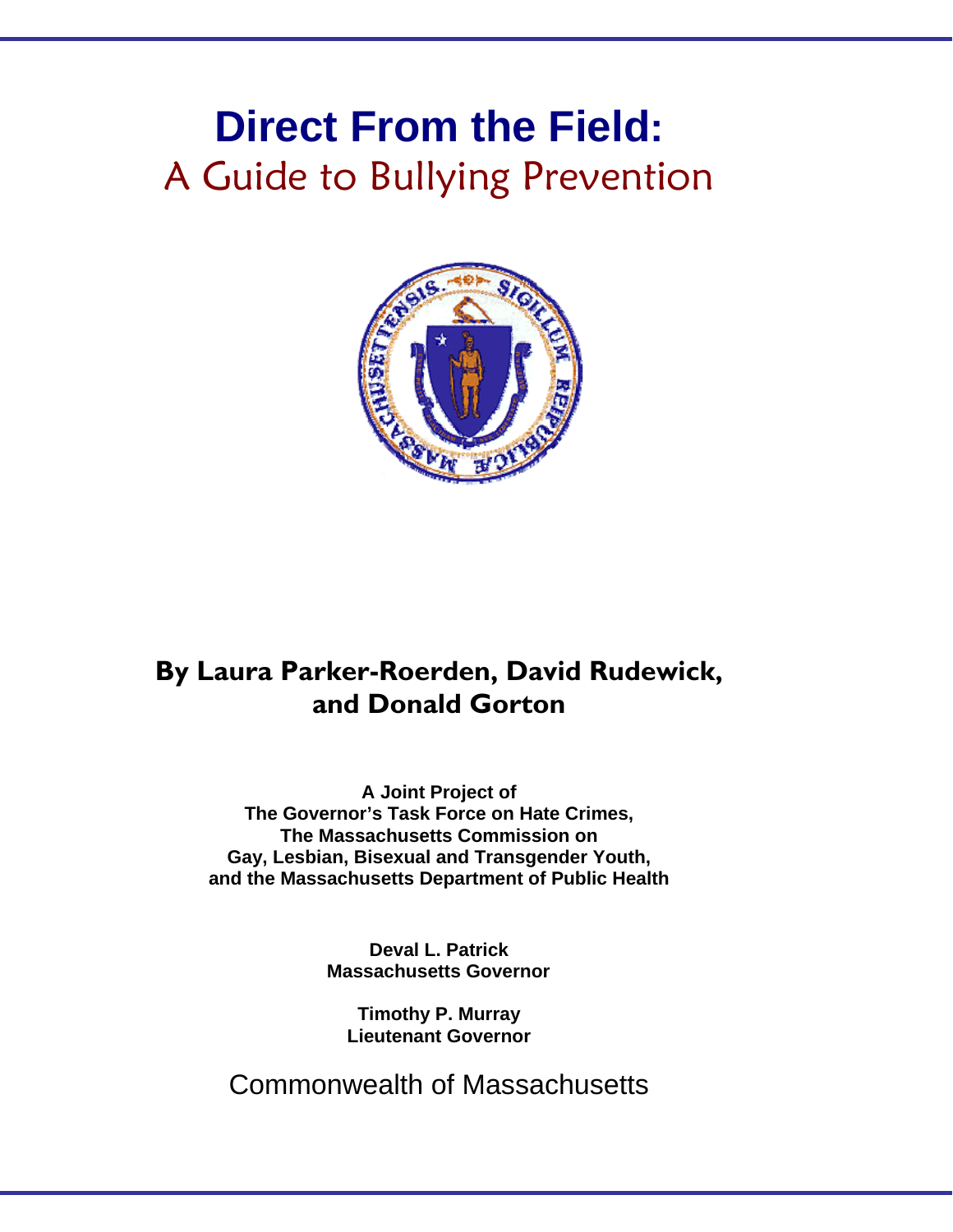#### **Acknowledgements**

*The publishers gratefully acknowledge everyone who participated in making this Guide possible. The primary author of the initial draft was Laura Parker Roerden. Her project director, principal collaborator, and co-author was David Rudewick, the Student Civil Rights Director of the Governor's Task Force on Hate Crimes. Editing, supplementation, and other pre-publication work were done by Donald Gorton, Co-Chair of the Massachusetts Governor's Task Force on Hate Crimes. Sarah Farmer, consultant to the Massachusetts Department of Public Health revised, proofread, and reformatted the Guide for publication in 2007. Sarah Farmer also developed the section on "Helping Kids with Disabilities." Legal information was contributed by Donald Gorton, who is a lawyer in Massachusetts. Graphic design work was done by David Rudewick, Donald Gorton, and Sarah Farmer.* 

*After a long delay following initial completion, Commissioner John Auerbach of the Massachusetts Department of Public Health brought the Guide to publication in 2007. Assisting in the lengthy process of completing this project were Kathleen Henry, Chair of the former Massachusetts Governor's Commission on Gay and Lesbian Youth; Carlene Pavlos, Director of Violence Prevention of the Massachusetts Department of Public Health; Paula Tessier of the Safe Spaces for GLBT Youth program of DPH; Susan Prosnitz, Co-Chair of the Governor's Task Force on Hate Crimes; Assistant Commissioner John Bynoe of the Department of Education; and Jim Brinning of the Governor's Task Force on Hate Crimes. Principal funders were the Governor's Task Force on Hate Crimes and the Department of Public Health. Support was also provided by the Massachusetts Gay and Lesbian Anti-Violence Project and the Boston Gay Rights Fund. Assisting with review and proofreading were Ron Donaghe, Carlene Pavlos, Paula Tessier, David Gallagher, Larry Dean Hamilton, Richard Scramstad, Mark Roeder, Ken Clark, Bryan Fithian, and Mary Tittman. Finally, cooperating schools throughout the Commonwealth of Massachusetts provided the source information from which the content for this endeavor was derived.* 

*This document is published in 2007 in Boston, but is not copyrighted. Users should feel free to borrow from this Guide without further permission, but with attribution.*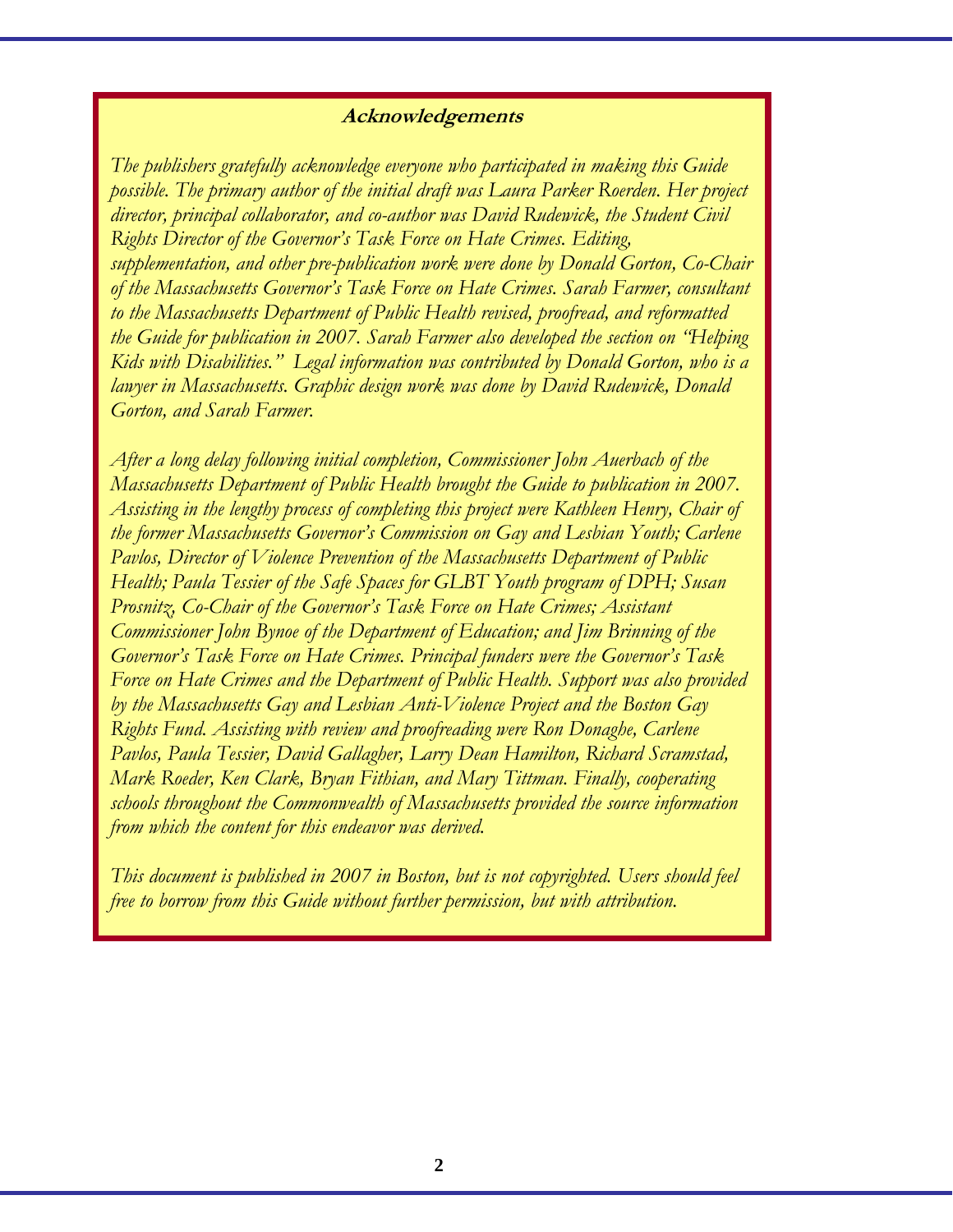## **Direct From the Field:**  A Guide to Bullying Prevention

## **Table of Contents**

|                                                                                     | 6  |
|-------------------------------------------------------------------------------------|----|
|                                                                                     |    |
|                                                                                     |    |
|                                                                                     |    |
|                                                                                     |    |
|                                                                                     |    |
|                                                                                     |    |
|                                                                                     |    |
|                                                                                     |    |
|                                                                                     |    |
|                                                                                     |    |
|                                                                                     |    |
|                                                                                     |    |
|                                                                                     |    |
|                                                                                     |    |
|                                                                                     |    |
| Lesbian, Gay, Bisexual, and Transgender (LGBT) Youth Issues _______________ 26      |    |
|                                                                                     |    |
| Flirting or Hurting: Sexual Harassment at School_________________________________28 |    |
|                                                                                     |    |
|                                                                                     |    |
|                                                                                     |    |
|                                                                                     |    |
|                                                                                     |    |
|                                                                                     | 36 |

|  | More Ingredients for Success: Developing Student Assets |  |
|--|---------------------------------------------------------|--|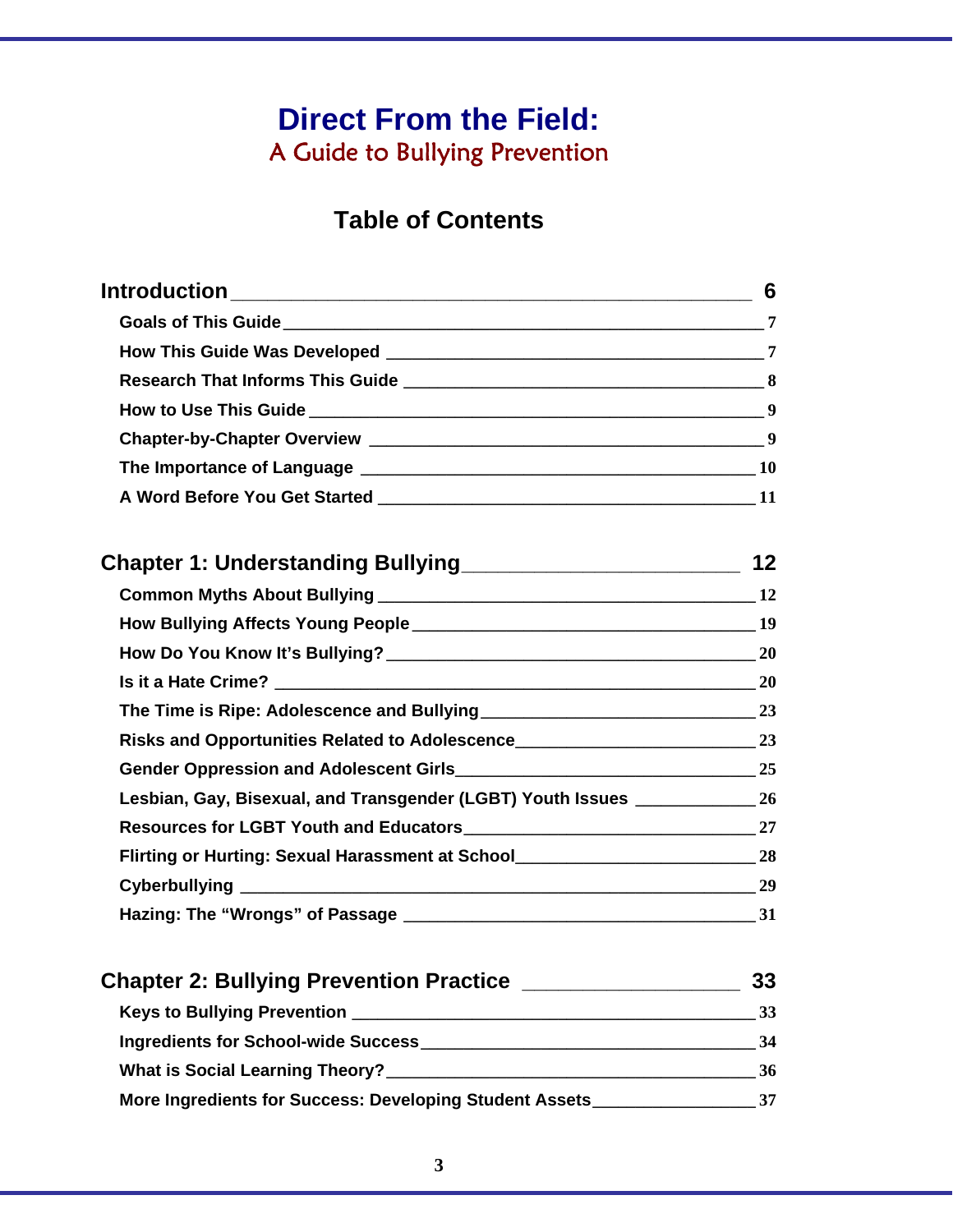| Tools at the Ready: Creating a Caring School Community _______________________41   |  |
|------------------------------------------------------------------------------------|--|
|                                                                                    |  |
|                                                                                    |  |
|                                                                                    |  |
|                                                                                    |  |
|                                                                                    |  |
|                                                                                    |  |
|                                                                                    |  |
|                                                                                    |  |
| Apply Action Research 57                                                           |  |
|                                                                                    |  |
|                                                                                    |  |
|                                                                                    |  |
|                                                                                    |  |
| Tying It All Together: Integrating Prevention Efforts __________________________62 |  |
| Legal Issues Related to Bullying: Massachusetts Laws __________________________62  |  |
|                                                                                    |  |
|                                                                                    |  |
| Choosing a Program in Social and Emotional Learning __________________________65   |  |
| Recommended Bullying Prevention Programs and Resources _______________ 66          |  |

| Chapter 3: Classroom Prevention Tools for Teachers ________                      | 69               |
|----------------------------------------------------------------------------------|------------------|
|                                                                                  |                  |
|                                                                                  |                  |
|                                                                                  |                  |
|                                                                                  | 74               |
|                                                                                  | $\frac{1}{2}$ 75 |
|                                                                                  | 76               |
| Exploring Behavior Problems: Needs, Weeds, Seeds, and Deeds __________________77 |                  |
|                                                                                  | 80               |
|                                                                                  |                  |
|                                                                                  |                  |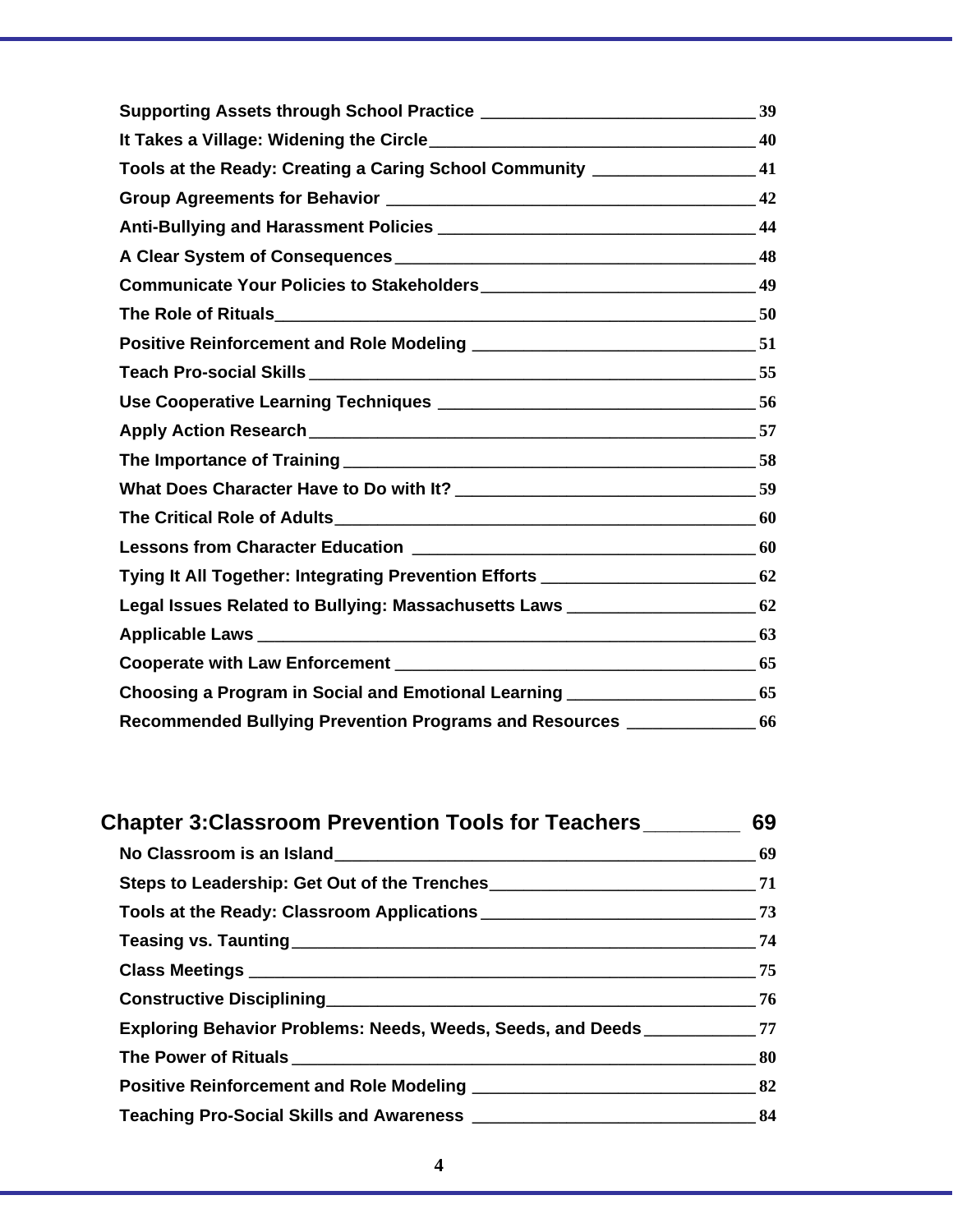| Address Issues of Bias, Privilege, and Oppression ______________________________93 |                                                          |
|------------------------------------------------------------------------------------|----------------------------------------------------------|
|                                                                                    | $\frac{1}{\sqrt{1-\frac{1}{2}}}\frac{94}{1-\frac{1}{2}}$ |
|                                                                                    |                                                          |
|                                                                                    |                                                          |
| Social Skills and Bullying Prevention Curricula for Middle School ___________98    |                                                          |

## **Chapter 4:Interventions That Help Bullies, Targets, and their**

| 100                                                                                  |
|--------------------------------------------------------------------------------------|
|                                                                                      |
|                                                                                      |
| Targeting as a Symptom of School Climate Problems ______________________________ 102 |
|                                                                                      |
|                                                                                      |
|                                                                                      |
|                                                                                      |
|                                                                                      |
|                                                                                      |

| Chapter 5: A Power Play for Peace, Cool Tools for Students 109                                        |            |
|-------------------------------------------------------------------------------------------------------|------------|
|                                                                                                       | 109        |
|                                                                                                       | <b>110</b> |
| 20 Things You Can Do When Someone is Being Bullied 20 Things You Can Do When Someone is Being Bullied |            |
|                                                                                                       | <b>112</b> |
| Widening the Circle of Caring: A Student Project _______________________________113                   |            |
|                                                                                                       | 114        |
|                                                                                                       |            |

| In Conclusion   |  |
|-----------------|--|
| <b>Endnotes</b> |  |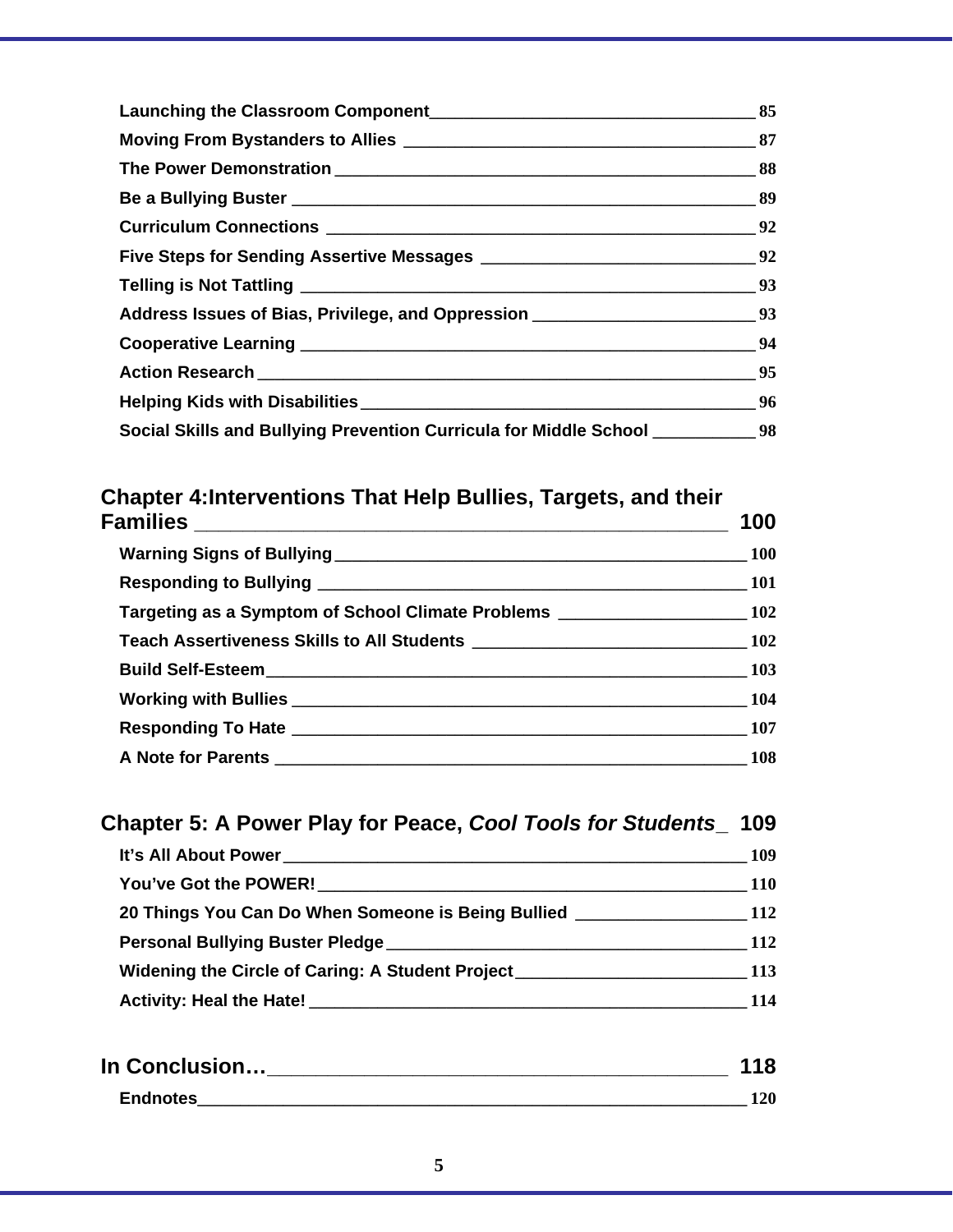## **Introduction**

*You must be the change you wish to see in the world.*  Mohandas Gandhi

Evidence-based research gleaned from respected institutions, media reports, and the hallways of our nation's schools all point to the same truth: Bullying has devastating effects. Just a quick look at statistics reveals the depth of the problem:

- Analysis of high-profile school shootings such as Santana, Columbine, and Virginia Tech reveals that that up to 71 percent involved attacker(s) who felt bullied, persecuted, attacked, or injured.<sup>1</sup>
- Around 160,000 school children stay home from school each day out of fear, often without telling their parents why.<sup>2</sup>
- Children targeted by bullies experience higher than normal levels of insecurity, anxiety, depression, low self-esteem, and physical and mental symptoms.<sup>3</sup>
- Adults who were bullies as children have higher rates of substance abuse, domestic violence, and other violent crimes.<sup>4</sup>
- The percentage of students who report being bullied rose 50% from 1983 to  $2003.<sup>5</sup>$

In short, bullying is an act that cannot be ignored if we are to safeguard our nation's schools and young people.

### Prevention and Intervention

While the problem is prevalent—up to 80 percent of adolescents report being bullied during their school years––students report that 71 percent of teachers or other adults in the classroom ignore bullying incidents.<sup>6</sup> Adults often either justify their lack of action with longheld myths ("bullying is a part of growing up") or are simply unprepared to intervene effectively.

Equipping administrators and teachers to respond more effectively is part of the answer, but the problem is complex and defies simple solutions. The majority of bullying incidents happen outside of the eyes and ears of school personnel—on buses, on sidewalks on the way home, at sporting events, and in bathrooms and locker rooms. Complicity among young people not to share knowledge of incidents of bullying with adults is common, often due to fear of retaliation. Ironically, while targets are disempowered by this code of silence, bullies gain power and prestige from it.

A joint study of the U.S. Secret Service and the U.S. Department of Education titled "The Safe School Initiative"  $(2002)^7$  points to the need to create an environment in which students feel safe enough to break the code of silence—thus giving voice to the silent majority of bystanders who disapprove of the bully's actions.

Multiple national studies show it is critical to create an environment of caring and respect in the classroom and school––an environment where children and adults have zero tolerance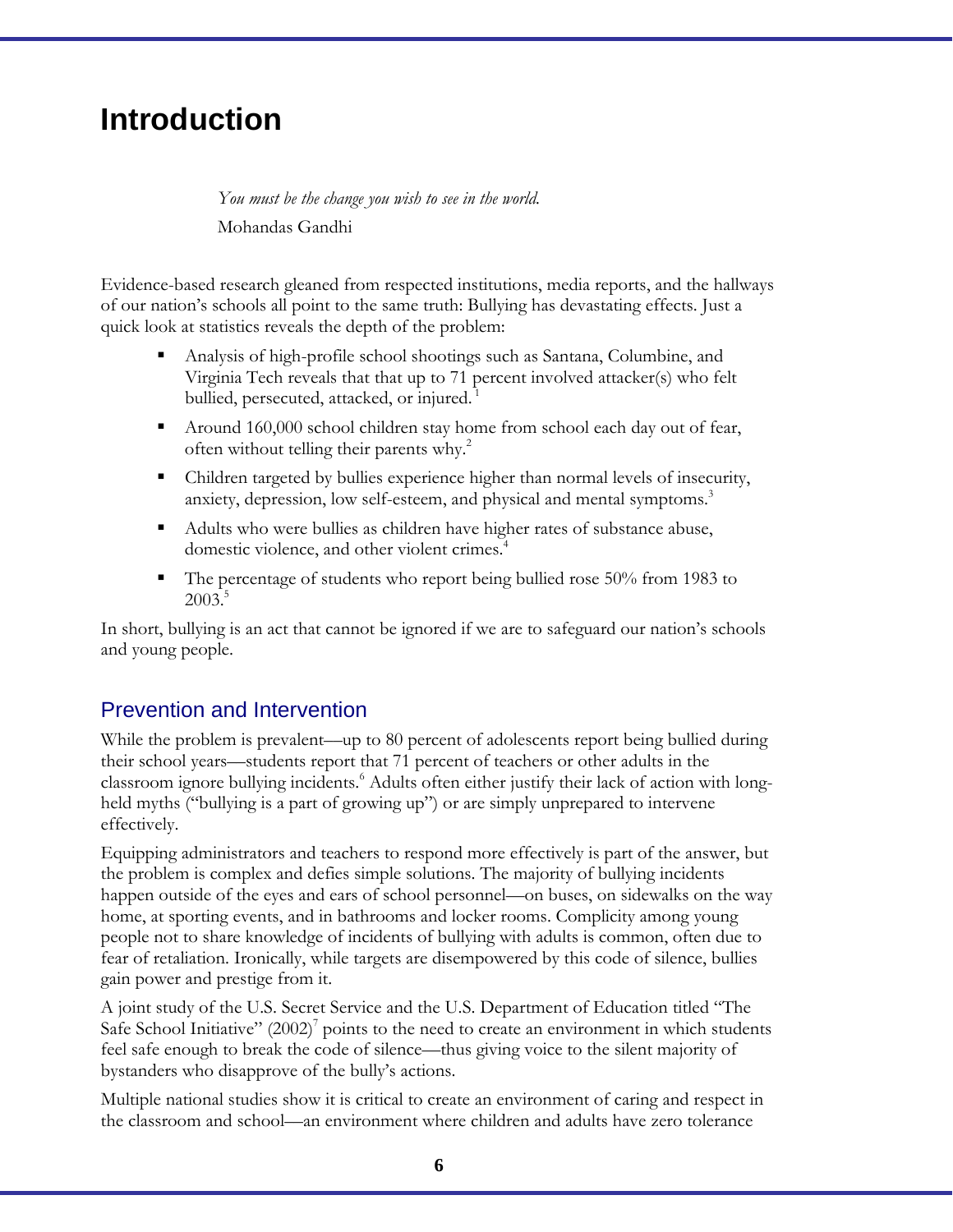for acts of disrespect. A culture of caring and respect is fundamental, and to create such a culture, character education and teaching of pro-social values like tolerance, altruism, and empathy, and self-assertiveness are essential. And to ensure students' emotional and physical safety, administrators and teachers can learn effective classroom management and discipline techniques.

### **Goals of This Guide**

This Guide*, Direct from the Field,* was developed to help you create a bullying prevention program that meets the unique needs of your site, your teachers, your students, and their families.

Many research-based bullying prevention programs exist, and while we draw from these resources and their insights, this guide goes beyond the simple matching of a site to a prepackaged program. In discussions with educators across the Commonwealth, we've seen that some of the best solutions to bullying and its destructive consequences are home-grown. This guide includes the collective wisdom of schools across Massachusetts that have discovered ways to make the culture of their classrooms and schools one of caring and respect. From their failings and successes comes the body of knowledge presented here.

Both traditional research about bullying and the experiential wisdom of actual schools are combined here to highlight practical classroom and school-wide strategies for administrators and teachers to:

- Nurture pro-social skills in children—including conflict resolution, appreciation for diversity, communication, cooperation, and assertiveness––that are related to intervening in acts of bullying.
- Utilize character education and put the culture of caring into action through service learning and other moral action models.
- Intervene in acts of harassment and bullying with strategies for working with targets and strategies for working with bullies.
- Work effectively with both families of targets and families of bullies.
- Involve families and school personnel in supporting a culture of respect.
- Develop appropriate consequences for bullies and complicit bystanders.
- Widen the circle of caring and involvement to include your larger community.

#### **How This Guide Was Developed**

We surveyed every middle school in Massachusetts and visited elementary and middle schools, both public and independent, to learn about:

- Programs in bullying prevention they have used or developed
- Strategies and tools
	- $\Rightarrow$  developed onsite to deal with specific issues and meet goals
	- $\Rightarrow$  that have been most effective (and why)
	- $\Rightarrow$  that have been least effective (and why)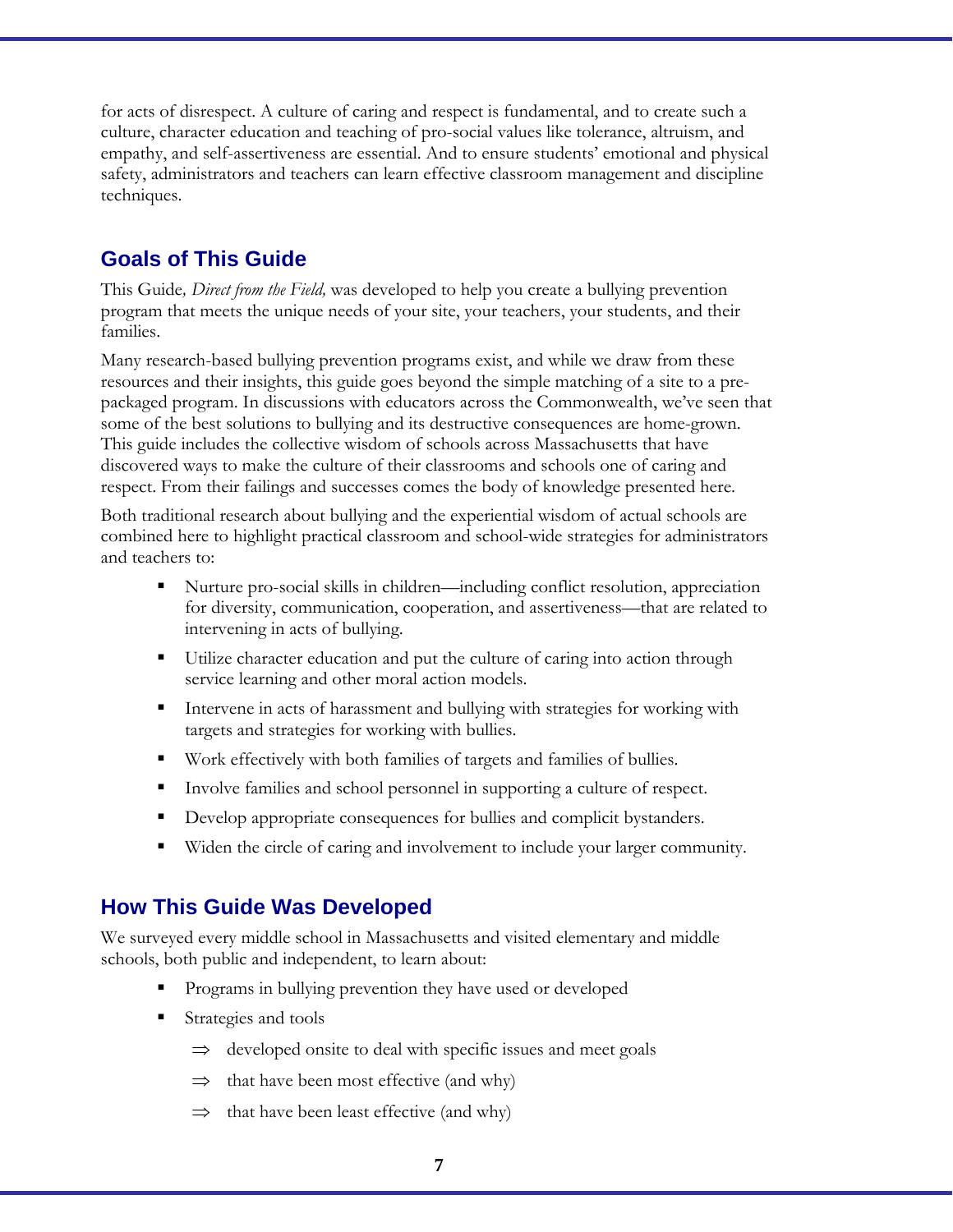- The nature of the problem at their sites
- **Progress made in addressing bullying problems.**

We spoke with principals, professional development coordinators, health educators, guidance counselors, bullying prevention coordinators, classroom teachers, bus monitors, parents, and students. Some sites had been doing this work for years, while others were just starting out. Some sites were using a comprehensive program, while others were using components of different programs or had tailored their own solutions. At some schools, this work fell under violence prevention efforts, and at other sites it was part of character education. Some sites were rural, others suburban or urban. Some had grant money to address this issue, while others were trying to launch efforts without much fiscal support. While there was great diversity in sites and solutions, many common themes emerged.

In general, young people said a better job could be done at keeping them safe at school, pointing to places in schools they avoid, such as bathrooms, certain hallways, and parts of the cafeteria. They worry the adults in the building don't understand the full scope of the problem. Most said they thought the adults cared about them, but they speculated that the adults lack the knowledge and resources to address an issue as complex as bullying. Bullying from a young person's perspective can feel like a problem one simply has to deal with alone.

Adults reported being worried that despite their best efforts, a culture of ridicule and disrespect prevails outside the building. They said change comes slowly and stressed the importance of buy-in from all school stakeholders, including often neglected constituents such as bus drivers, cafeteria workers, and parents. Teachers and administrators doing this work see progress is possible—that efforts to teach children pro-social skills pay off. But they worry about how to fit bullying prevention into a day already crowded with competing goals driven by high-stakes testing. They point with frustration to grants that launch programs that are difficult to sustain once monies have run out.

Still, an atmosphere of hope prevails. Young people and educators across the State believe in the vision of caring and respectful schools. And they believe their efforts to create such a community will pay off.

### **Research That Informs This Guide**

The strategies, tools, and processes presented in this Guide come from two sources:

- Traditional research on social and emotional learning, including the fields of bullying prevention, violence prevention, and character education
- Knowledge collected from the field through an action research model

The action research model is likely something you use all the time. We all learn from experience, and action research is an inquiry-based method of research that relies on:

- Self-reflection
- Reflection on one's social system to develop specific action plans

By asking educators across the State to reflect on what has, and what has not, been working in their bullying prevention efforts, we can offer you a practical knowledge base from which to design your own efforts.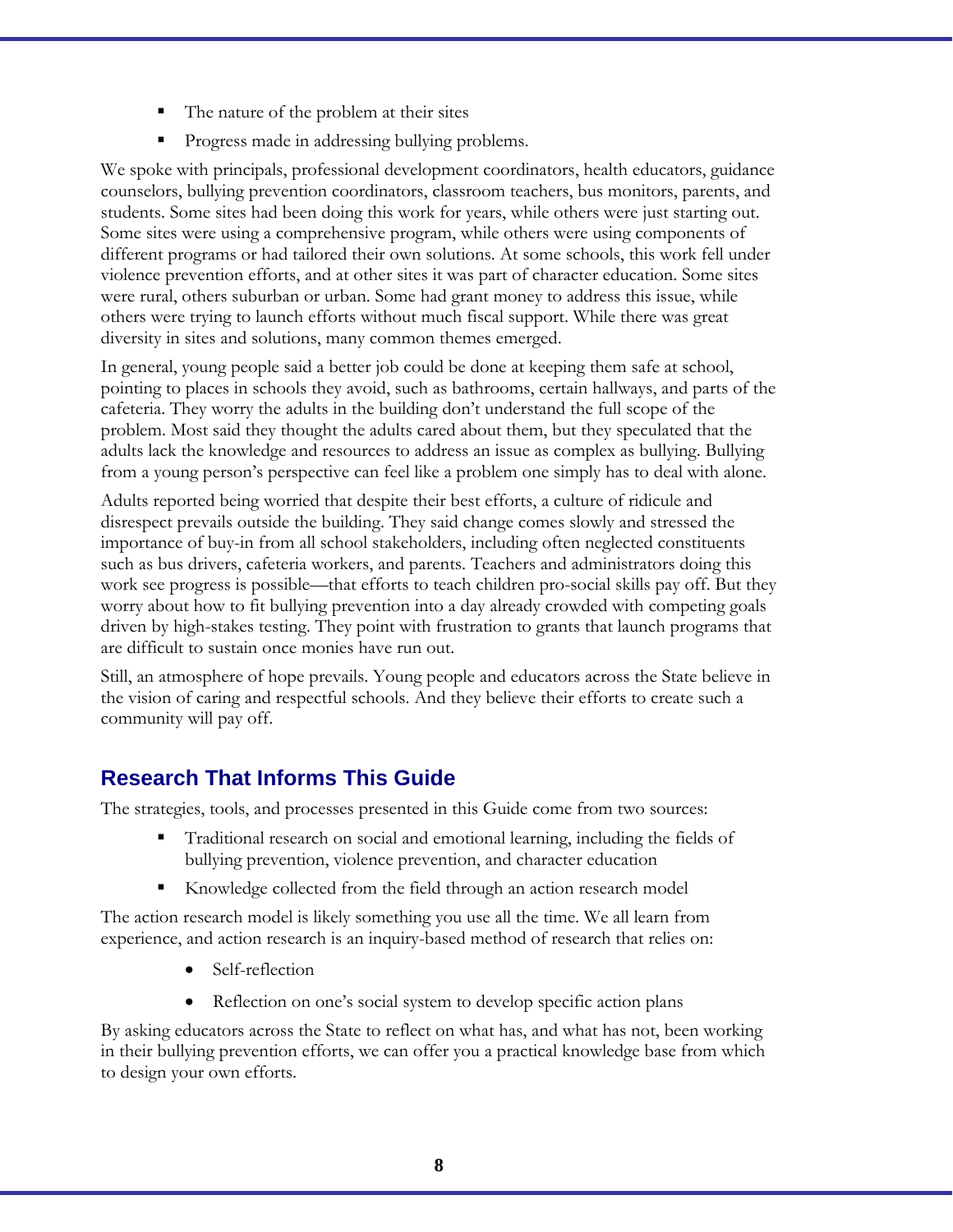### **How to Use This Guide**

The tools and features presented in this guide are designed to lead you through a process of discovery. This Guide will help identify roadblocks to your success and plan strategies to overcome them. Examples of policies, activities, and other tools and stories from schools across the State are offered, along with guidelines for customizing these tools to meet your schools' needs. Throughout the text you will also find the following features:



**Reflections:** Questions for reflection are provided. They are meant to heighten your awareness and help your staff share their knowledge and insights about bullying. The refections can be used privately or as staff training activities.



**Things to Think About:** These sections include considerations relevant to fine-tuning and customizing your efforts and gathering support from key players in your school and wider community.



**Delve Deeper:** Resources are offered for further exploration of many topics. Many of these resources are URLs for web-based information free of charge.



**School Spotlights:** Real illustrations and insights shared by educators and sites across the State are interposed throughout the text.



By the Numbers: This feature links practice to research and provides hard data to support your efforts.



Home Connections: Included throughout are ideas for bridging the gap between home and school and boosting parental support of your efforts.

### **Chapter-by-Chapter Overview**

**Chapter 1** presents:

- Common bullying myths such as "it's all part of growing up," "being a target of bullying builds character," and "kids can work it out among themselves."
- The real cost of bullying to schools, young people, and society.
- What the growing body of research on bullying tell us about what it takes to prevent this unnecessary "rite of passage."
- Ways to address varying types of bullying, including harassment directed at gay, lesbian, bisexual, and transgender youth; sexual harassment; hate crimes; cyberbullying; and hazing.

#### **Chapter 2** presents:

- Ingredients and tools for successful bullying prevention practice.
- Ways to create a caring school culture.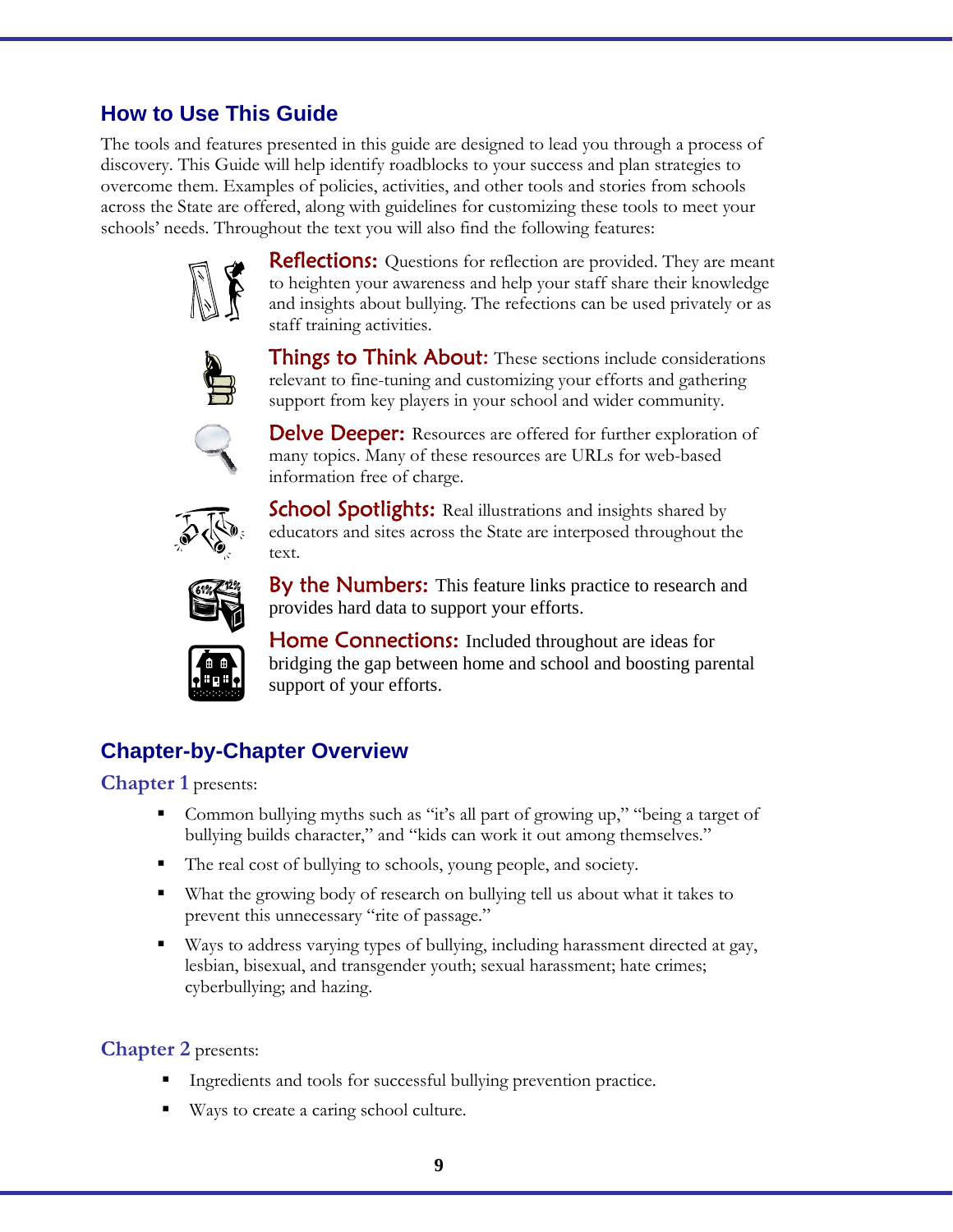- Proven bullying prevention strategies.
- Discussion about how bullying prevention links to character education
- The legal obligations related to harassment
- Ways to tie together all of your prevention efforts
- Recommended bullying prevention programs and criteria for selecting a program.

#### **Chapter 3** presents:

 Tools for classroom teachers to help young people develop the pro-social skills, including constructive discipline tips and classroom management techniques.

#### **Chapter 4** presents:

 Effective intervention strategies: What should you do when you witness a bullying incident? How can teachers, administrators, and parents work with a target, bystander, and bully to leverage the teachable moment and repair damage before it gets out of hand.

#### **Chapter 5** presents:

 Information for young people, including tools for students to explore the power dynamics of bullying at their school and ways become an ally to targets.

### **The Importance of Language**

Throughout this guide the term **"target**" is used to describe those who are victims of bullying. The term "victim" can be problematic for those at risk for internalizing the victimization and seeing themselves as weak and ineffectual, so the term is avoided.

With other forms of violence, the term "survivor" is often used. However, the term survivor carries with it the assumption of distance from the act—something that cannot be assumed in the context of bullying. The word "target" is also problematic; it is a view through the eyes of the bully and does not give voice to the experience of the person being bullied. We have, however, chosen to use the word "target" for expediency and because no better alternative exists.

Similarly, we use the term "**bully**" for ease of reference. In the spirit of separating the person from the behavior, it's helpful in your own efforts to avoid such labels and refer to "bullies" as "perpetrators of bullying," and "victims" or "targets" as "people who have been bullied." This language is particularly important when addressing complex cyberbullying behaviors; given that the speed of the message and the invisibility of the bully can engage other participants, it is often difficult to determine the message's originator, and the message gains momentum when other people choose to respond.

It is most constructive to identify the behaviors of the participants and to avoid viewing the roles of bully, bystander, and target as fixed personality traits.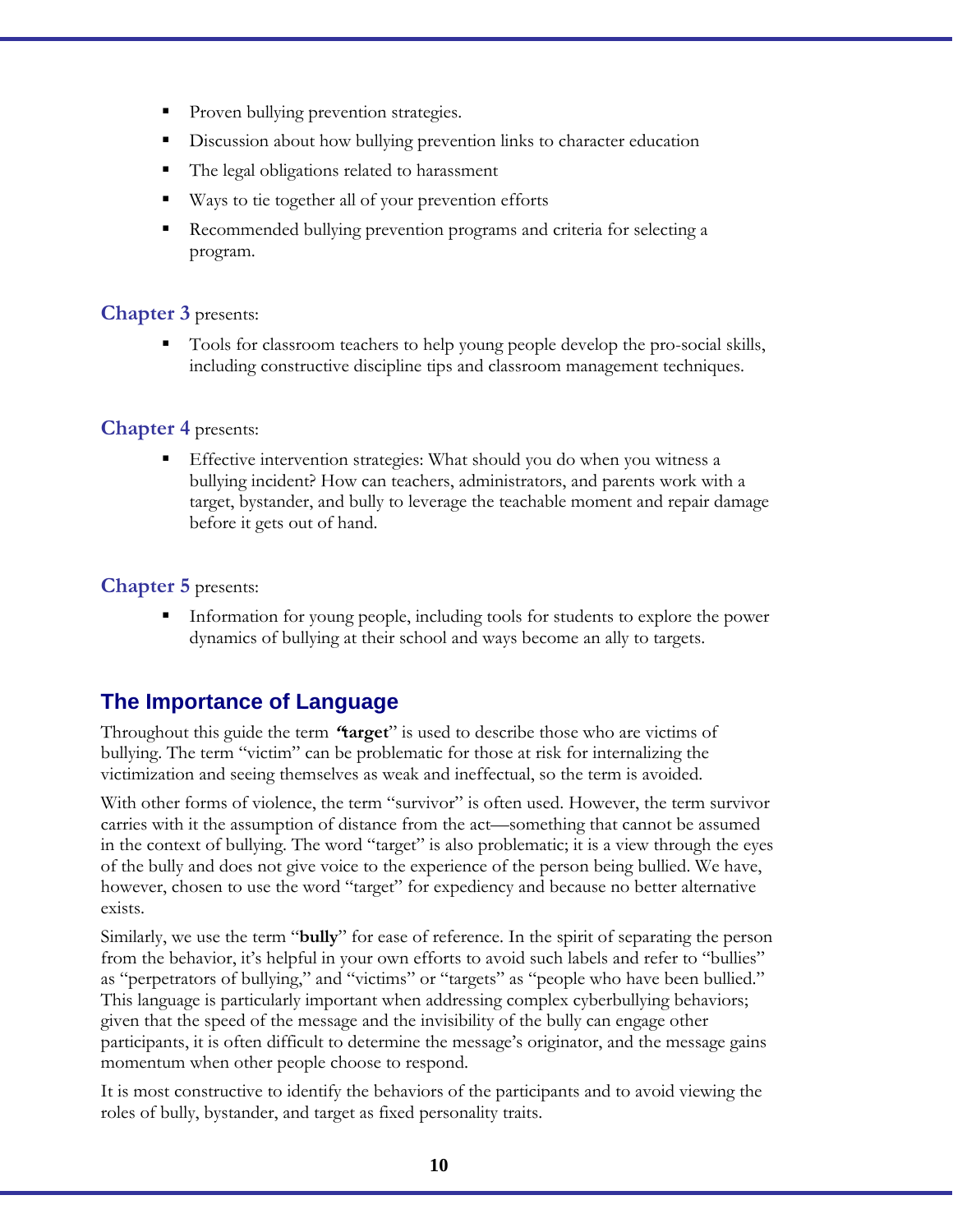Throughout the Guide we use the term "**parents**" to refer to all legal guardians, family members, and significant adults in young people's lives.

### **A Word Before You Get Started**

The real experts on bullying at your school are the students, your staff, and you. Take what we offer here, add your own wisdom and experience, and make it your own. At the heart of best practices in bullying prevention are authenticity, self-direction, and determination. As you refine your practice and learn what works at your site, find ways to share your experience with others—direct from the field.

This Guide was researched in 2002-03, and a rough draft completed in 2003. Following a loss of funding, the Guide was edited and prepared for publication by Don Gorton over the period 2005-07. While the Guide has been updated to reflect newly developed information that became available after the initial research and write-up, it is important to note that cyberbullying has taken on larger and more troubling dimensions in the first decade of the  $21<sup>st</sup>$ century. Educators, parents, and students alike should take notice of this phenomenon and ensure that anti-bullying practices respond to harassment effected over the Internet or by use of cellphone and other portable communication devices. Cyberbullying is specifically addressed at Chapter 1.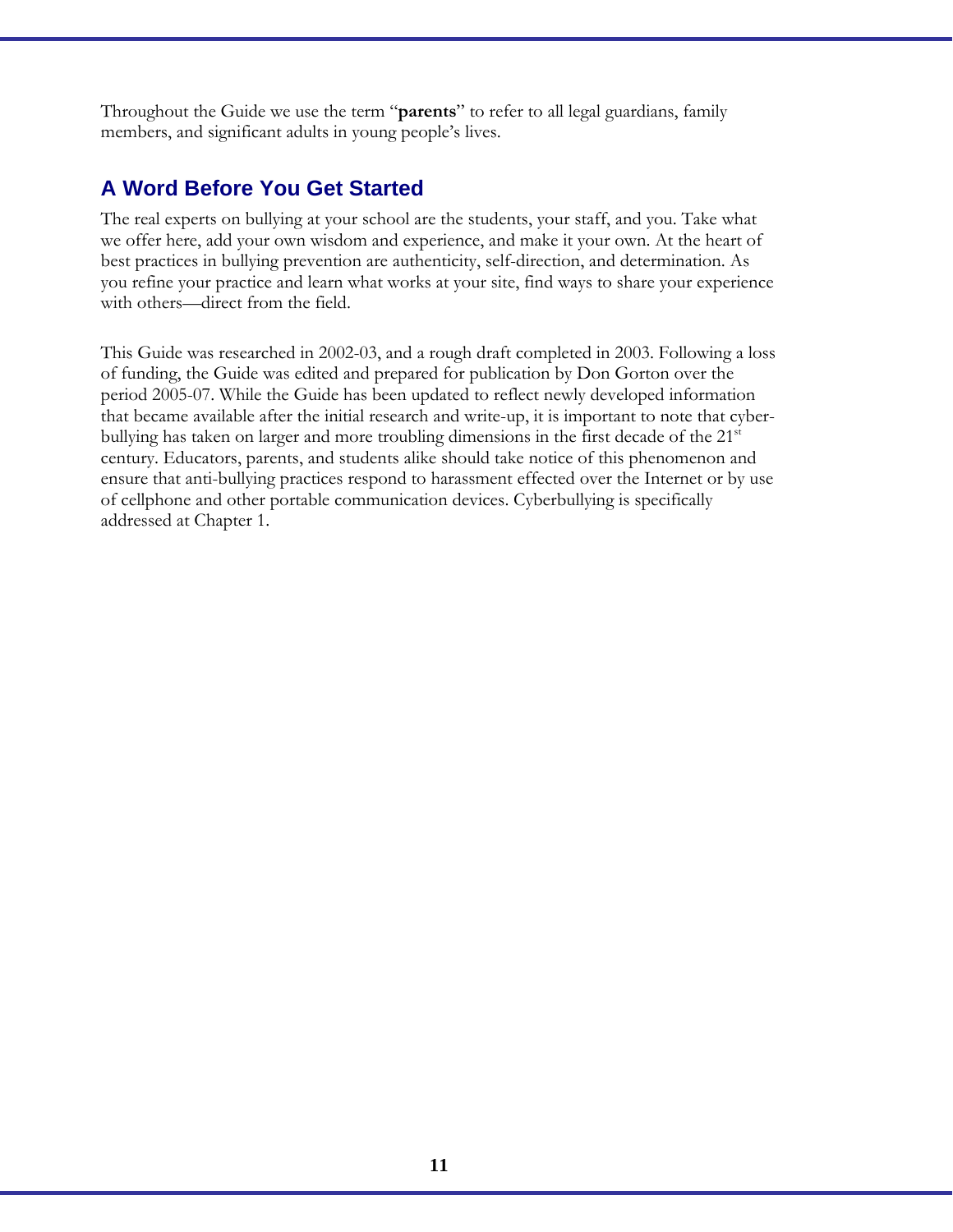## **Chapter 1: Understanding Bullying**

"Live the questions now. Perhaps then, someday far in the future, you will gradually, without even noticing it, live your way into the answer."

— **Rainer Maria Rilke**, *Letters to a Young Poet*.

### **Common Myths About Bullying**

#### **Myth #1: "Bullying is just a part of growing up."**

Sadly, this observation holds true for most young people, and for many of the adults in young people's lives whose childhoods were marred by bullying. But it need not be true. In fact, one of the greatest obstacles to children's development of pro-social skills is the belief by important adults in their lives that a certain amount of abuse of young people from their peers is a normal fact of life.

Some adults even believe bullying can be beneficial—in toughening up children or helping them to learn to stand up for themselves—mistakenly thinking abuse somehow leads to the development of character and social skills. Research does not support this belief; in fact, it shows the opposite. Children who either witness or are subjected to physical and emotional abuse over time, without the caring intervention of adults, may perpetuate those behaviors in their dealings with others—in extreme cases leading to dramatic acts of violence such as those witnessed at Columbine High. These children also may turn their anger inward and manifest symptoms of depression, an inability to cope with life's challenges, and low selfesteem. In extreme cases, targets may resort to suicide.

Children who are targets often exhibit poor social skills, opening them up to further isolation and torment. Such isolation and taunting begin a downward spiral where a target's plummeting self-esteem and lack of social support deprive him or her of the means necessary to improve his or her social and emotional health.



#### By the Numbers

- **60**% of students said they agree bullying helps students become tougher.<sup>8</sup>
- **30–45%** felt bullying taught others about unacceptable group behavior.<sup>9</sup>



#### Reflection

Many of us are not consciously aware of how our beliefs about bullying and teasing affect our interactions with young people.

- When you were a child, what were the messages you received from adults in your life about bullying and teasing?
- In your work with young people, think back to a time when you did not intervene in a bullying or teasing incident that you now wish you had.
- To what do you attribute your lack of action?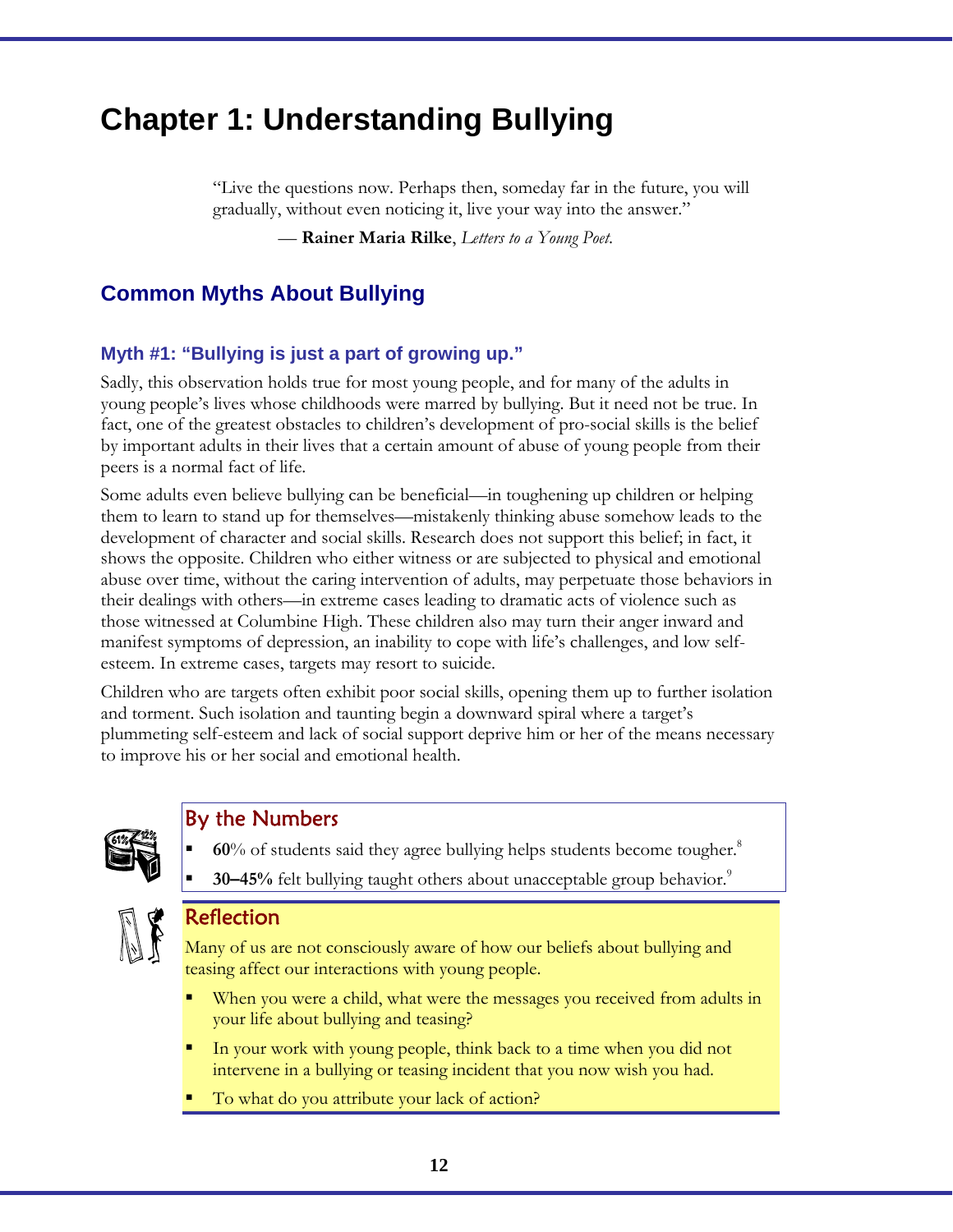- What would you like to say to that target now?
- What would you like to tell the bully now?

#### **Myth #2: "Bullying affects a small number of kids"**

Studies documented in *The Bullying Prevention Handbook* reveal 75 to 90 percent of adolescents report being bullied during their school years.<sup>10</sup>

While this figure alone is compelling, all students in a school climate where emotional safety is not assured suffer a diminished capacity to learn. 11 In his book *Emotional Intelligence*, Daniel Goleman discusses emotional hijacking––a state where we are flooded by our emotions when an event resonates with other painful emotional events in our past. Brain research shows that during moments of emotional flooding, we are unable to engage cognitively or to learn.<sup>12</sup> Further research presented by James Garbarino and Ellen deLara in their book *And Words Can Hurt Forever: How to protect adolescents from bullying, harassment, and emotional violence* shows the level of pain and humiliation felt by both targets and bystanders can be deep and long-lasting.<sup>13</sup>

In *The Bullying Prevention Handbook: A guide for principals, teachers, and counselors,* John Hoover and Ronald Oliver note that students in schools that don't effectively address bullying form negative views about school, school personnel, and even learning. These students then grow to be adults with similar feelings about school, pass those biases on to their children, and become more reluctant to get involved in their children's schooling.<sup>14</sup> It's a negative cycle affects future generations of students.

It's important to realize bullying does not merely affect individuals. Taunting, exclusion, and other acts of aggression contaminate the whole school environment. It's vital that prevention and intervention efforts be aimed not merely at the individual bullies and targets, but at the entire school culture.



### Reflection

Think back to when you were in middle school

- Describe a time when you either witnessed or were part of a bullying incident (either as a target or bully).
- How did it make you feel?

### By the Numbers



 $22\%$  of  $4<sup>th</sup>-8<sup>th</sup>$  graders felt their academic difficulties were related to peer abuse.15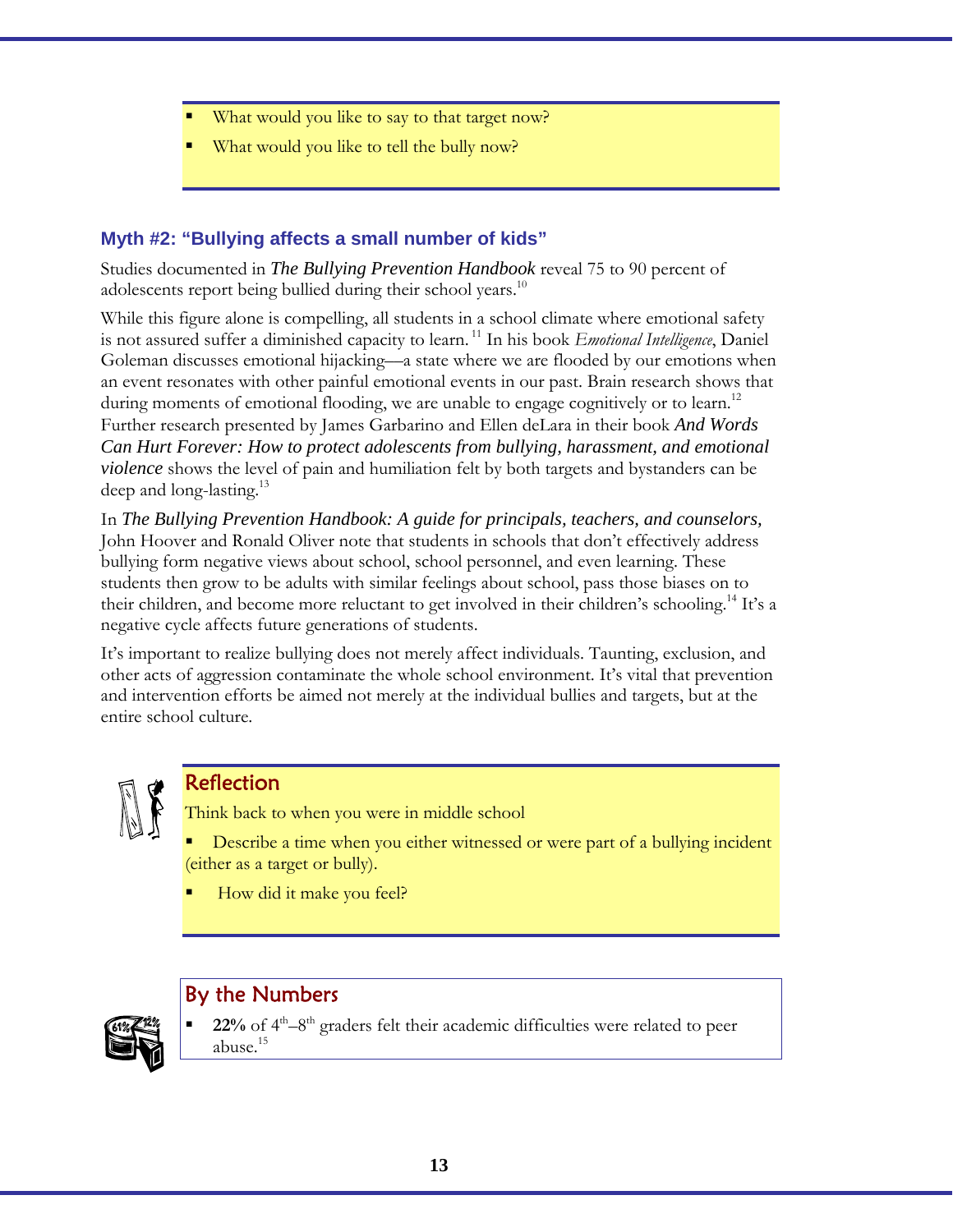#### **Myth #3: "Kids can work it out themselves or just tell an adult who will take care of it."**

"I really believe strongly that it's adults' responsibility, not the responsibility of the victim certainly, and not just of the student body, to deal with bullying. It's an adult responsibility."

**—Dr. Susan Limber, Bullying Expert, Clemson University**<sup>16</sup>

The Maine Project Against Bullying found that students report 71 percent of the teachers or other adults in the classroom ignored bullying incidents.<sup>17</sup>

Much bullying happens outside of the ears and eyes of caring school personnel—on sidewalks on the way to and from school, in the schoolyard, on buses, in bathrooms, and on playing fields. All bullying prevention programs must find ways for adults to step up supervision and intervention (including training school personnel to identify and then effectively intervene in bullying), but only a small portion of the problem can be addressed solely by increased adult intervention. It is more critical to shift the culture of the school to a caring environment, one where students are less likely to taunt or isolate other students and where student bystanders intervene on behalf of targets.

For anti-bullying programming to work it must have the participation and investment of the entire school community. This is not to imply in any way that children are responsible for keeping a school safe—that responsibility rests on the shoulders of adults. But children need to be invested as partners in creating a caring culture.

Many adults assume children will not "tattle" on other children who bully, but research shows this is incorrect. Children who believe adults will intervene effectively on their behalf are willing to share critical information regarding bullying events. It's therefore critical that adults learn to effectively handle incidents of bullying—with targets, bullies, bystanders, and their families—in a way that maintains everyone's physical and emotional safety. (**See** Chapter 4 on interventions for more information.)

#### **Myth #4: "Our schools are safe."**

In many ways our schools are safer than most Americans think. A survey presented in *Youth Today* reported that 71 percent of Americans believe a shooting is likely in local schools, while in reality children have a 1 in 2,000,000 chance of being killed while at school.<sup>18</sup>

But ask any child if s/he feels safe at school and you are likely to hear the answer "no." Children feel at risk from all sorts of hurtful conduct—from peers and certain teachers. Even if they aren't actual targets of abusive conduct, children who witness the abuse of others fear they might be next.

Young people often go to great lengths to avoid school bathrooms, locker rooms, certain hallways, or the floor or domain of upper classman for fear of abuse. And our efforts to ensure children's safety—from the installation of metal detectors to disaster response drills ironically have the opposite effect if they are not handled sensitively.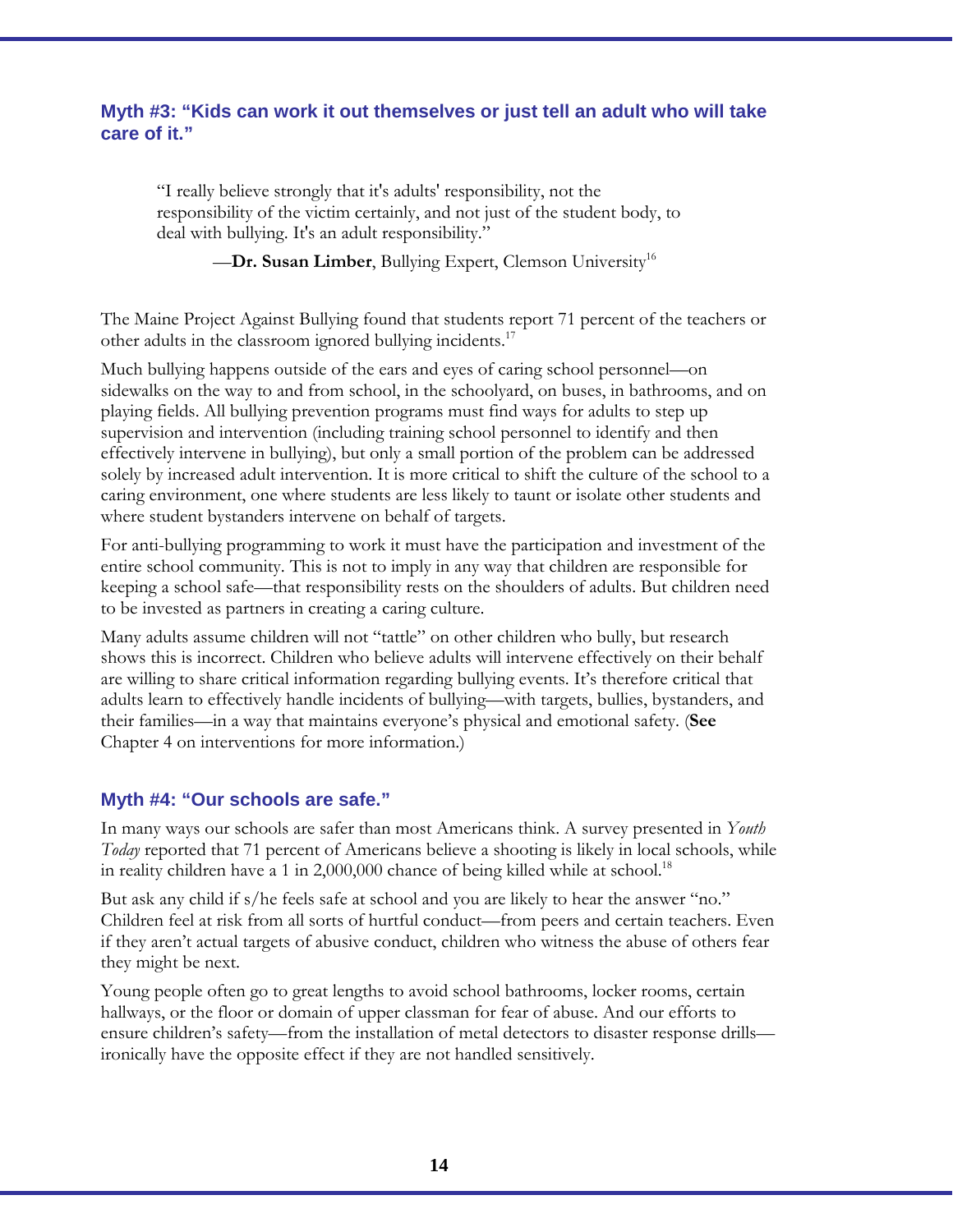Children, like adults, often perceive the threat to their physical safety as greater than it is in actuality. Strikingly, a study by Garbarino and deLara revealed that children who were asked what made them feel most unsafe at school most commonly answered "teachers."<sup>19</sup>

While many of our prevention efforts seek to correct the children, it's clear that one important place to start is with the adults in the building. Any efforts to bully-proof our schools must also address both real and perceived threats to young people and their emotional and physical safety.

### By The Numbers

- Bullying appears to be on the rise. A follow-up study of bullying by Dan Olweus in 2002 showed the percentage of victimized students **had increased by 50%** since 1983. Serious bullying (in both degree and frequency) was **up by 65%.**<sup>20</sup>
- Bullying begins in elementary school and **appears to peak in middle school**. 21

#### **Myth #5: "Most targets are kids who are overweight, odd looking, or have some sort of physical problem."**

Research has established that overweight and special needs youth are indeed at higher risk for being targets of bullying.<sup>22</sup> But so are gifted children<sup>23</sup>, and overweight youth are just as likely to be perpetrators of bullying as they are its victims. The physical characteristic which puts children most at risk is being physically smaller and weaker than their peers.<sup>24</sup> But the social dynamics of bullying transcend obvious physical differences between bully and target, and center on perceived power imbalance. Those who bully choose verbal harassment or violent behaviors that exploit existing systemic inequalities in our society, such as those relating to race, gender traits, biological sex, disabilities, sexual orientation, and economic disadvantage. (For more information on strategies for teachers in dealing with youth with special needs, see Chapter 3, page 96.)



### By the Numbers

The number one reason adolescent boys and girls give for being targeted for abuse is "I just didn't fit in."25

A study in *School Psychology International* reported that 60 percent of students agree with the statement that targets of bullying "brought it on themselves"––even some targets felt that way.<sup>26</sup> The tendency in our culture to blame the victim has clearly been internalized by many children. For this reason, the focus should always be on the bullying behavior, not the presumed attributes of the people targeted. The most effective and long-lasting strategy to eliminate bullying is to create a school climate intolerant of harassment and disrespectful behavior. All students can learn to contribute to the school community in ways that widen their social support networks. And everyone can benefit from social learning that builds selfesteem and confidence, skills that will empower youth throughout their lives.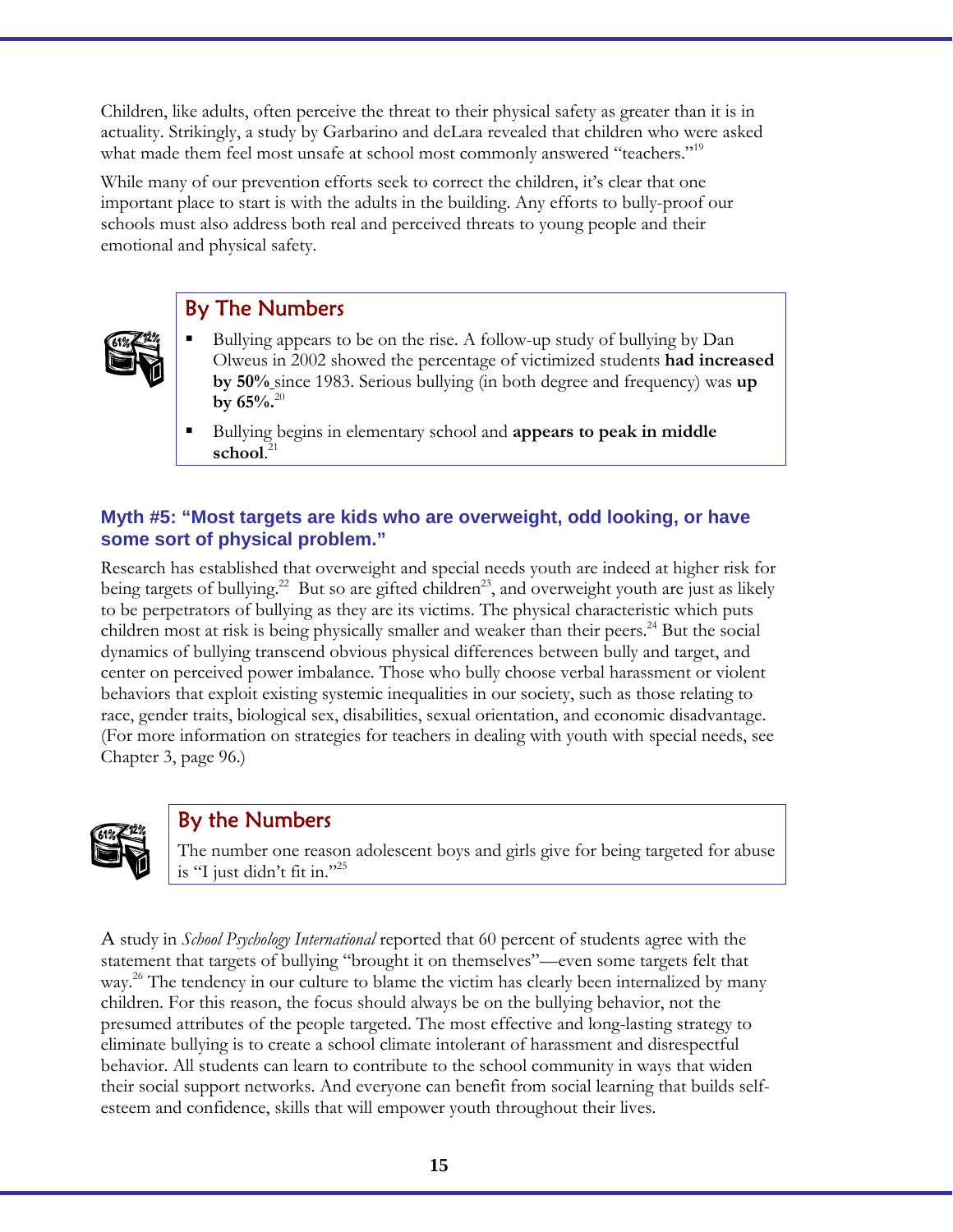

### Reflection

Think about the variety of ways young people express themselves and develop unique opportunities for students to contribute to a positive school environment.

#### **Myth #6: "Bullies have low self-esteem."**

Studies by leading bullying researcher Dan Olweus show bullies are generally as popular and possess similar levels of self-esteem and intelligence as more well-adjusted young people.<sup>27</sup> While the prevalence of bullying peaks in middle schools, many researchers believe the tendencies to such aggression arise in early childhood and are then reinforced through the early grades. By the time bullies are in middle school, they have already established clear patterns of abuse.<sup>28</sup> Rewarded for their aggression by small clusters of peers and others (and often the victims themselves), many bullies have an inflated sense of their own power and worth.

The roots of bullying are complex, and research indicates a combination of factors are involved. While the temperament a child is born with is a risk factor, the majority of the contributing factors for bullying are related to socialization. Bullies are not born bullies––they learn bullying behavior. Many bullies learn to be aggressive from the way they are treated by bigger or more powerful people in their lives—usually their parents or other authority figures, but also peers.

Bullies tend to come from families characterized by what Olweus calls "too little love and care and too much freedom." These families' parenting is usually characterized by inconsistencies. Parenting that relies on freedom where there should be guidance, and physical punishment or violent outbursts where there should be consequences and calm instruction, leaves children confused, at risk for similar outbursts, and dependent on power assertion to get their needs met. Research shows children are born with the capacity for empathy, but erratic and unsympathetic parenting and the resulting anxious attachments to their caregivers can inhibit its development. Many bullies seem to show little concern for their victims, are unable to take the perspective of others, and lack the everyday filters of conscience that keep other young people from hurting others. Many bullies also tend to misinterpret social cues from other children, seeing the threat of aggression in neutral acts. A brush against someone in the hall can feel like a threat to a bully and therefore serve as a justification for his or her behavior, beginning a pattern of abuse and leading to a proclivity to blame the victim: "He had it coming to him." 29 Research reported the *Journal of Abnormal Child Psychology* suggested bullies are sometimes created by peer pressure that repeatedly reinforces their aggressive behaviors. $30$ 

Widening out from the immediate context of peers and family surrounding the bully are the cultural messages from wider society. Popular music, TV shows, movies, and video games often glorify violence and aggression and reinforce a bully's actions. Racism, sexism, ageism, classism, homophobia, and other institutionalized forms of oppression are also common themes in pop culture, and in turn are often part of the dynamic between bullies and their targets. Such power dynamics may arise at the most insidious and unconscious levels, making it difficult for adults and children to name and address what is really happening in many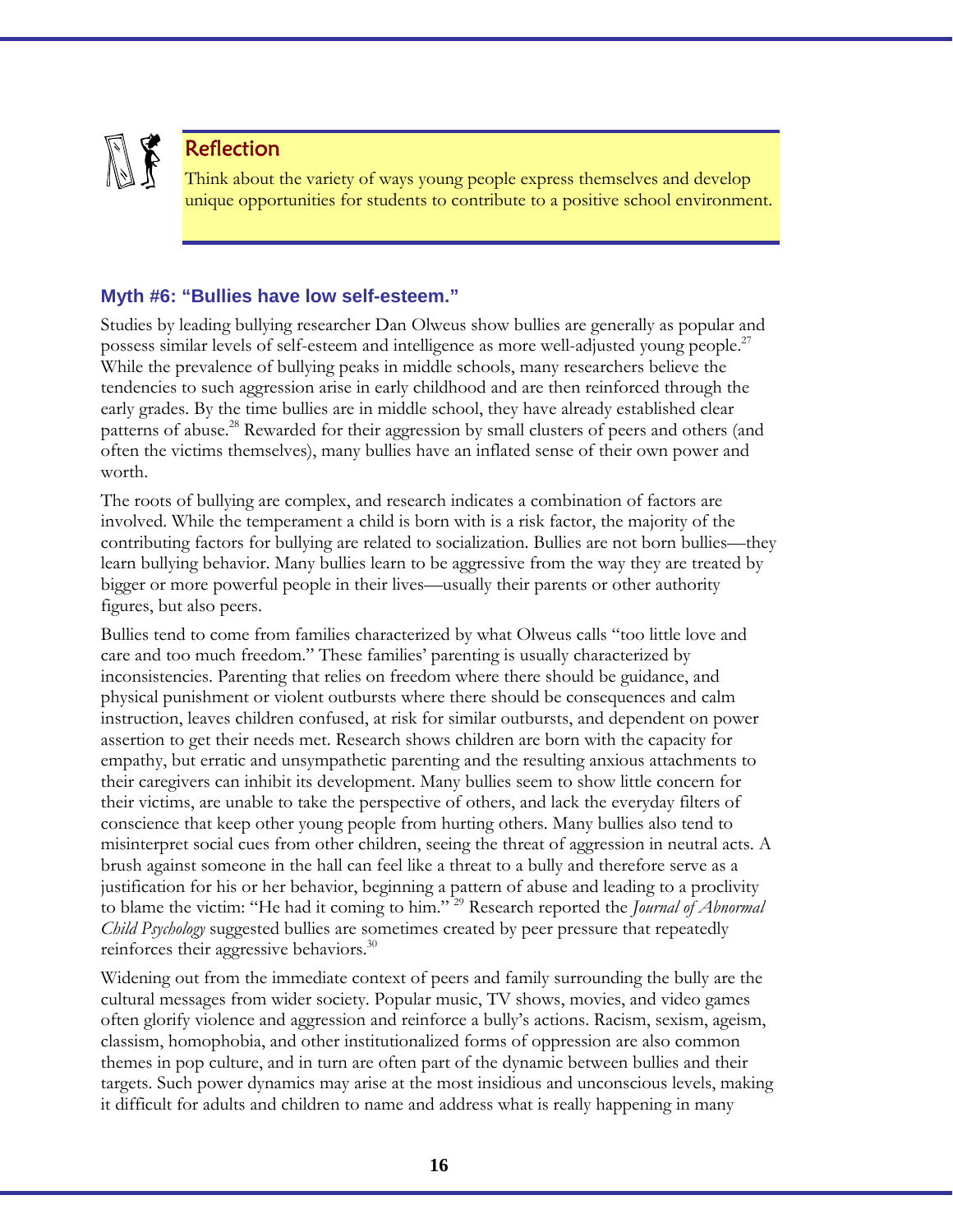incidents of bullying and harassment. (See "Is it a Hate Crime?" on page 20 for more information.)

Sometimes even otherwise well-behaved children engage in bullying behavior. Research shows this is more likely to happen when certain group dynamics are in place:

- Students have seen bullying modeled and rewarded.
- Students' sense of individual responsibility is decreased because other young people are also doing it. (That is, joining in with a group tends to ease each person's sense of guilt—spreading it across the group.) $31$



### **Reflection**

"Environmental factors including the attitudes, beliefs, and actions of adults in schools can determine the extent to which bullying problems manifest themselves."

––**Dan Olweus**, bullying reseacher

#### **Myth #7: "Once a bully, always a bully"**

"When I stopped, I felt bad, and I thought to myself, next time I've got to stop and think about what I'm doing." — **from a bully**

Research shows that without intervention, myth #7 is often a reality—bullies who are identified by around age eight are at risk of a lifetime of bullying<sup>32</sup>. But prevention and intervention efforts can make a difference.

Because bullies learn to be bullies, they can also learn alternative pro-social skills. Many bullies get locked into their behaviors by their own lack of skills and the expectations of others. They need help finding a way out. While it's true that in many cases bullies lack a sense of remorse for their actions, other bullies (and bystanders who join in on the abuse) express discomfort about their actions. Some bullies are actually seeking social connection through their actions, and underlying their behavior is the need for acceptance from peers and the approval of others. We can teach bullies alternate ways to meet these needs by:

- Intervening immediately with constructive discipline
- Creating opportunities for bullies to feel powerful in positive ways (e.g., making a difference in the life of others, protecting more vulnerable youth)
- Nurturing empathy
- Teaching pro-social skills (e.g., communication, expression of feelings, problem solving, nonviolent conflict resolution)

(**See** Chapter 4, "Interventions for Helping Bullies, Targets, and Their Families.")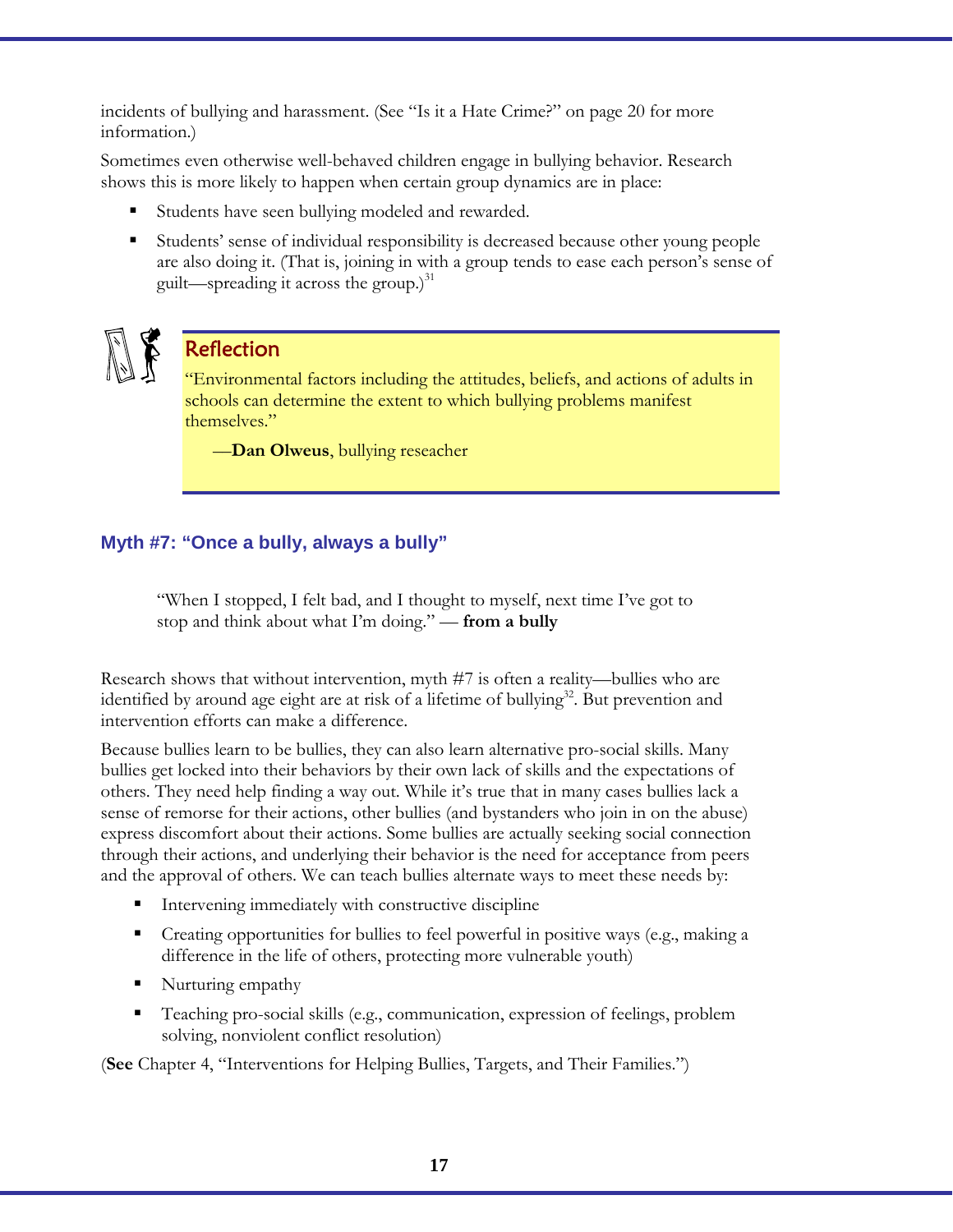

### Reflection

Think about the bullies in your school. What are the common characteristics among them? What social skills could you help them acquire? How can you help them acquire such skills?

#### **Myth #8: "Boys will be boys"**

Like all gender stereotypes, myths abound when it comes to who does the bullying in schools. When many people hear the term bullying, their first image is that of physical violence and intimidation by boys. But studies show girls are involved in bullying almost as often as boys. Girls are more likely to suffer from cyberbullying.<sup>33</sup> A study reported in *Educational Leadership* showed some differences––girls' bullying is more often related to social aggression such as exclusion and gossip and boys' to physical aggression<sup>34</sup>—but it's important that stereotypes about who bullies are be challenged whenever possible.

Our expectations for young people can be powerful self-fulfilling prophecies. Many schools ignore the more indirect forms of bullying girls engage in, instead creating policies that only address physical aggression and violence. But research shows indirect bullying can have effects just as devastating on their targets as more direct forms.<sup>35</sup>

Inherent to this myth is what William J. Pollack, M.D., calls "The Boy Code."36 His book *Real Boys: Rescuing Our Sons from the Myth of Boyhood* explains that boys are socialized into a narrow range of behaviors that glorify aggression, violence, and toughness. Much of bullying and teasing in middle school centers on children's attempts to enforce the "Boy Code" among their peers. Boys whose behavior or appearance falls outside of this narrow definition of masculinity are mercilessly shamed.

Girls have their own narrow definition of acceptable behavior and shame to contend with for behavior or physical appearance outside the norm. For adolescents grappling with sexual and gender identities, teasing of this type can be particularly painful, creating a legacy of humiliation that is carried into adulthood. Psychologists believe it is these adults with a legacy of shame and unresolved issues who most strongly reinforce such stereotypes for young people.



### By the Numbers

Researchers J. B. Kupersmidt and C. J. Patterson found that boys with low selfesteem who were not accepted by their peers were at greatest risk for bullying; and girls who were unpopular with their friends and were aggressive were most likely to bully. $37$ 

#### Delve Deeper

See *Odd Girl Out: The Hidden Culture of Aggression in Girls* by Rachel Simmons (Harcourt, 2002) and *Real Boys: Rescuing Our Sons from the Myths of Boyhood* by William Pollack (Random House, 1998) for more information about the impact of gender and gender stereotypes on bullying.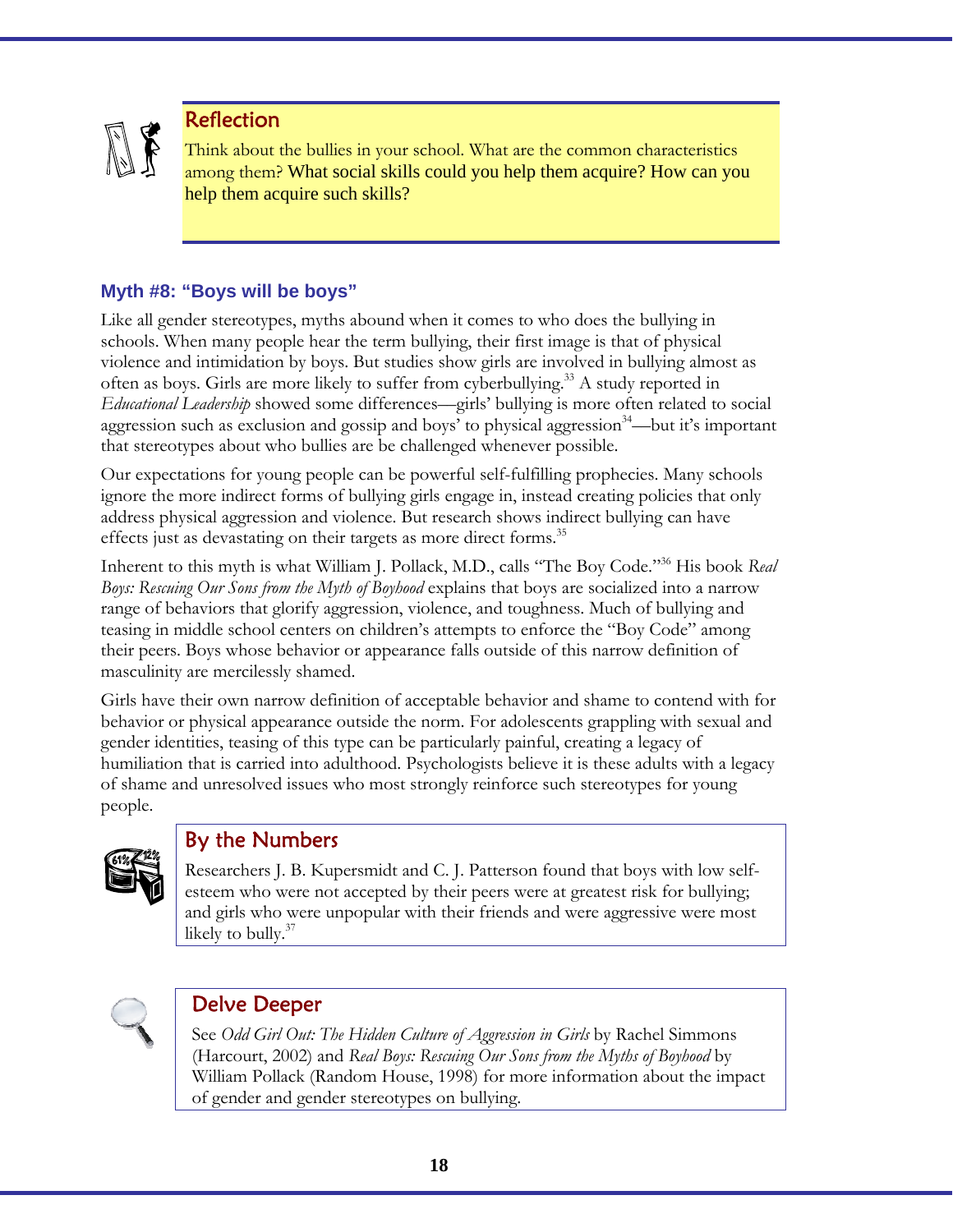### **How Bullying Affects Young People**

There are high costs for everyone involved in bullying. In schools where there is rampant bullying, a culture of shame and fear permeates.

Young people quickly learn that to be different or to speak up in defense of another opens them to the risk of being targeted. Some students have compared the feeling of being in such schools to walking on eggshells. They are ashamed of their own inability to act when faced with the humiliation of others. And they frequently voice their belief that adults in the building either "don't know what's going on" or "will do nothing to change it." Faced with such a lack of effective adult intervention, a sort of self-regulating system develops within the group: a system whereby young people maintain and police the prevailing norms and values themselves. Only the smallest percentage of students at the top of the social order benefit from this system. Rigid rules develop that dictate aspects such as dress, appearance, interests, and manner of speech. At the very least, a lack of adult intervention results in what is called "learned helplessness." Students describe themselves as resigned to the prevailing adolescent social pressures. The difficulty is that they do not always possess the skills or resources needed to be resilient.

The line between target and bully blurs as the cycle of shame is perpetuated. A 2002 *Washington Post* article stated that 30 percent of students reported being somehow involved in bullying, and 6 percent of students reported they were both a target and a bully.<sup>38</sup> Researchers are often most worried about the last population––one that may be at risk for violent outbursts such as those evidenced in high-profile school shootings. It isn't known which comes first, being a target or being a bully; but many researchers concur that these bullies are most likely passing along behaviors they experience from important adults in their lives or from peers.

#### **The Effect on Targets**

- Approximately 160,000 school children stay home each day out of fear, often without telling their parents why.<sup>39</sup>
- Targets of bullying experience higher than normal levels of insecurity, anxiety, depression, low self-esteem, and other physical and mental symptoms.<sup>40</sup>
- The stress brought on by chronic bullying leads to a diminished ability to learn.<sup>41</sup>
- In extreme cases, targets can resort to violence and suicide.

#### **The Effect on Bystanders**

- 75% of students report feeling ashamed when they witness bullying.42
- 48% of students agreed that coming to the aid of a victim reduces their social standing.<sup>43</sup>
- Being exposed to violence and maltreatment is associated with "increased depression, anxiety, anger, post-traumatic stress, alcohol use, and low grades."44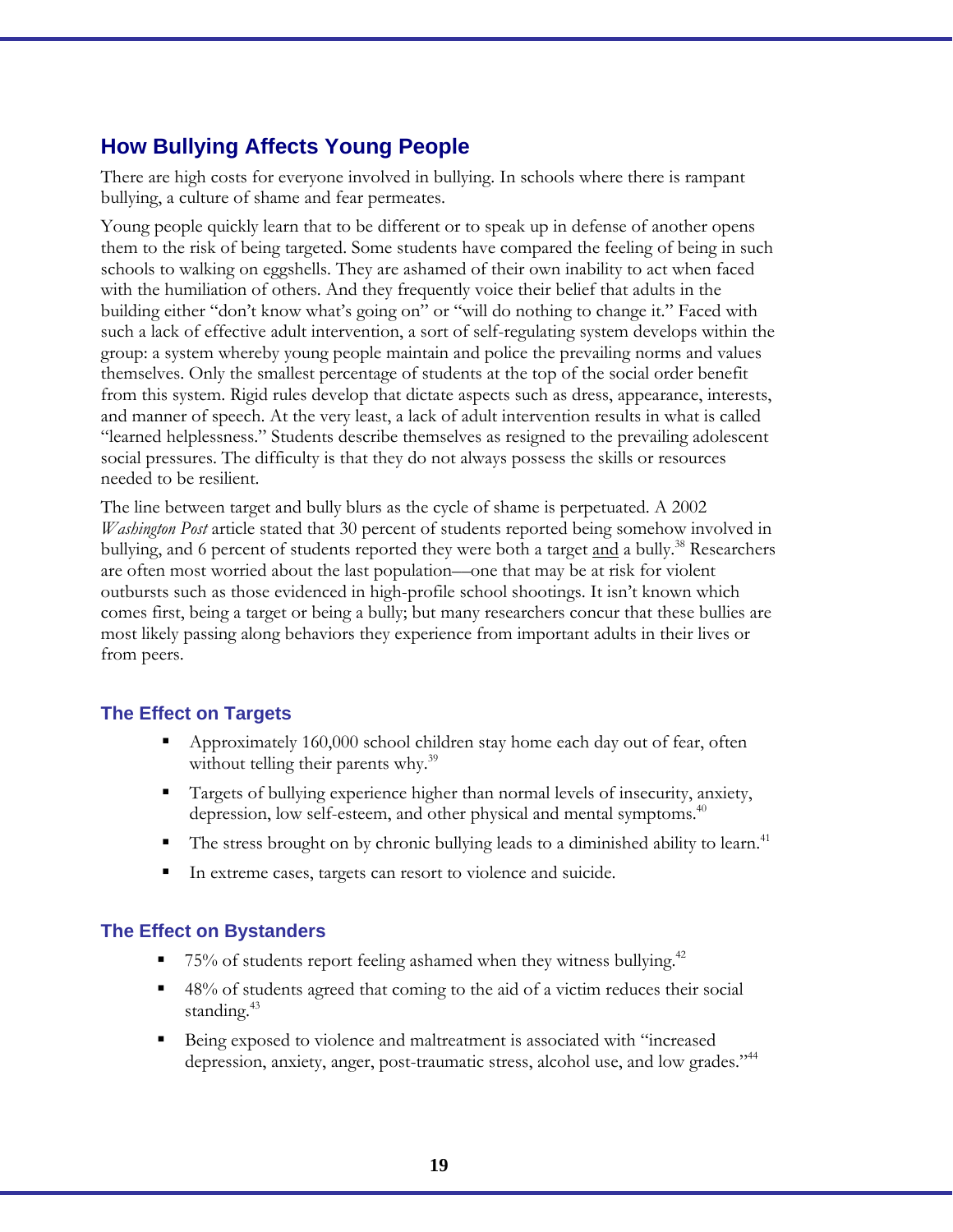#### **The Effect on Bullies**

- Adults who bullied as children have higher rates of substance abuse (including alcohol, drugs, and cigarettes), domestic violence, and other violent crime.<sup>45</sup>
- Bullies identified by age 8 are six times more likely to be convicted of a crime by the time they reach age 24 and five times more likely to end up with a serious criminal record by age 30.<sup>46</sup>
- Bullies achieve less academically, occupationally, and personally.<sup>47</sup>
- Bullies can be quite popular in middle school, but by the time they get to high school bullies are less popular. In adulthood, they tend to have few friends and appear to perpetuate the cycle of violence in their children by rewarding aggression.<sup>48</sup>
- Bullies have more negative attitudes about school and tend to pass those attitudes on to their children.<sup>49</sup>
- One study showed bullies have higher rates of suicide than their targets.<sup>50</sup>

### **How Do You Know It's Bullying?**

Barbara Coloroso, in her book *The Bully, the Bullied, and the Bystander*, identifies four markers for bullying:

- **IMP** Imbalance of power between target and bully
- Intent to harm
- Threat of further aggression
- Creation of an atmosphere of terror.<sup>51</sup>

Dan Olweus defines bullying as repeated exposure, over time, to negative actions from one or more other students. Negative actions can include physical, verbal, or indirect actions that are intended to inflict injury or discomfort upon another including hitting, intimidation, taunting, exclusion, or spreading rumors.

While one-time incidents of taunting, exclusion, or aggression between young people who are peers tear at the fabric of your community, they do not in themselves constitute bullying. As you launch your bullying prevention efforts, it's helpful to explore what constitutes bullying with administrators, students, parents, and all involved constituents so everyone has a common definition.

### **Is it a Hate Crime?**

Hate crime is a criminal offense committed against persons or property, motivated, in whole or in part, by an offender's bias against an individual's or a group's race, religion, ethnic/national origin, sex, age, disability, or sexual orientation.<sup>52</sup> Law enforcement agencies, reporting groups, government agencies, and other victim assistance organizations use a number of guidelines to determine whether hate motive is involved in an incident or attack; these are referred to as "bias indicators." Below are some of the more common factors to consider.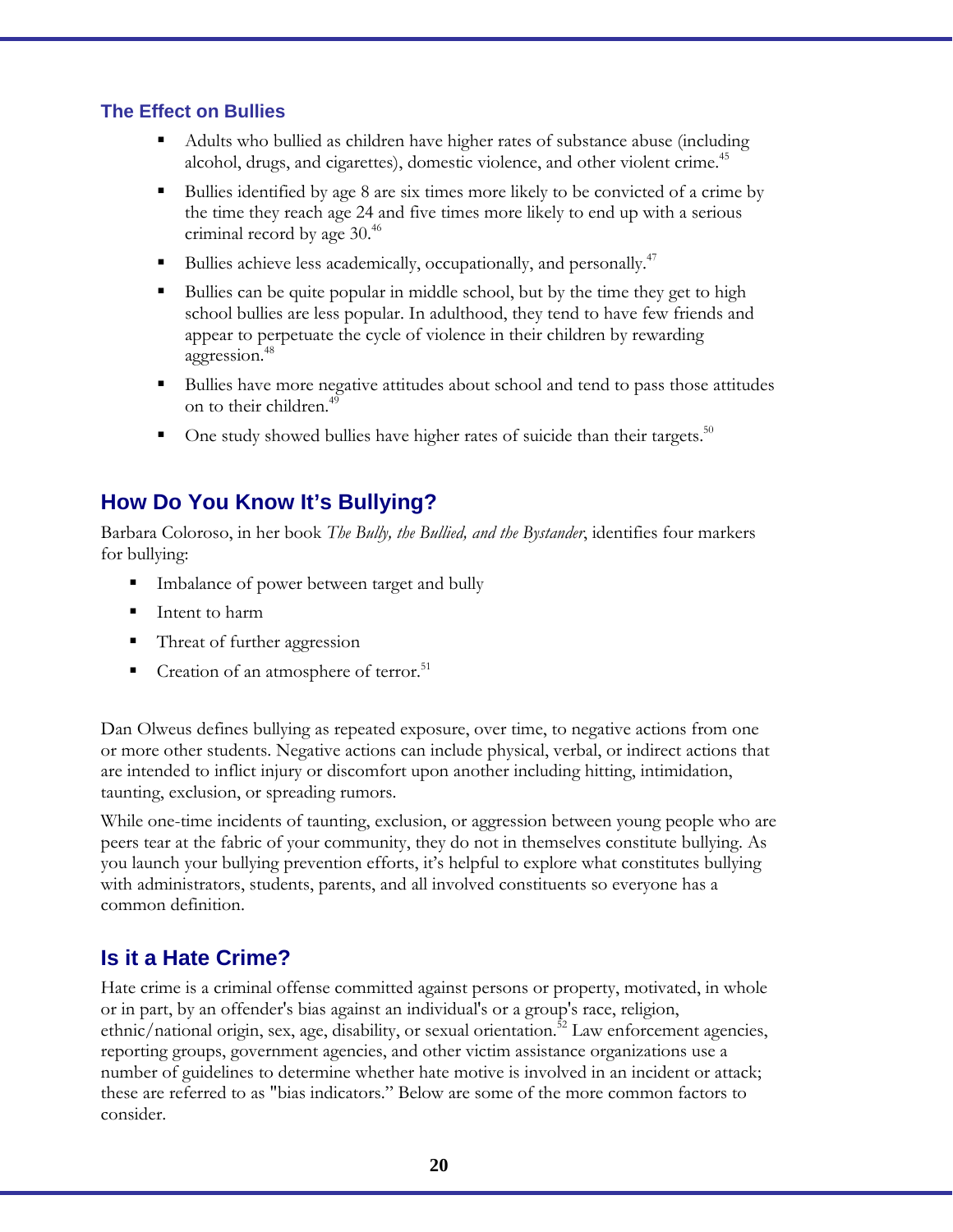Massachusetts law states: "In some instances, one bias indicator may be sufficient to support an inference that a crime was motivated by bias or bigotry (*e.g.,* bias-related epithets or markings). In other cases, more than one bias indicator may be necessary to warrant such an inference."53



### Things to Think About

- Were the offender and victim of different racial or religious groups, ethnic/national origin, or sexual orientation?
- Did the victim appear to be a member of a particular race, religion, ethnic/national origin, or sexual orientation, even though s/he in fact is not part of that group?
- Were there bias-related comments, written statements, or gestures made by the offender?
- Were bias-related drawings, markings, symbols, or graffiti left at the incident scene?
- Were certain objects, items, or things that represent bias used or left behind at the incident scene (e.g., hoods, Confederate flags, burning crosses, swastikas)?
- Has the offender been previously involved in similar hate incidents, or is the offender a member of a hate group?
- Does the perpetrator have an understanding of the incident's impact on the victim, the victim's family, or the community?
- Did the victim's family recently move into the area? Is the victim's family acquainted with their neighbors and local community groups?
- Was the victim a member of a race, religion, ethnic/national origin, or sexual orientation that is overwhelmingly smaller than other groups where the victim lives or the incident took place? This factor may lose some significance with the passage of time (i.e., it is the most significant when the victim first moves into the neighborhood, becoming less significant as time passes without incident).
- Was the victim visiting a neighborhood where previous hate crimes have been committed against other people of his or her race, religion, ethnic/national origin, or sexual orientation?
- Was the victim engaged in past or current activities promoting his or her race, religion, ethnic/national origin, or sexual orientation?
- Although the victim may not be of the targeted races, religions, ethnic/national origins, or sexual orientation, was s/he a member of an advocacy group supporting the precepts of the victim's group?
- Did the incident coincide with a holiday relating to, or a day of particular significance to, a race, religion, ethnic/national origin, or sexual orientation?
- Have there been other incidents occurring in the same locality, at or about the same time, and have the victims all been of the same race, religion, ethnic/national origin, or sexual orientation?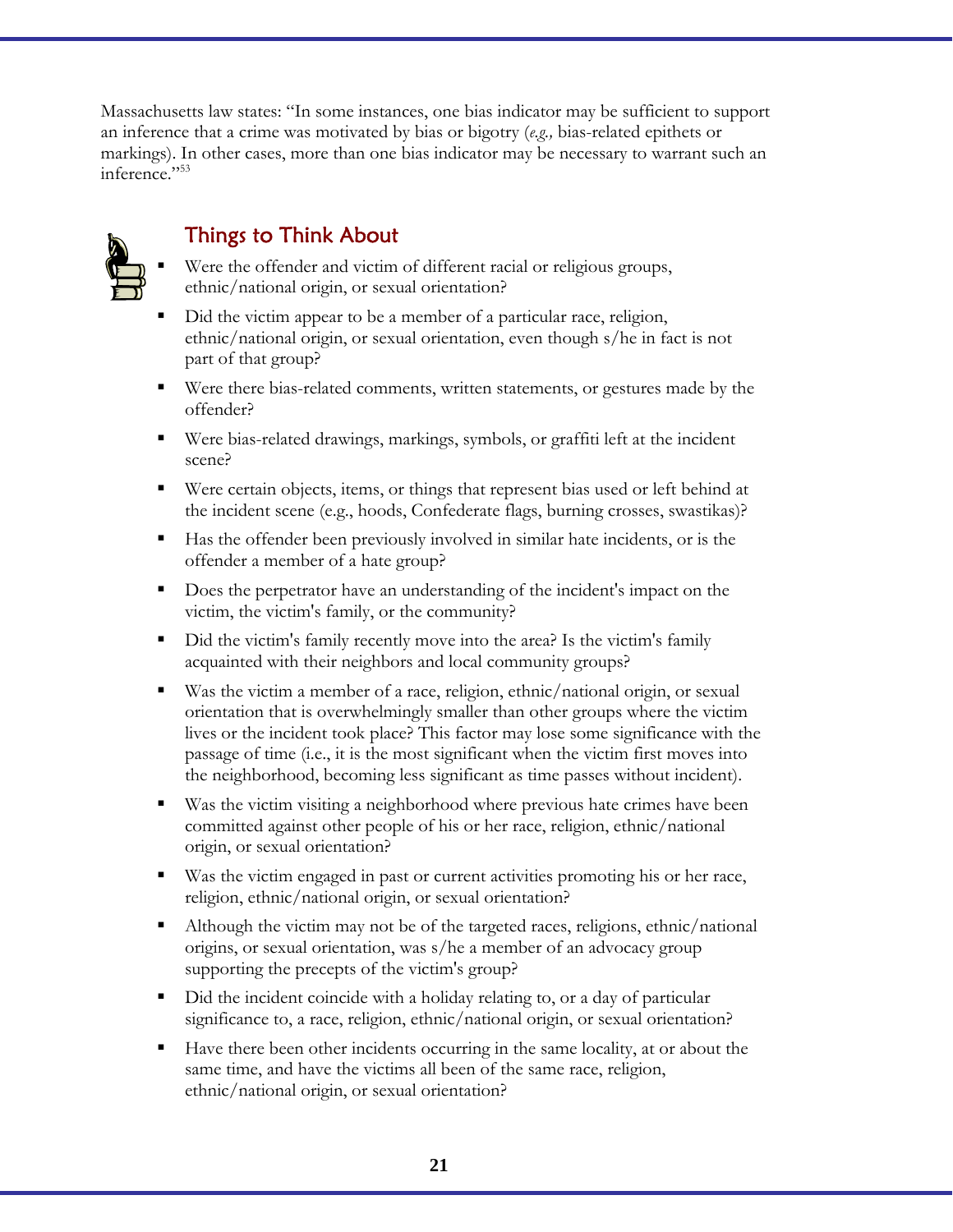- Has the victim or victim's community been subjected to repeated attacks of a similar nature?
- Does a substantial portion of the community where the incident occurred perceive the incident was motivated by bias?
- What was the manner and means of attack? For example, does the color of paint, the use of particular words or the spelling of words, or the use of symbols or signs suggest a possible hate motive?
- Does the incident indicate possible involvement by an organized group? For example:
	- $\Rightarrow$  Has a specific hate group claimed responsibility for the crime?
	- $\Rightarrow$  Is there printed literature involved?
	- $\Rightarrow$  Does the name of the group in the literature suggest hate motivation?
	- $\Rightarrow$  Does the name of the group suggest a "copy-cat" syndrome?
	- $\Rightarrow$  Is there documented or suspected organized group activity in the area?
	- $\Rightarrow$  Was this group actually involved, or was this a fear or scare tactic?
	- $\Rightarrow$  Are there historical animosities existing between groups comprising the victim's and the offender's race, religion, ethnic/national origin, or sexual orientation?
- Is there an ongoing neighborhood problem that may have initiated or contributed to the incident? Could the incident be retribution for some conflict with a group in the community, or a segment of the population?
- Has there been prior or recent news coverage of incidents of a similar nature?54



#### By the Numbers

- **24%** of students reported witnessing race-related bullying now and then or often.<sup>55</sup>
- **13%** of students aged 12–18 have been called a derogatory word related to race, ethnicity, religion, disability, sex, or sexual orientation within a period of 6 months.<sup>56</sup>
- **36%** of students aged 12–18 have seen hate-related graffiti at school.<sup>57</sup>
- The **majority** of students ages 7–13 rejected the view that it was okay to exclude peers from an activity because of their biological sex or race.<sup>58</sup>



#### Delve Deeper

For more information about hate crimes, see **www.adl.org/combating\_hate***.*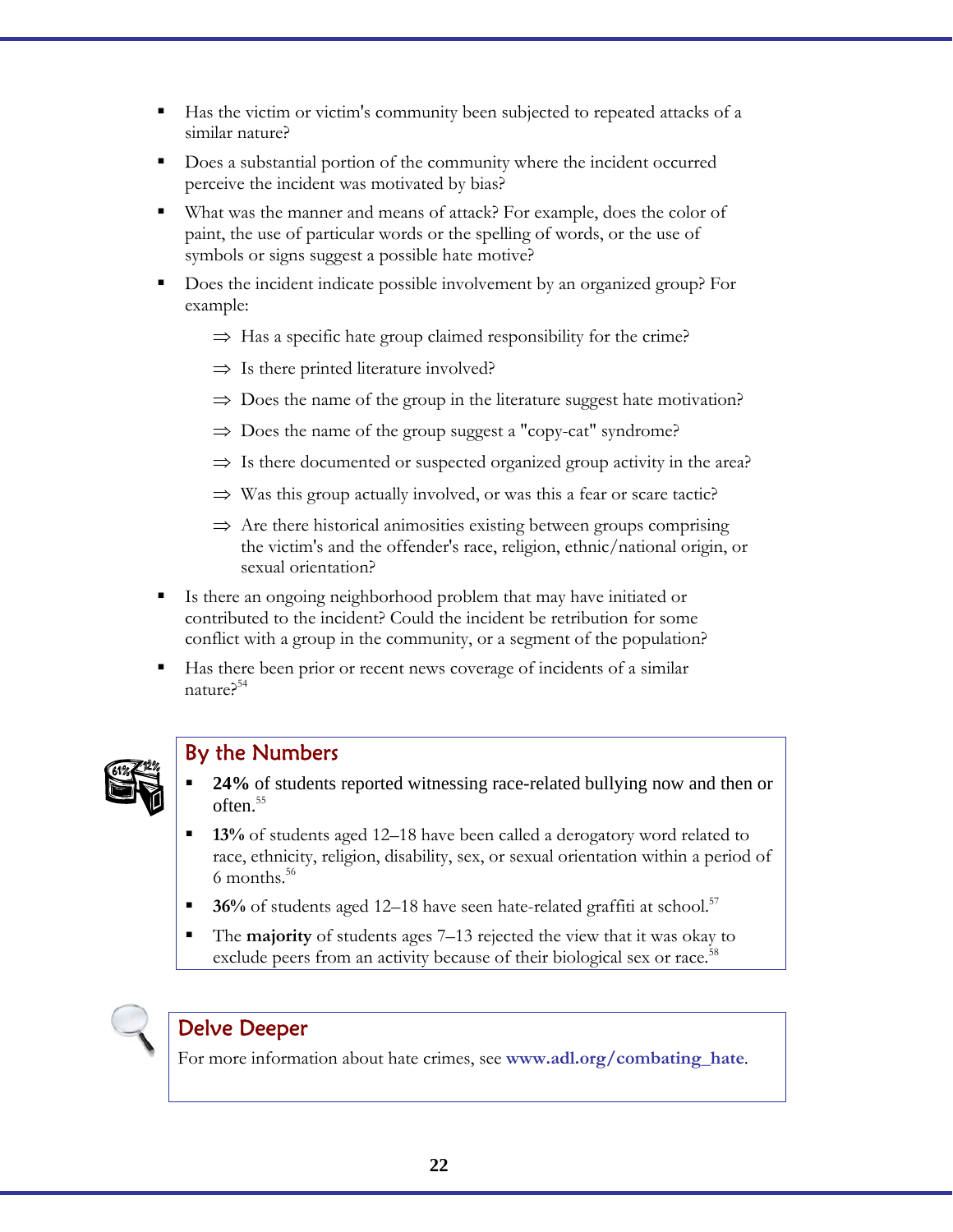### **The Time is Ripe: Adolescence and Bullying**

While all middle school and high school teachers have expertise about adolescents, it's useful to think about some of the characteristics of both males and females in this age group before you begin to tailor your prevention program. The following is an excellent activity for a staff meeting.

|                                                 | Male | Female |
|-------------------------------------------------|------|--------|
| What are they like?                             |      |        |
| What is important to<br>them?                   |      |        |
| What do they want?                              |      |        |
| What do they need?                              |      |        |
| What is happening with<br>them developmentally? |      |        |

#### **Adolescents Are...**

### **Risks and Opportunities Related to Adolescence**

Adolescents are constantly and quickly changing, and normal developmental shifts can leave young people at particular risk for bullying. Parents, adults involved in schools and sports programs, and other caring adults may unknowingly exacerbate the problem by assuming adolescents need less support and guidance than they actually do. Adolescents often become reluctant to ask for help, but it doesn't mean they no longer need it.

Parents and other caring adults may misinterpret a young person's withdrawal from them and feel they are giving a young person the space s/he needs. And while a certain amount of withdrawal from the world of adults and into the world of their peers is an important part of adolescence, depending on the severity of the withdrawal, it can actually be a sign that everything is <u>not</u> okay. Adolescence can be confusing time for everyone.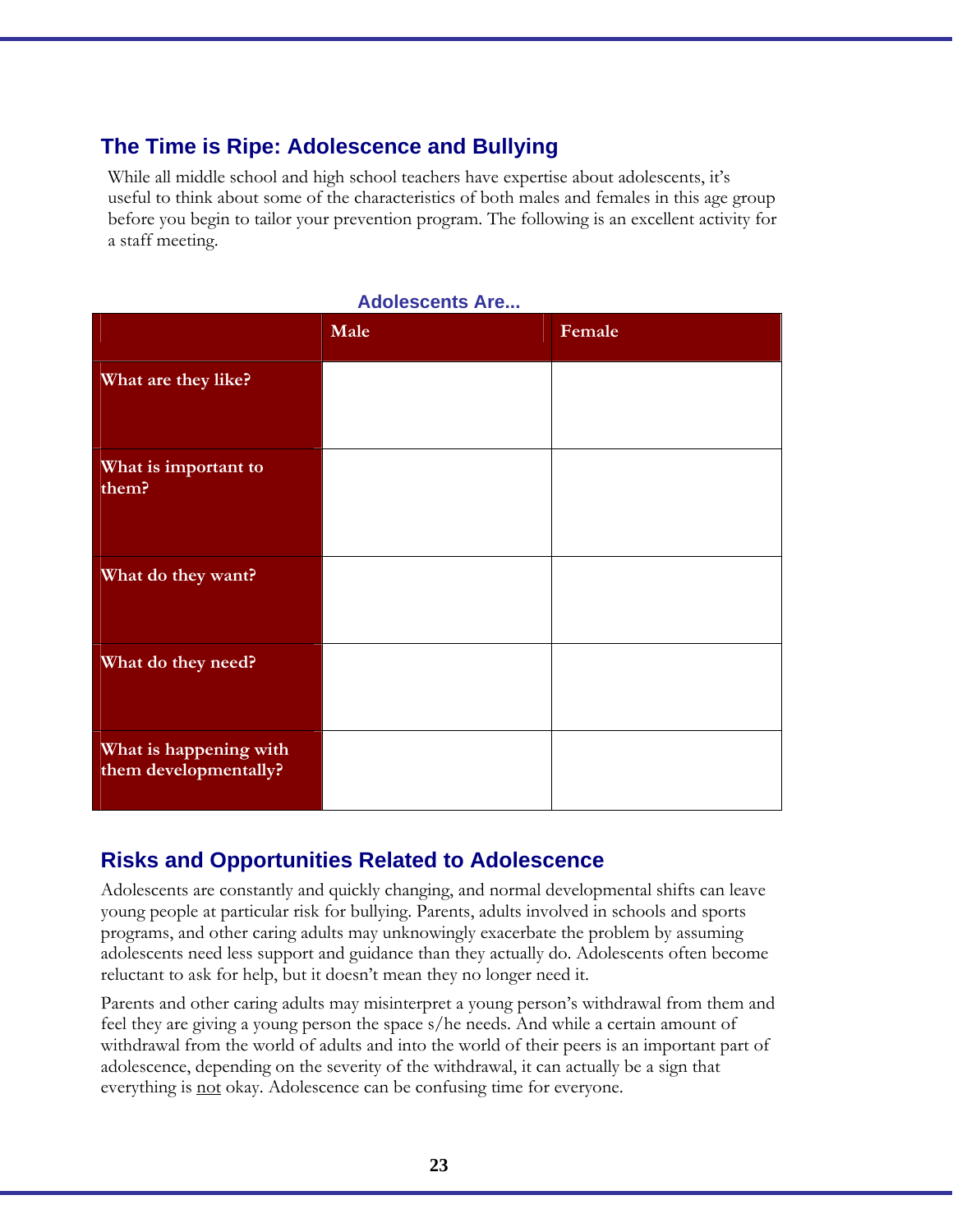Fortunately, in addition to risks, adolescence also presents educators and parents with opportunities for nurturing pro-social behaviors. The degree to which teaching efforts are developmentally-tailored will greatly determine whether or not particular characteristics of adolescence can be leveraged as opportunities, rather than risks. The guidance of caring adults in an adolescent's life can make an enormous difference.

Remember, most adolescents are:

- **Preoccupied with group conformity and peer acceptance**
- Acutely aware of differences
- **Struggling with issues of dependence and independence**
- **Socially curious**
- Focused on sorting out right from wrong (mostly through testing their and others' values)
- Self-conscious about the physical changes in their body (which to varying degrees can greatly affect their self-esteem)
- Potentially great leaders and problem solvers

| <b>Characteristic</b>                                                                                           | <b>Opportunity</b>                                                                                                                                                      | <b>Risk</b>                                                                                                                                                         |
|-----------------------------------------------------------------------------------------------------------------|-------------------------------------------------------------------------------------------------------------------------------------------------------------------------|---------------------------------------------------------------------------------------------------------------------------------------------------------------------|
| Moving from concrete to<br>abstract thinking                                                                    | Can think more clearly about<br>abstractions such as civil liberties,<br>democracy, social justice, fairness,<br>honesty; are able to take the<br>perspective of others | Development and learning differ<br>from child to child, and<br>misunderstandings are common                                                                         |
| Moving from authoritarian<br>values to democratic tolerances                                                    | Ripe for political thought; able to<br>construct group agreements that<br>represent rights and responsibilities<br>of community living                                  | Some children will make bad<br>choices if left to their<br>own<br>devices.                                                                                          |
| Focused on sorting out right<br>from wrong                                                                      | Open to examining their values;<br>focused on justice and fairness                                                                                                      | May be susceptible to unhealthy<br>influences                                                                                                                       |
| Moving from individual focus to<br>community focus; struggling<br>with issues of dependence and<br>independence | Beginning to put aside own needs<br>for the good of the group; are<br>responsive to adults' respect for<br>their growing autonomy and<br>abilities                      | Can be very influenced by their<br>peers to join in behaviors they<br>might not really condone; will<br>resist authoritarian means of<br>controlling their behavior |
| Becoming more independent<br>and able to problem solve                                                          | Able to contribute meaningfully to<br>a community, serve as leaders, and<br>be co-creators of a caring<br>community                                                     | Adults may underestimate young<br>people's need for guidance and<br>support                                                                                         |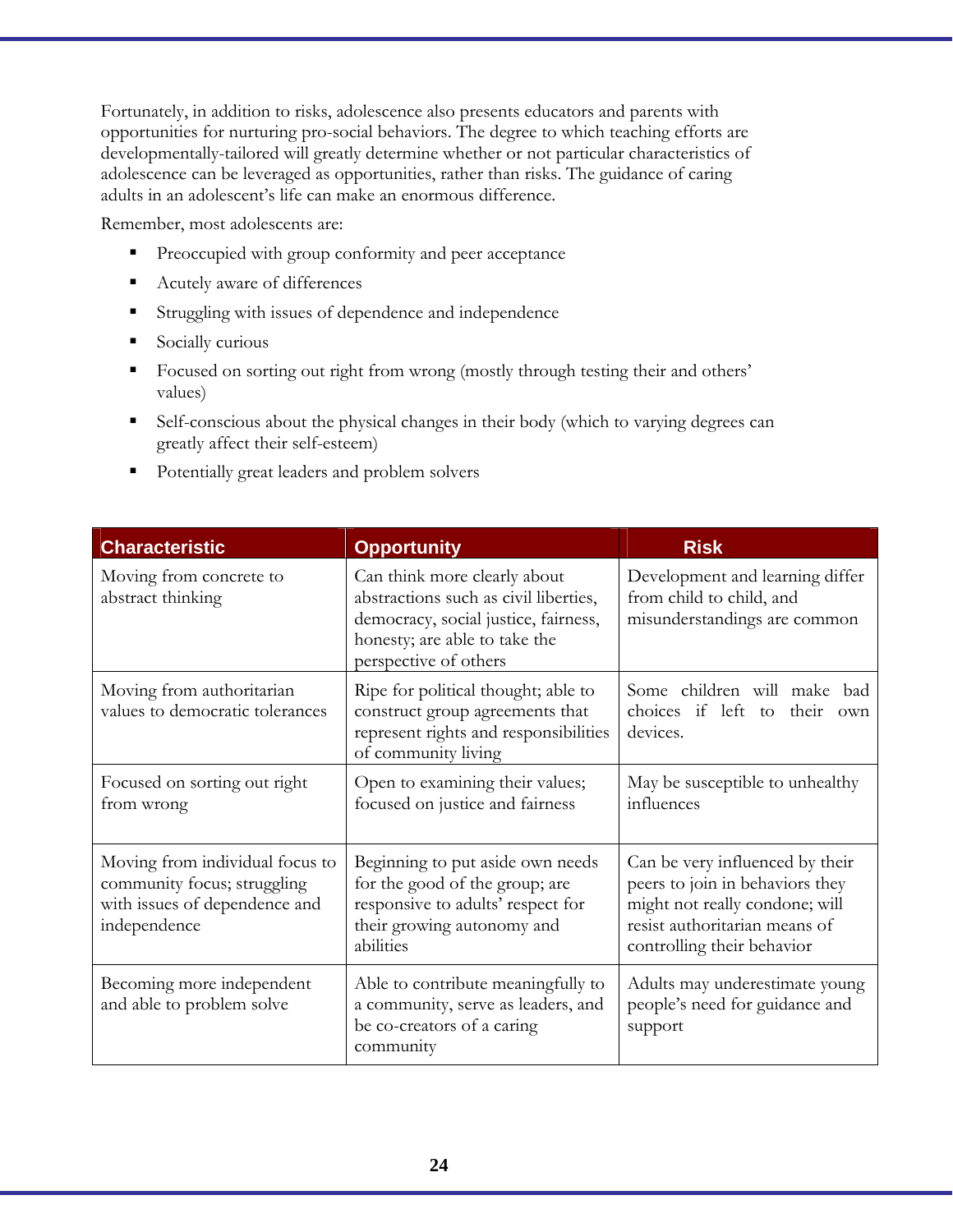| Maturing physically at different<br>rates (may be awkward, different<br>size from their peers, or more<br>sexually developed) | May be used as an opportunity to<br>nurture appreciation for<br>differences        | Sexual harassment; self-<br>conscious about their bodies;<br>greater potential for stronger<br>adolescents to abuse those who<br>are weaker  |
|-------------------------------------------------------------------------------------------------------------------------------|------------------------------------------------------------------------------------|----------------------------------------------------------------------------------------------------------------------------------------------|
| Preoccupied with fitting in                                                                                                   | Can be used as an opportunity to<br>explore issues of sameness and<br>difference   | Can be non-tolerant of<br>differences; hate crimes;<br>prejudices and discriminatory<br>behaviors                                            |
| Defining self in relationship to<br>peers, rather than adults; needy<br>for peer approval                                     | Can think for themselves; can<br>begin to act from their own values<br>and beliefs | Easily influenced by peers; can<br>be threatening to be seen as<br>different in any way; any<br>rejection by peers can lower self-<br>esteem |

### **Gender Oppression and Adolescent Girls**

Researchers describe a phase around age of 11 or 12 when formerly self-confident and forthright girls start censoring their thoughts, insights, and feelings. Sexism and gender oppression in society affect girls and women, but they can be particularly challenging during early adolescence.

It is important to support girls as they deal with sexism, heterosexism, and other sources of stress by encouraging them to voice their opinions, take leadership roles, and express their feelings. It is equally important to interrupt any power imbalances in the classroom that might spill over from power imbalances inherent in society. If unchecked, power imbalances can be exploited and give rise to verbal and physical bullying. Sexual harassment, for example, is a form of bullying based on gender oppression. Staff training is crucial in creating and maintaining a classroom that is welcoming and conducive to learning for all students.



### Things to Think About

- Provide opportunities for school personnel to explore gender assumptions and stereotypes and how they affect interactions with youth.
- Encourage students to understand gender stereotyping and offer alternative visions.
- Help students decode the "mask of masculinity" and the "mask of femininity." William Pollock states in his book *Real Boys* that the mask of masculinity is when a boy/man hides his genuine self to conform to society's expectations of males, such being unemotional or acting tough. The mask of femininity refers a girl/woman hiding her true self to conform to society's expectations of females.
- Include diverse role models in history, science, mathematics, and the arts so students recognize the contributions of women, people of color, people who are gay, lesbian, bisexual or transgender, and people with disabilities.
- Provide opportunities for youth of different backgrounds to work together on group projects and rotate leadership roles.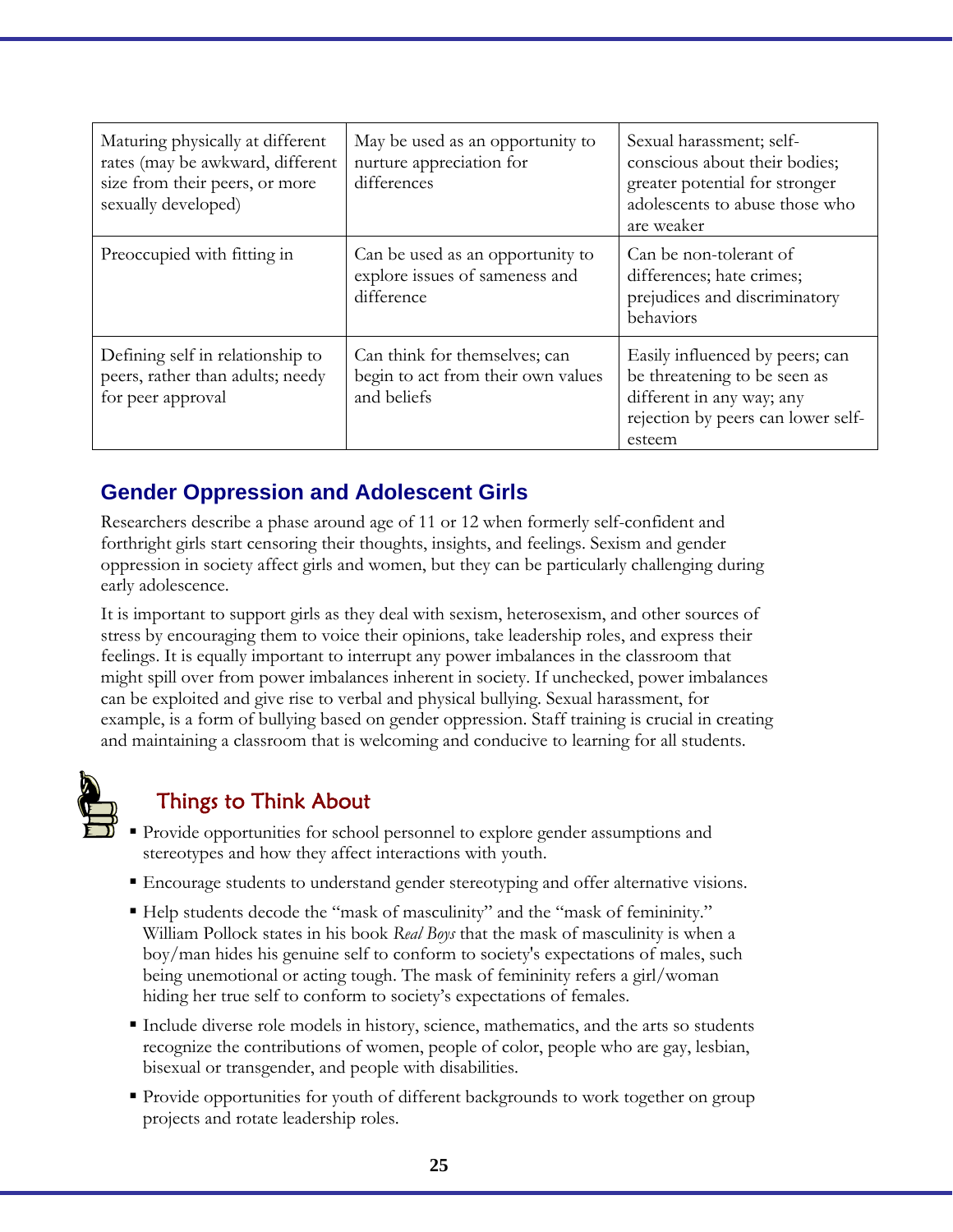### **Lesbian, Gay, Bisexual, and Transgender (LGBT) Youth Issues**

As early as elementary school most children start hearing the phrase "that's so gay" used as a disparaging remark, though these young students may not even know what the term gay means. Students in middle school reported remarks about someone's presumed homosexuality or gender identity as one of the most common forms of verbal harassment. An aggressor's perception that a target is violating stereotypical gender roles is a "bias indicator" suggestive of a gender identity bias motive for harassment or violence.

Many schools have Gay Straight Alliances (GSAs)––supportive clubs that create a safer climate for all students. Research has shown less harassment occurs in schools that have GSAs. Schools have a legal obligation to ensure the environment is safe and supportive for all young people. Staff and student training can reduce homophobia and heterosexism in the school environment and make it easier for young LGBT students to develop a positive identity.



#### By the Numbers

- Youth who are LGBT are **five times more likely** to skip school because they are feeling unsafe on route to, or at, school.<sup>59</sup>
- **6%** of all high school students describe themselves as gay, lesbian, or bisexual and/or report same-sex contact. $60$
- **18%** of LGBT students skip school at least once a month.<sup>61</sup>
- **97%** of all high school students hear anti-gay slurs daily. (The average student hears 25 such slurs a day.) Verbal harassment affects the health and safety of LGBT students.
- When compared to heterosexual peers, LGBT youth are **more than five times more likely** to have attempted suicide.
- **28%** of LGBT students have been threatened or injured with a weapon over the last year (four times the average for non-LGBT youth).
- **40%** of LGBT students have never seen anyone intervening in an instance of anti-gay harassment at school.

Verbal and physical violence aimed at LGBT youth creates an unsafe environment for all students and exacerbates power imbalances in society. All such bullying needs to be addressed promptly and consistently. In Massachusetts, anti-gay and gender-related harassment are violations of students' civil rights.<sup>62</sup> School discipline and behavior codes must include "sexual orientation" and "gender" as protected categories. (See "Legal Issues Related to Bullying" on page 62 in Chapter 2.)

Teachers and other staff need training: to learn about the LGBT community; to understand the legal rights of LGBT students and their peers; and to develop understanding for the unique difficulties sexual minority students face.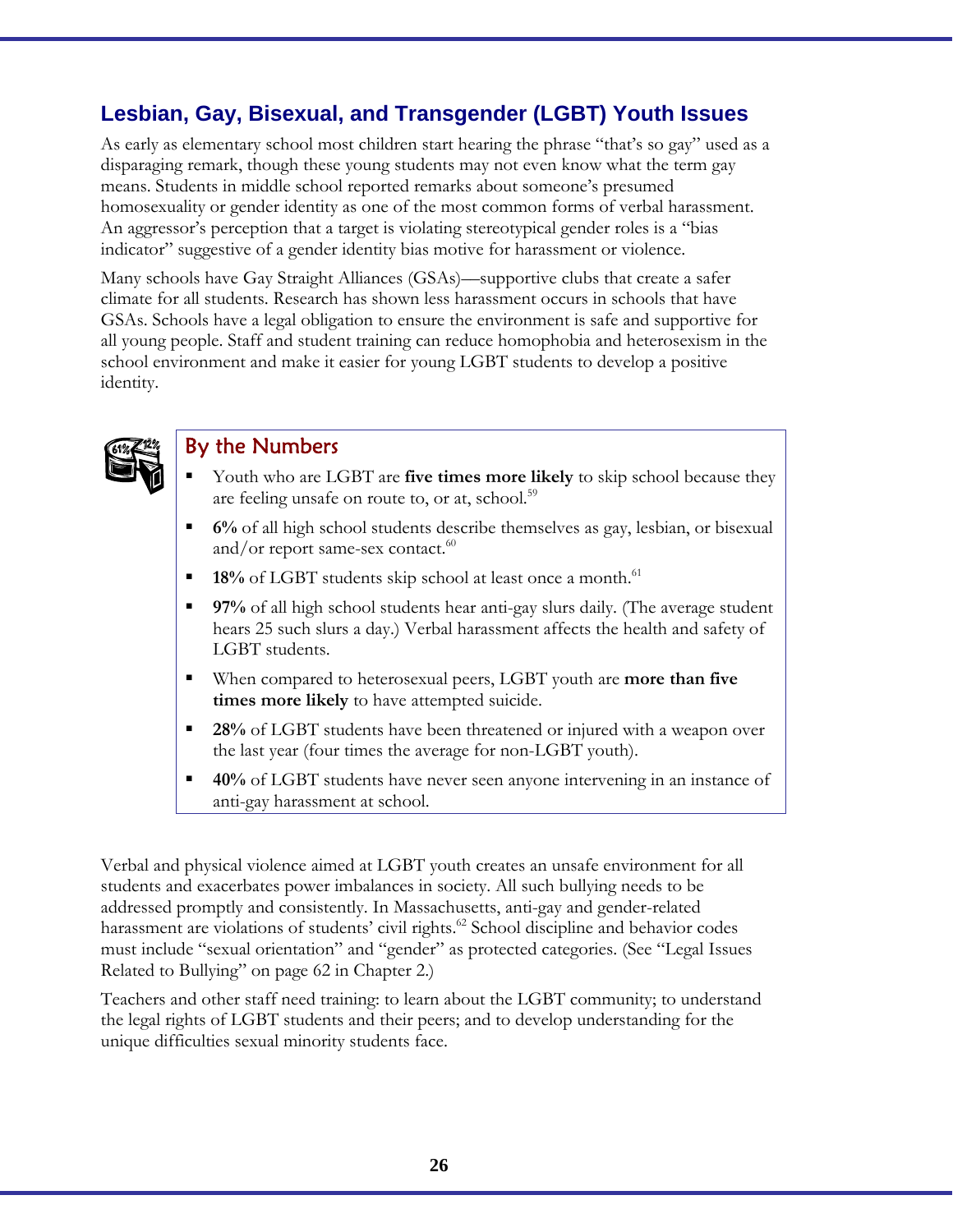

### Things to Think About

Together with parents, students, and your school faculty and personnel, you can develop new approaches that create a safer environment for all youth. Your school can provide training for staff on interventions that eliminate harassment and improve awareness of students' legal rights. Some approaches to preventing anti-gay harassment include:

- Challenge anti-gay harassment consistently—don't let name-calling go uncorrected.
- Include examples of LGBT people in discussions of contemporary life.
- Support LGBT cultural activities and celebrations; post events on school bulletin boards.
- Include LGBT and heterosexual examples when discussing emotional, social, and economic issues in relationships or family life.
- Focus intervention on creating safety and equality in the school. The actual sexual orientation and/or gender identity of the bully and the person being bullied are irrelevant.
- Recognize that LGBT youth, like other minorities, may feel isolated in the school and have no one to turn to who understands their experience.
- Support the establishment of gay-straight alliances (GSAs).
- Invite members of Parents, Families and Friends of Lesbians and Gays (PFLAG) to your school to speak to students.
- Support gay and lesbian teachers who are open about their identity.
- Make events such as high school dances more inclusive by allowing students to invite a guest regardless of their sexual or gender orientation or expression.

### **Resources for LGBT Youth and Educators**

#### **The Gay, Lesbian, Bisexual and Transgender Youth Support Project (GLYS Project)**

Internet: www.hcsm.org/glys.htm

Phone: 1-800-530-2770

#### **The Gay Lesbian Straight Education Network (GLSEN)**

Internet: www.glsenboston.org

Phone: (617) 536-9669

#### **Greater Boston Parents, Families and Friends of Lesbians and Gays (PFLAG)**

Internet: www.gbpflag.org

Phone: 781-891-5966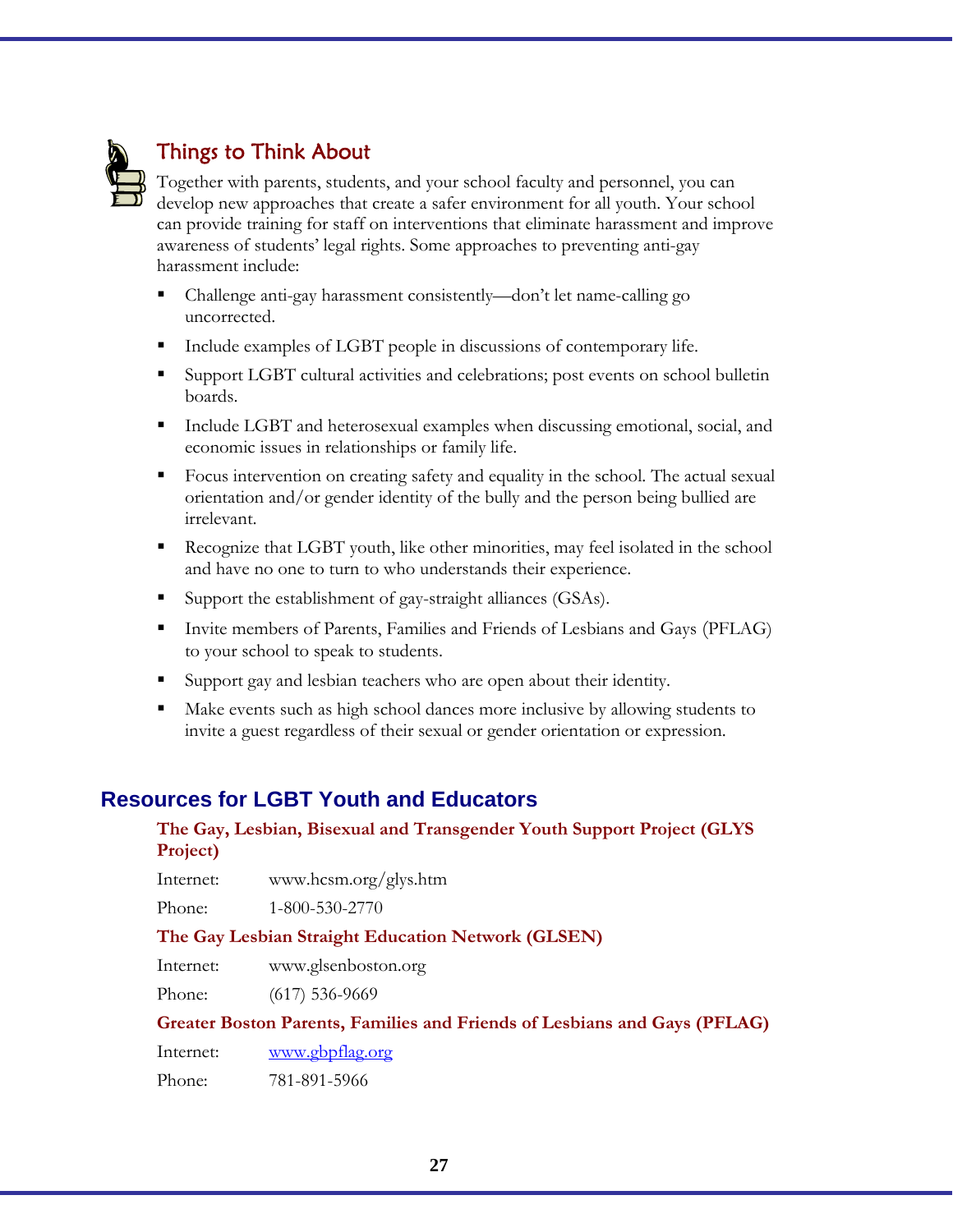#### **GLAD (Gay and Lesbian Advocates and Defenders)**

| Internet: | www.glad.org/rights/school.shtml – offers expert legal information<br>about the rights of gay, lesbian, bisexual and transgender students |
|-----------|-------------------------------------------------------------------------------------------------------------------------------------------|
|           | Legal hotline: $1-800-455-GLAD$                                                                                                           |
| Email:    | gladlaw@glad.org.                                                                                                                         |

### **Flirting or Hurting: Sexual Harassment at School<sup>63</sup>**

"I've always said, not every bully is a sexual harasser, but every sexual harasser is a bully."— **Sylvia Cedilla**, expert on sexual harassment<sup>64</sup>

Many teachers report that the most common type of verbal abuse they hear, even from younger children, consists of sexually graphic or derogatory language. This behavior can escalate in middle school, where physical changes and emerging issues of gender and sexual identity can make students particularly vulnerable to such comments. Physical sexual harassment is also rampant in our nation's schools, and can lead to serious physical and emotional harm.

The American Association of University Women has defined sexual harassment as "unwanted and unwelcome sexual behavior that interferes with your life. Sexual harassment is not behaviors that you like or want (for example wanted kissing, touching, or flirting)."<sup>65</sup> Sexual harassment is illegal under Title IX of the Education Amendments of 1972, which provides that no person, on the basis of sex, can be excluded from participation in, be denied benefits of, or be subjected to discrimination under any education program or activity receiving federal financial assistance.

For a comprehensive guide about your responsibilities as a school official, see *Sexual Harassment Guidance: Harassment of Students by School Employees, Other Students, or Third Parties* published by the Department of Education's Office for Civil Rights, available for download at **www.ed.gov/offices/OCR/archives/shguide/index.html.** 



### By the Numbers

- **40%** of  $5<sup>th</sup> 8<sup>th</sup>$  graders say they have experienced sexual harassment by their peers.<sup>66</sup>
	- **81%** of teens say they had been harassed during school time.
- **38%** said teachers and other school employees have sexually harassed them.<sup>67</sup>



### Things to Think About

 Develop and publicize a sexual harassment policy that clearly states sexual harassment will not be tolerated and that explains what types of conduct will be considered sexual harassment––mention same-sex sexual harassment.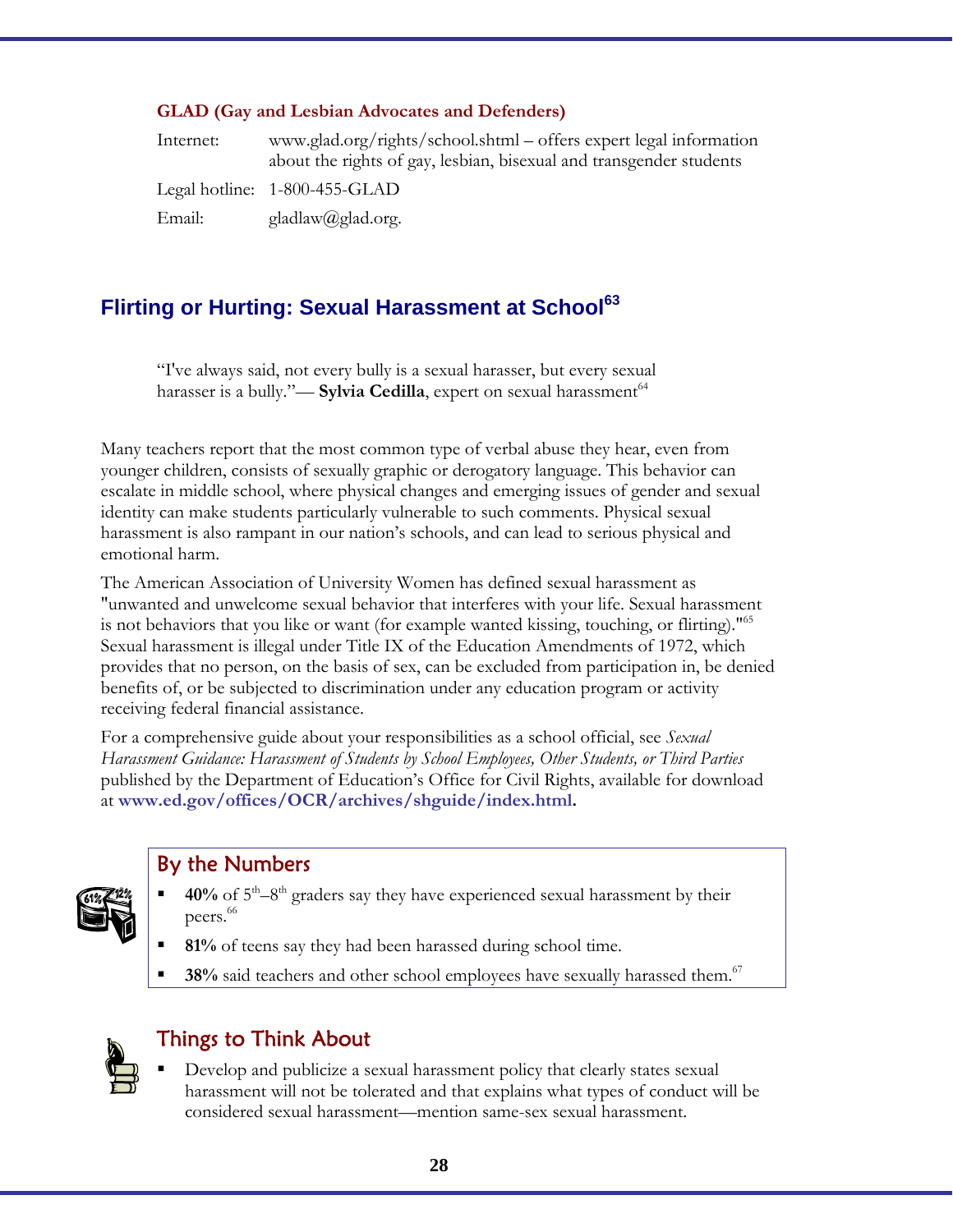- Develop and publicize a specific grievance procedure for resolving complaints of sexual harassment.
- Develop methods to inform new administrators, teachers, guidance counselors, staff, and students of the school's sexual harassment policy and grievance procedure.
- Conduct periodic sexual harassment awareness training for all school staff, including administrators, teachers, and guidance counselors.
- Establish discussion groups where students can talk about what sexual harassment is and how to respond to it in a school setting.
- Survey students to find out whether sexual harassment is occurring at the school.
- Conduct periodic sexual harassment awareness training for parents and teachers.
- Work together with parents and students to develop and implement ageappropriate, effective measures for addressing sexual harassment.<sup>68</sup>
- Address all reports of sexual harassment immediately and involve law enforcement, when appropriate.

### **Cyberbullying**

As a school professional or parent, you already know Internet and cell phone use is pervasive among youth. New technologies have revolutionized communication and information sharing, and at the same time have created new opportunities for bullying and harassment. Cyberbullying may seem like the same old behavior using a different means, but there are several unique differences in how the terms **bully**, **bystander**, and **target** are defined. First, the "bully" can be the originator of an offensive text message––someone invisible and not limited to a geographical context. Recipients of a message could be considered "bystanders" if they do not send the message to others or "bullies" if they forward the message onward. The "target" of the message may or may not receive the message directly.

Cyberbullying has been defined by the Center for Safe and Responsible Internet Use to mean "being cruel to others by sending or posting harmful material using the Internet or a cell phone."69 It can take various forms:

- **Flaming**—online verbal attacks or fights via electronic messages, (e.g., in chat rooms) and using hostile and vulgar language
- **Harassment**—repeated messages of an offensive or derogatory nature directed to a target
- **Cyberstalking**—repeated messages of an intimidating character that make a person feel afraid for his or her physical safety
- **Denigration—online** "put-downs," including sending or posting hurtful gossip or rumors to cause the target embarrassment
- **Impersonation**—using someone's e-mail account to send out messages, supposedly from the accountholder, that reflect badly on that person and may cause trouble, shame, or embarrassment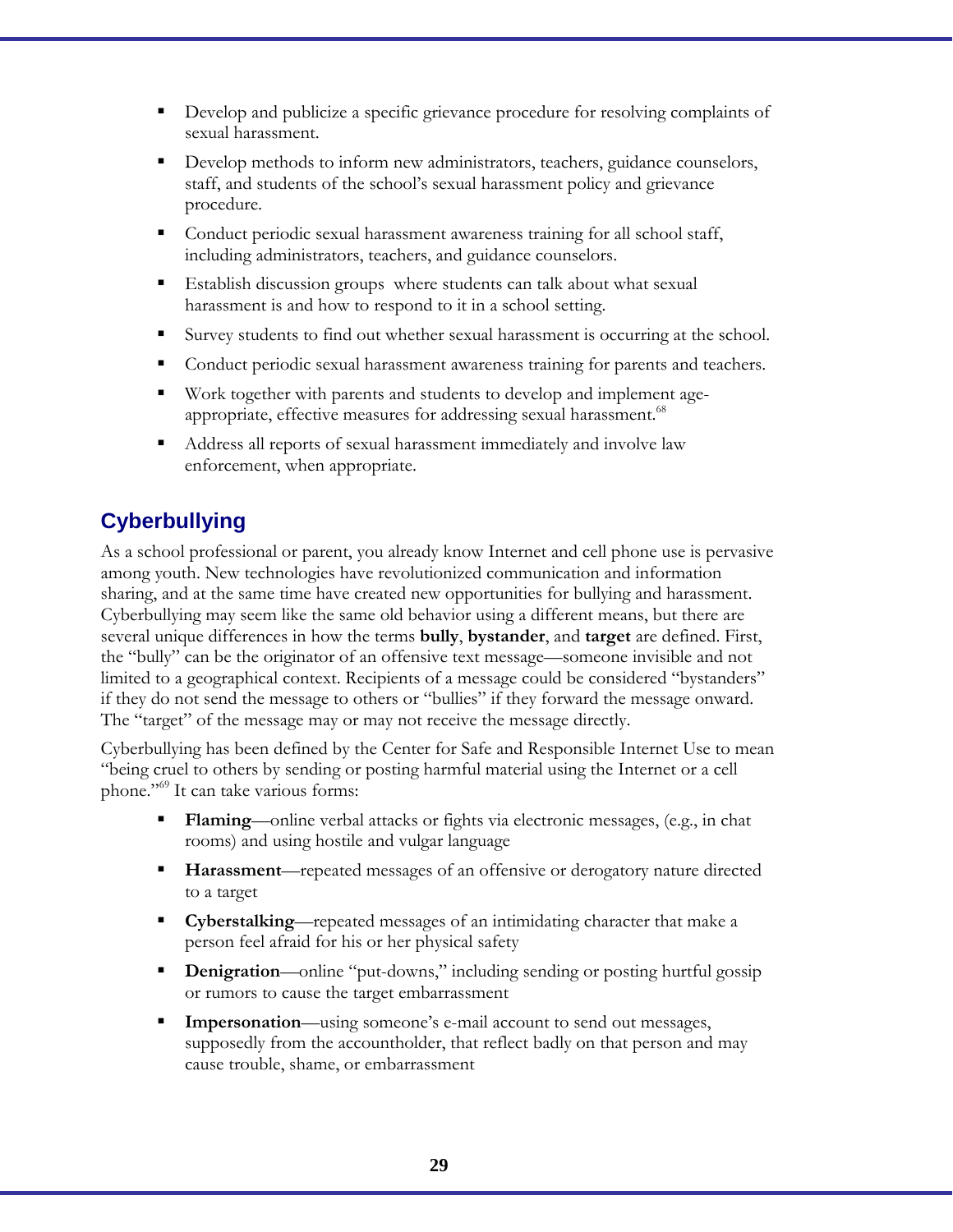- **Outing and Trickery**—disclosure of someone's private information online, sending or posting embarrassing images, or deceptions leading another person to reveal personal details about him or herself
- **Exclusion**—deliberately keeping someone out of an online group such as a buddy list or game<sup>70</sup>

Cyberthreats are online communications that pose a risk of physical danger to someone. They can be simple threats made against a target electronically, or distressing material posted by someone online that suggests s/he may be at risk for perpetrating violence against him or herself or others. Cyberbullying and cyberthreats can appear in various contexts—a personal web page, a blog, an email or instant message, a text or image message via cellphone, and chat room discussions. The cyberbully can be someone the target knows or a complete stranger. Cyberbullying can be anonymous, can draw in unknown others, and can go on around the clock––all day, every day. Additionally, cyberbullying appears to be on the rise. In 2000, 6% of internet users ages 10-17 said they had been subjected to online harassment; by 2005, the percentage had risen to 9%--an increase of  $50\%$ .<sup>11</sup>

Most perpetrators of cyberbullying are high school teens and middle school students. Because much of the content of cyberbullying is sexually graphic, this activity can also be sexual harassment. Failed relationships or fights within a relationship can be fertile ground for cyberbullying. For example, retaliatory disclosure of embarrassing personal information or images can follow the demise of a relationship. A cyberbully can also send seemingly random, abusive language and images or gather more personal information and images about the "target."

The anonymous nature of the Internet, combined with the ability to reach mass audiences, is a potent tool for the bully. Language can be especially vicious and inflammatory because the perpetrator feels less personally responsibility for what is written online. Bystanders, who are also anonymous, might feel less social pressure to intervene, particularly if they encounter cyberbullying in a chat room or in a similar context. Moreover, hateful comments online can be broadcast around the world. Instead of a few people overhearing the abuse, now hundreds or thousands might. In addition, because 90 percent of youth receive their email at home, a cyberbully has in effect reached his or her tentacles into a target's home. Now there is nowhere the target can go and not feel at risk for bullying.

Like many types of harassment, cyberbullying is usually not reported. Some teens may not connect cyberbullying with school, or they may fear their Internet and cellphone use will be restricted. Most schools have anti-harassment policies and provisions for addressing this form of student abuse. Here are a few suggestions for addressing cyberbullies.



### Things to Think About

- Include cyberbullying in your general discussions with students, staff, and parents about bullying prevention
- Include protocols for reporting and addressing cyberbullying and create antiharassment policies.
- Recommend that all emails and electronic communications of harassment be saved.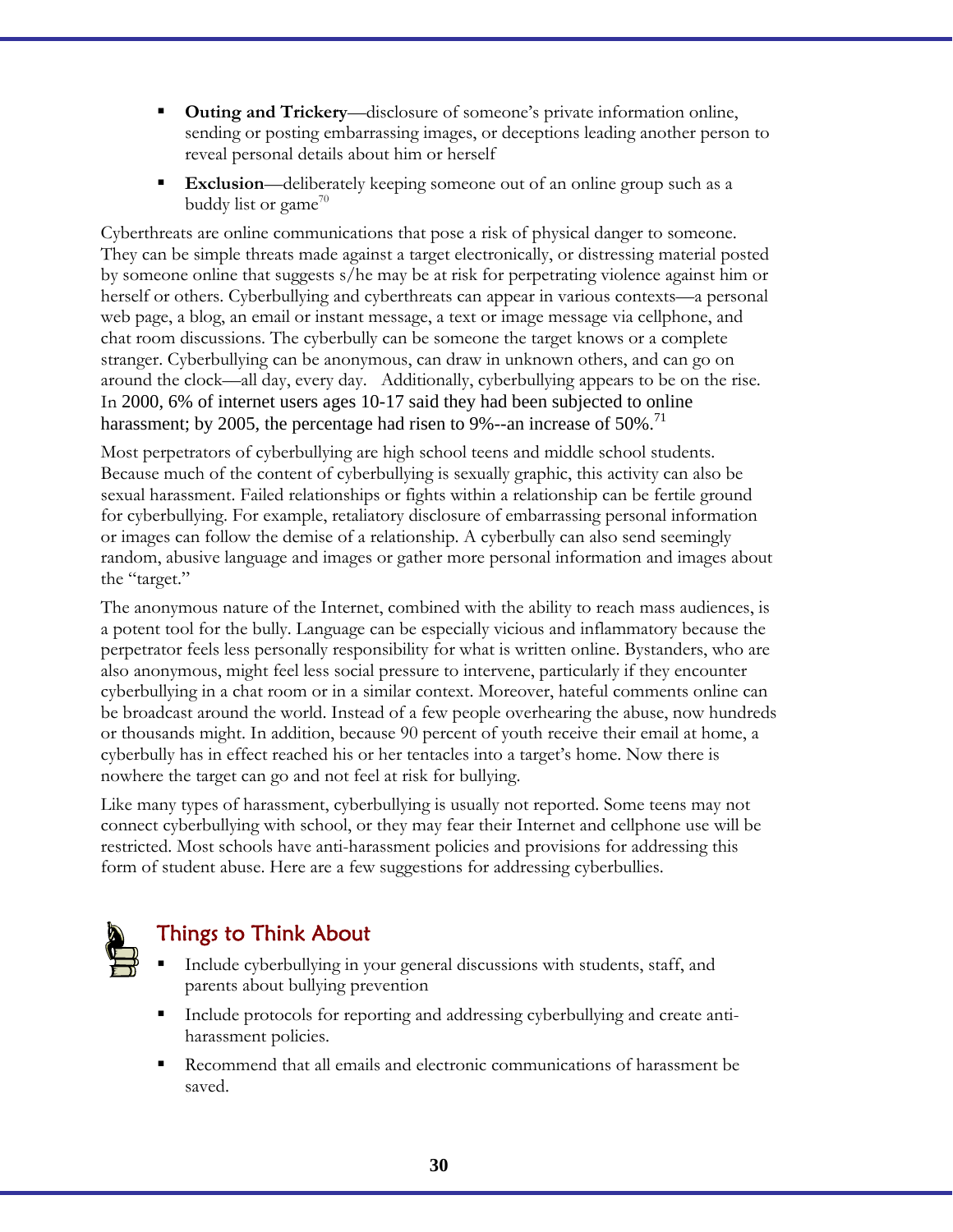- Educate bystanders about cyberbullying in chat room conversations and how best to intervene.
- Educate parents about how to block certain email addresses from instant messaging and chat and how to report complaints to the ISP of the bully.
- If the harassment continues, the target may need to change his or her email address.
- If threats are violent or sexual in nature, parents should contact the local police, and report it to CyberTipline**: www.missingkids.com/cybertip** or 1-800-843- 5678.
- Go to **www.netsmartz.org** for extensive information and resources for adults concerned about the health and safety of young Internet users.

### **Hazing: The "Wrongs" of Passage**

Forms of initiation that rely on humiliation and other types of abuse––referred to as hazing– –are a form of bullying. While hazing is more prevalent in high schools, middle schools also report hazing. In Massachusetts, hazing is a crime.<sup>72</sup> Student groups at secondary institutions must be given a copy of sections 17 to 19 of Chapter 269 of the General Laws, and those groups must give a copy of the law to members of, or applicants to, their group.

The general bullying prevention strategies discussed in this guide will help with hazing prevention. Experts like Professor Richard Signal of the County College of Morris, NJ also recommend a few other ways to specifically address hazing. See http://www.guidancechannel.com/default.aspx?index=1366&cat=1



### School Spotlight: North Brookfield

North Brookfield Middle–High School has as part of its hazing policy the complete text of G.L. c. 269, *§*§ 17-19.

(**See www.nbschools.org/hs/handbook/stu\_handbook8.html#code.)** 



### Delve Deeper

Researchers have looked at hazing and how to stop it. For more information, visit **www.alfred.edu/hs\_hazing/docs/hazing\_\_study.pdf** 



### By the Numbers

 **48%** of high school students report having been subjected to hazing, according to the Alfred University study available at **www.alfred.edu/hs\_hazing/docs/hazing\_\_study.pdf**.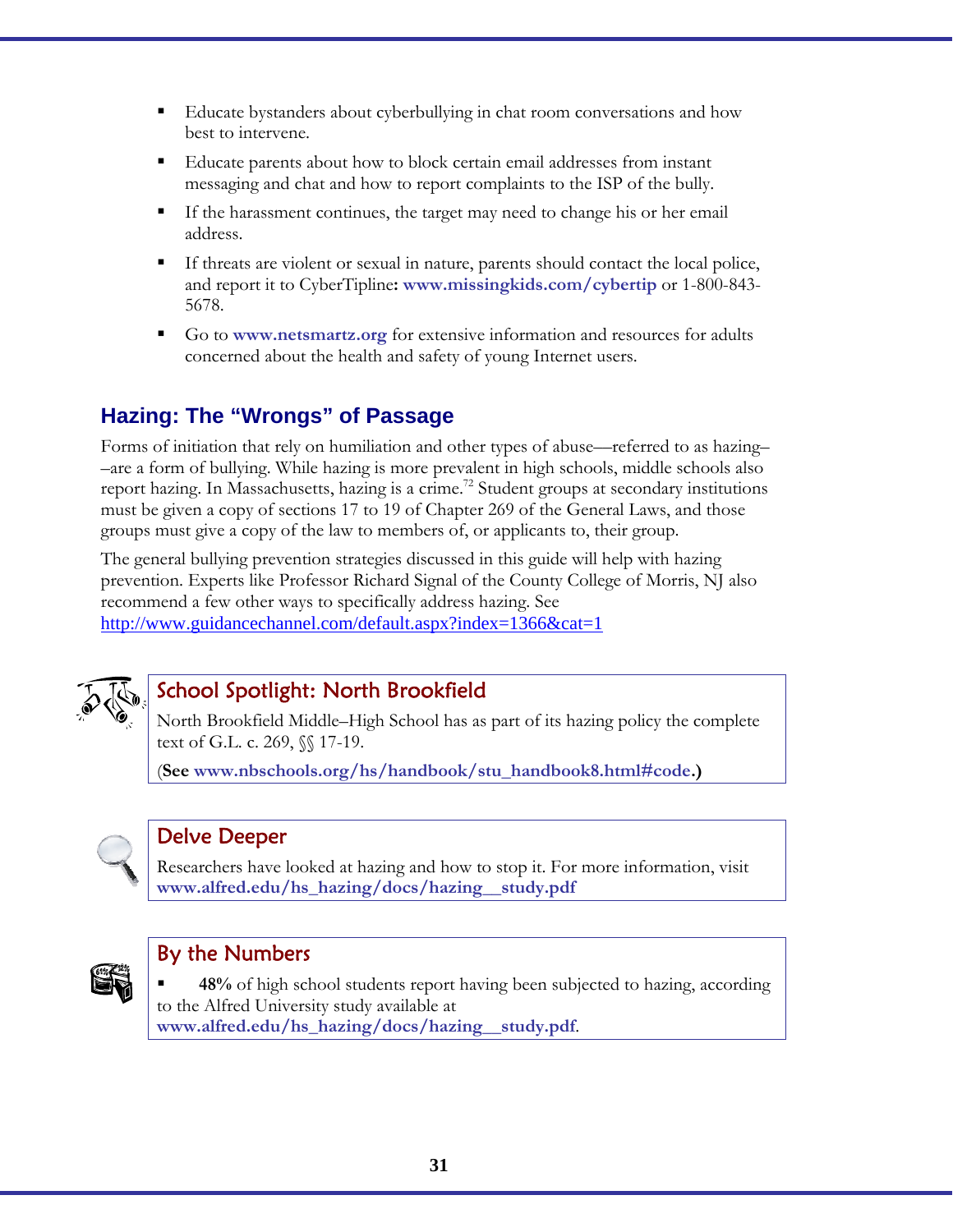

### Things to Think About

- Help meet students' need for initiation rites in healthy ways. Offer ceremonies, mentoring programs, and other ways to welcome young people into a new school, onto a team, or into a group or activity.
- Be sure to have adult supervision at all group activities.
- Help educate young people about what hazing is and why it is wrong: Just because it's a tradition doesn't mean it's right.
- Include hazing in your discussions of bullying and in any written student agreements.
- Ask faculty supervisors of all activities to discuss hazing with their groups and to be on the lookout for hazing behaviors.



### **Reflection**

- What traditions do we have at our school to mark rites of passage?
- What positive traditions could we start?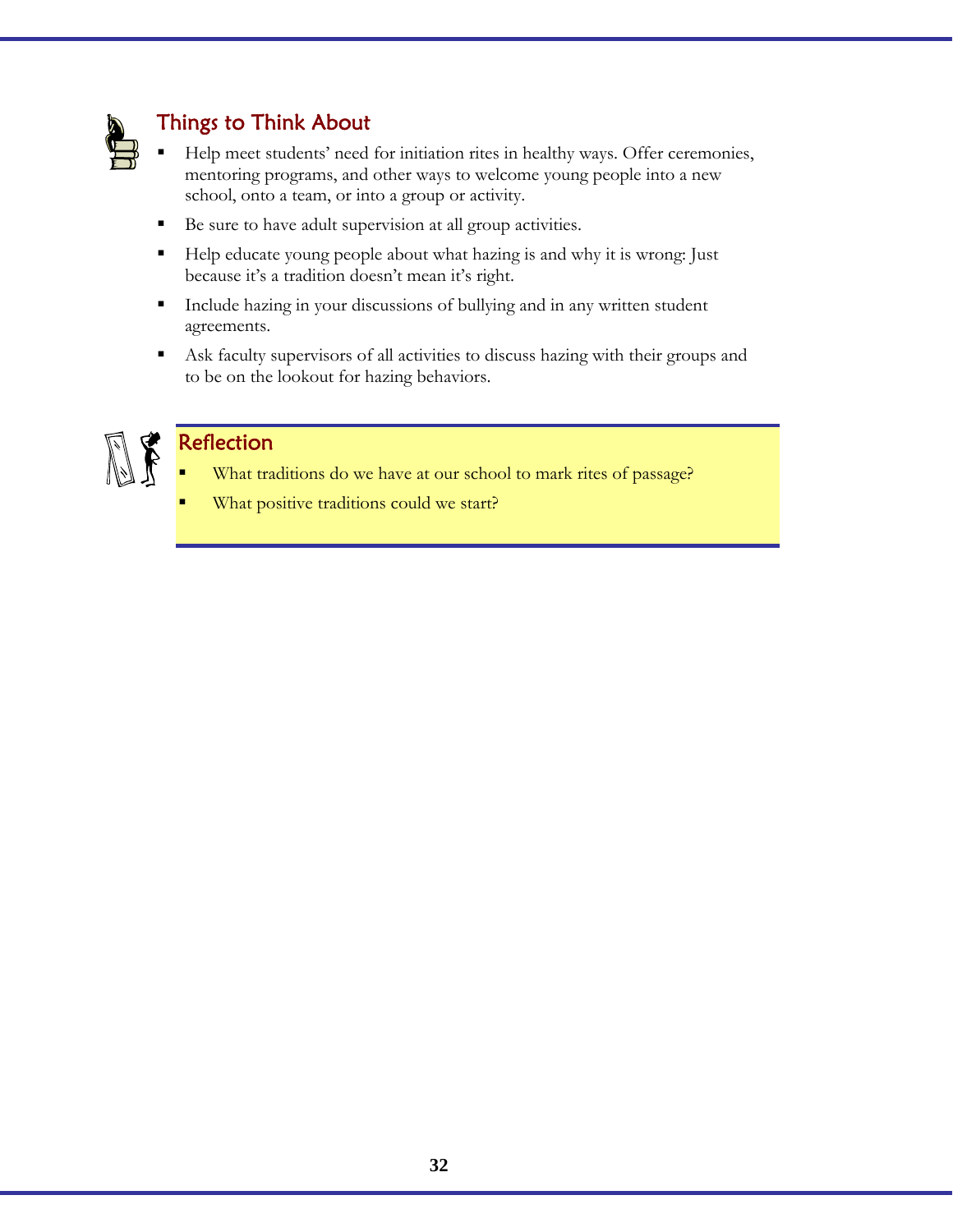## **Chapter 2: Bullying Prevention Practice**

"Research indicates that creating a supportive school climate is the most important step in preventing harassment. A school can have policies and procedures, but these alone will not prevent harassment."

—a statement endorsed by the **National School Boards Association**<sup>73</sup>

### **Keys to Bullying Prevention**

Research shows the best bullying prevention efforts are comprehensive in nature and address changing the culture of a school. Schools where bullying is less likely to happen and, when it does, more likely to be reported and corrected, are schools that promote caring, compassion, and a sense of responsibility among students and adults.

Changing a school's culture is systemic in nature. Rather than trying to "fix" individual students, best practices in bullying prevention span the school community, involve all adults and students in the building, and reach beyond the school setting into the wider community. While individual interventions with targets, bystanders, and bullies are still necessary, this chapter focuses on prevention. (**See** Chapter 4 for more information about intervening in bullying.)

This chapter's aim is to give administrators the tools and habits they need to change the culture of their school through:

- **Ingredients for Success:** including frameworks for what works both school-wide and at the individual level.
- **Tools at the Ready:** including tools and strategies to infuse into your practice.

Through reflection on your community and your needs, you can customize prevention efforts and then refine your practice as you learn from your efforts. By using a process that relies on reflection and dialogue, you will facilitate the individual commitments necessary to create and sustain progress on the difficult path to change.

Just as we might use a whisk to combine eggs, butter, and flour to make a cake, the tools presented here are to be used with the ingredients for success to create the school and classroom you and your staff envision.

Some schools may prefer to use an established bullying prevention program; there are many from which to choose. Whether or not you intend to employ an established bullying prevention program, these ingredients and tools will help you successfully implement any program and make it your own. Included in this chapter are examples of successful bullying prevention programs and suggestions for choosing a program. No single recipe for success exists, but the suggestions here will help you create a dynamic and ever-evolving community.

This chapter further looks at how bullying prevention efforts relate to character education and offers advice to tie together all your prevention efforts to optimize resources and effectiveness.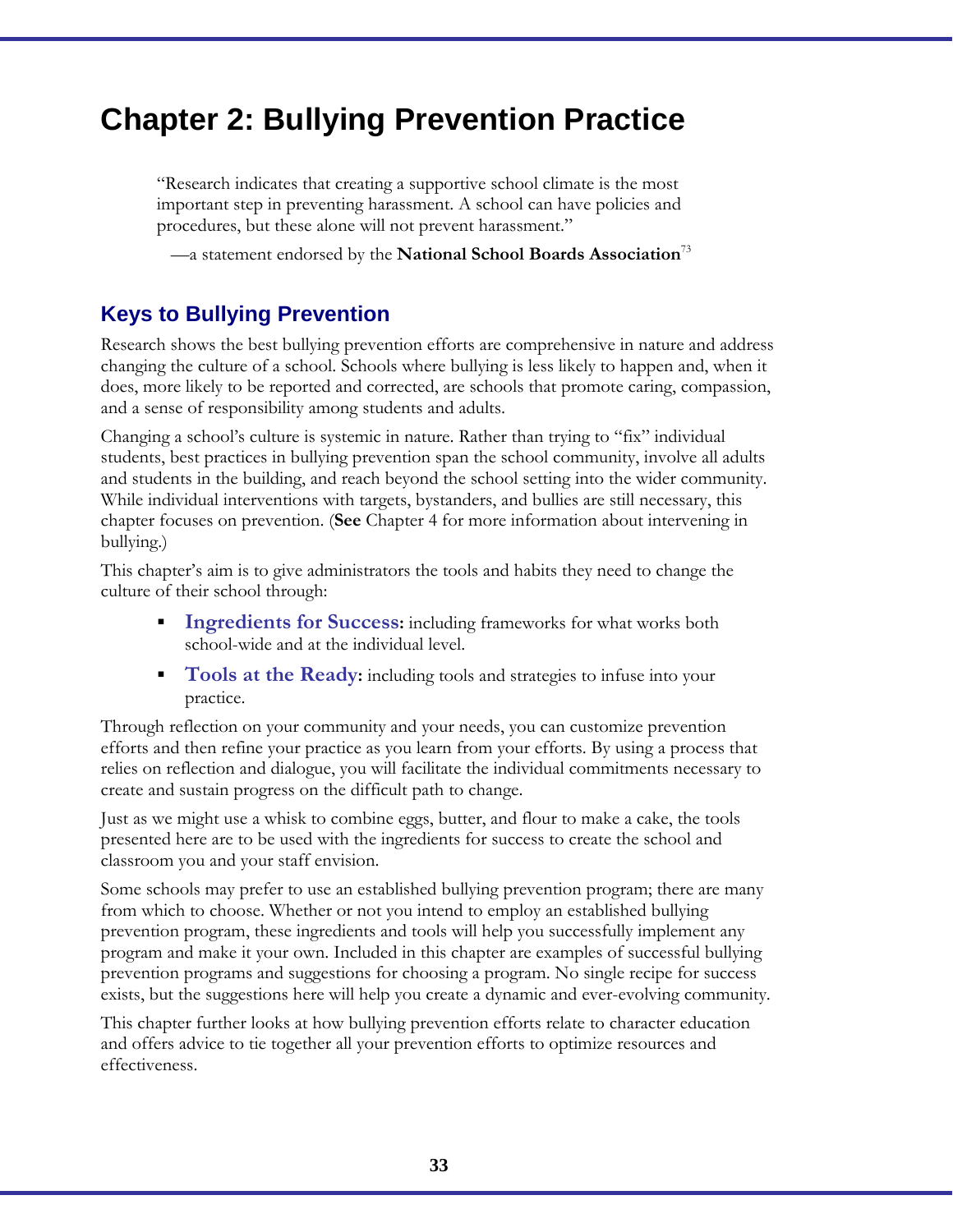#### **Tip: Start Early!**

Coordinate your bullying prevention efforts across all schools in your district, beginning with the youngest students. As mentioned earlier, research shows that when a child reaches age 8, aggressive tendencies may already be firmly in place. The earlier you begin bullying prevention efforts the better.

### **Ingredients for School-wide Success**

*Essentials for Principals: Creating Emotional and Physical Security in Schools*, a study from the National Association of Elementary School Principals (2002), co-authored by the Educational Research Service, outlines some of the ingredients common to successful antibullying and violence prevention programs. While many of the "ingredients" apply to all prevention efforts and good teaching, it is the combination of ingredients that helps lead to successful programming.

| <b>Ingredients for Success</b>                                                  | <b>Examples</b>                                                                                                   |
|---------------------------------------------------------------------------------|-------------------------------------------------------------------------------------------------------------------|
| Activities fostering school norms against<br>violence, aggression, and bullying | Developing clear policies and procedures<br>addressing bullying and harassment                                    |
|                                                                                 | Using consistent, fair, and non-punitive<br>consequences for violations of policies                               |
|                                                                                 | Reaching agreement on group policies with<br>students (both classroom and school-wide)                            |
|                                                                                 | Posting school-wide rules in prominent places and<br>places where bullying is identified as most<br>common.       |
|                                                                                 | Using a suggestion box or other anonymous<br>instrument for reporting incidents                                   |
|                                                                                 | Positively reinforcing pro-social behavior<br>(prominently posting photos or testimonials of<br>positive stories) |
| Comprehensive Approach (family, peer,<br>media, and community)                  | Developing student public service announcements<br>(PSAs) for local cable access that discourage<br>bullying      |
|                                                                                 | Encouraging participation of local politicians in<br>school events                                                |
|                                                                                 | Discussing how widely to spread bullying<br>prevention efforts (e.g., at sporting events)                         |
|                                                                                 | Placing articles in news media promoting<br>prevention efforts                                                    |
|                                                                                 | Developing community/school partnerships such<br>as in-school DARE officers or community<br>policing models       |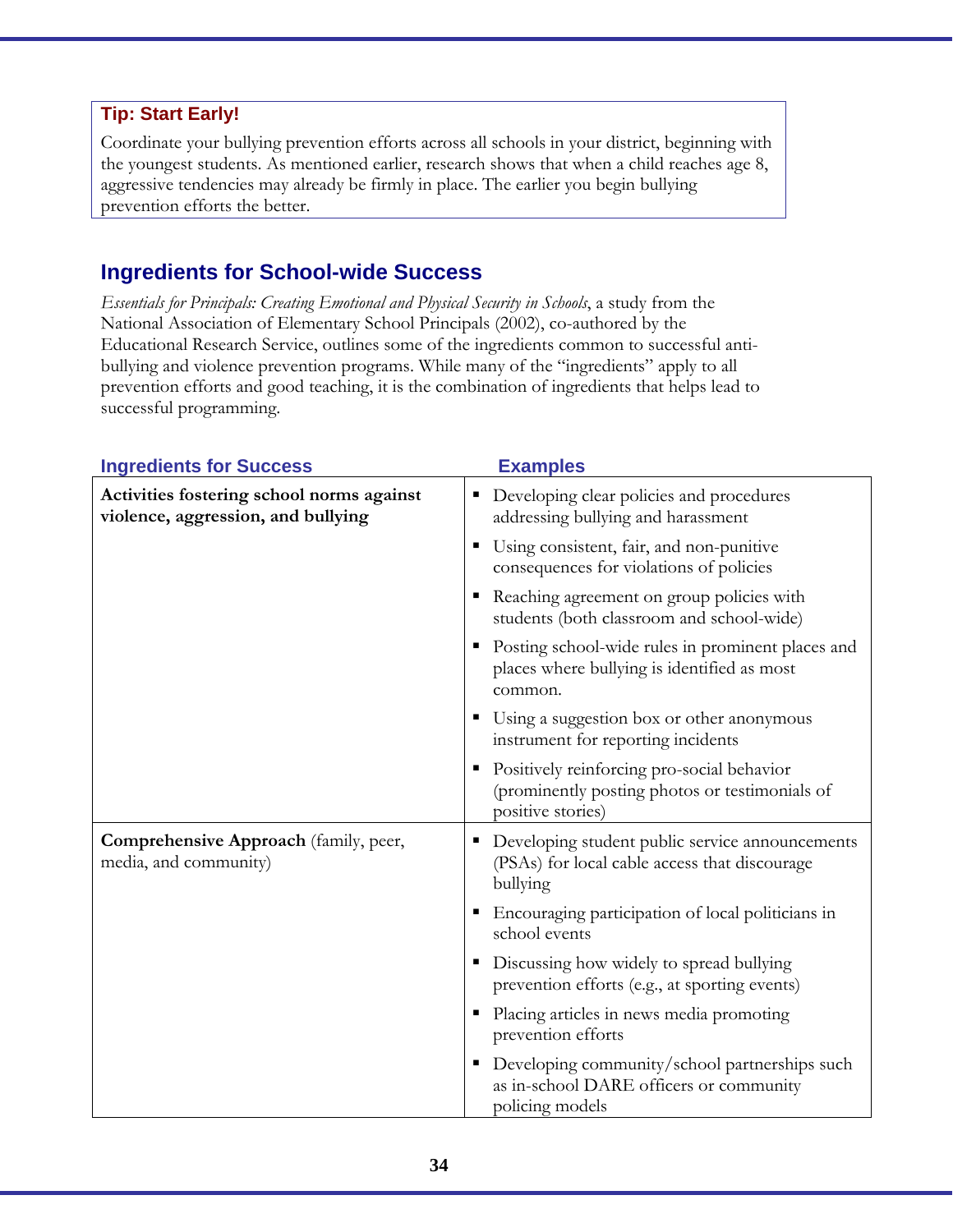|                                                                                                                |    | • Partnering with parents to identify solutions;<br>providing training and information to families<br>about how to help targets and how to help bullies |
|----------------------------------------------------------------------------------------------------------------|----|---------------------------------------------------------------------------------------------------------------------------------------------------------|
|                                                                                                                |    | • Including parents, family members, and<br>community members on task forces                                                                            |
|                                                                                                                |    | Holding a whole community kick-off and follow-<br>up events                                                                                             |
|                                                                                                                |    | Sharing information about the problem and<br>solutions that are working with key personnel in<br>your community                                         |
|                                                                                                                |    | Giving concrete examples to community members<br>about how they can help develop protective<br>factors in children                                      |
|                                                                                                                |    | Aligning other prevention efforts with your<br>bullying prevention plans (See "Integrating<br>Prevention Efforts" on page 35 for more<br>information)   |
| <b>Physical and Administrative Changes to</b>                                                                  |    | Having school personnel meet buses every day                                                                                                            |
| promote positive school climate.                                                                               | ш  | Changing the layout of your schoolyard to increase<br>supervision by adults                                                                             |
|                                                                                                                |    | Increasing lunch room supervision                                                                                                                       |
|                                                                                                                |    | Improving how halls are monitored or staggering<br>class times to reduce congestion                                                                     |
|                                                                                                                |    | Improving lighting in dark areas of the school                                                                                                          |
|                                                                                                                | д. | Hiring or designating an administrator to head up<br>the bullying prevention efforts                                                                    |
|                                                                                                                |    | Clarifying discipline code related to<br>bullying/harassment                                                                                            |
|                                                                                                                |    | Creating positive school-wide rituals and rites of<br>passage                                                                                           |
|                                                                                                                |    | Focusing on community building across students<br>and staff                                                                                             |
| A minimum of 10-20 classroom sessions<br>during first year; and 5–10 booster sessions in 2<br>succeeding years |    | Using an established research-based bullying<br>prevention curriculum                                                                                   |
|                                                                                                                | п  | Aligning bullying prevention curricula to school<br>standards                                                                                           |
|                                                                                                                |    | Infusing skill lesson topics into standard subject<br>areas such as literature, government, and history                                                 |
|                                                                                                                |    | Sustaining efforts beginning in early grades and<br>throughout adolescence                                                                              |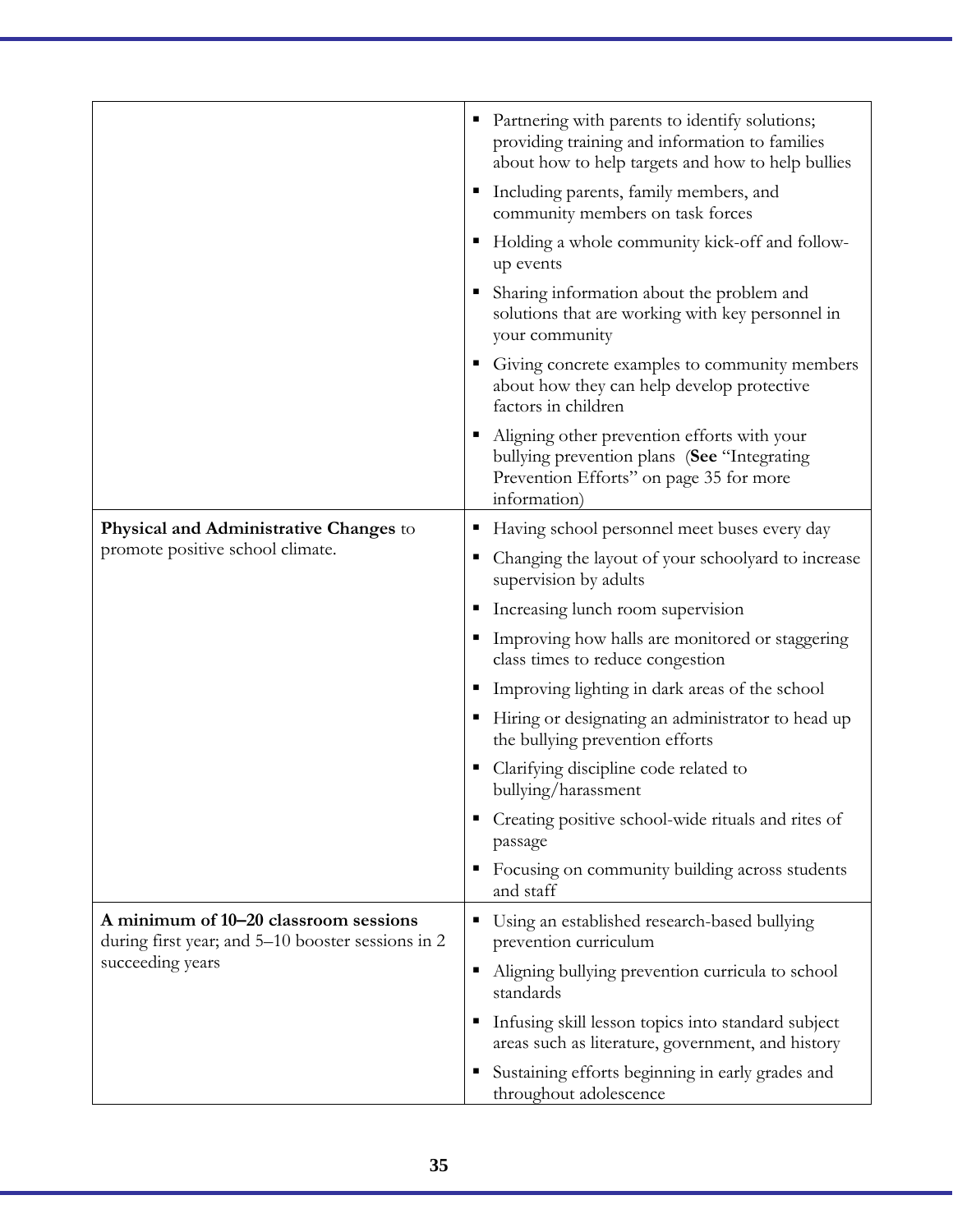| <b>Skills Training</b> based on sound theoretical<br>underpinnings such as Social Learning Theory | Training of teachers, families, and all school<br>personnel                                                                                                                                             |
|---------------------------------------------------------------------------------------------------|---------------------------------------------------------------------------------------------------------------------------------------------------------------------------------------------------------|
|                                                                                                   | Sustaining technical support of faculty, staff, and<br>п<br>families through coaching, peer mentoring, and<br>other intensive and ongoing relationships                                                 |
|                                                                                                   | Training students in anger management, conflict<br>resolution, perspective taking, active listening, "I"-<br>messages, hate crimes, prejudice, racism, sexual<br>harassment, and the role of bystanders |
| <b>Interactive Pro-social Teaching</b>                                                            | Employing group work, cooperative learning,<br>discussions, and role plays for modeling of pro-<br>social skills                                                                                        |
| <b>Developmentally Tailored</b>                                                                   | Being sensitive to risks and opportunities of<br>٠<br>adolescence                                                                                                                                       |
| <b>Culturally Sensitive Material</b>                                                              | Having sensitivity to different cultures and needs<br>of families when planning events and<br>home/school partnerships                                                                                  |
|                                                                                                   | Using curricula that look at issues of<br>institutionalized oppression and "isms," and that<br>encourages appreciation of differences                                                                   |
|                                                                                                   | Employing inclusive classroom practice (e.g.,<br>giving a voice to all students; using pedagogy that<br>appeals to different cultures, learning styles, and<br>intelligences)                           |
|                                                                                                   | Training teachers to adapt curricula to their<br>population                                                                                                                                             |

### **What is Social Learning Theory?**

According to social learning theory, understanding behavior requires consideration of both the individual (his or her life history of learning and experiences) and their environment (the stimuli the person is responding to). Social learning theory and associated research hold that if one changes the way a person thinks, or changes the environment s/he is responding to, behavior will change. $74$ 



### Reflection

Communities may arise whether intended or not. The challenge is to intentionally create the kind of community that promotes safe and healthy values. Reflect with your staff about the core values that inform their vision of education:

 What do they feel are the most important things for students to learn during their time at school?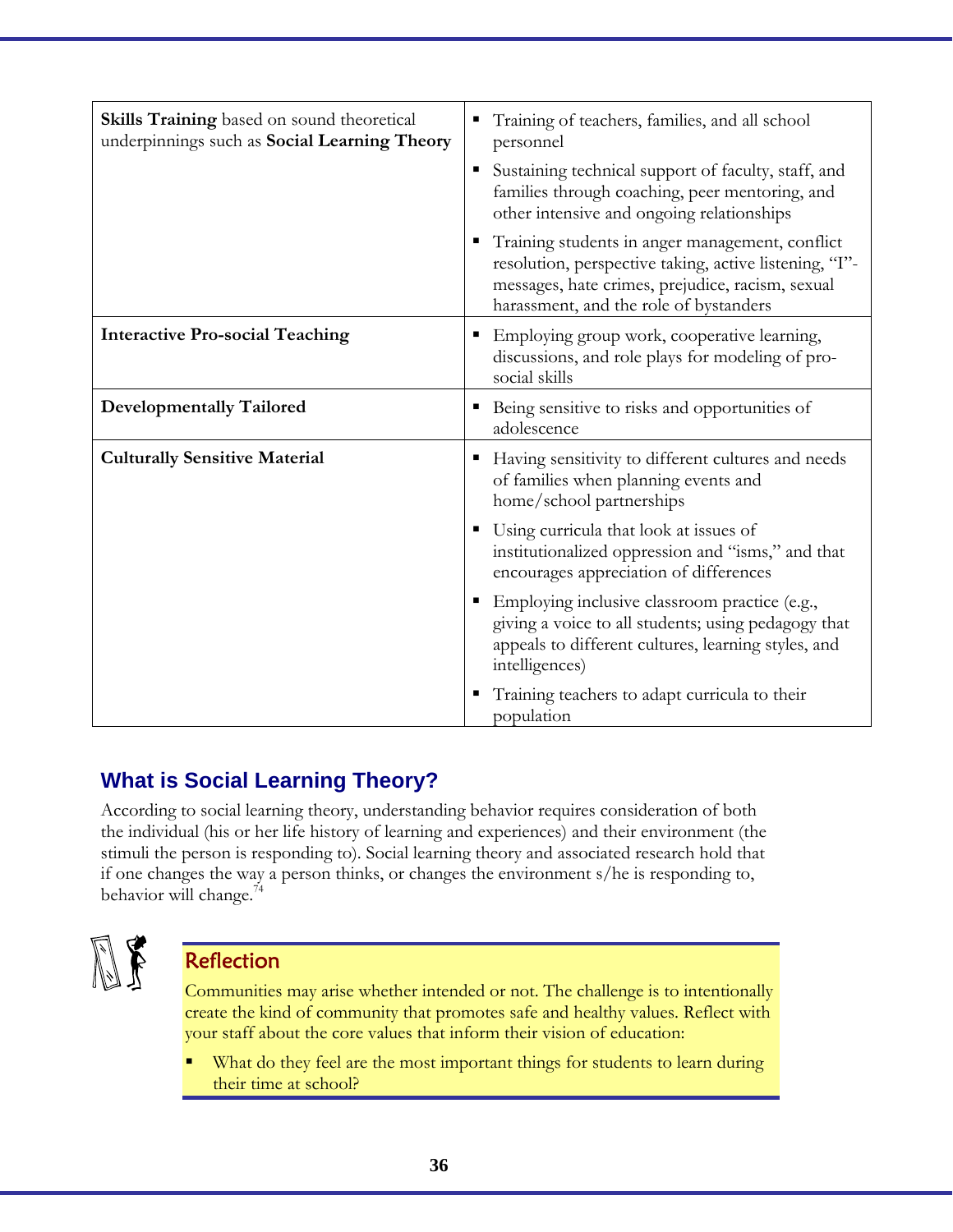- What skills, understanding, and behaviors would they like the young people in your school to have?
- How these values might be reflected in your "common-unity"?

For example, if one school community's value is "respect for others," what rules or expectations might all participants agree to uphold? Would teasing be tolerated? How would you define teasing? How might you incorporate these expectations into your school's daily routine?

### **Tip**

Have students identify the core values of your school using their own words. Their thoughts can later become the basis for fashioning group agreements about what constitutes "acceptable behavior."

# **More Ingredients for Success: Developing Student Assets**

"Destructive behaviors develop in part from a complex web of familial, economic, and cultural circumstances. These factors are part of the fabric of life and difficult to attack. Yet strategies that help children develop the resilience to cope adaptively with modern-day stresses can be effective, and it is there schools need to focus their efforts."

#### — **Collaborative for the Advancement of Social and Emotional Learning**<sup>75</sup>

What are the building blocks for developing caring and responsible young people? Research shows that even populations at-risk for violence and other behavior or health problems can be greatly helped by enhancing protective factors. The Search Institute, at **www.searchinstitute.org,** has outlined 40 research-based assets as playing a potential role in healthy youth development. Both internal and external assets have been identified and indicate that all levels of relationships - with peers, family, school, and the wider community - are significant in the positive development of young people.

#### **EXTERNAL ASSETS: Support**

- **Family support**: A young person's family life provides high levels of love and support.
- **Positive family communication**: A young person and his or her parent(s) communicate positively, and the young person is willing to seek advice and counsel from parent(s).
- **Other adult relationships:** A young person receives support from three or more nonparent adults.
- **Caring neighborhood:** A young person experiences caring neighbors.
- **Caring school climate**: School provides a caring, encouraging environment.
- **Parental involvement in schooling**: Parent(s) are actively involved in helping a young person succeed in school.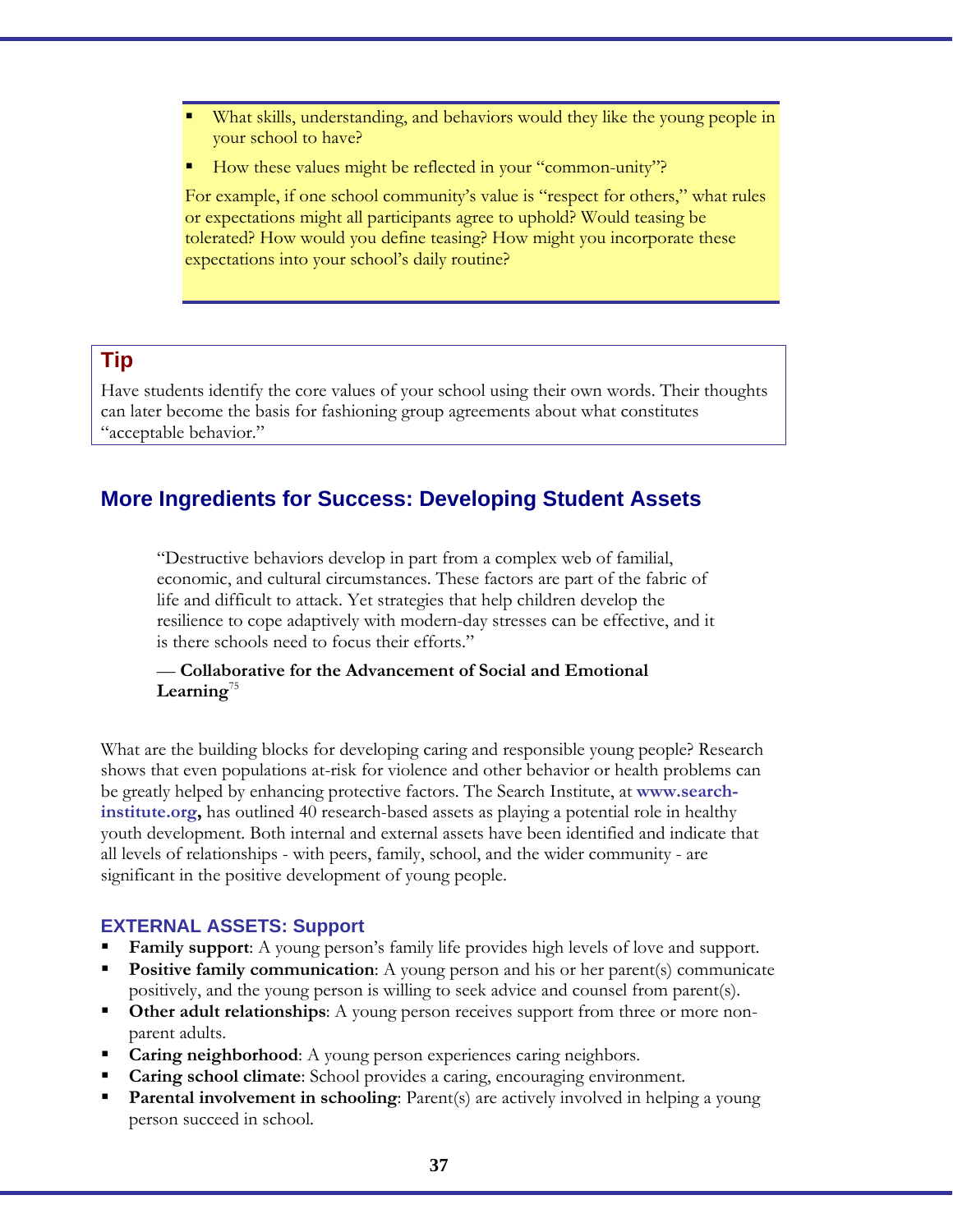#### **EXTERNAL ASSETS: Empowerment**

- **Community values youth:** A young person perceives that adults in the community value youth.
- **Youth as resources**: A young person is given useful roles in the community.
- **Service to others:** A young person serves in the community 1 hour or more per week.
- **Safety**: A young person feels safe at home, at school, and in the neighborhood.

### **EXTERNAL ASSETS: Boundaries and Expectations**

- **Family boundaries**: Family has clear rules and consequences and monitors a young person's whereabouts.
- **School boundaries**: School provides clear rules and consequences and monitors students' whereabouts.
- **Neighborhood boundaries**: Neighbors take responsibility for monitoring young people's behavior.
- **Adult role models:** Parent(s) and other adults model positive, responsible behavior.
- **Positive peer influence**: A young person's best friends model responsible behavior.
- **High expectations**: Both parent(s) and teachers encourage the young person to do their best.

### **EXTERNAL ASSETS: Constructive Use of Time**

- **Creative activities**: A young person spends 3 or more hours per week in lessons or practice in music, theater, or other arts.
- **Youth programs:** A young person spends 3 or more hours per week in sports, clubs, or organizations at school and/or in community organizations.
- **Religious community:** A young person spends 1 hour or more per week in activities in a religious institution.
- **Time at home:** A young person is out with friends "with nothing special to do" two or fewer nights per week.

### **INTERNAL ASSETS: Commitment to Learning**

- **Achievement motivation:** A young person is motivated to do well in school.
- **School engagement:** A young person is actively engaged in learning.
- **Homework:** A young person reports doing at least 1 hour of homework every school day.
- **Bonding to school:** A young person cares about her or his school.
- **Reading for pleasure**: A young person reads for pleasure 3 or more hours per week.

### **INTERNAL ASSETS: Positive Values**

- **Caring:** A young person places high value on helping other people.
- **Equality and social justice**: A young person places high value on promoting equality and reducing hunger and poverty.
- **Integrity**: A young person acts on convictions and stands up for her or his beliefs.
- **Honesty**: A young person tells the truth, even when it is not easy.
- **Responsibility:** A young person accepts and takes personal responsibility.
- **Restraint:** A young person believes it is important not to be sexually active or to use alcohol or other drugs.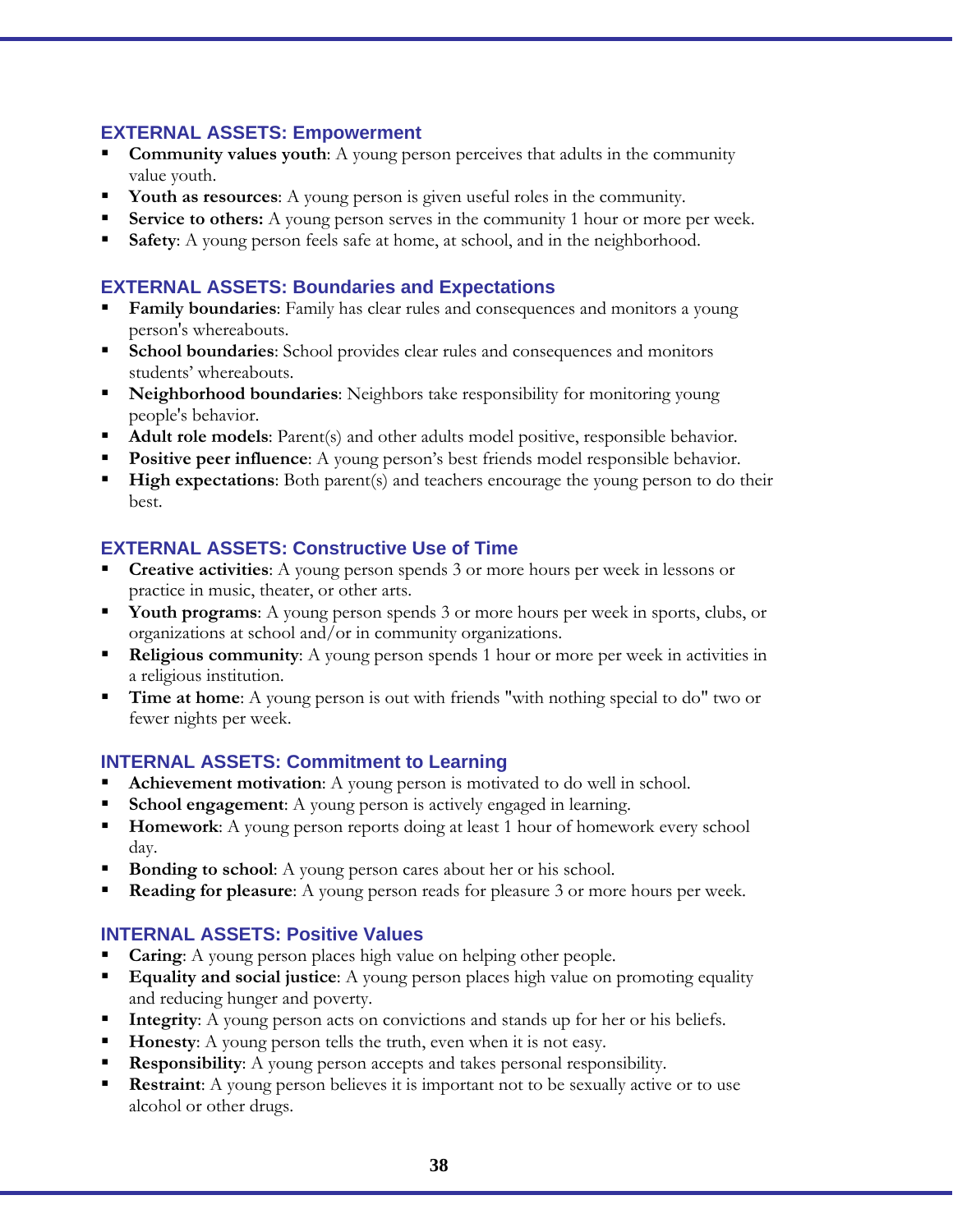#### **INTERNAL ASSETS: Social Competencies**

- **Planning and decision making**: A young person knows how to plan ahead and make choices.
- **Interpersonal competence**: A young person has empathy, sensitivity, and friendship skills.
- **Cultural competence:** A young person has knowledge of and comfort with people of different cultural, racial, and ethnic groups.
- **Resistance skills**: A young person can resist negative peer pressure and dangerous situations.
- **Peaceful conflict resolution**: A young person seeks to resolve conflict nonviolently.

#### **INTERNAL ASSETS: Positive Identity**

- **Personal power:** A young person feels s/he has control over "things that happen to me."
- **Self-esteem**: A young person reports having a high self-esteem.
- **Sense of purpose**: A young person reports that "my life has a purpose."
- Positive view of personal future: **A** y**oung person is optimistic about her or his personal future.**

# **Supporting Assets through School Practice**

With your faculty and staff, brainstorm some of the ways you might improve your school's policies or practices to support the development of the listed external and internal assets. Consider each asset individually or assign types of assets to a task force to create recommendations.

#### **Developing Youth Assets at School**

| <b>Asset Category</b> | <b>Asset Name</b> | <b>School Policy/Practice to Support Asset</b> |
|-----------------------|-------------------|------------------------------------------------|
|                       |                   |                                                |
|                       |                   |                                                |
|                       |                   |                                                |
|                       |                   |                                                |
|                       |                   |                                                |
|                       |                   |                                                |
|                       |                   |                                                |
|                       |                   |                                                |
|                       |                   |                                                |
|                       |                   |                                                |
|                       |                   |                                                |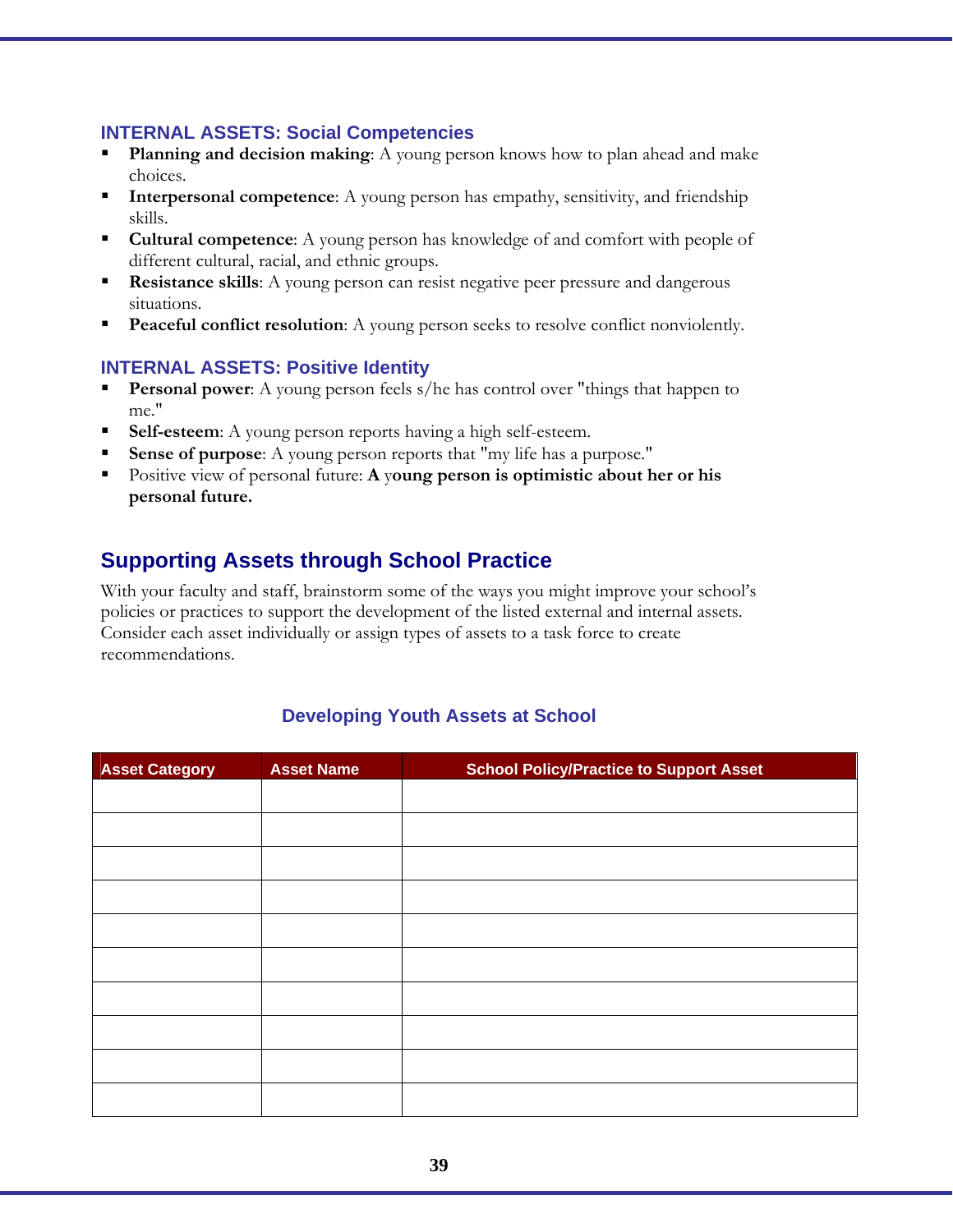# **It Takes a Village: Widening the Circle**

Central to the developmental assets is the notion that the whole community has a stake in a child's upbringing. The influence of adults in all aspects of a young person's life is critical. It's important to think about ways to involve all key members of your community who have the power to influence young people. This outreach might include everyone from members of faith-based communities, to public officials creating youth services programming, to neighbors or community members a young person regularly sees––such as a local store owner, a librarian, a police officer, or a crossing guard.



### **Reflection**

Brainstorm with your staff and students to identify key people in your community who have influence in your students' lives. Then strategize ways to reach those individuals with concrete suggestions about how they can make a contribution to excellence in the education and healthy development of your community's youth.

### **Developing Student Assets in the Community**

| <b>Key Community Members</b> | <b>How to Reach Them</b> |
|------------------------------|--------------------------|
|                              |                          |
|                              |                          |
|                              |                          |
|                              |                          |
|                              |                          |

| <b>Key Messages to Share</b> | <b>Action Plan</b> |
|------------------------------|--------------------|
|                              |                    |
|                              |                    |
|                              |                    |
|                              |                    |
|                              |                    |
|                              |                    |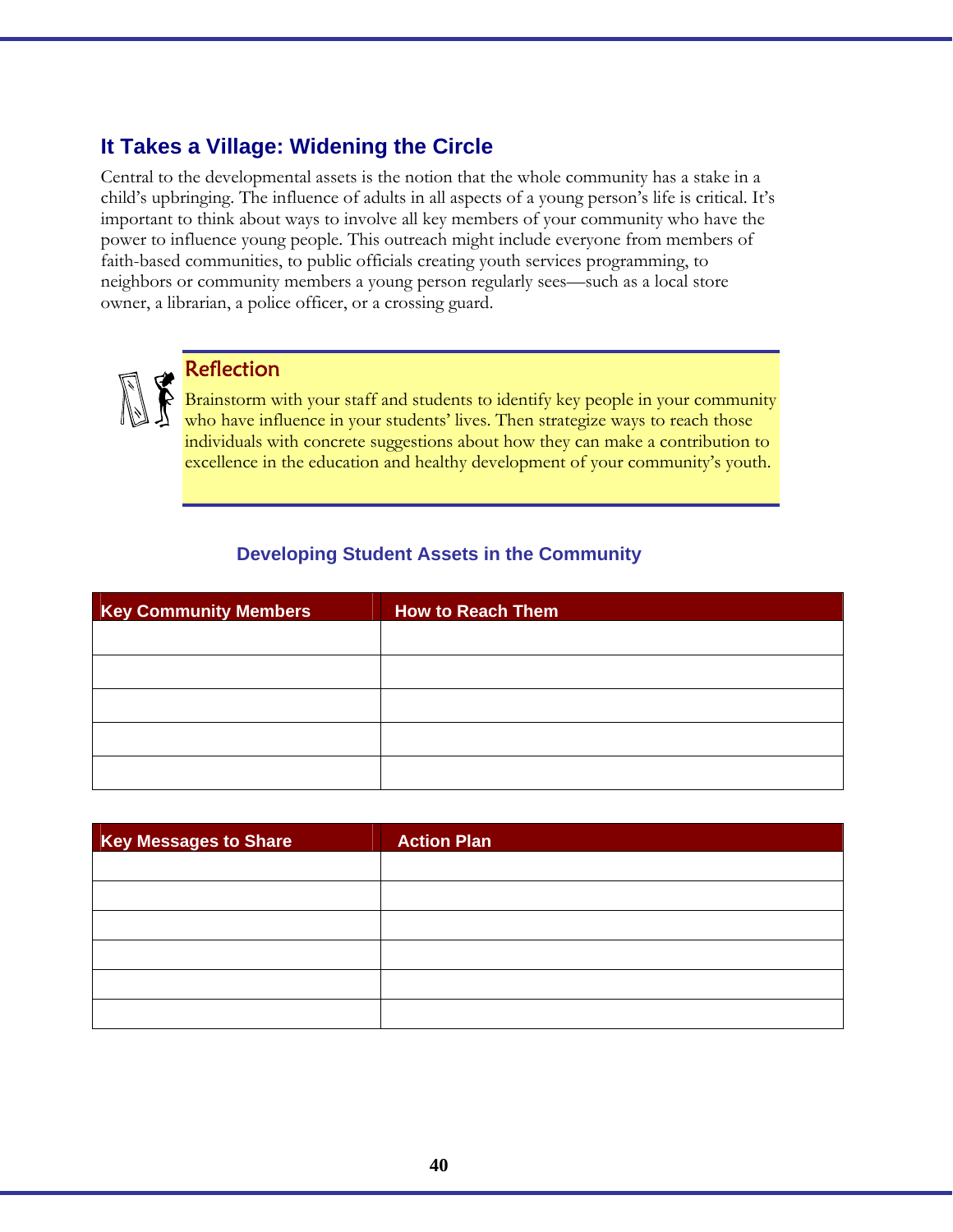# **Tools at the Ready: Creating a Caring School Community**

Community is the glue that holds your school together. By being part of a community, young people learn how to treat one another and about their rights and responsibilities.

Eric Schaps' article "Creating a School Community" reported that students in schools with a strong sense of community derive multiple benefits, including learning to be:

- **More academically motivated**
- **More likely to act ethically**
- Better in emotional and social competencies
- Less likely to engage in problem behaviors, including violence
- $\blacksquare$  More pro-social<sup>76</sup>

The article further states that schools that foster a sense of connection and belonging assure emotional and physical safety, nurture students' sense of autonomy and competence, and fulfill important psychological needs in young people—needs that underlie young people's motivations. When these important needs are met, young people become increasingly committed to the school's norms, values, and goals.<sup>7</sup>



# Things to Think About

- What is the "common-unity" of your school?
- How do you want young people to treat one another?
- What will they value?
- How will those values get expressed through their actions?
- How do you create the type of community you want in your school?



### **Reflection**

The following assessment is from the Developmental Studies Center (**www.devstu.org**), an organization that stresses the development of community in schools.

#### **Ask students to agree or disagree with such statements as:**

- My class is like a family.
- Students in my class help one another learn.
- I believe I can talk to the teachers in this school about things that are bothering me.
- Students in my class can get a rule changed if they think that it is unfair.

#### Further Reflection

The above exercise can be adapted for use with faculty and other school personnel to get a gauge on how well you are doing with building a sense of community among staff. **Do they agree or disagree with such statements as**: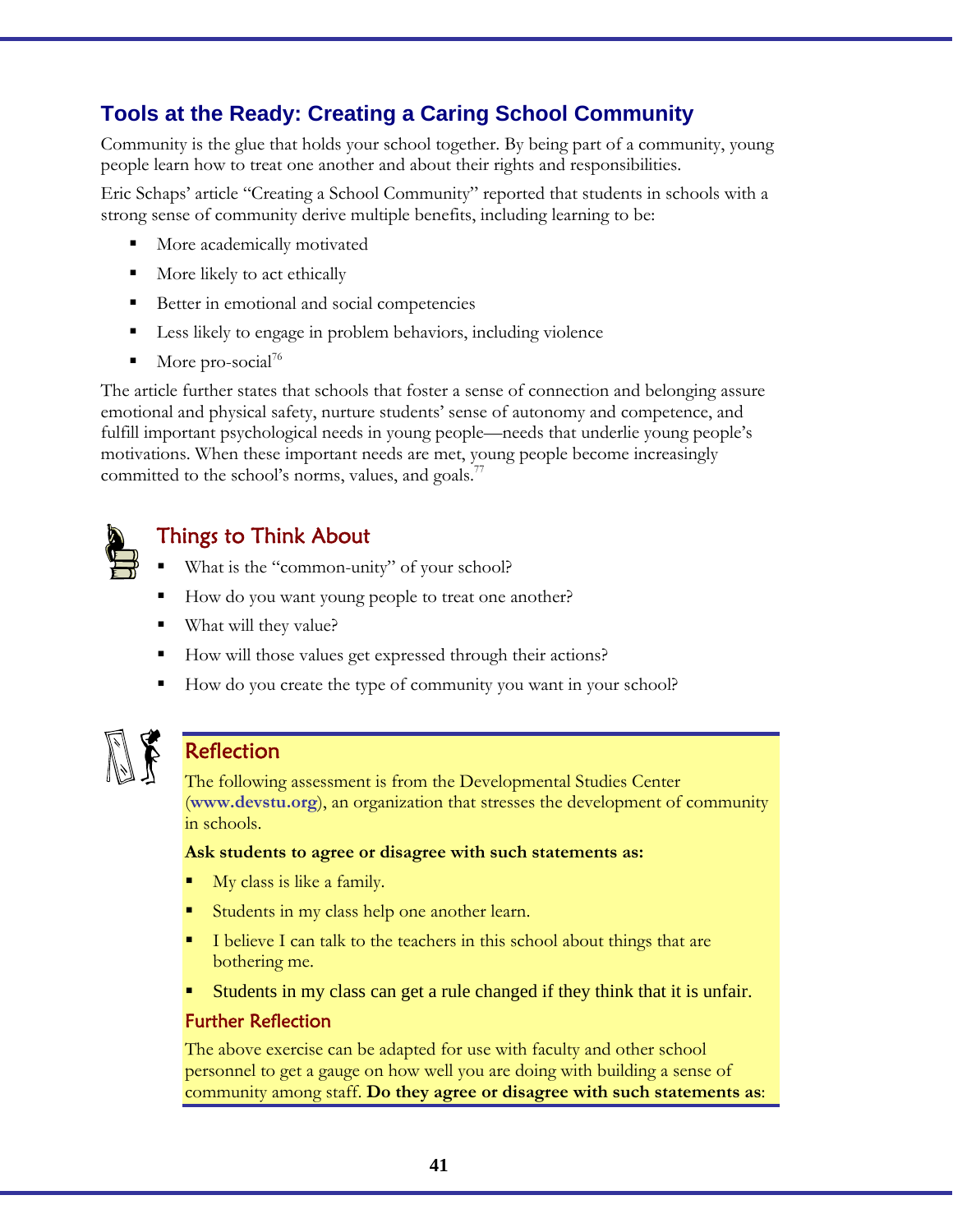- The staff and faculty at my school are like a family.
- My colleagues help one another learn
- My colleagues are supportive of one another.
- I believe I can talk to the staff in this school about things that are bothering me.
- I believe I can talk to the administration in this school about things that are bothering me.
- I have meaningful input into the rules and policies of this school.

### **Group Agreements for Behavior**

One way to promote a positive school community is to establish patterns of behavior that students can engage in and rely on.

A useful framework centers on "agreements" your staff and students together develop to set expectations for behavior. Many bullying prevention programs include a pledge against bullying behaviors or a pledge to commit to inclusive and caring behaviors. The pledge or code would then be given to students and parents. It can be very effective to create your own pledge or code with students. This process can communicate to young people that school is their community, and that to function effectively within it, they must take responsibility for creating the type of community they want.

By involving students in crafting group agreements for behavior, students will be more invested in them. They are motivated not just by a set of external rules, but by their own commitment to a vision of how they want their community to be. Students agree to participate in their community because they understand that it benefits them and that certain rights and benefits come with responsibilities.

Of course students should not be left to define communal norms of conduct by themselves, and group agreements for behavior cannot replace student codes of conduct. The leadership of teachers and administrators is essential. There are excellent activities to structure development of such agreements in many curricula. (See, *e.g.,* the "Caring Being" activity which is included in Operation Respect's *Don't Laugh at Me* program referenced on page 66 for an example.) Generally, the process entails the following components:

- Dialogue with students about what rights every student has (e.g., to feel safe, to learn, to participate in school life).
- Dialogue with students about what behaviors threaten those rights or that students simply do not want in their community.
- Dialogue with students about what behaviors support those rights (e.g., what helps one to feel safe) or that students desire for their community.
- Dialogue and a group process to construct agreements from this brainstormed list of behaviors.
- Action where students signify their commitment to the agreements (by signing agreements or some other active way of saying "I agree to live by this").
- Dialogue about consequences for not adhering to the agreement (what should happen when someone makes a mistake and acts outside of the agreement).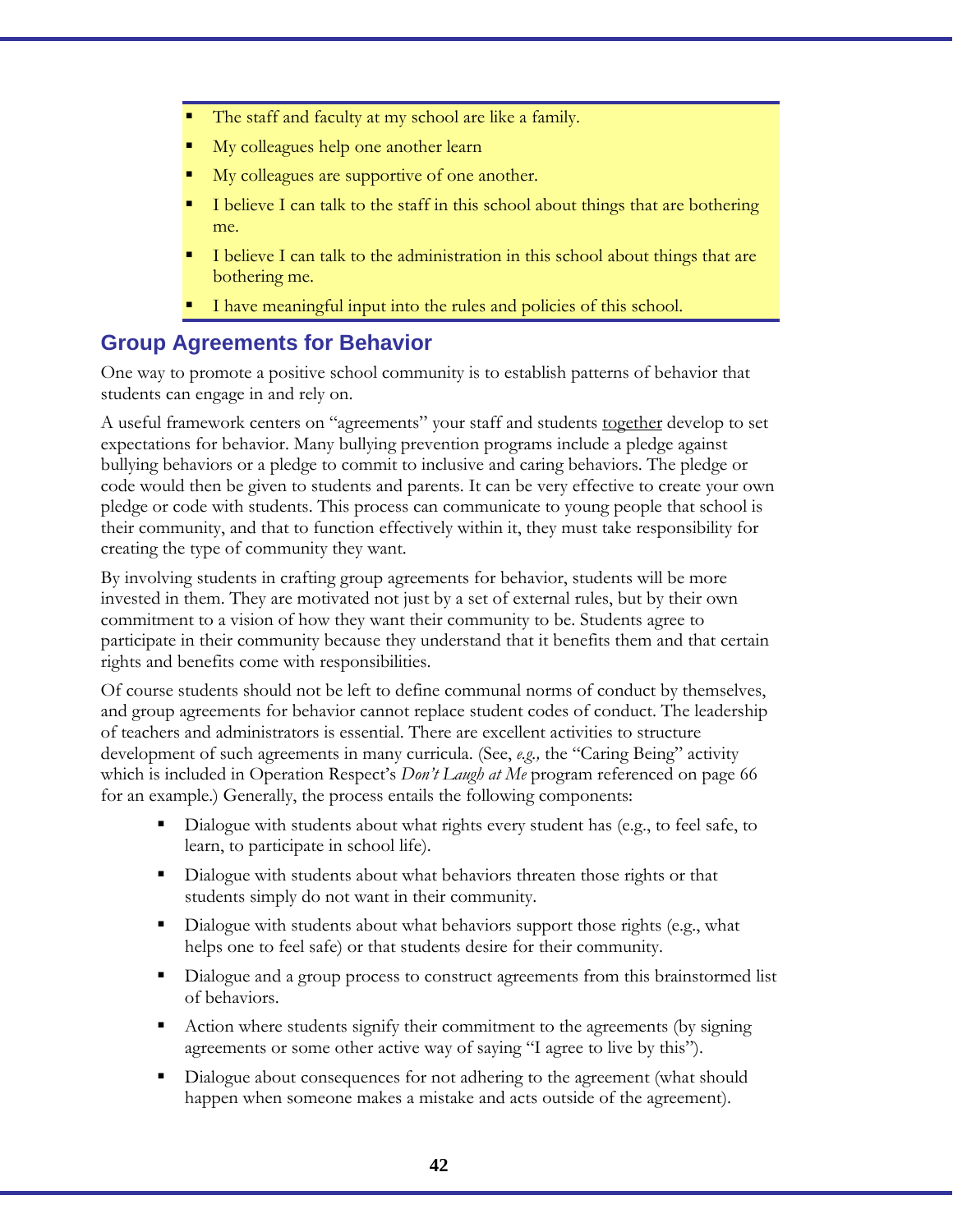- Ongoing dialogue and process for updating and amending the agreements (regular consideration of how things are going and new ideas, through group meetings).
- Creative ways to post or remind students of the agreements (e.g., catchy slogans posted around the school; identify with students places where the rules most need to be visible.)

The process is not democratic, but should be consensual; that is, the majority does not rule, but all should agree to the outcome. The art of the facilitative process is moving the group toward consensus. To help achieve this goal, you might ask, "Can everyone agree with this?" rather than, "Does everyone agree with this?" It also helps to manage the process so everyone has input.

It's also important to help students be specific and concrete about what they mean. A group might say that a behavior they want from others is respect, but what does respect involve? What behaviors communicate respect (or a lack of respect)?

This process can be done at the classroom level or school-wide. If you go school-wide, you might start by having students work in small groups, posting their ideas on poster paper around the room so everyone can see all the ideas being generated. In going over suggestions, look for common themes; use those themes to derive the specific agreements in your schoolwide pledge. Post your school's student agreements in places where bullying has been identified as most rampant, such as on buses, in bathrooms, and in hallways. If you cannot post on buses, think about other ways you can communicate to young people that you will not tolerate bullying on school buses.

### **Your Role as Facilitator**

- Help move students toward consensus
- Help students define terms and be concrete and specific
- Include your own needs (with explanation)
- Be sure that everyone has a voice
- Communicate your respect for student's ideas
- Compliment young people's thinking



### School Spotlight: Gloucester

One school in Gloucester, MA, has an adult greet every bus each morning to find out if there were any incidents needing follow-up. This approach has proven extremely effective in helping to reduce bullying on the bus.

Beyond the reach of formal policies directly regulating bullying and harassment, behavior management practices can help create social norms and communicate important values to young people. With effective anti-bullying strategies students are influenced away from hurtful conduct the first time it occurs. The following questions can guide your work with young people and staff to develop policies: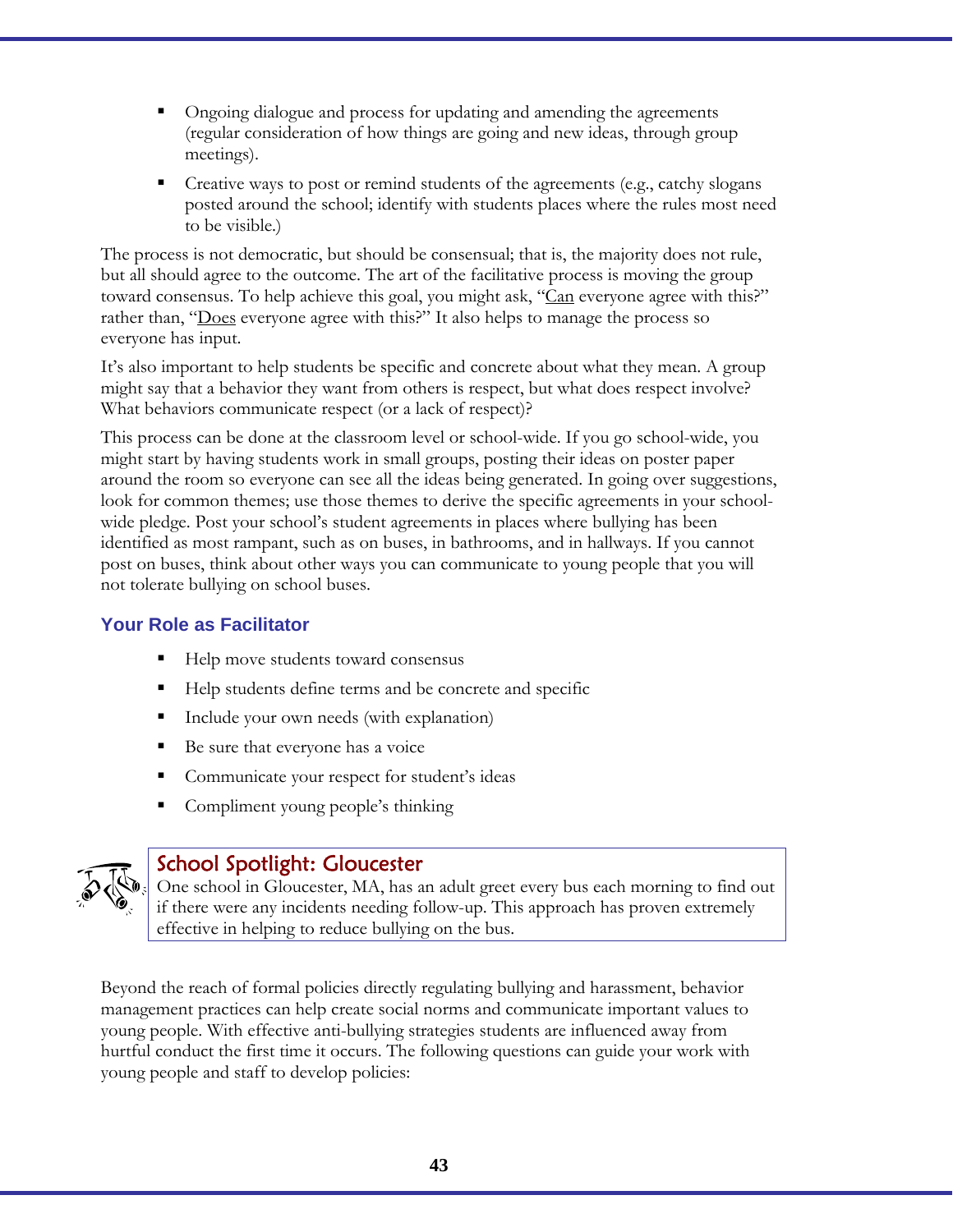

# Things to Think About

- What behaviors do you want to encourage?
- What behaviors do you want to discourage?
- Is there frequent disruptive behavior at your school? What types of behaviors are most frequent?
- When do problems most often occur? Are there any patterns?
- In what ways might you reinforce young people's/peers positive behaviors?
- What types of limits need to be set to create an environment where your school's values are able to flourish?
- In what ways could behavior be remedied by a revision of your school's structure, extracurricular offerings, or schedule? *Note*: Behavior problems often disappear when young people are kept involved and active.
- What types of discipline methods does your school support? What types of discipline need to be avoided? Why?
- In what ways can adults encourage young people to solve problems for themselves (i.e., peer leadership, bystander responsibility)?
- What are the best ways to empower young people to take initiative to improve the school climate?
- How can you create an environment that helps facilitate young people solving problems for themselves?
- How are agreed rules of conduct created? How can students participate? Staff?
- How will you train staff to skillfully deal with the guidance, discipline, and behavior management needs of young people?

(**See** "Constructive Disciplining" on page 76 in Chapter 3 for more information.)

# **Anti-Bullying and Harassment Policies**

In addition to group agreements about behavior, create and communicate policies that specifically prevent bullying and harassment and address civil rights concerns; then share the policies with key stakeholders. Such policies are typically created at the district level. They are the more formal version of the group agreements you make with students and they must address any relevant legal factors, including definitions and formal complaint procedures.

### **Maintain Policies That Are Effective**

At a minimum, a school's governing authority should adopt and disseminate written policies that:

- Set forth the school's commitment to protect students from harassment, bullying, and violence and to maintain a non-hostile environment
- Identify the types of harassment prohibited by the policy and give examples
- Require staff to report harassment they see or learn about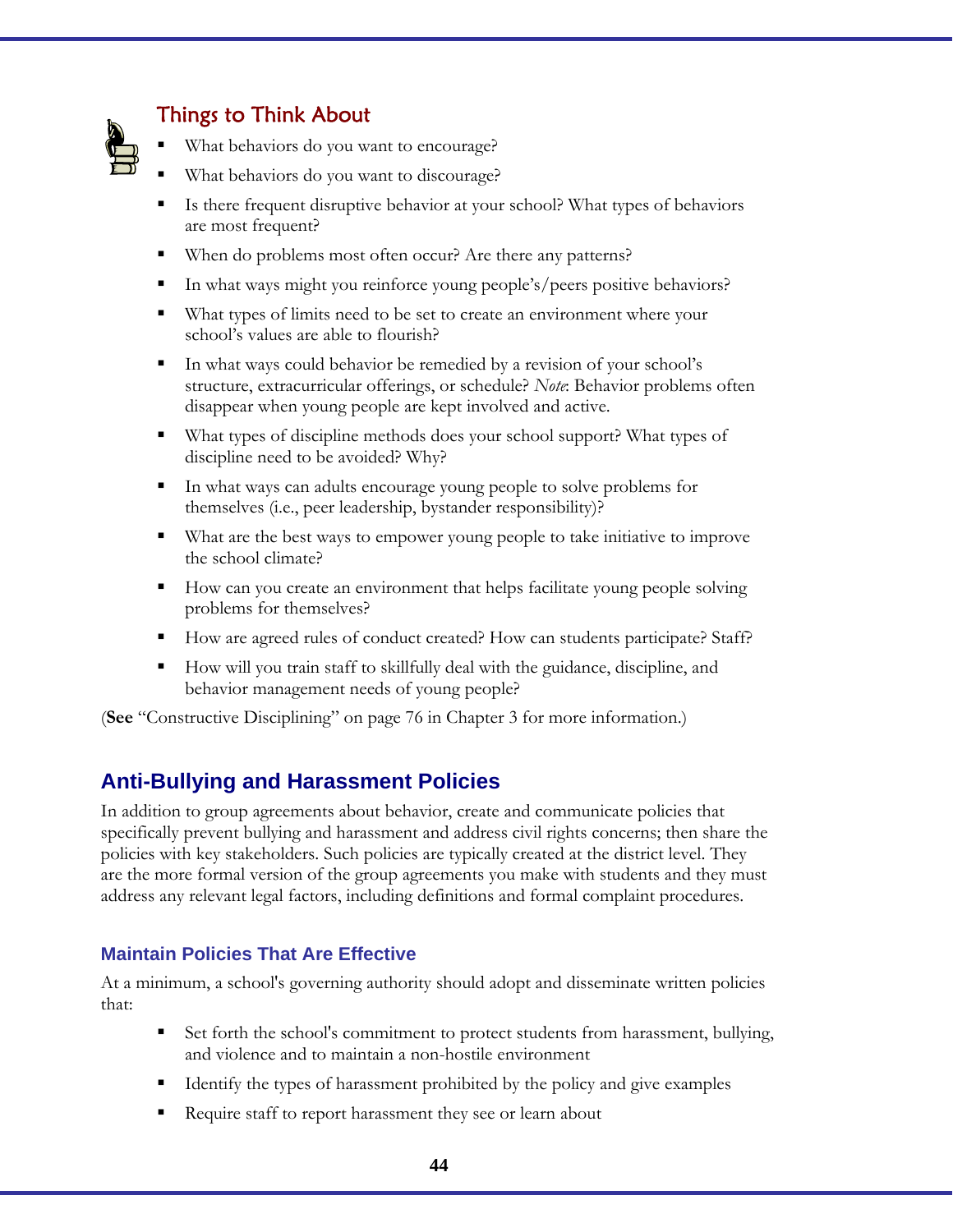- Explain how to report harassment and to whom to report it
- Describe the various steps the school will take to respond to reported incidents
- **Include formal complaint procedures**
- Protect those who report harassment, or who participate in related proceedings, from retaliation
- Ensure that all members of the school community are aware of their rights and responsibilities

Student codes of conduct and personnel policies should also be examined to ensure they contain rules of behavior, offense categories, and disciplinary procedures to address violations of the district's anti-harassment policies appropriately and in line with Massachusetts state law. (See pages 63-64 for legal requirements for school policies.)

### **Respond Appropriately**

All staff and administrators should be taught how (accurately and sensitively) to tell students and parents reporting harassment about the relevant school policies and the options for stopping the harassment. In all instances, students and parents reporting harassment should be told how to file a formal complaint. Reporting procedures should be easy to use and well publicized. At least one employee should be formally designated and trained to receive complaints. The names and positions of the people designated should be made known to all members of the school community.

Require all staff to report to a designated school official who has authority to take corrective action with any harassment students or employees report. School personnel should not overlook incidents that, viewed alone, may not rise to the level of unlawful harassment. Consistent enforcement of disciplinary rules and meaningful interventions by staff to teach appropriate behavior tend to discourage more severe misconduct and help achieve an atmosphere of respect and courtesy. Consider all available resources to address instances of inappropriate behavior, including increased parental involvement.

Consider the nature of the conduct, and the age and identity of the perpetrator and the target of harassment, when responding to incidents of varying levels of severity, persistence, and pervasiveness. Top school officials or a designated coordinator may wish to screen all allegations of harassment to make sure an appropriate course of action is taken.

In responding to incidents of harassment, schools should pay close attention to the possibility that harassers, and their friends and associates, may try to retaliate against the people who reported the harassment. Retaliation or reprisals can include threats, bribes, unfair treatment or grades, and further harassment such as ridicule, taunting, bullying, and organized ostracism.

### **Take Complaints Seriously**

A formal complaint process is necessary in addition to the various other mechanisms districts should use to address all incidents of harassment. The district should provide formal complaint procedures that ensure students and their parents have a means of obtaining corrective action if they prefer to file an official complaint or are dissatisfied with the district's response to alleged harassment.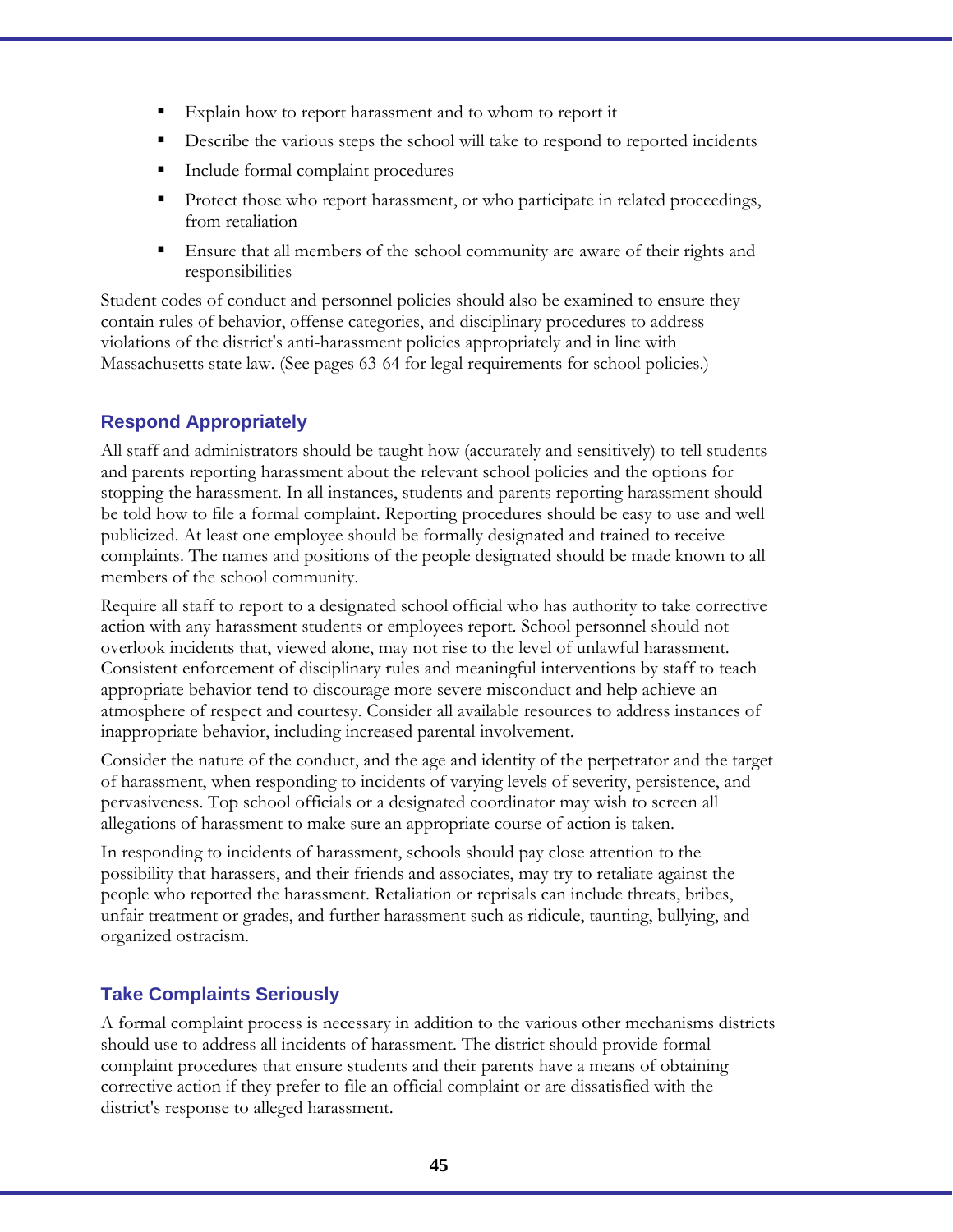Federal laws prohibiting sex and disability discrimination require prompt and equitable complaint procedures that incorporate due process standards. Such procedures are also recommended to address complaints of race-, national origin-, and sexual orientation-related discrimination, and other types of discrimination addressed by a district's policy. The term "grievance procedures" is also used to refer to formal complaint procedures; this Guide uses the two terms interchangeably.

#### **Formal complaint procedures should include:**

- Notice given to students, parents, and employees about the process, including how and where complaints can be filed
- An opportunity for a prompt, thorough, and impartial investigation, including the opportunity to present witnesses and other evidence
- Confidentiality for the complainant, the alleged harasser, and any witnesses, to the extent possible
- Notification to the complainant of the outcome of the complaint consistent with any legally required privacy restrictions
- Effective remedies when civil rights violations are found

### **Promote Tolerance and Mutual Respect for Differences**

Consensus is rising among educators that the best way to protect students from harassment is to establish a secure environment that expects appropriate behavior and promotes tolerance, sensitivity to others' views, and cooperative interactions among students. Effective anti-harassment programs offer students curricula, teaching methods, and school activities that discourage stereotypes and respond to the concerns of students of different races and cultural backgrounds.

The district should regularly communicate its policies against harassment to all members of the school community–– including students, staff, parents, and school visitors––and make it clear the policies will be enforced. The district should also take steps to ensure students are able to identify harassment, understand its causes and effects, and feel safe when reporting instances of harassment.

The school environment and activities should be regularly monitored to ensure harassment is not occurring. All instances of alleged or suspected harassment, whether or not substantiated, should be documented. Documentation should include all disciplinary incidents in which race, national origin, sex, sexual orientation, disability, or other subjects of district concern are a factor.

Successful anti-harassment efforts generally provide opportunities for students to overcome ignorance, mistrust, and biases. Age-appropriate prejudice reduction and sexual-respect concepts and examples can be included in social studies, literature, and other classes.

Examples of teaching strategies that can help to reduce prejudices include modeling unbiased behavior, improving students' critical thinking skills, helping students to develop empathy, and encouraging cooperative learning.

Student activities, such as civil rights teams that encourage students of different backgrounds and both sexes to work together on shared projects, can contribute to intergroup understanding. Many schools use trained student mediators to resolve personal conflicts that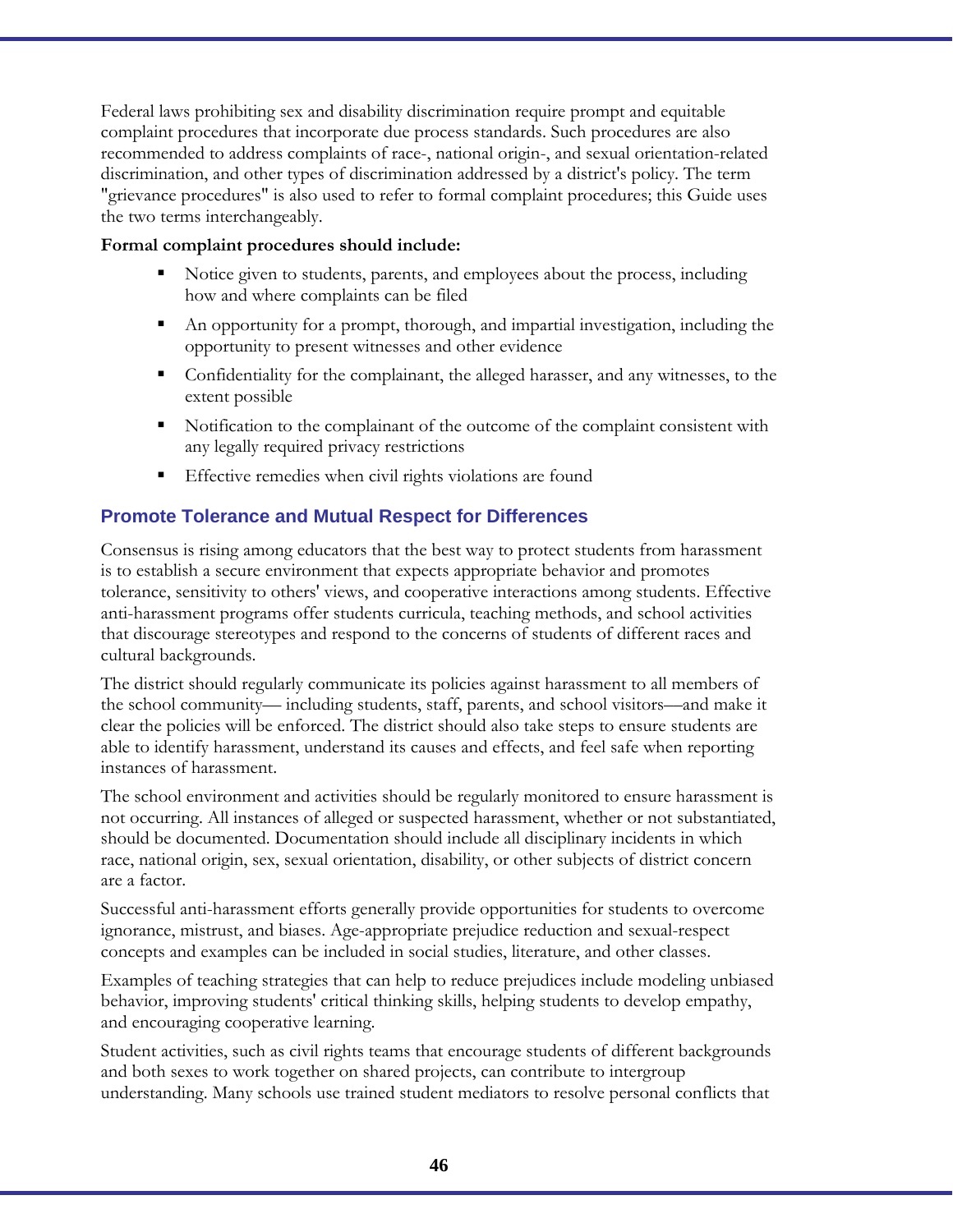could lead to harassment. In some schools, student volunteers are trained to discuss diversity issues with their peers or younger students in the classroom.

#### **Policies should be developed to cover the following:**

- Bullying
- Unlawful harassment (harassment based on race, color, national origin, ethnicity, sex, disability, sexual orientation, and religion) (**See** "Legal Issues Related to Bullying" on page 62)
- Cyberbullying
- $Hazing$

Think about how you'd like to structure these policies. Many schools create separate policies for each, while others include everything under the umbrella of "harassment." Whatever approach you take, it's helpful to avoid confusion by using the same grievance procedure for all policies.



# Things to Think About

- What behaviors are you committing to eliminate?
- What are the legal requirements for the policy?
- What definitions and examples of behaviors can you offer?
- What will be your standards for determining whether or not the behavior is bullying or harassment?
- What are your specific procedures for reporting and addressing complaints?
- What are the protocols for staff to follow if they witness an incident?
- What are the actions school officials will take when they learn of an incident?
- What are the options for responding to incidents of varying severity, persistence, and pervasiveness for both perpetrators and targets?
- What effect will the age of the parties have? What effect will the context of the behavior have?
- How can you ensure the safety of people making reports?
- How can you ensure all members of your school community are aware of their rights and responsibilities?
- When does conduct need to be reported to law enforcement?
- Who on staff will be responsible for compliance?
- How can you support these policies with staff training?
- How will you encourage the involvement of parents?
- What ways can you team with outside agencies to implement your policy?
- What resources are available to support your policy?
- What are the free speech (i.e., First Amendment) implications of your policy?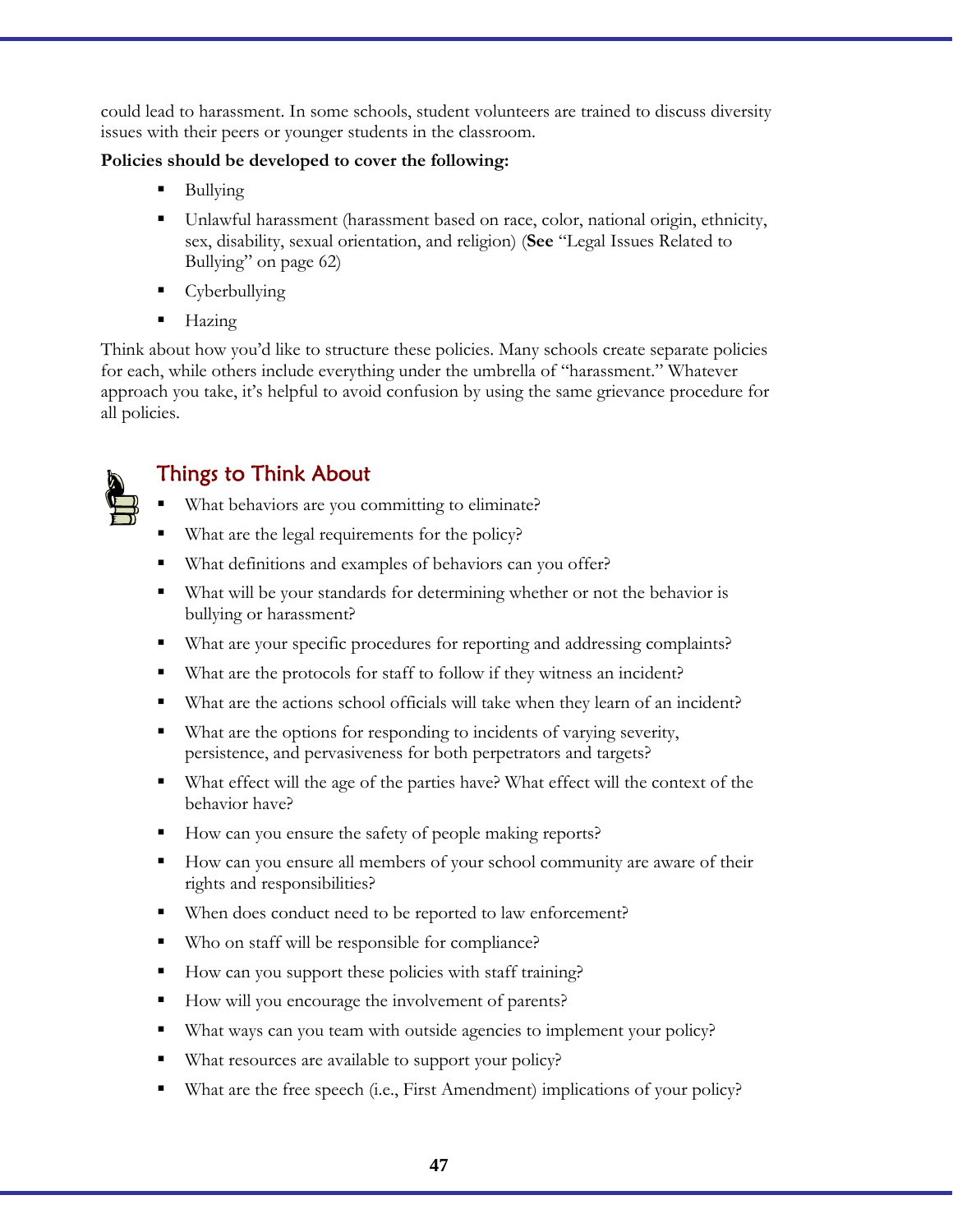- What other policies are affected by anti-bullying rules? (e.g., transportation policies, discipline codes, acceptable use of the Internet)?
- How will you handle staff violations of the policy?

Just as important as creating policies is communicating the expectations set for everyone in the school community. Many schools have found staff sometimes associate policies with only the most extreme cases. Staff training is essential, especially in how to identify incidents of harassment and when to report them.



### Delve Deeper

For a complete discussion of how to create an anti-harassment program and address hate crimes see the web site of Massachusetts Attorney General Martha Coakley **http://www.mass.gov/?pageID=cagosubtopic&L=4&L0=Home&L1=Comm unity+Safety&L2=Schools+%26+Youth&L3=Safe+Schools+Initiative&sid=C ago**.



# Home Connections

Make parents aware of your policy. Encourage parents to let you know when their son or daughter has been targeted. Many parents feel reporting an incident will adversely affect their children. They need reassurance that all incidents will be handled effectively. Work with your staff to ensure coordinated responses to bullying, and let parents know the entire school is working toward a community where their children can be safe and thrive.

# **A Clear System of Consequences**

Mistakes are part of growing and learning, but young people need to receive the guidance necessary to improve their skills and understanding so they can learn from experience. Your policies, behavior codes, and system of consequences can be constructed in a way that supports what you are trying to teach young people. Try to create consequences that teach something positive; a prescribed consequence of a young person engaging in name-calling, for example, might be that she must reflect on her actions through a worksheet, plan for a way to make amends to the person s/he hurt, and then recommit to the agreements s/he violated. Another way is to require a young person who puts damaging graffiti on a wall to remove it and publicly apologize for his impact on the community and target.

As discussed in "Group Agreements" it can be helpful to involve students in constructing consequences for breeches of group agreements that do not involve a threat to a student's physical safety.

Research from the Olweus Bullying Prevention Program notes that a clear system of consequences that communicates firm limits about unacceptable behaviors is fundamental to your bullying prevention efforts.<sup>78</sup> What will be your system of consequences for violation of behavior codes and agreements? You can develop a customized system through discussions with staff, students, and families. Consequences should reflect the following considerations: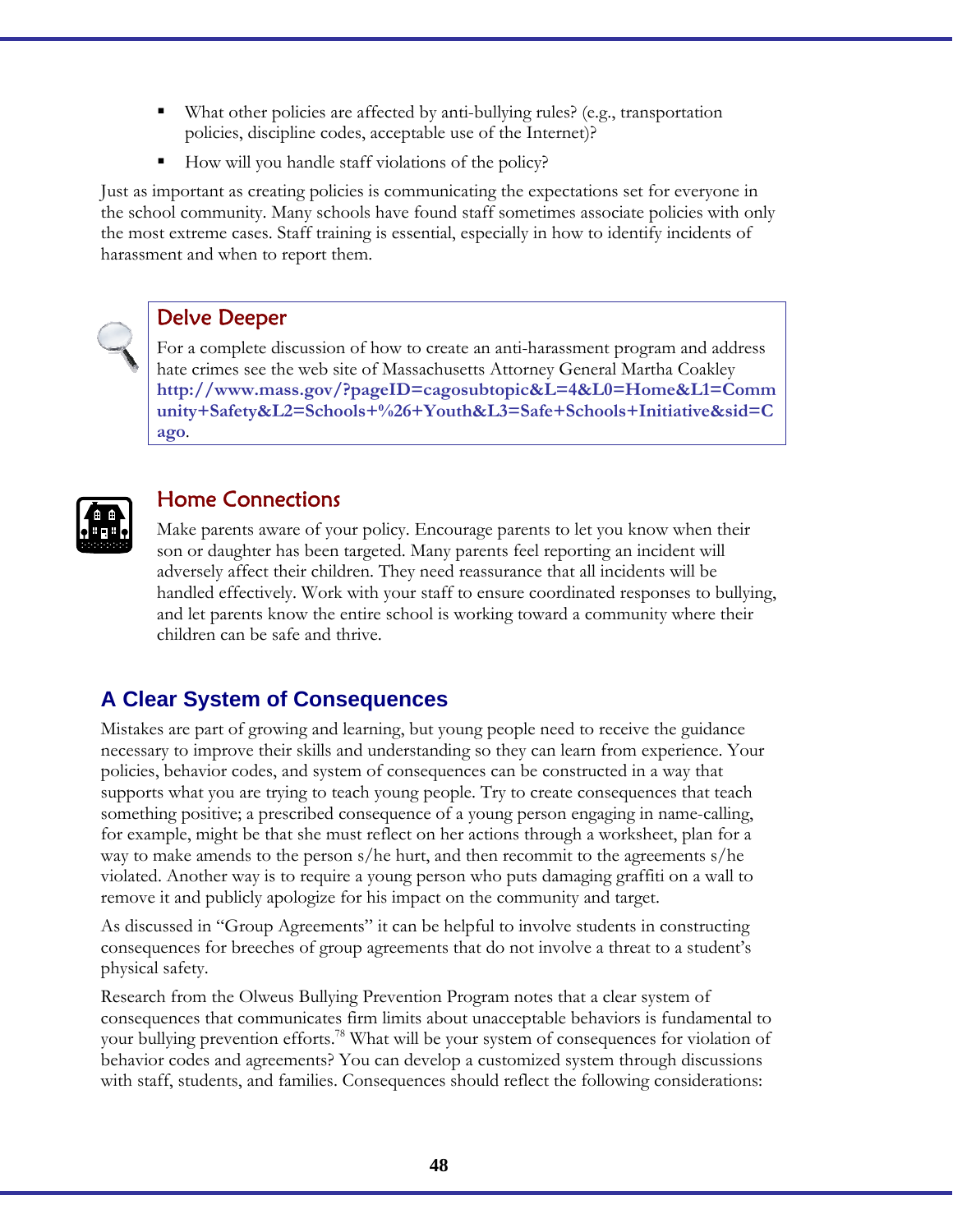- Things to Think About When Setting Consequences
- The number of infractions
- The degree or severity of the infraction (e.g., name-calling vs. physical threats)
- Whether or not the target's physical safety was compromised
- Whether or not the civil rights of the target have been violated (see "Is it a Hate Crime" on page 20 in Chapter 1 for more information)
- Whether or not the action is harassment (based on race, color, national origin, ethnicity, sex, disability, sexual orientation, gender, or religion)
- The values your consequences communicate
- **What your consequences teach**
- How simple your consequences are to understand and to implement
- How consistent your consequences are with other school policies
- When to involve parents
- What documentation is necessary (both as required by law and as helpful to your bullying prevention practice)



# Delve Deeper

In looking at high-profile school shootings the U.S. Secret Service found that 70 percent of the attackers felt "bullied, persecuted, or injured by others prior to that attack." Because many of these attackers did not exhibit threatening behaviors prior to the attack, prevention is key. For more information about preventing the most extreme forms of school violence, see *The Final Report and Findings of the Safe School Initiative: Implications for the Prevention of School Attacks in the United States* (2002) online at **www.secretservice.gov/ntac/ssi\_final\_report.pdf** and *Threat Assessment in Schools: A Guide to Managing Threatening Situations and to Creating Safe School Climates* (2002) **www.secretservice.gov/ntac/ssi\_guide.pdf.**

# **Communicate Your Policies to Stakeholders**

Many schools ask students, and their parents or guardians, to agree to the system of consequences by signing off on them. This is a good way to get buy-in and support from families and communicate that your school is taking the issue very seriously.



# School Spotlight: Lowell

"I had to tell teachers that there are different styles of discipline in this world. And there's a clear cut difference between discipline and punishment. And if they were focusing all their energies on external discipline, perhaps they were working very hard, but at the wrong thing." —**Paul Hutton**, **Principal, James P. Sullivan School**, Lowell,  $MA^{79}$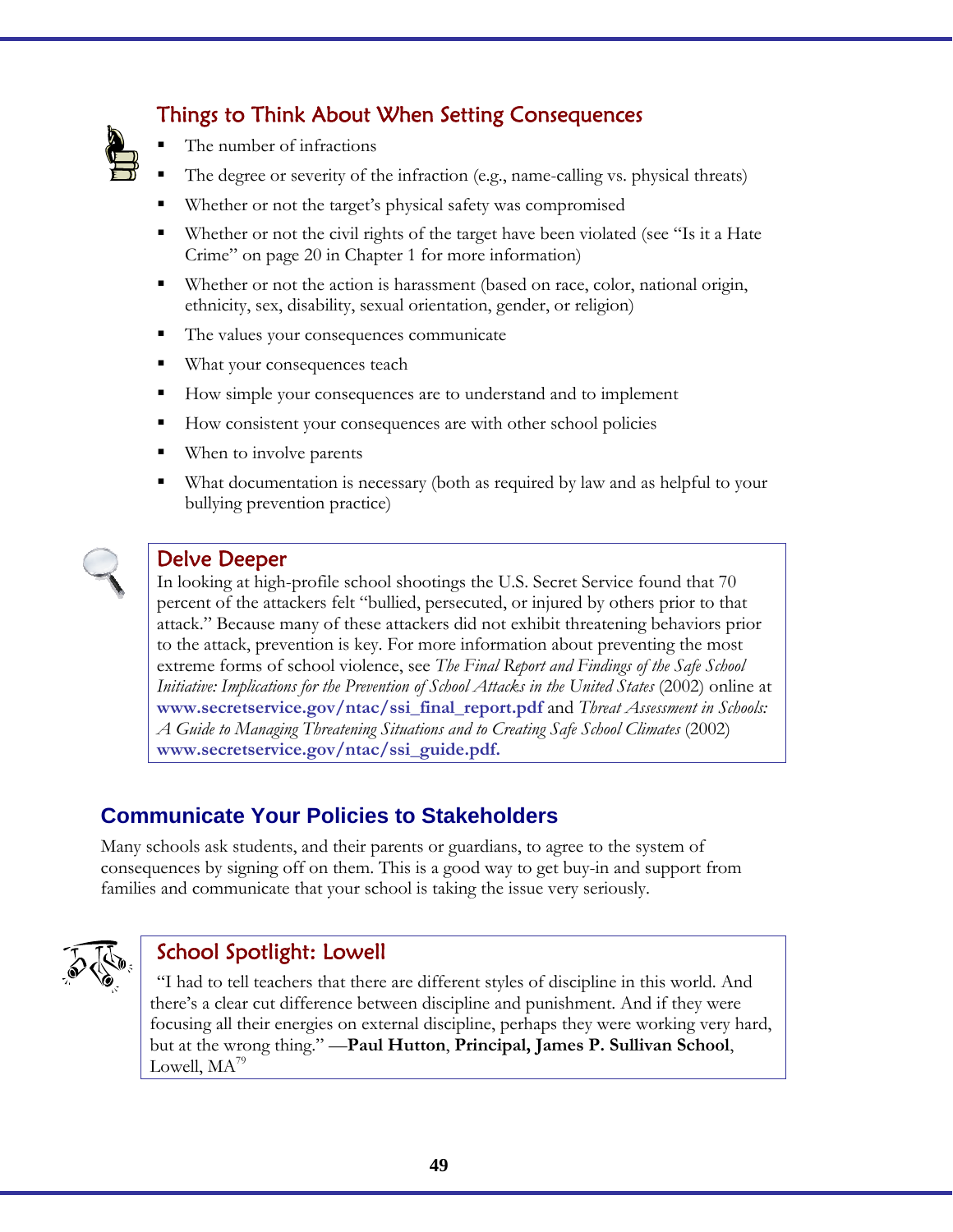# **The Role of Rituals**

The value of rituals can be underestimated. While young children's lives are often structured by rituals, many of the rituals that originally marked their days (e.g., naps, circle time, snacks) have been abandoned by the time they reach adolescence. Yet adolescents and the adults who work with them also need rituals.

Rituals help young people anticipate and prepare for what is coming next. Rituals create moments where everyone is united in a shared experience. They communicate a group's values and preserve a school's history. No should be excluded from a ritual. In fact, knowing a community's rituals is one way young people can feel included. The best rituals reinforce the values the school holds.

Rituals can be very useful in creating a smooth transition between events, such as classes, arrival at school on bus and coming into the building, and the end of lunch and return to class. These are often times when students are most at risk for bullying. Providing structure during such times helps to link everyone together and establish common understandings of behavior.

A ritual doesn't need to be formal. Any activity that is carried out in a prescribed or scripted way can be a ritual. It can be as simple as a "check-in" at the beginning of every class where students offer one word that reflects how they are feeling that day. Daily rituals can help build a sense of community and focus the group.

Rituals are particularly important for marking major events, such as the end of a school year, an important anniversary, or a celebration of accomplishments. One school uses the ritual of floating a toy boat down a river with messages of students' hopes and aspirations for the coming year as a way to mark the end of the school year. Another school marks the close of a year with an appreciation ritual, where every student is given a small token that signifies something positive about his or her growth that year. Include students and staff in designing your school's rituals. Develop a few rituals that communicate your school's values and mission particularly well.



### School Spotlight: Lowell

The James F. Sullivan Middle School in Lowell, MA, recites its school pledge every morning after the Pledge of Allegiance. The pledge was introduced shortly after a teacher died due to injuries sustained while breaking up a student fight on school grounds.

### **James F. Sullivan Middle School Pledge**

I shall use my hands for peace, not pain. I shall use my heart for love, not hate. I shall use my voice for song, not slurs. I shall strive each day to grow and learn. I shall live my life so all will gain.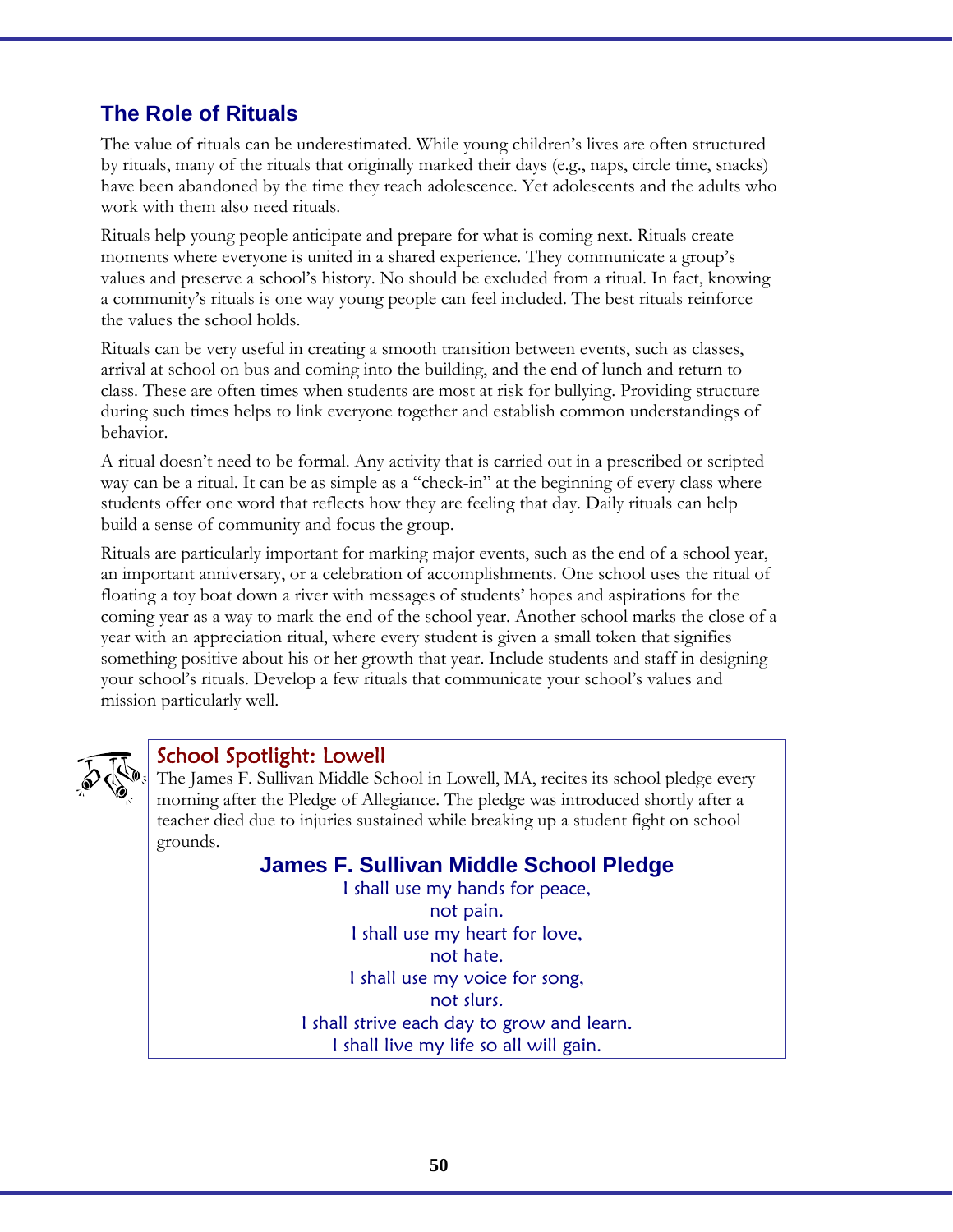

# Delve Deeper

For more information about the use of rituals in promoting a caring culture in schools, see Rachel Kessler's *The Soul of Education* (ASCD, 2000), and the *Shaping School Culture Fieldbook* by Terrence Deal and Kent Peterson (Jossey-Bass, 2002). Or read about Kent Petterson's work on positive school culture at **www.nsdc.org/library/publications/jsd/peterson233.cfm .** 

# **Ritual Planning Sheet**

| <b>Value to Communicate</b> | <b>Transition or Event</b> | <b>Ritual</b> |
|-----------------------------|----------------------------|---------------|
|                             |                            |               |
|                             |                            |               |
|                             |                            |               |
|                             |                            |               |
|                             |                            |               |
|                             |                            |               |

# **Positive Reinforcement and Role Modeling**

Research from the Olweus Bullying Prevention Program shows the important role caring adults have in bullying prevention. Young people need adults who can act as authorities and positive role models, and who can reinforce positive behaviors.<sup>80</sup> Young people pick up cues about how to behave from those around them; yet adults' efforts to control young people's behaviors may model the very types of behaviors they are trying to eliminate, such as shaming, ridicule, put-downs—all of us who work in schools have had days when our knee jerk response to a problem falls short of the expectations we have for young people. But such shaming and similar measures are not only ineffective, they also tend to escalate undesirable behaviors.

Instead, adults should use positive, consistent, and firm guidance that both models and teaches the sought-after behaviors. Such an approach can drive your discipline and management policies. But holding up an example is most important in your daily interactions with students. Positive role modeling and reinforcement can trickle down through all aspects of classroom management and infuse the curriculum. Figures in politics, history, or literature are all fodder for rich discussion about the positive and/or negative values or behaviors they reflect.

One way some schools specifically provide positive reinforcement for sought-after behaviors are "halls of fame," where regular postings acknowledge students' acts of kindness toward one another. Or rewards can be more informal—a pat on the back and a well-timed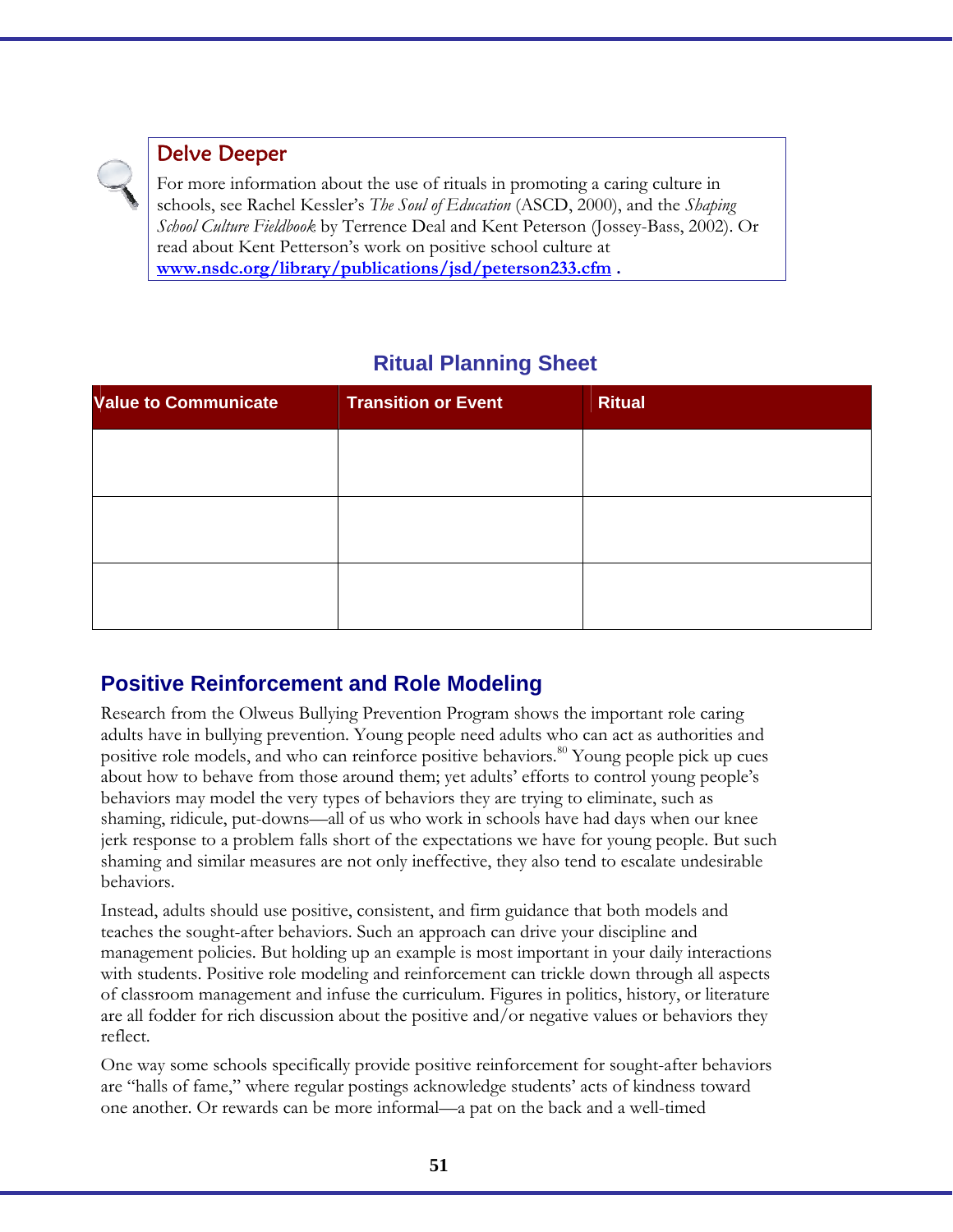compliment can make a young person's day. It is important to be as descriptive as possible when giving praise—saying "nice job" means less than if you say "I was really impressed by the way you handled that problem with your friend." Young people need to know what specifically they did right.

While it is helpful to reward individual efforts, it can also be highly effective to reward the group for its collective actions. One school uses popcorn parties to celebrate a good week when a class exhibited notably positive behavior. This sort of practice can help create a system of positive peer pressure toward good behavior.

### **Peer Feedback on Role Modeling and Reinforcement**

Much of what we model and reinforce is automatic, so it can be helpful to have teachers peer evaluate. Give teachers time to reflect on what they want to model in their interactions and what that means to their everyday practice. Faculty peer groups can collectively identify the values and behaviors they want to encourage in their students and set goals. Then, using the Peer Feedback Form, each teacher can be observed by a peer(s) and receive feedback about how well s/he is doing at meeting goals. After the observation, faculty can meet to discuss what the peer observer saw and formulate new goals for the next round. Encourage constructive feedback rather than negative critiques. Point out what they are doing well, along with aspects they could work on.

| Peer Feedback Form: Positive Modeling and Reinforcement |                                   |                       |
|---------------------------------------------------------|-----------------------------------|-----------------------|
|                                                         | Date: Peer Advisor: Peer Advisor: |                       |
| <b>Goals I Have</b>                                     | <b>Times I Met My Goal</b>        | <b>Times I Didn't</b> |
|                                                         |                                   |                       |
|                                                         |                                   |                       |
| <b>Date of Peer Meeting:</b>                            |                                   |                       |
| <b>New Goals:</b>                                       |                                   |                       |
| Next check-in (date):                                   |                                   |                       |
|                                                         |                                   |                       |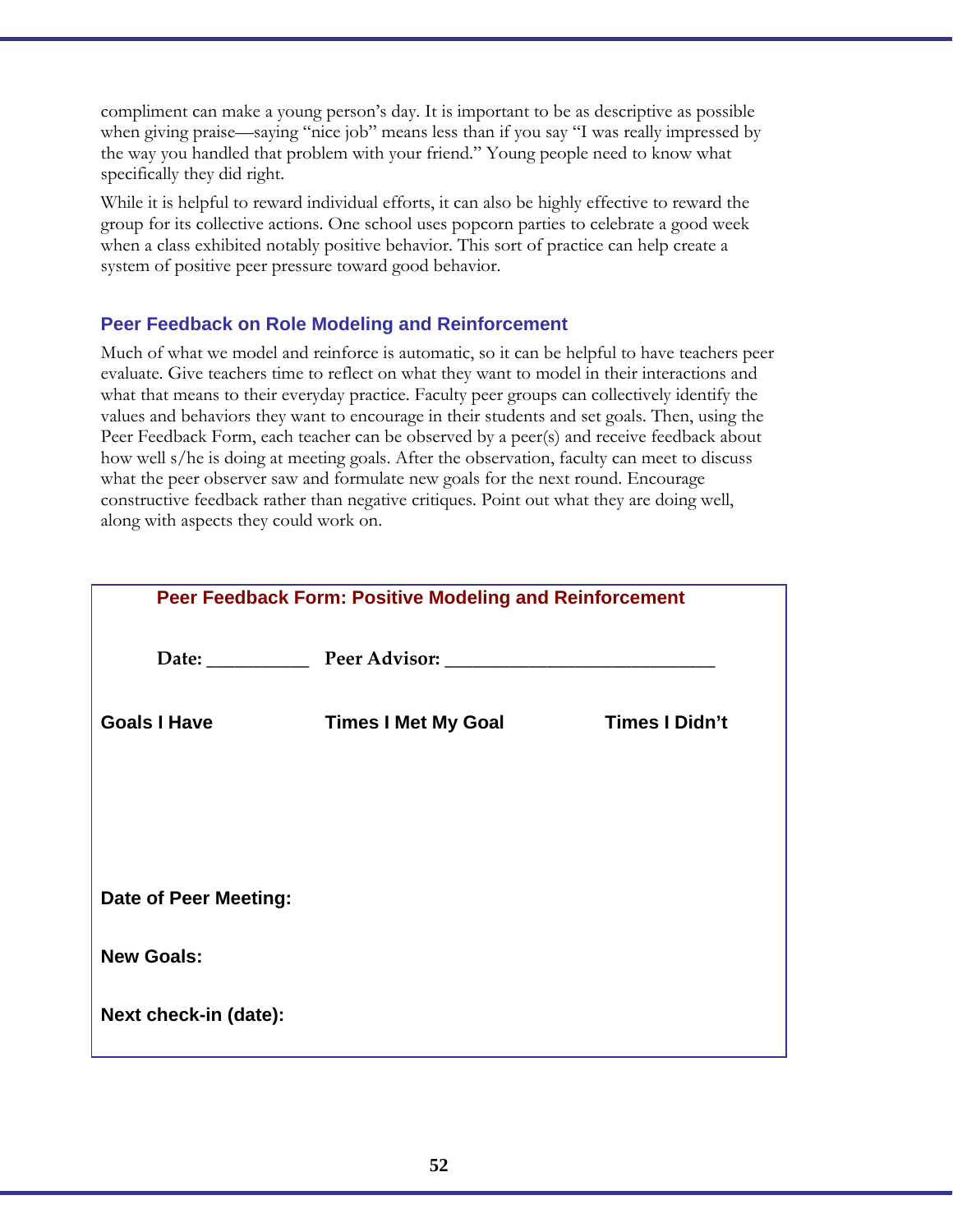#### **Encourage Supportive and Sincere Relationships**

The heart of being positive role models is building the relationship between students and teachers. Students can sense when teachers or school personnel truly care about them. Educators offer valuable support when they call attention to how a student is doing on a given day, give extra encouragement, or strive to be fair. The teachers who are seen as positive role models by young people are not usually those who are most lenient with students, but those who are always fair and caring. They communicate their respect for young people and for themselves with their high expectations, their belief in young people's goodness, their interest in young people's thoughts and opinions, and their encouragement of youth to give their best efforts. They help create a safe environment for learning, are honest, and are receptive to feedback. While these skills can be reinforced and modeled through training, teachers should also be given time for self-reflection.

Such qualities can be reinforced at your school by making caring and support of young people a criterion in teacher evaluations. And you can create safe systems for students to give feedback to teachers about how they are doing. Administrators can also model caring and concern in interactions with staff, as the school atmosphere is often set by them.

### **Give Students a Voice in the School**

In addition to having students contribute to developing school or classroom agreements, it is important to involve students in different yet meaningful ways of improving school life.

Adolescents are often ready to assume ownership and leadership and can have insightful ideas and problem-solving abilities. In order to receive respect, you must give it. You communicate your respect for young people by including them in important decisions that affect them. And such involvement helps them to develop their core competencies and leads to a growing sense of autonomy, efficacy, and investment in the outcome. You will also be teaching young people important skills that can be applied in academics and later in life. One might say the young people in any school are the true experts on bullying and should be consulted as such.



# School Spotlight: Springfield

When asked what the number one thing they would do to reduce bullying and teasing in their public school in Springfield, MA, a group of middle school students said that they would institute a policy of wearing school uniforms.

#### **Class Meetings**

One way to harness youth as a resource in your school is by holding class meetings. Class meetings are democracy in action, teaching important tools for civic engagement such as brainstorming, problem solving, listening to others, stating your case, and respecting different perspectives.

Class meetings can be held at short notice to deal with specific problems, but they should also be held at regular intervals to check in on how things are going; establish norms, and values, and group agreements; set goals; and plan activities.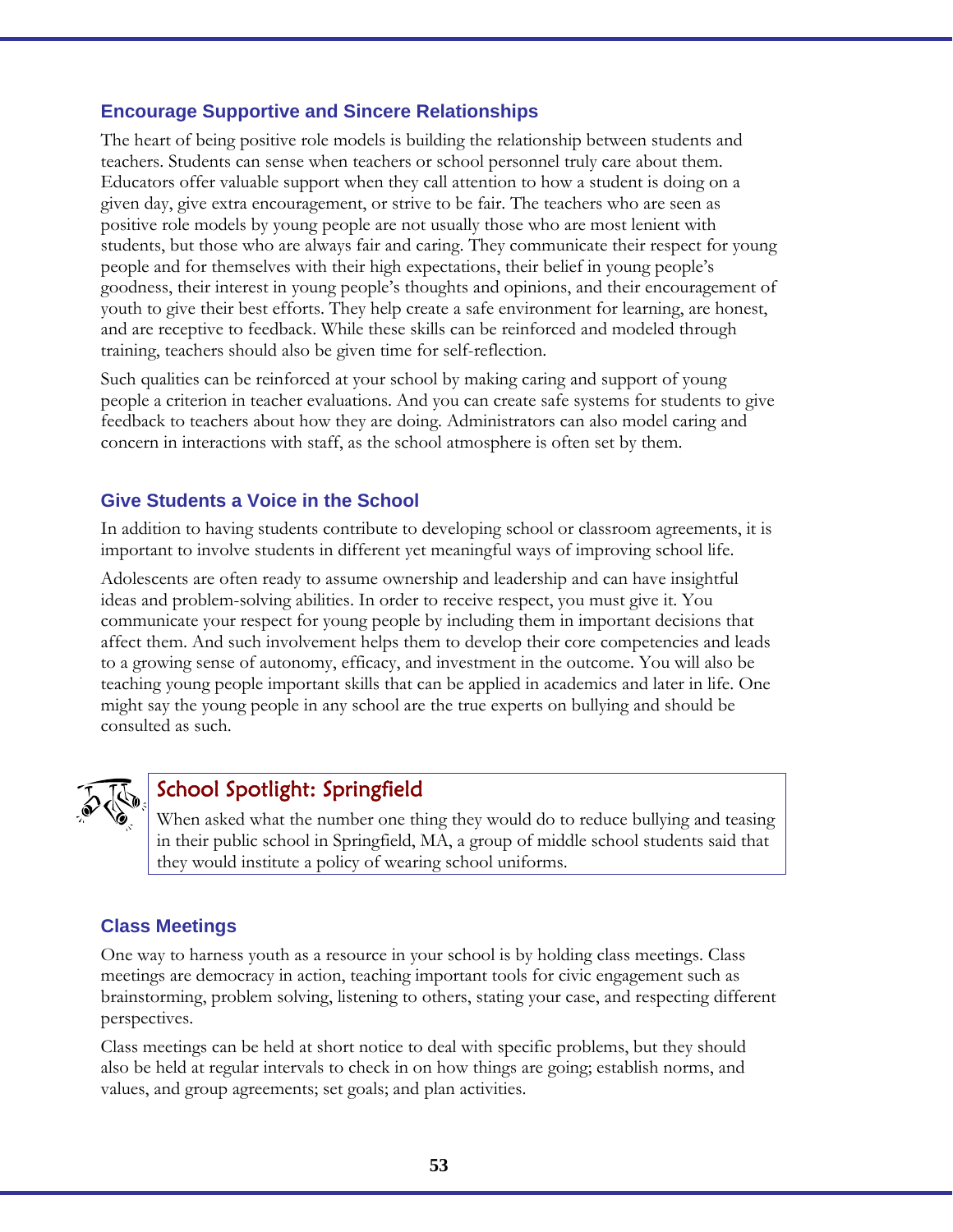

### Delve Deeper

Classroom teachers benefit from training on how to facilitate class meetings. The Developmental Studies Center **www.devstu.org** has some excellent resources about holding class meetings.

### **Cultivate Peer Leaders**

Another way to involve youth meaningfully is to have student representation on task forces with an ongoing charge to address the issue of bullying. These task forces can be mixed groups of key stakeholders who are responsible for:

- Understanding the scope of the bullying problem at your school
- Planning prevention efforts
- Networking with families and the wider community
- Getting the word out about your efforts

Other worthwhile practices include using youth as peer mentors; options include pairing a less popular kid with a more popular one, pairing a special needs student with a mainstream peer, and pairing students across grades to provide important guidance and support.

Peer mediation programs can also be highly effective in improving school climate.<sup>81</sup> However, peer mediation is **not** an appropriate way to deal with bullying incidents where there is a clear pattern of abuse and power imbalance. Intervention from adults is necessary in such instances. It is usually best to avoid direct confrontation between the bully and target. Still, peer mediation can be an effective prevention strategy.



# School Spotlight: Holyoke

"We recommend you engage students actively in creating and sponsoring violence prevention school-wide activities, doing community service, and nurturing peer leaders."— **Peck Middle School**, Holyoke, MA



### By the Numbers

Research from the National Resource Center for Safe Schools showed the incidence of aggression and bullying is reduced in mixed-aged groupings.<sup>82</sup>

### **Break the Code of Silence**

Maintaining open lines of communication with students about bullying is critical in prevention efforts. Students can also be given a way to communicate anonymously with adults about bullying. Some programs include the use of a locked suggestion box for students to report incidents of bullying or give ideas for improving school safety. Once students feel confident that adults will intervene effectively on their behalf, they will be more eager to share what is really happening.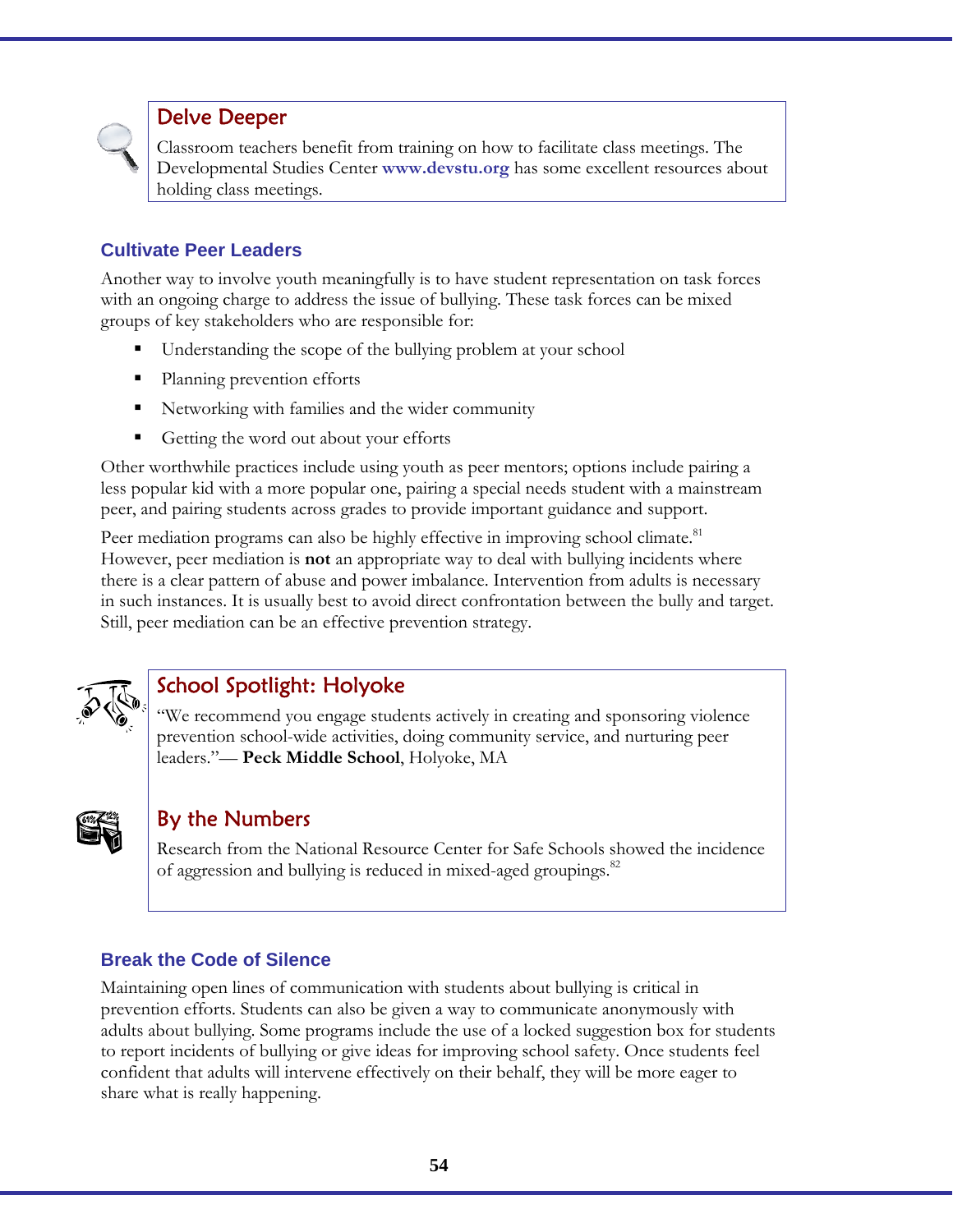#### **Make it a Habit**

Don't work from a rote list of ways to involve students; instead cultivate a practice of involving them. Once seeking student input becomes a habit of mind, the possibilities for engaging young people in meaningful ways are endless.

# **Teach Pro-social Skills**

A successful bullying prevention effort should include a curricular component that teaches pro-social skills and awareness.

Some of the skills that students need to learn and have modeled include:

- Communication skills (I-messages, active listening, self-assertion)
- Diversity education (appreciation for differences, sensitization to prejudice and discrimination )
- Emotional intelligence (anger management, empathy, perspective taking, self-talk)
- Problem-solving skills (win-win conflict resolution, conflict de-escalation)
- Active participation (social responsibility, civic engagement, decision making, cooperation)

Young people also need specific knowledge, skills, and awareness related to bullying:

- What bullying is and how it affects people
- What myths are associated with bullying
- How to be an ally to a target
- How to respond when you are targeted
- How forms of institutionalized discrimination are a factor

Along with direct skill instruction, many of these ideas lend themselves well to infusion into standard curriculum. Social studies and literature are two subjects with potential relevance to bullying, cultural issues that encourage bullying, and institutionalized discrimination. (**See** Chapter 4 for more information about skill instruction and infusion.)

#### **A Word about Self-Esteem…**

Experience shows that the best way to build young people's self-esteem is through helping them boost their achievements. Empty praise or transparent attempts to build self-esteem often have minimal effect. Instead, concentrate on teaching students skills that empower them to succeed in difficult situations. Students need ample opportunities to practice these skills in settings where it is safe to make mistakes and to learn from those mistakes.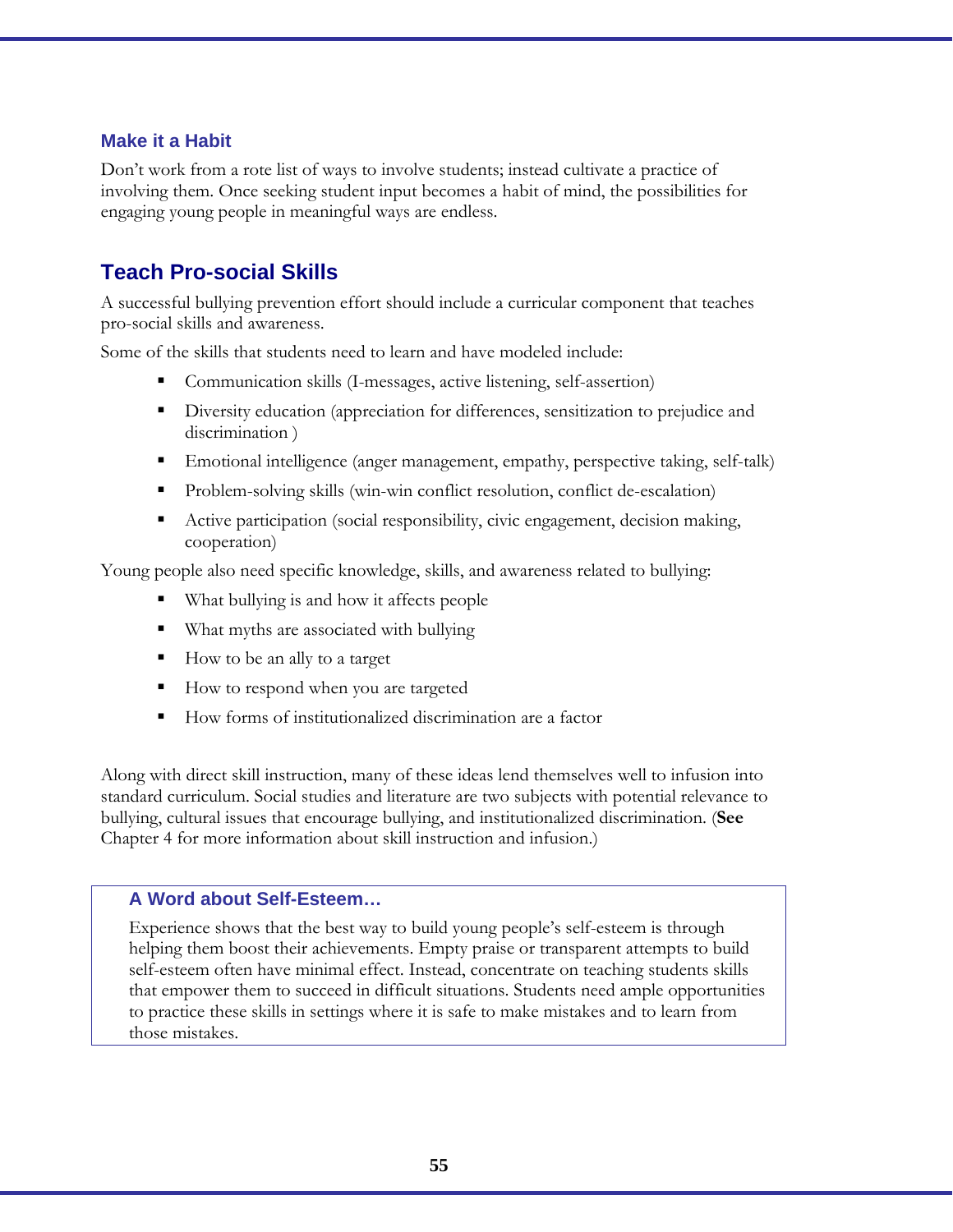# **Use Cooperative Learning Techniques**

"Cooperative learning" is a common term in current educational jargon. It is a teaching strategy in which small teams, each with students of different levels of ability, use a variety of learning activities to enhance their understanding of a subject. Each team is responsible for learning what is taught and for helping teammates learn. Students work together on an assignment until all team members understand and complete it.<sup>83</sup>

Besides its effectiveness in developing a student's academic potential, cooperative learning builds community and character. Cooperative learning requires students to work collaboratively with others they might not normally be friends with; it can serve as a way to distribute power more evenly in a group; it can help young people to appreciate differences; and it can develop skills such as listening, cooperation, and group problem solving.

While you may already utilize cooperative learning strategies, it's worthwhile to spend some time reflecting on the techniques that best contribute to bullying prevention. Some common cooperative learning strategies include learning teams, support groups, jigsaw learning, whole and small group projects, and team testing.

Cooperative learning is most successful when:

- Students are taught the skills necessary to perform cooperatively (e.g., active listening, problem solving, conflict resolution, appreciation for differences, perspective taking, I-messages)
- Regular self-evaluation is built into activities (Ask: How did we do? What went well? What went wrong? What can we do differently next time?)
- Student assessment addresses how well they cooperate and contribute to the group
- Group roles require interdependence
- Group members are given equal power and opportunity to contribute.

| <b>Cooperative Learning Strategy</b> | <b>Skill/Value/Awareness Taught</b> |
|--------------------------------------|-------------------------------------|
|                                      |                                     |
|                                      |                                     |
|                                      |                                     |
|                                      |                                     |
|                                      |                                     |
|                                      |                                     |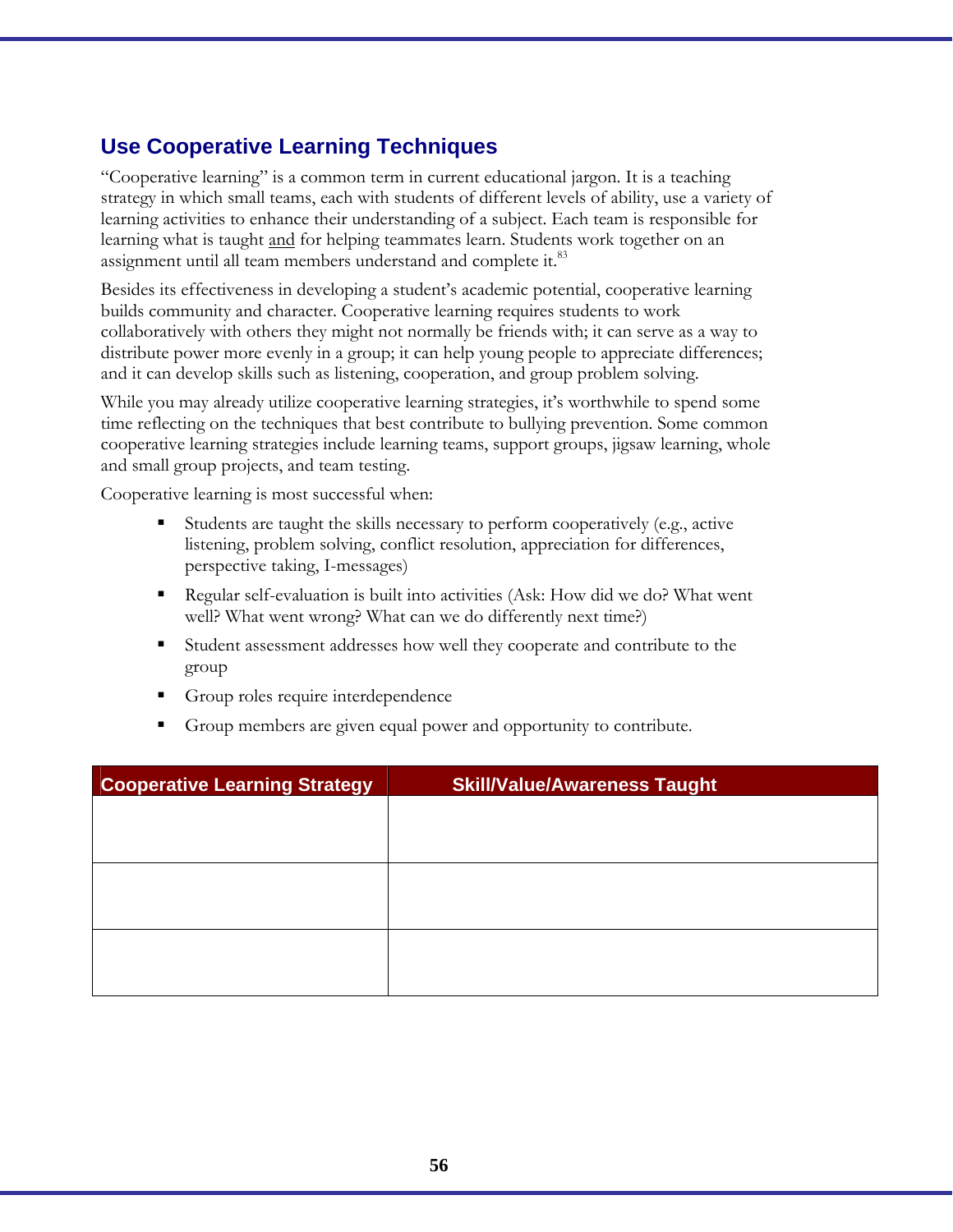# **Apply Action Research**

An intentional process of self-reflection called action research can be used to guide your prevention efforts. By using action research you:

- Ensure that you will learn from what has worked and what has not
- Continually refine and improve your efforts

Every member of your community can become a partner in this sort of research—from students, to teachers, to administrators, to parents. Action research helps you get buy-in from key constituents who are involved, and it helps sustain your efforts over the long term.

### Specific Bullying Buster Practices

In addition to your community-building efforts, which will have many additional positive benefits, here are a few practices that are common among successful bullying prevention efforts.<sup>84</sup> Because bullying is about power, it is important to address the power imbalance between a bully and his or her target. One way to shift the power away from the bully is to empower bystanders, who are usually the silent majority, to help support a target.



# School Spotlight: Northfield

"It's critical that students have an awareness that they're not alone and where specifically to get help." — **Pioneer Valley Regional School**, Northfield, MA

Empower bystanders to:

- Include students who are excluded
- Not join in when a student is being targeted
- Join together with several students to stand up for the target or report incidents to adults

Include in your prevention plan the following:

- Training for bystanders on how to be an ally to a target
- Support for targets (e.g., self-empowerment, assertiveness skills, and social skills)
- One-on-one counseling for bullies and targets, as needed
- Re-channeling bullies' need for power into more positive directions (e.g., leadership skills training, cross-age peer mentoring)
- Effective involvement and training of parents
- Breaking the code of silence to encourage reporting to both school staff and parents
- Structural changes that reduce the risk of bullying (e.g., increased supervision in places where students are vulnerable, policies such as buddy pairing for bathroom trips)
- Ways to publicize your efforts
- Ways to involve your community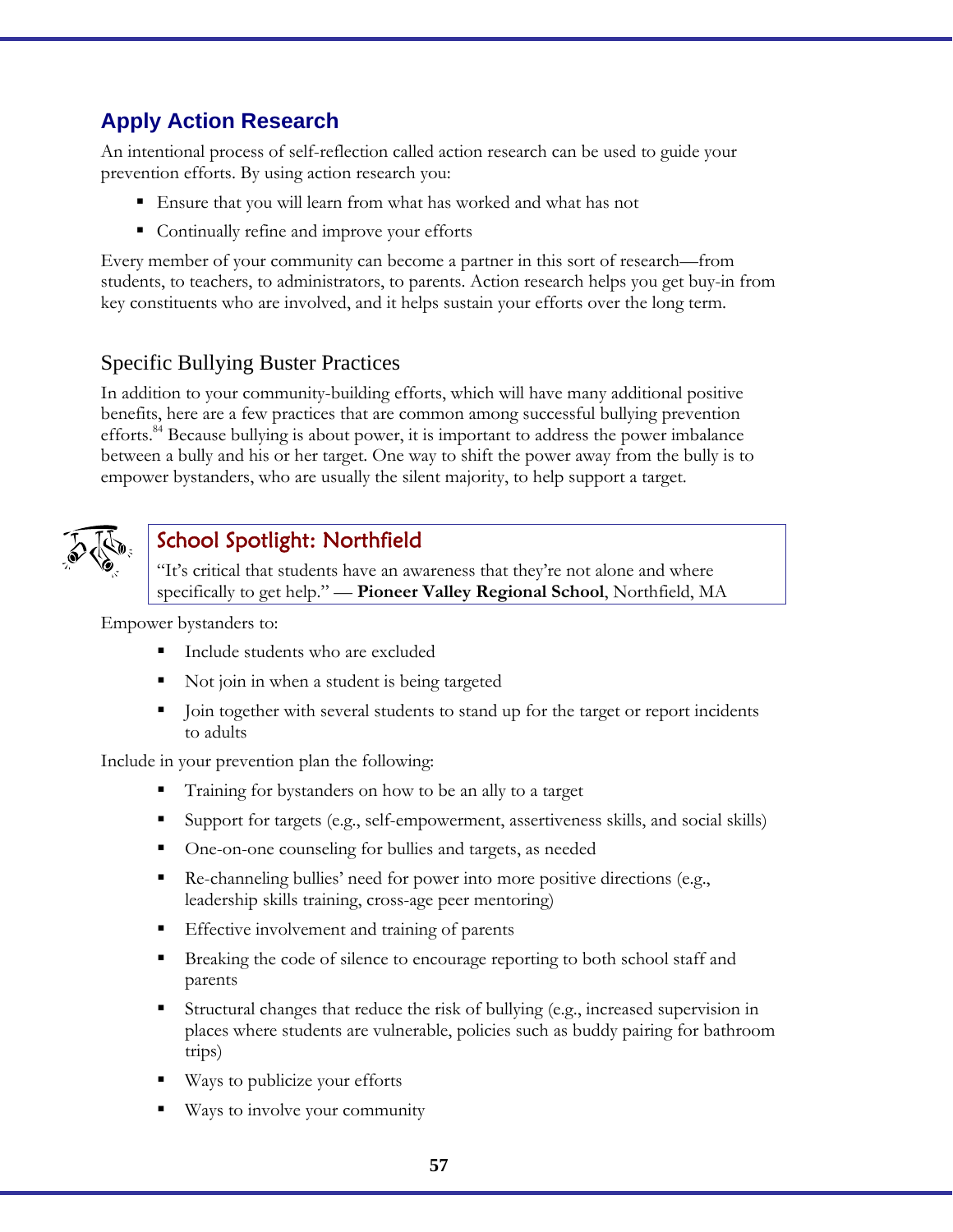

# Home Connections

The possibilities for including parents do not have to be limited to your bullying prevention program. Consider creating a parent resource center, developing policies that include parents at every step, using parents as aides, and sustaining their involvement. When parents feel they are part of the school, they are more likely to support your day-to-day efforts.

# **The Importance of Training**

Just as students need new skills and awareness to deal with bullying, so do staff and students' families. Successful bullying prevention programs stress the importance of including all key school staff in training (e.g., teachers, counselors, safety officers, cafeteria workers, custodians, and bus drivers). Families of your students can be reached through a separate training or can be integrated into a portion of your staff training.

### **Tip: Create Cross-Age Peer Partnerships**

Bullying appears to occur less frequently in mixed-aged settings, as opposed to same-age groupings. Cross-age peer mentoring is one way to help prevent bullying. Once you've identified a target population that is vulnerable to bullying in your school, you can design an effective strategy to support that group. If  $6<sup>h</sup>$  graders are afraid of  $8<sup>th</sup>$  graders (or avoid the 8<sup>th</sup> graders' bathroom or floor), you may find that creating 8<sup>th</sup> grade mentors for 6<sup>th</sup> graders is an effective bullying preventative strategy.

Some key topics to address in training are:

- Recognizing bullying when you see it (how to differentiate between ordinary conflict and bullying)
- Myths about bullying
- Knowing the facts about how bullying (left uncorrected) affects targets, bystanders, and bullies
- How to support targets
- How to help bystanders become allies
- How to re-channel bullies' need for power into more positive directions
- How to develop pro-social skills
- Community-building techniques
- Discipline and guidance techniques
- Policies and reporting procedures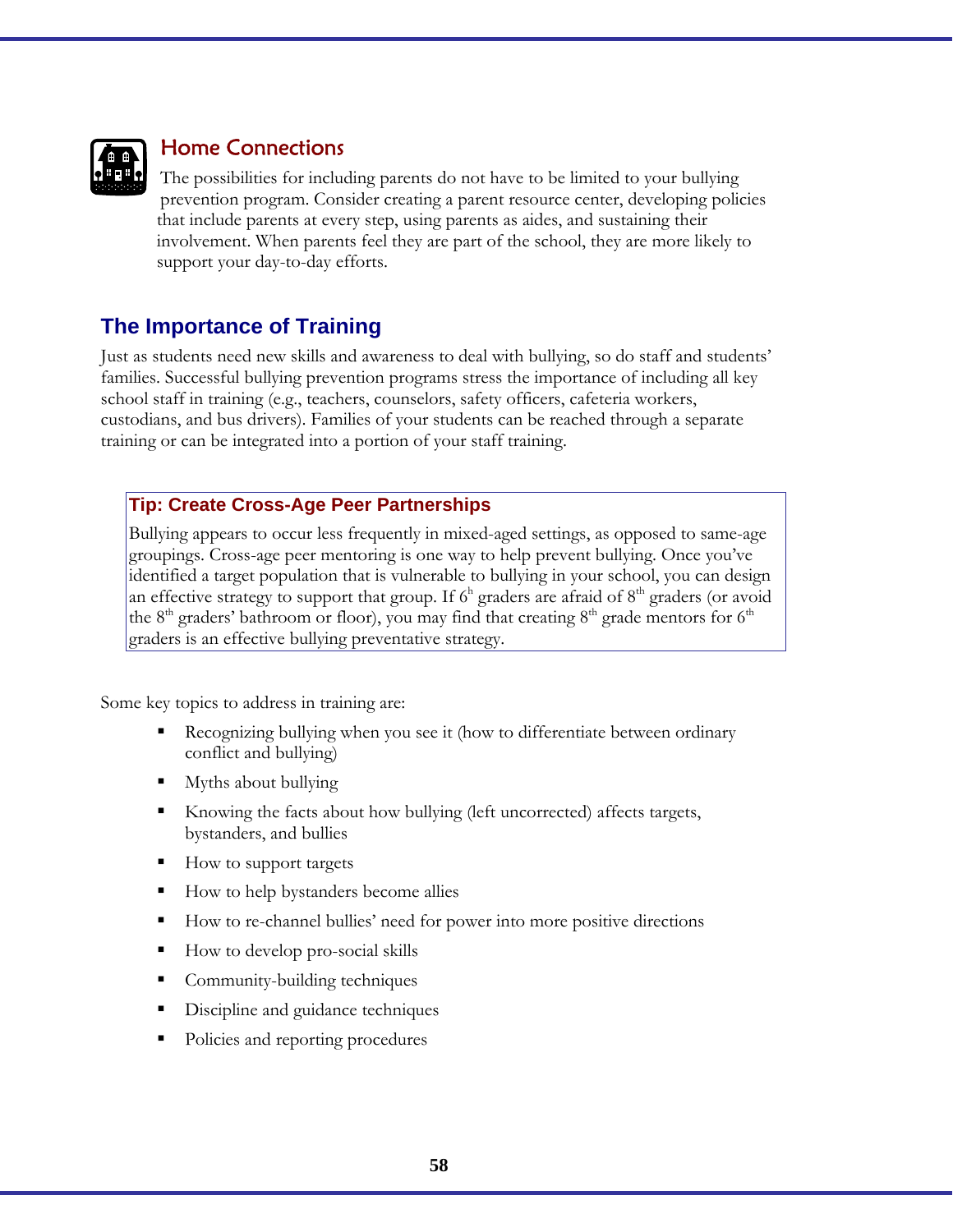

# Delve Deeper

The National Education Association (NEA) encourages bringing outside bullying prevention consultants into the school system to build up internal knowledge and capacity. The NEA can train your school staff and assist the district in developing a "Whole School Bullying Prevention/Intervention Program" at no cost. Many excellent sources for training assistance listed in this Guide's resource section on page 66.



# School Spotlight: Gloucester

A school in Gloucester, MA, stressed the importance of including bus drivers and cafeteria workers in prevention efforts. They found it was the bus drivers and cafeteria workers who really knew about patterns of abuse between students.

# **What Does Character Have to Do with It?**

"Emotions are often the horse; (while) values and virtues (are) the rider trying to hang on."

—**Rick Weissbourd**<sup>85</sup>

Most bullying prevention efforts stress what we need to teach students, changes we need to make to our systems, and the policies we need in place. Yet some very compelling human needs, values, and feelings simmer beneath the surface of these efforts.

Fulfilling a need such as being accepted by peers can override an adolescent's values—even an expressed value such as "bullying is wrong." A young person may choose a behavior that allows her or him to fit in, even if it is dissonant with an internal value. Strong feelings likewise have an effect; when flooded with anger or shame, even a young person with a belief in pacifism can turn to violence to solve a problem. What tends to help young people (and adults) when faced with overwhelming emotions is the opportunity to examine their beliefs and biases in a non-threatening and caring environment.

Noticing the dissonance between one's beliefs and one's actions can ignite the flame that sustains a commitment to change. It is simply not enough to tell young people they should be caring or honest or not to bully. Young people need the opportunity to:

- Connect their actions with their values
- Examine the unique gifts that they and others bring to a situation
- Feel safe admitting to mistakes they have made
- Examine their biases
- Be given the opportunity to try a different approach
- Be given positive ways to channel their needs for initiation and a sense of belonging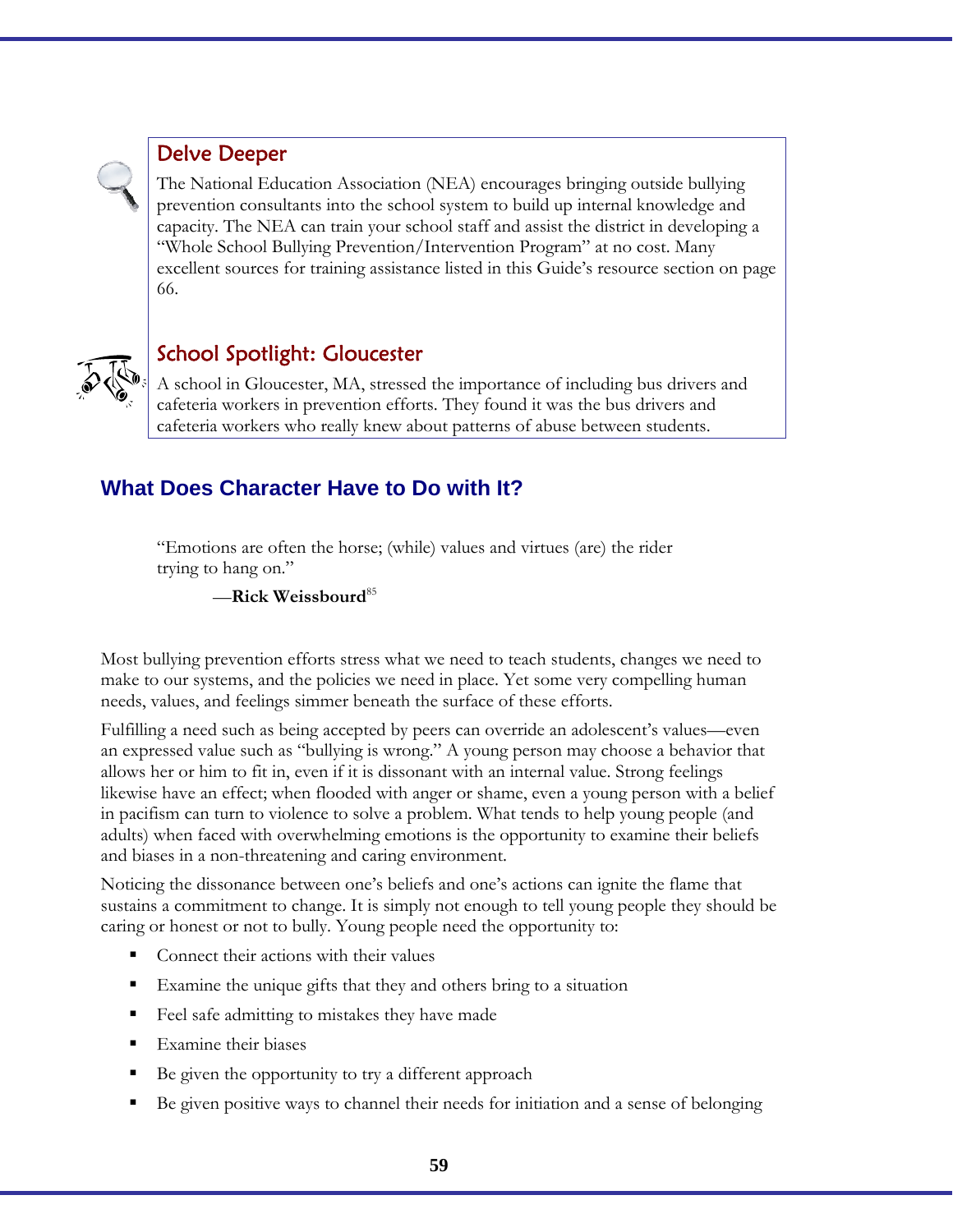This observation holds true for targets, bystanders, bullies, and the adults in their lives. What supports bullying prevention—and has the by-product of building character—is the process of reflecting and questioning oneself. For motivations to be "good" they must arise internally, rather than just externally.



### School Spotlight: Holbrook

"Bullying prevention is successful when you link it with a character education program and offer peer mediation, which are then integrated." — **South School**, Holbrook, MA

# **The Critical Role of Adults**

"We will never greatly improve students' moral development in schools without taking on the complex task of developing adults' maturity and ethical capacities."

— **Rick Weissbourd**<sup>86</sup>

Apart from whatever adults model for young people, children are closely attuned to the adults in their lives and the treatment they receive from them. It is the quality of the relationships that most deeply influence young people's behaviors. Character development expert Rick Weissbourd explains adults' capacity "to appreciate students' perspectives and to disentangle them from their own, their ability to admit and learn from moral error, their moral energy and idealism, their generosity, and their ability to help students develop moral thinking without shying away from their own moral authority."

While most efforts to develop young people's character focus solely on them, we often ignore the adults in the building at our peril. The goal should be to support the adults in recognizing a sense of their efficacy, not in becoming "values police." Supporting teachers in dealing with stress and students' behavioral problems is critical. Give them the opportunity to reflect on hopes and dreams related to their service and to mitigate the isolation that is often endemic to teaching. This kind of support will fortify your bullying prevention efforts.

Teachers who are disillusioned and stressed can be depressed—leading to behavior that is contrary to creating a community of caring. It is difficult for depressed teachers to maintain positive qualities, but these "are exactly the qualities—empathy, patience, persistence, consistency, idealism—that are crucial for teachers to shepherd students' moral growth."88

### **Lessons from Character Education**

Research into young people's character development has implications for any pro-social program you develop, including one whose purpose is to prevent bullying.

 When faced with inequities and other social problems, young people's moral action is tied to their sense of their own ability to effect a change in relation to that problem. Conversely, young people who believe they have little ability to make a difference in the world become unable to act.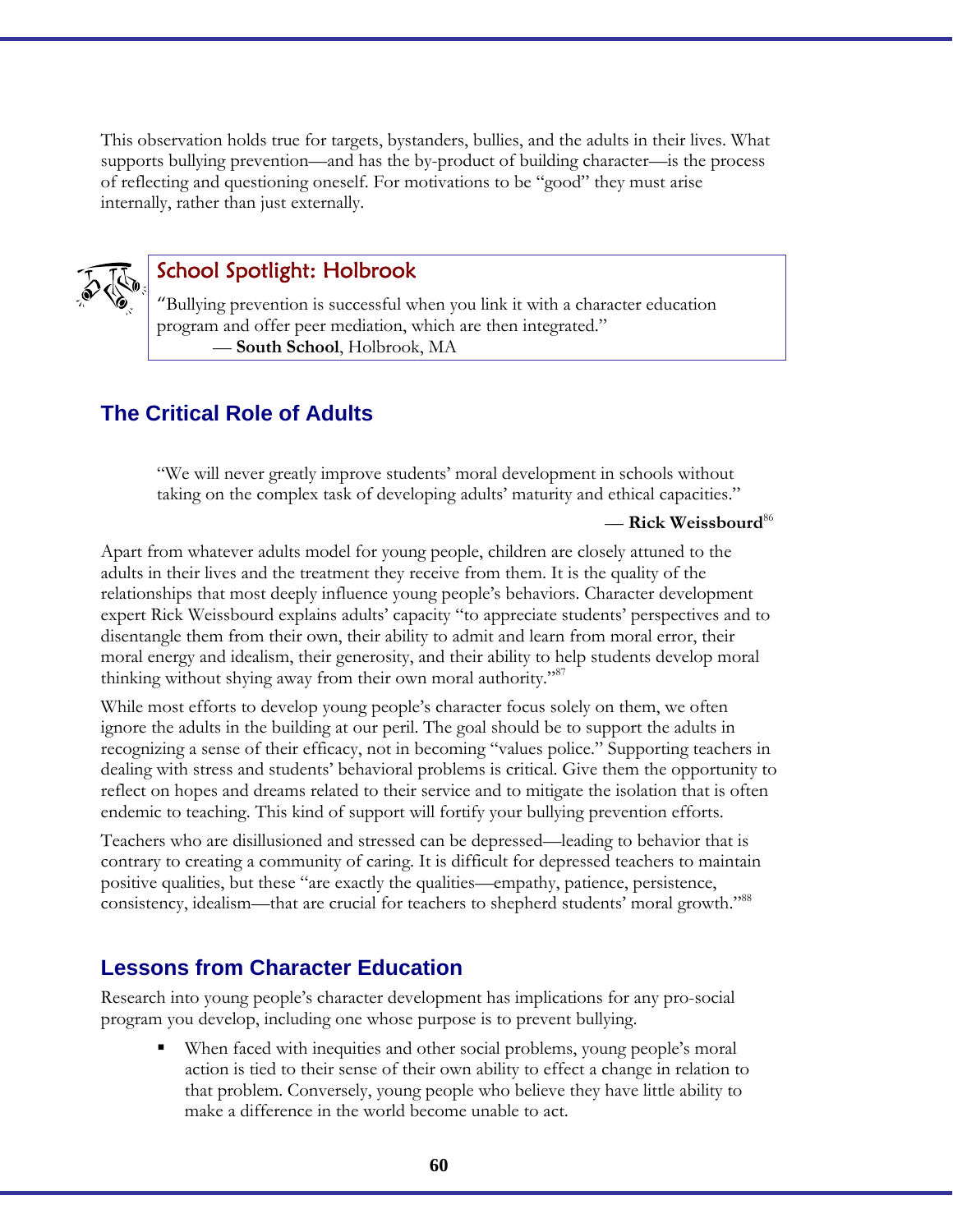- Young people need help developing the skills necessary to problem solve successfully (e.g*.,* brainstorming, setting and evaluating goals, resolving conflicts in a group, appreciating differences, effectively communicating, and expressing feelings appropriately.)
- Young people's efforts to improve their environment are related to the degree to which they feel connected to one another and to the world as a whole.
- Young people are deeply affected by the actions of important role models such as parents and teachers.
- Finding sense and meaning in their world is an important component of young people's moral development.
- Young people naturally care about issues of fairness and the treatment of others. Character education is not instilling a list of values and behaviors in young people but rather a process of recognizing and encouraging key behaviors and values as they emerge.<sup>89</sup>
- Strong emotions such as anger, shame, and disillusionment can undermine the sense of caring and the development of other important character traits.<sup>90</sup>

# Things to Think About

- Give young people an opportunity to successfully address problems in your school culture that are important to them. This means involving young people in both identifying problems and solutions in ways that are meaningful and supporting them to achieve success in meeting those goals.
- Teach young people and adults problem-solving skills.
- Foster a sense of community and connection between young people and the adults in your school.
- Allow young people opportunities and a safe environment to explore their own values and sense of purpose and meaning.
- Provide safe opportunities for teachers and school personnel to explore their own values and sense of purpose and meaning.
- Involve all the adults in your school community in revitalizing their commitment to the profession.
- Find ways to help empower adults in the school community to feel a sense of their own efficacy, manage stress, and stave off isolation. Encourage peer mentoring, sabbaticals, and offer help for teachers who might be suffering from depression.



# Reflection

In a staff meeting, have groups of two teachers reflect on:

- What were your hopes and dreams about becoming a teacher?
- What do you think is most important thing to teach young people?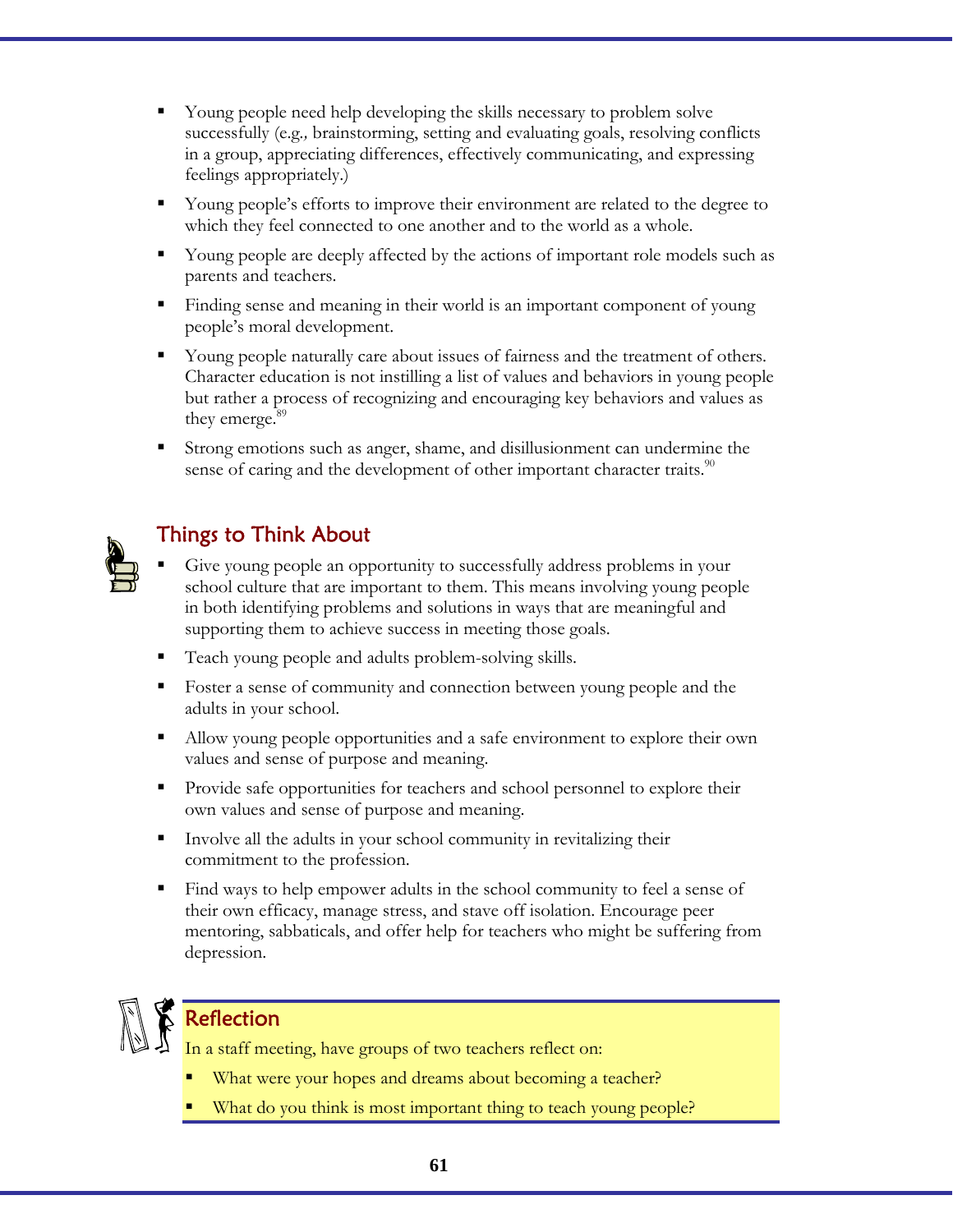- How can you integrate these learning goals into the curriculum and school day?
- What are some obstacles you've encountered in teaching the above?

To process this activity you can have pairs hang up a poster board listing their learning goals and obstacles. After giving everyone an opportunity to review the lists, hold a group brainstorming session to identify ways to overcome these obstacles. Create an action plan from this session.

# **Tying It All Together: Integrating Prevention Efforts**

Many schools have expressed their frustration with the "program du jour" approach. Prevention efforts are splintered at many sites because of the way politics and funding combine to create programs aimed at issues that one day are hot and the next day are not. Funding is planned for short intervals—2 or 3 years in many cases—a time scale inadequate to address the pressing issues they are designed to mitigate. Schools are then left wondering how to sustain their efforts once the money has run out. And teachers are pressed to meet competing demands for their already precious instructional time. Your bullying prevention efforts need not fit into this category. Your efforts can be sustained and integrated with other prevention efforts to maximize scarce resources.

The Collaborative for the Advancement of Social and Emotional Learning (CASEL) advocates for an approach that ties together prevention efforts with a focus on nurturing protective factors in youth. Many problems for youth are caused by similar risk factors. CASEL's approach gets to the psychosocial roots of the problem by placing emphasis on nurturing young people's social and emotional learning.

By focusing your efforts on creating a caring school and developing other protective factors in youth, you will simultaneously help young people deal adaptively with the multiple stresses they may encounter: drugs, alcohol, sexual experimentation, violence, and prejudice. See **www.casel.org** for advice on how to put together fragmented prevention efforts into a comprehensive whole.



### Delve Deeper

Thirty-nine guidelines for providing effective social and emotional learning are presented in the book by CASEL entitled *Promoting Social and Emotional Learning: Guidelines for Educators* (ASCD, 1997).

# **Legal Issues Related to Bullying: Massachusetts Laws**

While all schools have a general legal and moral obligation to keep students safe, several specific legal issues deserve particular attention, because bullying frequently implicates civil and criminal law violations of students' civil rights. Harassment and hate crimes require an appropriate response that includes, in certain instances, contacting law enforcement. Bullying can also give its victims recourse to private civil litigation.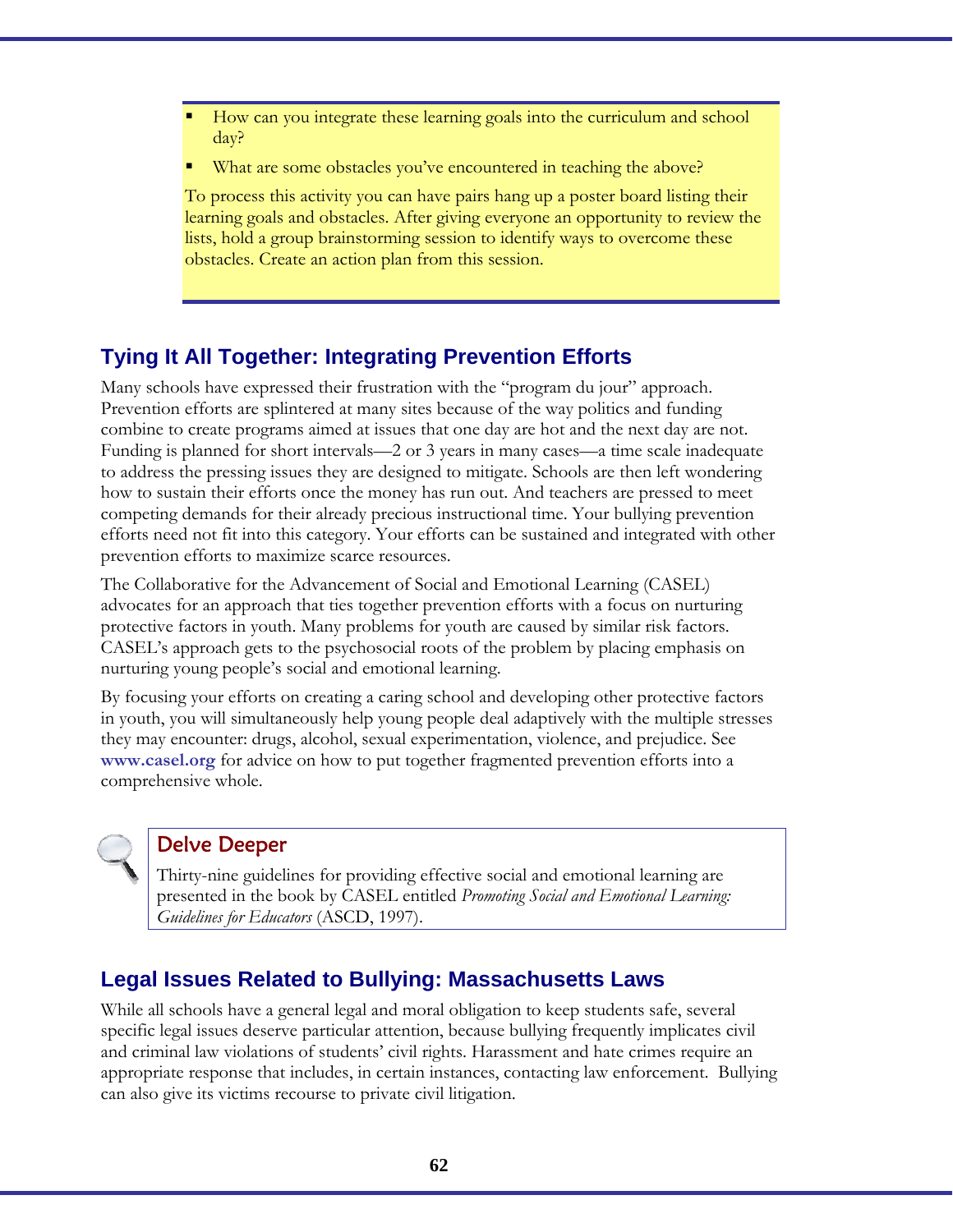In general, civil rights violations occur in school when a student's or adult's behavior, or inappropriate language, creates a hostile school environment*.* Repeated bias-related harassment that creates a hostile environment unlawfully denies a student the "advantages and privileges" of attending school. G.L. c.76, § 5.

A hostile environment exists whenever one individual experiences repeated harassment, threats, or intimidation that make a young person fear for his or her safety. A single incident, depending on its severity, may constitute illegal harassment.

Under Federal law Title IX, students are protected from harassment, including disparaging remarks, gestures, and threats that are related to the target's sex, race/ethnicity, religion, or disability status. Repeated language of a sexually graphic nature usually gives rise to unlawful sexual harassment and the remedies against it provided under federal law. Such harassment additionally may rise to the level of a hate crime.

A hate crime is a criminal offense committed against a person, property, or society that is motivated, in whole or in part, by an offender's bias against an individual's or a group's race, religion, ethnic/national origin, sex, age, disability or sexual orientation. Massachusetts has a Hate Crime Penalties Act and a battery of criminal and civil law protections for civil rights. Hate crimes resulting in victim injury can amount to double or triple felony violations. They also give rise to various civil law remedies. Note that hate crime definitions encompass not only violence against individuals or groups, but also crimes against property such as arson or vandalism. The Massachusetts Hate Crimes Reporting Act of 1990 calls for the reporting of all potential hate crimes to law enforcement, who in turn report incidence data to the Crime Reporting Unit of the State Police. G.L. c.22C, §32 *et seq.* 

# **Applicable Laws**

Following is a summary of key, potentially applicable laws.

### **Criminal Harassment: G.L. Chapter 265, Sec. 43(A)**

Harassment is considered a crime if:

- Over a period of time the defendant knowingly engaged in a pattern of conduct or series of acts involving at least three incidents directed at the alleged victim.
- Those acts were a kind that would cause a reasonable person to suffer substantial emotional distress.
- Those acts did cause the alleged victim to become seriously alarmed (not just annoyed).
- The defendant did the harassing actions in a willful and malicious manner (an act is willful if it is done intentionally, not by mistake. An act is done maliciously if it is done out of cruelty, hostility, revenge, or other wrongful motive.)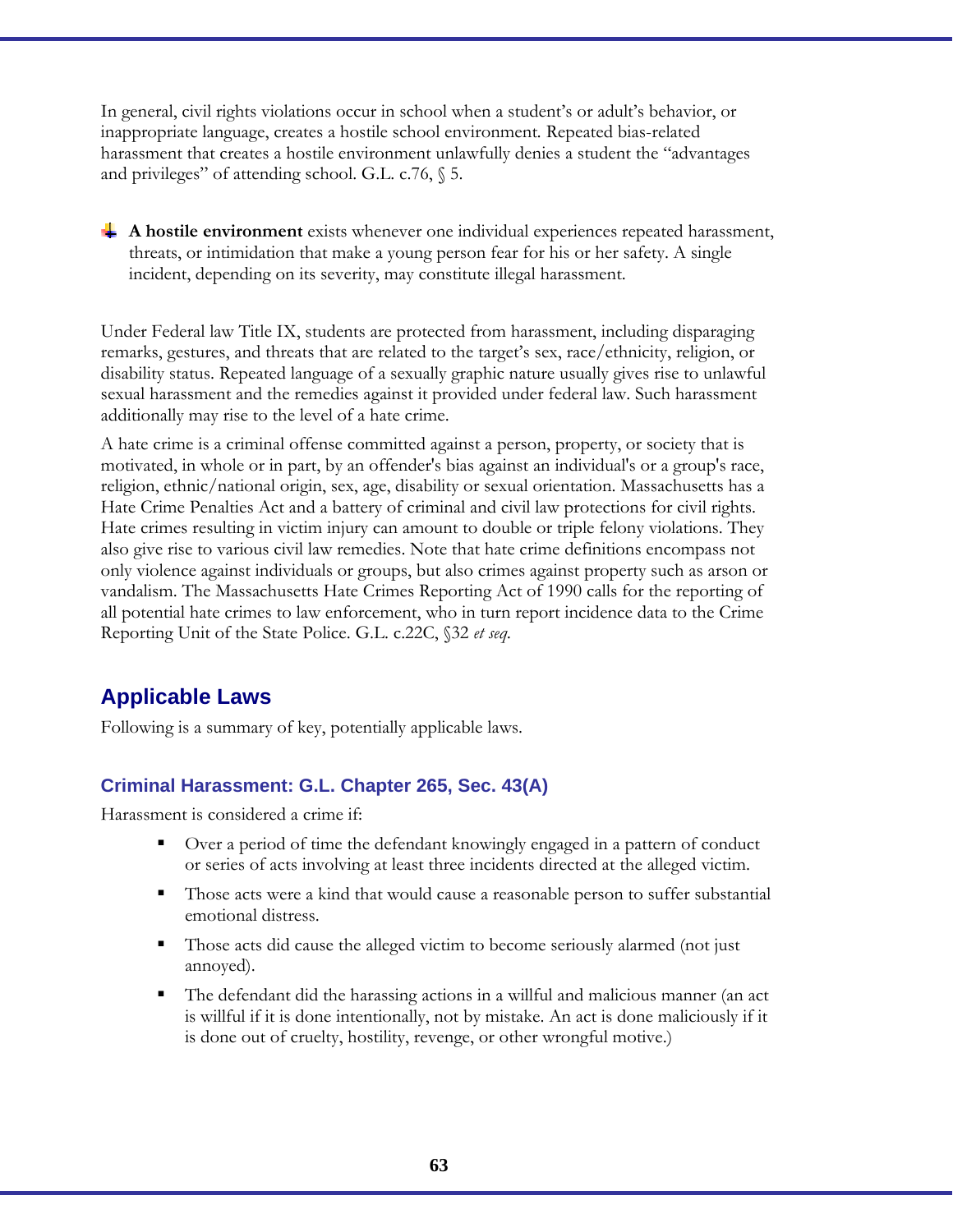#### **Guarantee of Non-Discrimination: G.L. Chapter 76, § 5**

**Statutory guarantee of non-discrimination in** obtaining the advantages, privileges and courses of study in a public school **on account of** race, color, sex, religion, national origin, or sexual orientation

#### **Civil Rights Criminal Statute: G.L. Chapter 265, § 37**

Whoever, by force or threat of force **willfully** injures, intimidates, interferes with, oppresses, **or attempts** to injure, intimidate, or interfere with a person in the exercise of a right secured by constitution or statute stands subject to 10 years in state prison and a \$10,000 fine with bodily injury, or 1 year in a house of correction and a \$1,000 fine without injury.

#### **Action by Attorney General for Civil Injunction: G.L. C.12, SEC. 11H**

Whenever any person(s) interfere(s) with or attempt(s) to interfere with, **by threats, or intimidation, or coercion,** any other person(s) in the exercise of a right secured by constitution or statute, the Attorney General may apply to Superior Court for injunction to protect peaceable exercise or enjoyment of rights.

#### **The Hate Crimes Penalties Act: G.L. C.265, SEC. 39**

As applicable to violence against persons: Whoever commits an assault and/or battery with the intent to **intimidate a person because of race or ethnicity, religion, national origin, sexual orientation, or disability** stands subject to 5 years in a state prison and a \$10,000 fine with bodily injury **or** 2.5 years in a house of correction and a \$5,000 fine without injury.

#### **Private Action for Injunction and Monetary Damages: G.L. C.12, SEC. 11I**

Any person whose exercise or enjoyment of rights secured by constitution or statute has been interfered with, or attempted to be interfered with, by **threats, intimidation,** or **coercion** may apply to Superior Court for injunctive or other equitable relief, compensatory money damages, and award of attorneys' fees and costs.

#### **Required School Policies: MGL Chapter 71: Section 37H**

#### **Policies relative to conduct of teachers or students; student handbooks**:

Each school district's policies pertaining to the conduct of students shall include the following: disciplinary proceedings, including procedures assuring due process; standards and procedures for suspension and expulsion of students; procedures pertaining to discipline of students with special needs; standards and procedures to assure school building security and safety of students and school personnel; and the disciplinary measures to be taken in cases involving the possession or use of illegal substances or weapons, the use of force, vandalism, or violation of other student's civil rights. Codes of discipline, as well as procedures used to develop such codes shall be filed with the department of education for informational purposes only.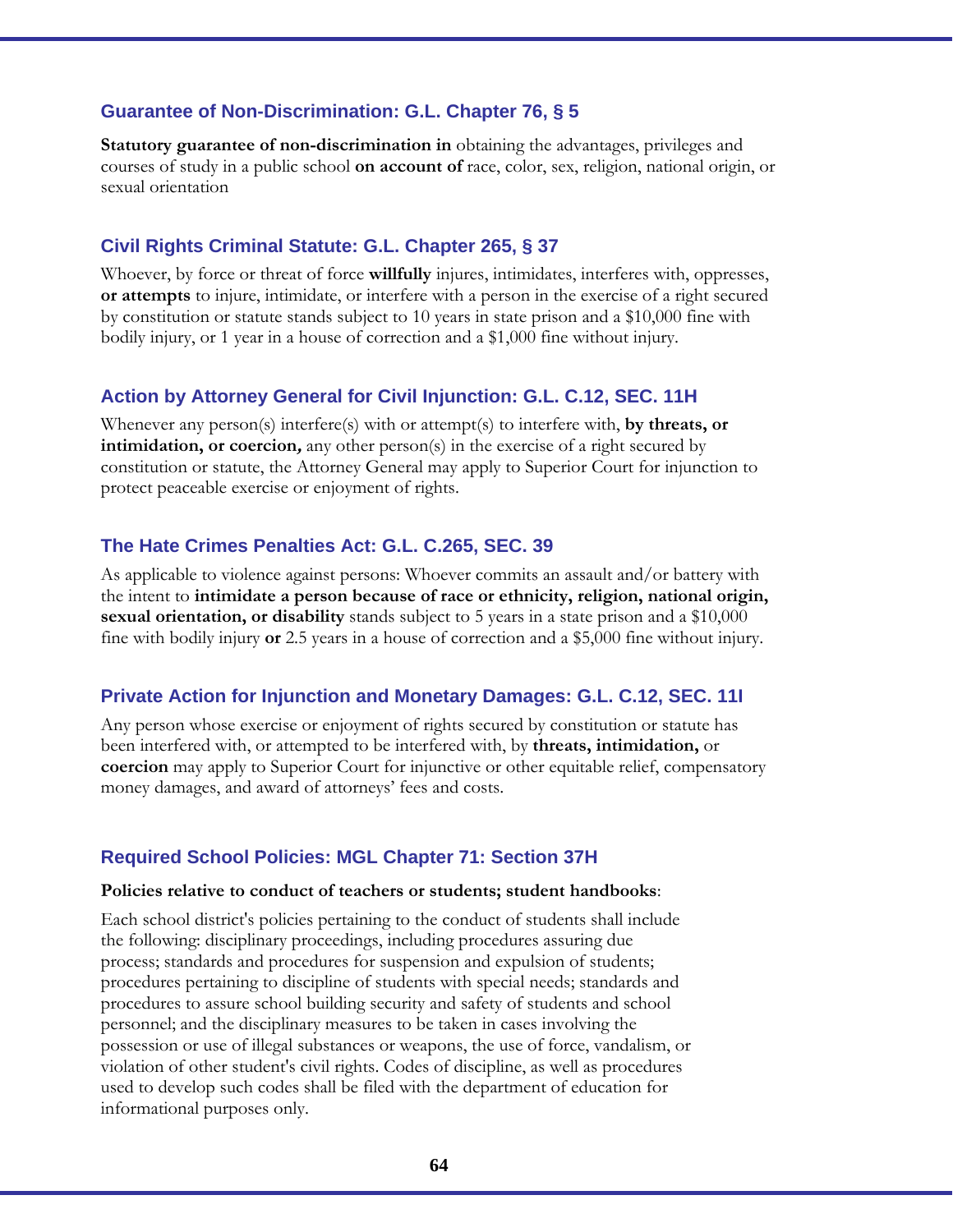### **Cooperate with Law Enforcement**

[This section is adapted from *Protecting Students Against Harassment and Hate Crimes: A Guide for Schools*, U.S. Departments of Justice and Education (1999).]

No school district or community is immune from the harm that can be done by bullying that amounts to criminal harassment or bias crime. Such crimes can happen even in schools with excellent reputations and can create or exacerbate tensions that contribute to communitywide conflicts and civil disturbances. At the same time, bias offenses committed outside of school may quickly affect the school climate and relationships among students. Schools also need to be aware of incidents in the community and become involved in preventing and addressing them.

School officials should contact law enforcement officials when civil rights crimes are committed or suspected on school property or in connection with off-site school activities. School officials should also contact law enforcement officials when they become aware of any criminal behavior that endangers the life or safety of students or other persons, whether or not the behavior occurs on school property or in school activities.

School officials should consider developing guidelines for referral of less serious incidents to appropriate authorities. Circumstances that may be considered in determining whether a referral is appropriate or necessary include the nature and seriousness of the conduct, whether a pattern of biased conduct is evident, and the risk that the conduct poses to the health, safety, or well-being of students, employees, and the public. For example, school officials should tell law enforcement officials about apparently less serious instances of harassment if these could lead to violent retaliation or serious confrontations outside of school.

Schools are encouraged to establish ongoing lines of communication with law enforcement agencies. In addition, schools with onsite security personnel should involve them in efforts to address and prevent criminal harassment and hate crimes.

# Choosing a Program in Social and Emotional Learning

CASEL looked recently at programs that exhibited solid, quantifiable success in promoting social and emotional learning. Using CASEL's criteria, a program succeeds to the extent it:

- Is grounded in theory and research
- Teaches students to apply social and emotional learning skills and ethical values in daily life
- Builds connections between students and their schools
- Provides developmentally and culturally appropriate instruction
- Helps schools coordinate and unify programs
- Enhances school performance by addressing the affective and social dimensions of academic learning
- Involves families and communities as partners
- Establishes successful organizational supports and policies
- Provides high-quality staff development and support
- Incorporates continuous evaluation and improvement $91$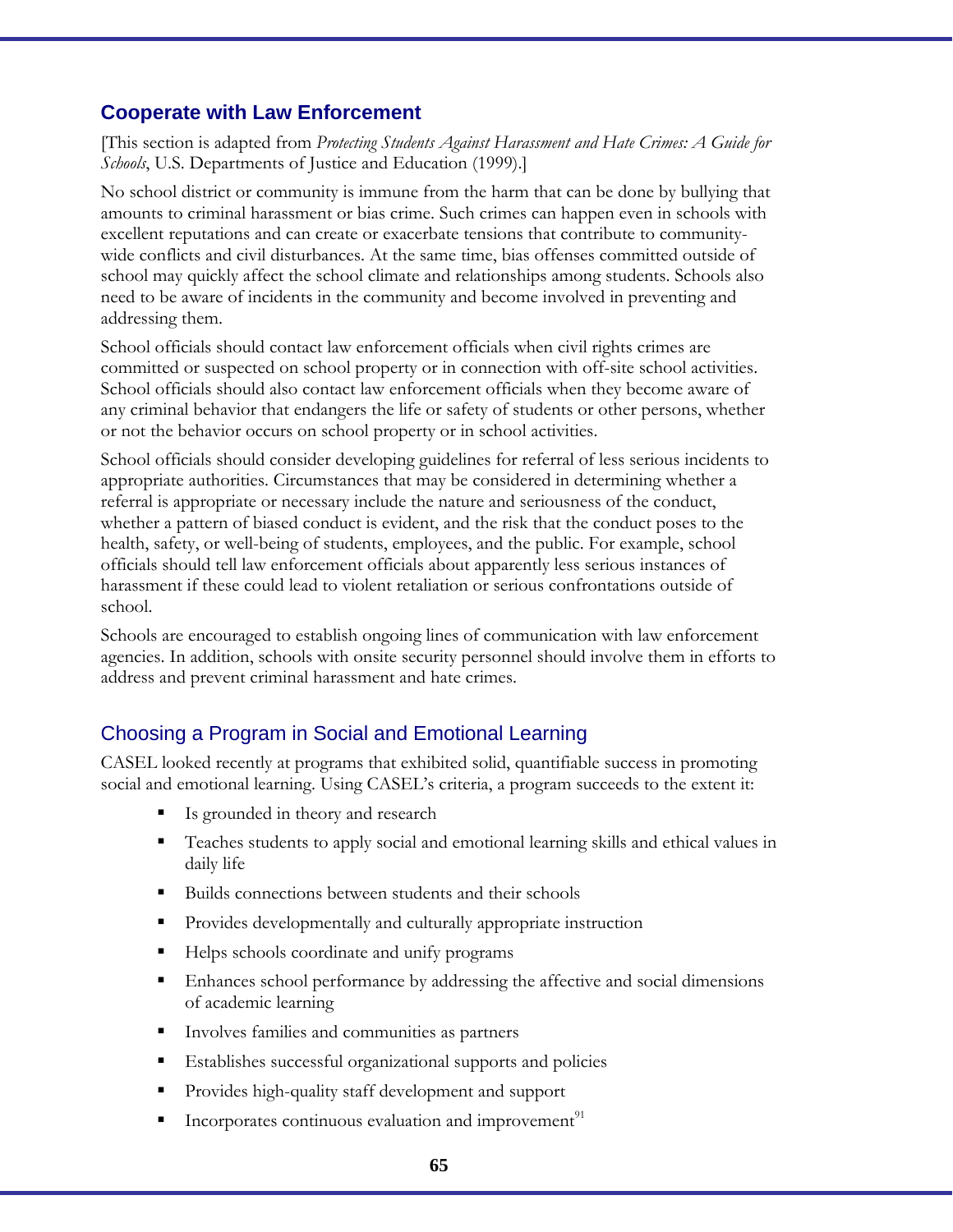### Delve Deeper

See *Safe and Sound: An Educational Leader's Guide to Evidence-based Social and Emotional Learning (SEL) Programs* from CASEL at **www.casel.org** for a review of 80 multi-year comprehensive programs in social and emotional learning. Included is advice about how to put together fragmented prevention efforts into a comprehensive whole and checklists of questions relevant to any program you are considering.

# **Recommended Bullying Prevention Programs and Resources**

**Complete No-Bullying Program Curriculum**, a comprehensive school-wide anti-bullying prevention program based on the research of Daniel Olweus. Available at Hazelden Center City, Center City, MN 55012-0176, 1-800-328-9000 or through

**www.hazelden.org/OA\_HTML/ibeCCtpItmDspRte.jsp?item=3824**

- **Let's Get Real**, a powerful documentary and curriculum where kids speak up about bullying, available from Women's Educational Media at **http://www.respectforall.org/lgr\_teachingguide.htm**
- The **Olweus Bullying Prevention Program,** a multilevel, multicomponent program designed to reduce and prevent bully/victim problems among students at school. School staff is largely responsible for introducing and implementing the program, and their efforts are directed toward improving peer relations and making the school a safe and pleasant environment. The program, developed by Dan Olweus, was identified by the Center for the Study and Prevention of Violence (University of Colorado, Boulder) as "1 of 10 Blueprint Programs for Violence Prevention." Dr. Olweus is widely recognized as an international expert on bullying issues and the "father" of research on bullying. Available through **www.clemson.edu/olweus**
- **Circle Curriculum**, a classroom primary prevention program for elementary students. See **http://guide.helpingamericasyouth.gov/programdetail.cfm?id=370** for more information.
- **Conduct Don't Laugh at Me, founded by Peter Yarrow of the folk** group Peter, Paul & Mary, the organization disseminates educational resources including the *Don't Laugh at Me* (DLAM) programs: one for grades 2 through 5, another for grades 6 through 8, and a third for summer camps and after-school programs. All the programs utilize inspiring music and video along with curriculum guides based on the well-tested, highly regarded conflict resolution curricula developed by the Resolving Conflict Creatively Program (RCCP) of Educators for Social Responsibility (ESR). Available through **http://www.dontlaugh.org/**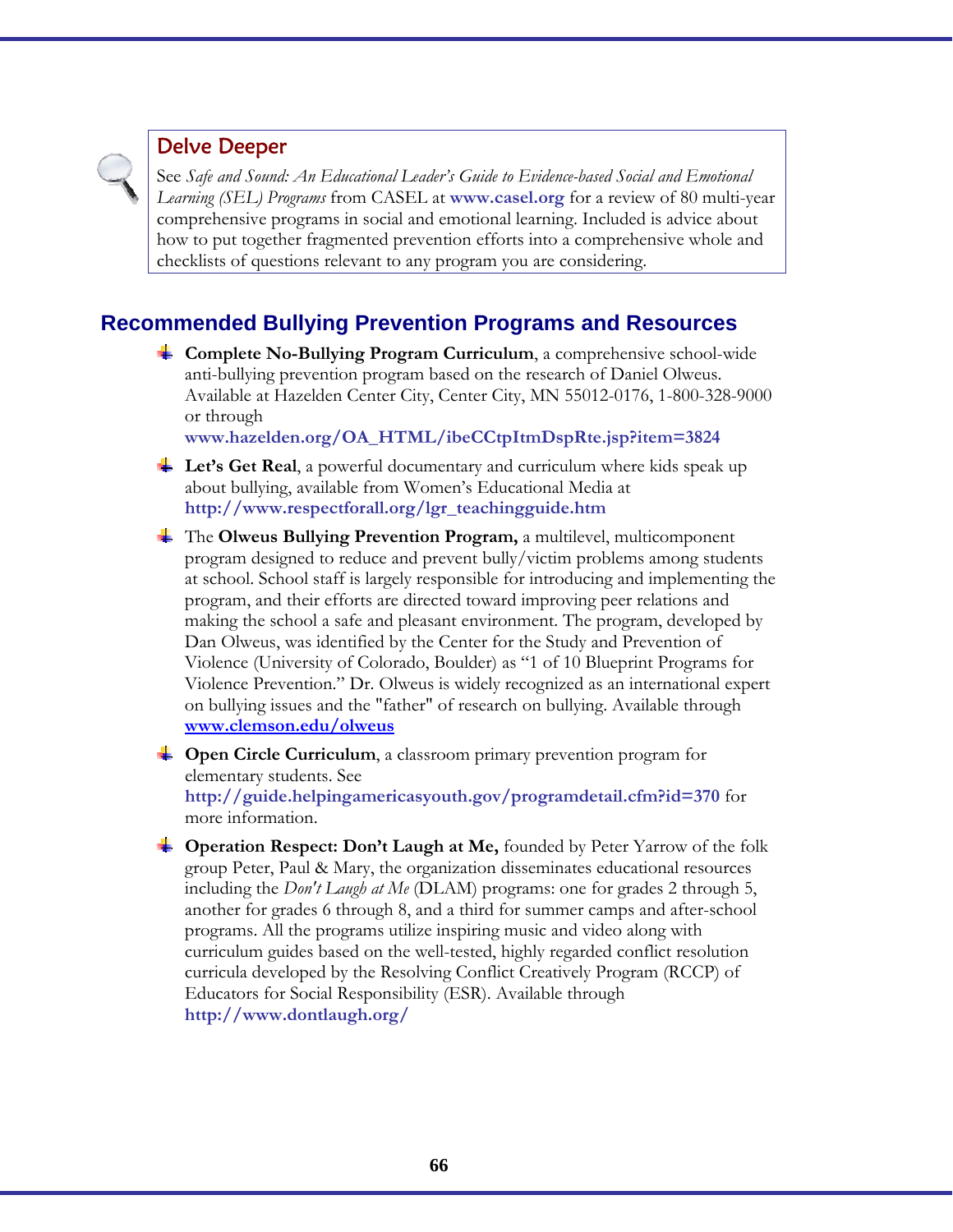#### **Online Resources**

- **The Anti-Bullying Network***,* from the Moray House Institute of Education, University of Edinburgh, Scotland, at **www.antibullying.net/index.html**
- **Bully Online***,* from the UK National Workplace Bullying Advice Line at **www.successunlimited.co.uk**
- **Bullying.com***,* at **www.bullying.com**
- **Bullying at School,** from the Scottish Council for Research in Education (SCRE), the University of Glasgow, Glasgow, Scotland, at **www.scre.ac.uk/bully**
- **Bullying in Schools and What to Do About It,** Ken Rigby, Adjunct Associate Professor of Social Psychology and an educational consultant based at the University of South Australia, at **www.education.unisa.edu.au/bullying**
- **Bullying Prevention Resources,** from the International Bullying Prevention Association at **www.stopbullyingworld.com/resources.htm**
- **Hardy Girls, Healthy Women/Girlfighting and Bully-Prevention Resources**, from a nonprofit aimed at empowering women and girls, at **www.hardygirlshealthywomen.org/docs/GirlfightingResources.pdf**
- **Kidpower,** offering skills-building workshops to help young people cope with bullies, at **www.kidpower.org/School-age.html**
- **Kids Against Bullying,** from the PACER Center, an agency based in Minneapolis, which serves the families of children and young adults living with disabilities, at **www.pacerkidsagainstbullying.org**
- **Kidscape**, a national charity in the United Kingdom., at **www.kidscape.org.uk/info/aboutus.shtml**
- **KidsVisionHeart,** a nonprofit corporation based in Tucson, AZ, at **www.kidsvisionheart.org/ENTER.htm**
- **National Mental Health Information Center/About Bullying***,* from the Substance Abuse and Mental Health Services Administration of the U.S. Department of Health and Human Services, at **www.mentalhealth.samhsa.gov/15plus/aboutbullying.asp**
- **National Youth Violence Prevention Resource Center, Bullying Resources***,*  from the Centers for Disease Control and Prevention, at **www.safeyouth.org/scripts/topics/bullying.asp**
- **Stop Bullying Now!** from the Stop Bullying Project, at **www.stopbullyingnow.com**

#### **Community-Building Programs**

- **James Comer's School Development Program** at **http://info.med.yale.edu/comer/index.html**
- **Eunice Shriver's Community of Caring Program** at **www.communityofcaring.org**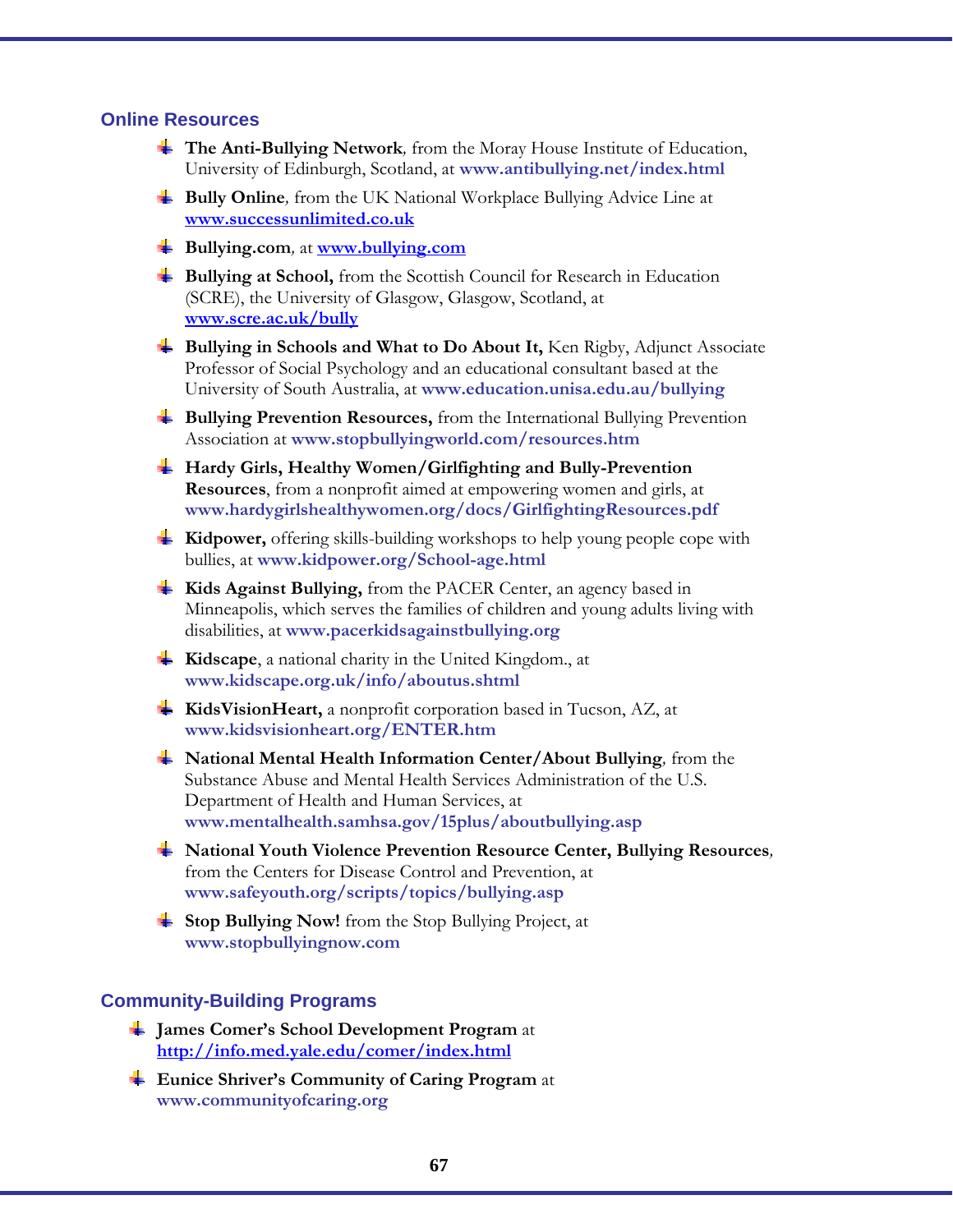- **The Northeast Foundation for Children's Responsive Classroom** at **www.responsiveclassroom.org**
- **David Hawkins's Seattle Social Development Project** at http://**depts.washington.edu/ssdp**
- **Developmental Studies Center's Child Development Project** at **www.devstu.org**

### **Tip: Plan for the Long Haul**

Research shows that long-term programs have the greatest effect in changing students' behaviors.<sup>92</sup>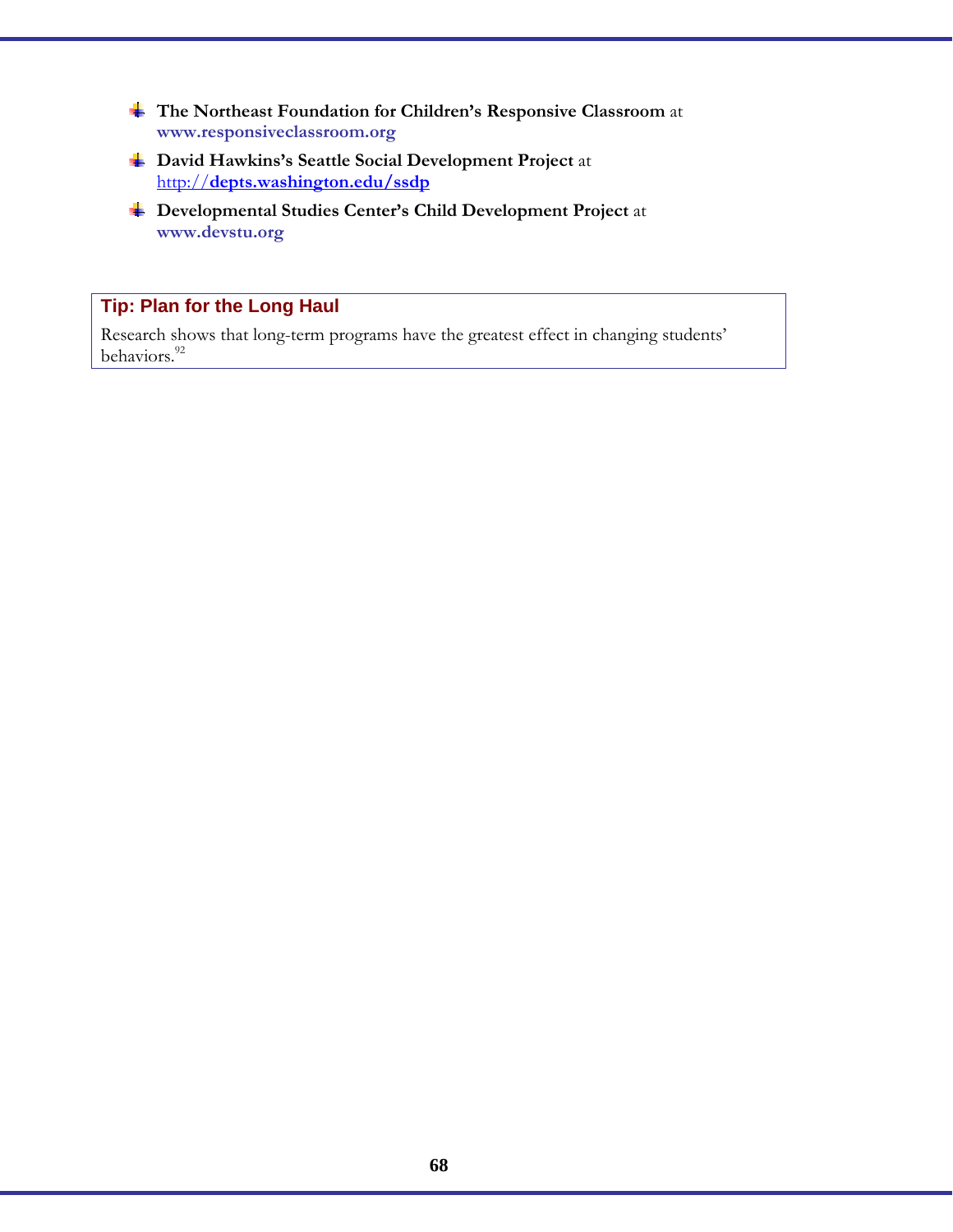# **Chapter 3: Classroom Prevention Tools for Teachers**

"To have democracy, we must live it day to day." –**Mary Parker Follett**

### **No Classroom is an Island**

In many ways, a classroom can feel like an island––detached from the rest of the school. Once you close the door to your room, it's just you and the young people. What happens or doesn't happen there is up to you––well, to some extent.

As the famous saying goes no person—or classroom—is an island. Your classroom is a microcosm of your school, which in turn is a microcosm of society. Biases and discriminatory practices from society will be mirrored in young people's treatment of one another. Cultural problems related to disrespect, harassment, and bullying will affect your classroom's functioning—whether or not you notice.

A young person who has been targeted on his or her way to your classroom may spend the first half hour of your class worrying about the trip to the next class, or s/he may simply "check out" in response to overwhelming bad feelings. Power dynamics playing out among young people can seep into and thwart your well-designed group project. Even bystanders merely witnessing harassment of one of their classmates may avoid raising their hands or contributing at all in fear of doing something that would make them look stupid or open them up to the same abuse.

However, your classroom can also be a safe haven for young people—a place where your school's efforts to shift its culture to one of caring finds footing and expression. In the small group setting of most classrooms, young people can safely learn and practice the skills and awareness they need to be critical partners in and co-creators of a bullying-free school.

### **Your Role as a Leader**

It is enormously helpful for your school to engage in a community-wide process to reflect on bullying and co-create agreements, policies, and other expressions of commitment to foster a caring culture. If the process is well designed, you and your students will feel the three "I"s: Involved, Invested, and Inspired.

If so, your role from here is to perpetuate the tone set by being a strong leader for young people as you together implement the action plans created to bring about a bullying-free classroom.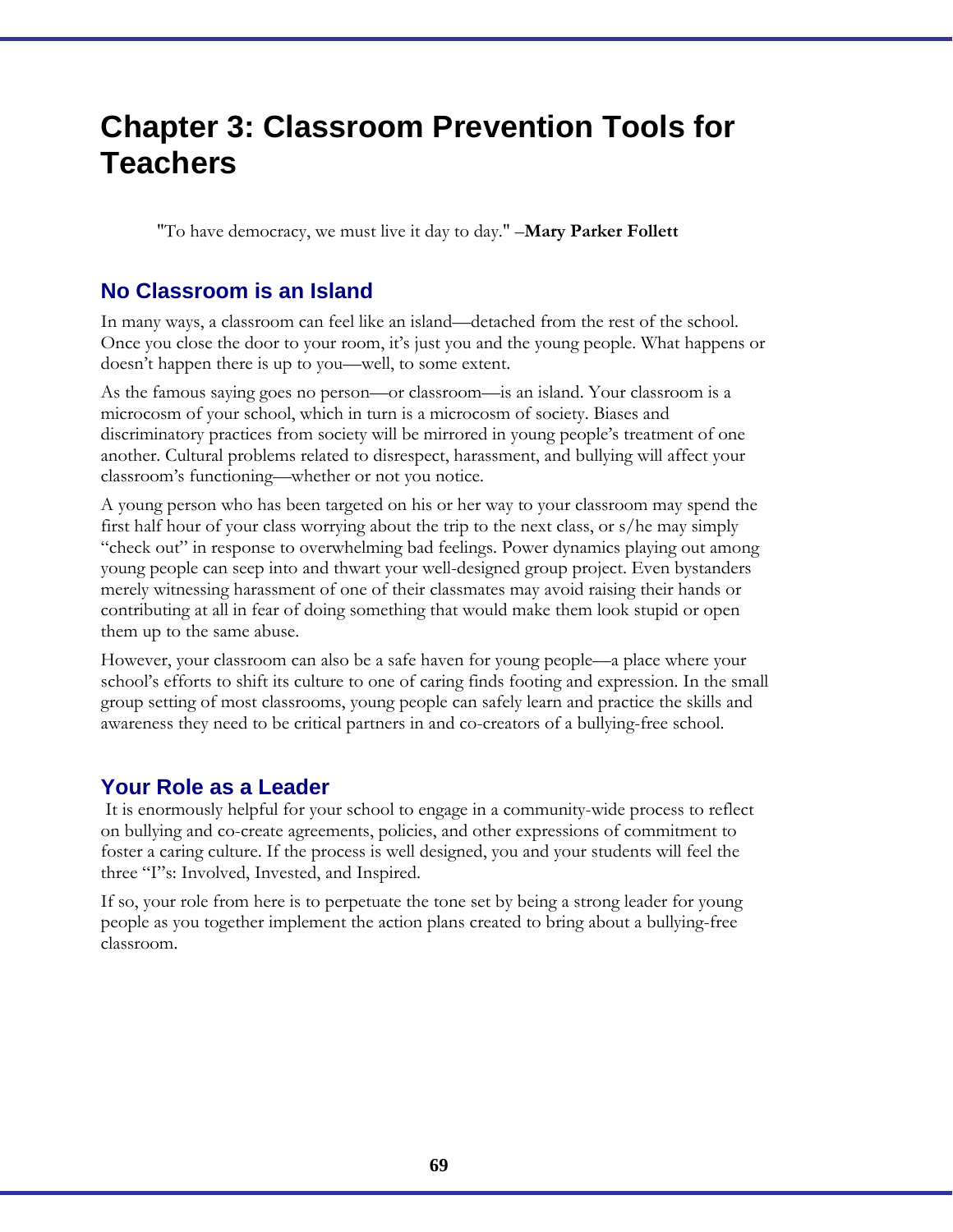### **The Three "I"s**

- **Involved**: "I am part of the process. My opinion counts. My ideas are included."
- **Invested: "**I care what happens. I can commit to change. I have a stake in the outcome."
- **Inspired: "**I have a unique vision to contribute. I have the energy for the longhaul. I will bring my heart, soul, and mind to the solution. I can make a difference."

Not every intervention to prevent bullying begins at the top. Grassroots efforts that begin with a small group of faculty members and concerned staff can be just as successful in planting the necessary seeds to create a whole-school movement to bully-proof your school. While it is critical that leaders in positions of authority commit to school-wide implementation, you'll find that positive energy and determination can be energizing and contagious.

# Reflection

With a colleague or in a staff meeting consider the following:

- How can you involve young people in co-creating a bullying-free classroom?
- How will you help young people feel invested in what happens in the classroom?
- What types of inspiration can you provide to keep young people motivated throughout the process?

# **Offering Leadership**

Classroom teachers do not always think of themselves as leaders, nor do they necessarily get treated as leaders, but they can be. A teacher may also think of his or her role as being an authority figure for young people, or a facilitator and coach. All these roles have their place in teaching. When you support children in learning a skill, you are often in the role of facilitator or coach. When you make a hard decision––such as to report something a young person told you confidentially––out of concern for a student, you are being an authority figure. When you help young people change as individuals, when you challenge their assumptions or expose conflicts in the group, when you support young people in taking responsibility for their problems and learning, when you confidently strive for growth—even when it is uncomfortable—you are being a leader.



# Reflection

- When you hear the word "teacher," who and what traits do you think of?
- When you hear the word "leader," who and what traits do you think of?
- How do you feel empowered by your teaching role?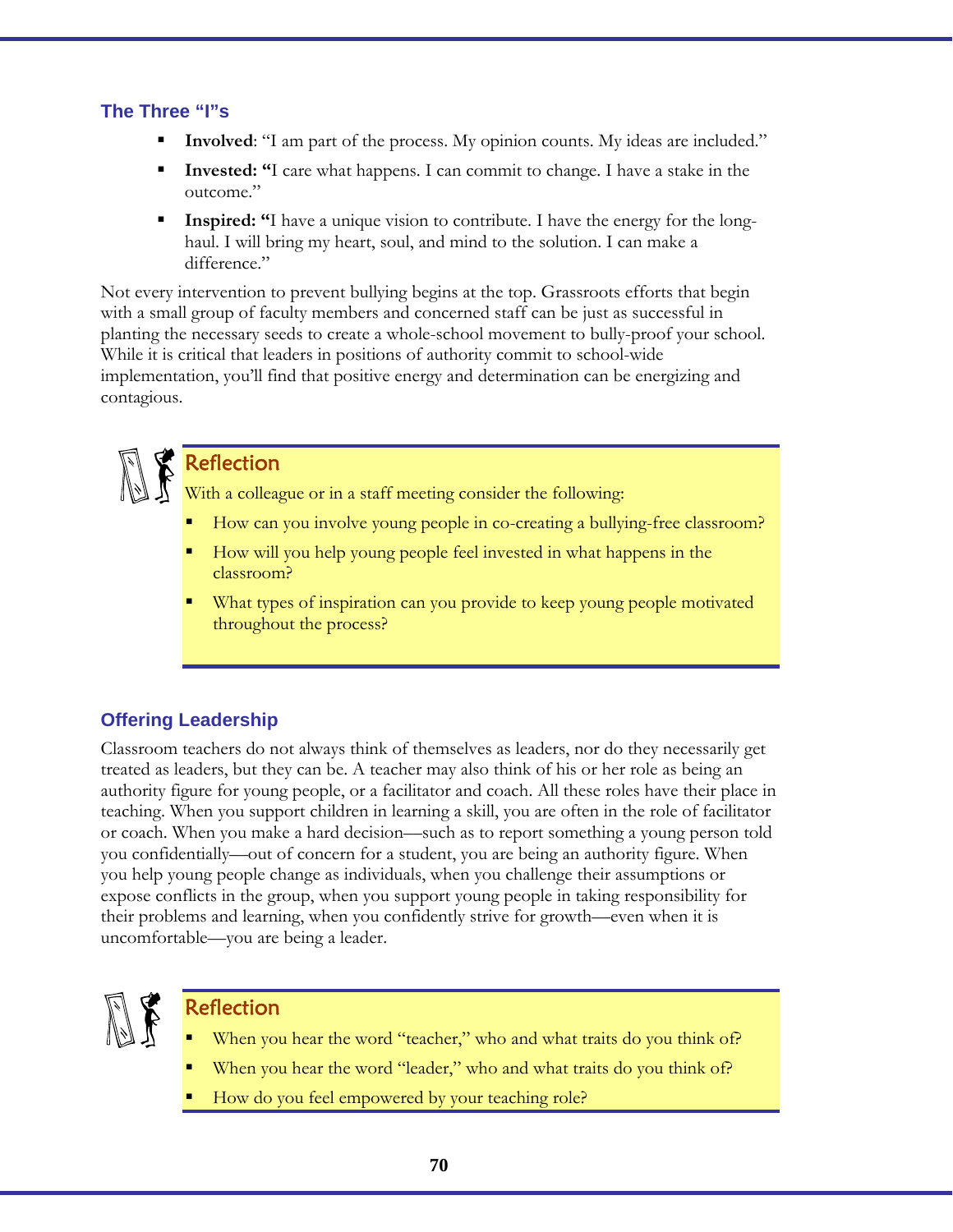- How do you feel disempowered?
- What have you internalized about your profession that holds you back?
- Does thinking of yourself as a leader have implications for how you approach your classroom?
- In what ways might you want to change?
- What sort of support, and from what sources, would you need to make those changes?

#### **Tip: Be a Detective**

Examine the problems in your classroom. What are the underlying norms or biases inherent in each problem? What are the unmet needs being expressed? Cultivate this habit of reflection in young people and together problem solve ways to shift norms, challenge biases, and meet needs within the context of a caring school community.

# **Steps to Leadership: Get Out of the Trenches**

A leader does not always have the answers to a problem, but rather poses the questions. Leaders expose us to uncomfortable truths about ourselves and support us in our growth. They help facilitate change by engaging the entire community in seeking solutions and cultivating leadership in others. They make it safe for us to make mistakes and help us learn from them. A leader treats the classroom as a laboratory for learning rather than a stage for performing. But what does that mean to your daily teaching practice?

#### **Get on the Balcony**

It's not enough to be in the trenches. Look at your classroom from above. Look for patterns in the problems between young people. Look at the norms, values, and biases that are expressed in your teaching practice:

- What are some of the underlying needs being met by the bullying and harassment?
- What social or institutionalized prejudices might young people be reflecting?
- Is there any history related to your classroom practices and procedures that might be relevant to supporting unhealthy norms and values?
- How might pressures on young people (e.g., testing, academics, drugs, or violence at home) contribute?

#### **Identify the Challenge**

By answering questions such as those posed above, you can begin to diagnose the dynamics in your classroom that perpetuate the behaviors you seek to eliminate.

How would you characterize the current culture of your classroom?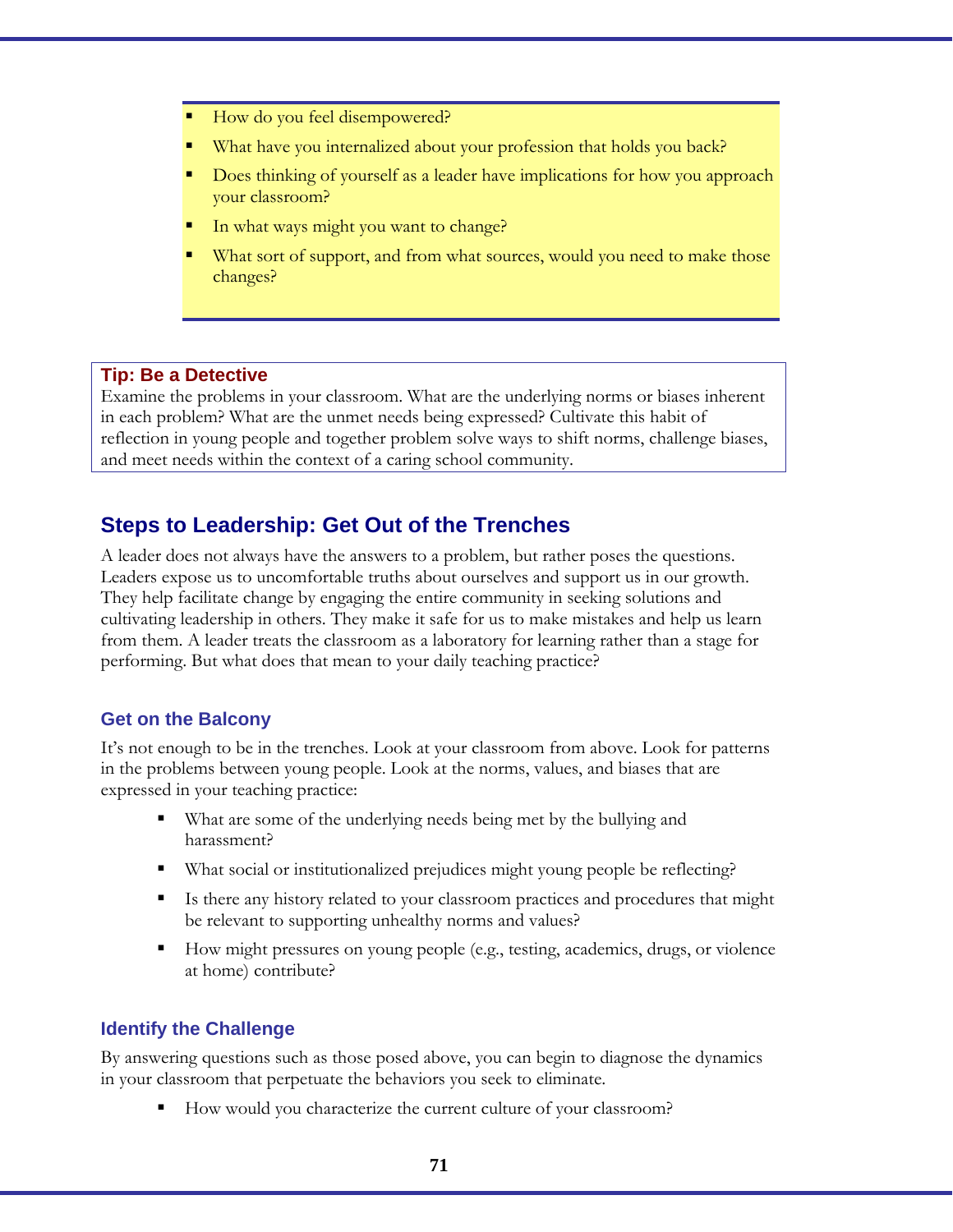- How would you like it to be?
- What do you seek to change about your classroom practice?
- Why is that a challenge?
- What obstacles do you anticipate running into as you seek to make your classroom culture more caring and inclusive?

#### **Regulate Distress**

Changing habits and behaviors can be extremely uncomfortable. One way we help young people grow is through challenging ideas and assumptions to deepen their thinking.

Critical to the success of such reflection is creating a safety zone for young people—a place where they know they will be treated with care and respect. Make it safe for everyone to make mistakes and to learn from them. Explore with students what practices make them feel cared about and respected, and which do not. You might be surprised by some of their answers.

### **Be Open to Multiple Viewpoints**

As you explore the dynamics of your school's culture with young people, you are likely to hear multiple perspectives on the problem. Creative solutions to problems come from meaningful dialogue that welcomes multiple viewpoints.

#### **Elicit Student Insights**

Help young people develop problem-solving skills:

- How would they solve the problem of bullying at your school?
- What do they think is at the root of the problem?
- What should they learn to address the problem?

Help young people acquire the needed skills and then give them plenty of opportunity to practice problem solving for themselves (when appropriate) so you can move them along the continuum toward increased independence.

(**Note**: Serious problems touching on a young person's safety require adult intervention.)

#### **Nurture Student Leaders**

Build leadership skills in young people. Rotate leadership roles in group projects; help young people identify and then acquire the skills they need to provide leadership to others. Show young people they can feel powerful in a healthy way by making a difference in their school and community.

### **Leadership Steps in Summary**

- Get on the balcony
- Identify the challenge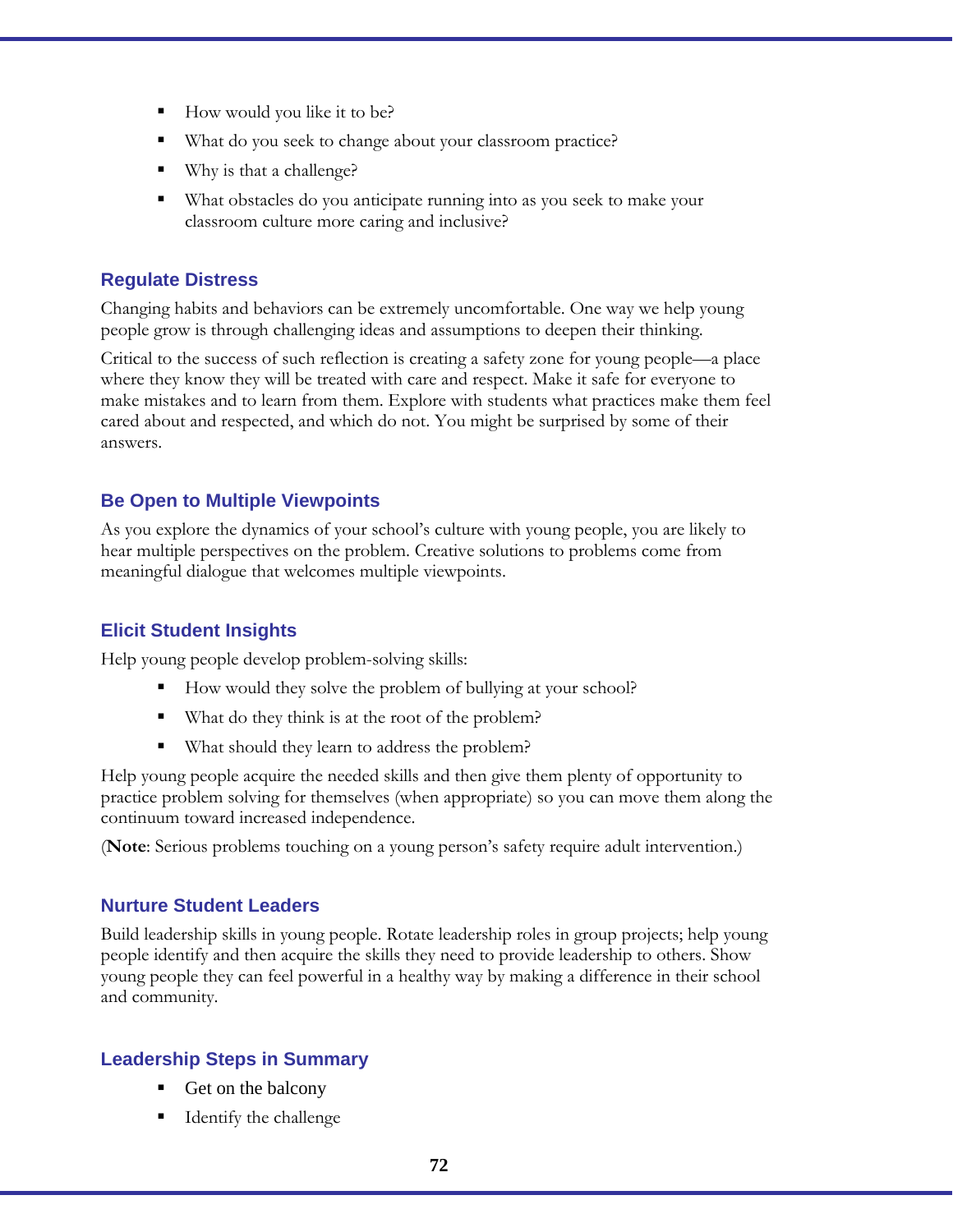- Regulate distress
- Are open to multiple viewpoints
- Get student input
- Nurture student leaders.

# **Tools at the Ready: Classroom Applications**

In Chapter 2 school-wide "Tools at the Ready" for building community and preventing bullying were outlined. Refer back to that discussion for more information. The same tools can be put to use in your classroom. Here are ways to think about how to customize the tools to your and your students' unique needs.

### **Tools for Community-Building and Bully-Proofing Schools**

- Group agreements for behavior
- Disciplining for Learning
- Rituals
- Positive reinforcement and role modeling
- Empowering students
- Teaching pro-social skills
- Cooperative learning
- Action research.

### **Group Agreements for Behavior**

Even if you have developed a school-wide pledge or group agreement for behavior, it's helpful to repeat this process in your classroom (or create a process if school-wide agreements have not been negotiated).

Your classroom agreements might be more specific or address unique circumstances. If you have a science lab, what needs to be agreed about sharing resources? What behaviors does everyone agree to for maintaining safety? What behaviors do students agree to in order to show respect for others' ideas? What specifically helps young people feel safer when they learn? Sometimes school-wide procedures do not address specific issues that come up daily in a classroom, such as teasing or certain types of exclusion.

These classroom agreements do not replace school-wide agreements; they augment them. You can use a school-wide agreement as a launching off point for the discussion. How do those school-wide agreements apply to your classroom? What does anyone want to add or expand upon those agreements? Many bullying prevention, conflict resolution, and other intergroup relationship curricula include activities for creating group agreements. A good example is the *Don't Laugh at Me* curriculum from Operation Respect available at no charge at **www.operationrespect.org**.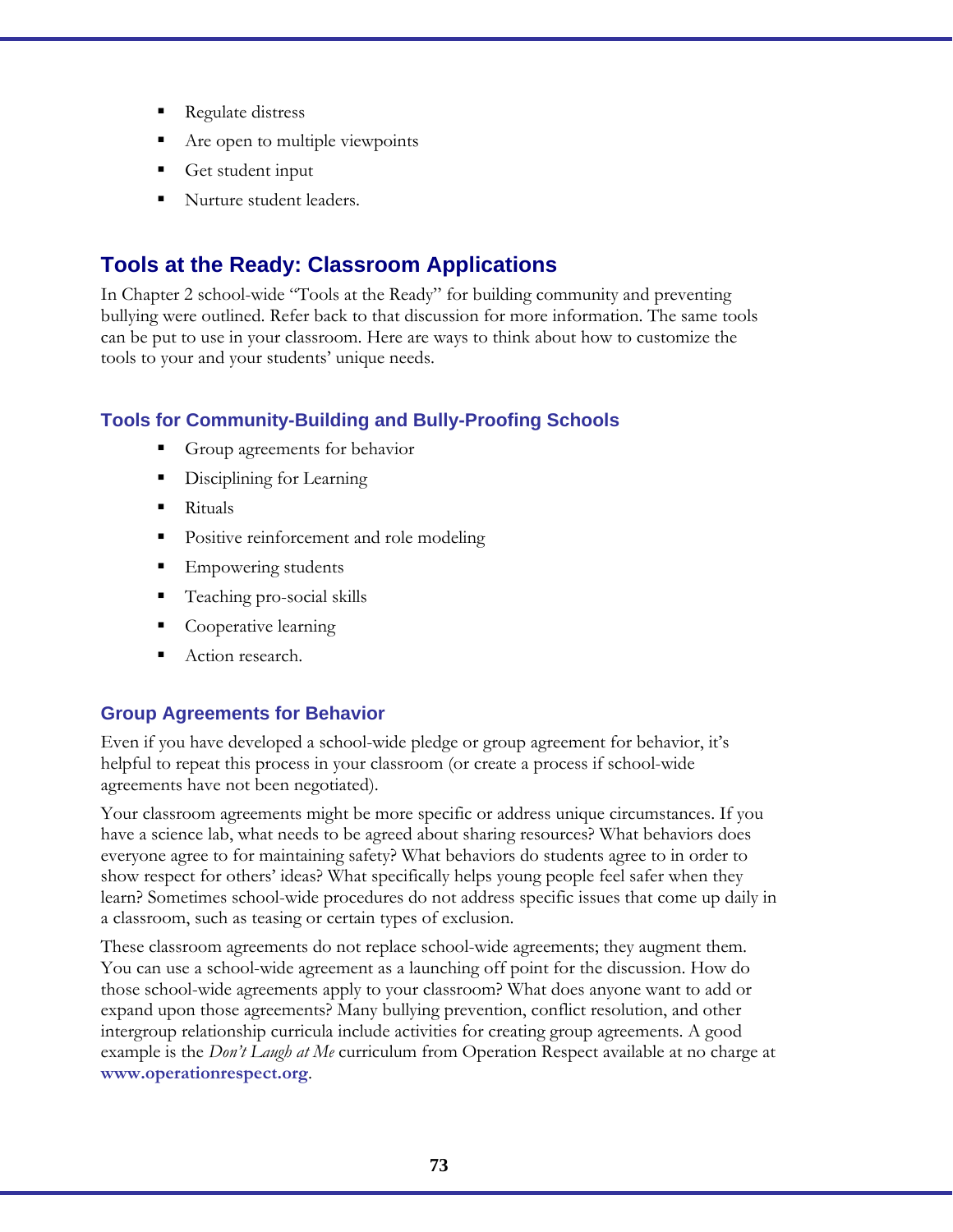Group agreements can be infused into your academic curriculum by tying the process to historical and cultural content such as the influence of the Iroquois Nation on the U.S. Constitution, the role of rights and responsibilities in citizenship, or the Parliamentary meeting process.

# Reflection

- What values do you want to communicate in your classroom agreements?
- What skills and understanding do you think are most important for students to take away and apply to life?

# **Teasing vs. Taunting**

"I was only teasing!" and "Can't you take a joke?" are familiar refrains. Teasing should be given special attention as you develop your classroom agreements and policies. Some students find it helpful to make a distinction between teasing, which is good-natured and not intended to harm, and taunting, which is clearly negative and an attempt by the bully to humiliate. The line between the two can be subtle, and whether conduct is considered teasing or taunting may depend on the target's perspective and the relationship between the two people. Some students are unperturbed about being teased; others are more sensitive. And some students are closer in relationship and more secure about their standing with the teaser than others.



### By the Numbers

Research by John Hoover and Glen Olson revealed teasing is the most common form of bullying young people experience. Verbal bullying can be as devastating to young people as physical abuse by peers.<sup>93</sup>

Not only are there differences in individual tolerances, but there are also cultural differences that should inform any teasing policy you develop. African American students might engage in playing "the dozens"––a game of escalating teasing where one party bests the other through wit and mental toughness. Likewise, teasing between two members of the same race might have a different tone than an exchange across racial lines. The line between teasing and taunting can be subtle and related to context and power, so a discussion with your students about the issue can enlighten everyone involved.

Whether or not there were witnesses to the teasing can also have an impact. Facilitate a discussion with your class to create guidelines about teasing. Stimulate students' thinking along the way by giving examples you've seen in the schoolyard or in your classroom that they may not think of. (Avoid restating derogatory names.) Some questions you might ask include:

- What is teasing?
- Is teasing ever bullying?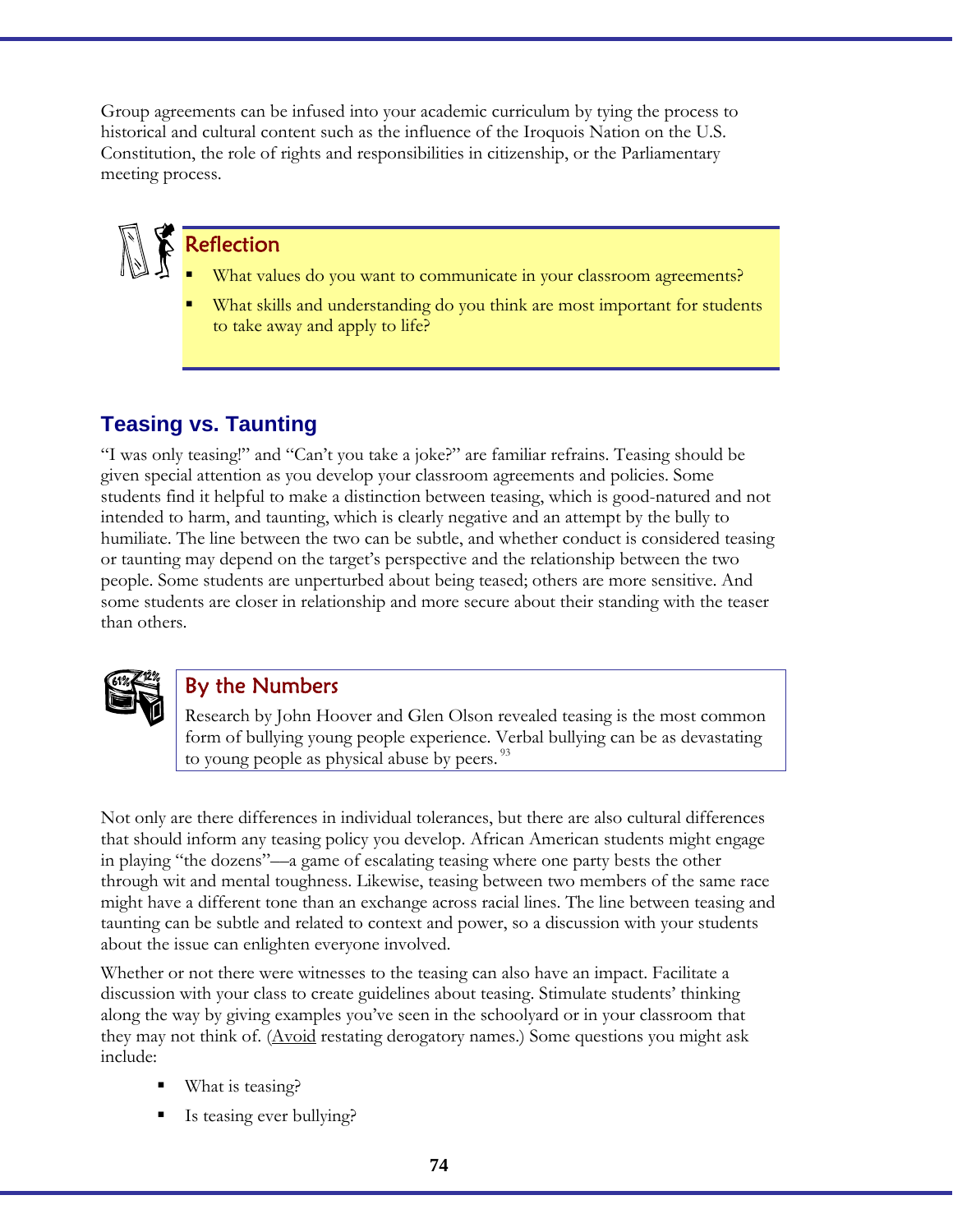- When, if ever, is teasing not bullying?
- Is there any type of teasing that we feel is acceptable?
- How will we know that type of teasing when we see it?
- Is there any type of teasing that we feel is unacceptable?
- How will we know that type of teasing when we see it?
- What should bystanders do or not do when they witness acceptable teasing?
- What should bystanders do or not do when they witness unacceptable teasing?
- What can we all agree to as a policy on teasing?
- How will we handle it when someone makes a mistake and violates the policy?
- How and when will we check in on how we are doing with this policy?

### **Take Note**

It can be very difficult for an adolescent to admit that someone's supposed good-natured teasing is hurtful. Bring up this concern with students if they suggest some forms of teasing be allowed if the target doesn't seem to mind. You might together decide that all types of teasing should be stopped, or come up with a safe way for targets to share how they feel about the teasing. As trust and a sense of community develop in your classroom, it will become increasingly possible for targets to be direct with their peers about how teasing feels.



### Delve Deeper

Reseachers Hoover and Olson have looked extensively at teasing in the context of bullying. See "Sticks and Stones May Break Their Bones: Teasing As Bullying," in *Reclaiming Children and Youth* 9.2, Summer 2000, pp 87–91.

# **Class Meetings**

Class meetings can be effective given the small group context of your classroom. You can use class meetings to get feedback from students about the success of current group agreements and to problem solve issues that come up. If you institute a weekly class meeting, for example, let students help create the meeting agendas. One way to do this is to hang up a large piece of poster paper and ask young people to add topics to be covered at the next meeting. From this process you can together create an agenda for the next meeting. Rotate roles at class meetings so different students can be note taker, timekeeper, and facilitator.



### **Things to Think About**

- What process will we use to create and commit to our group agreements?
- How often will we check in on how we are doing in adhering to our group agreements?
- What will we do when someone does not adhere to an agreement?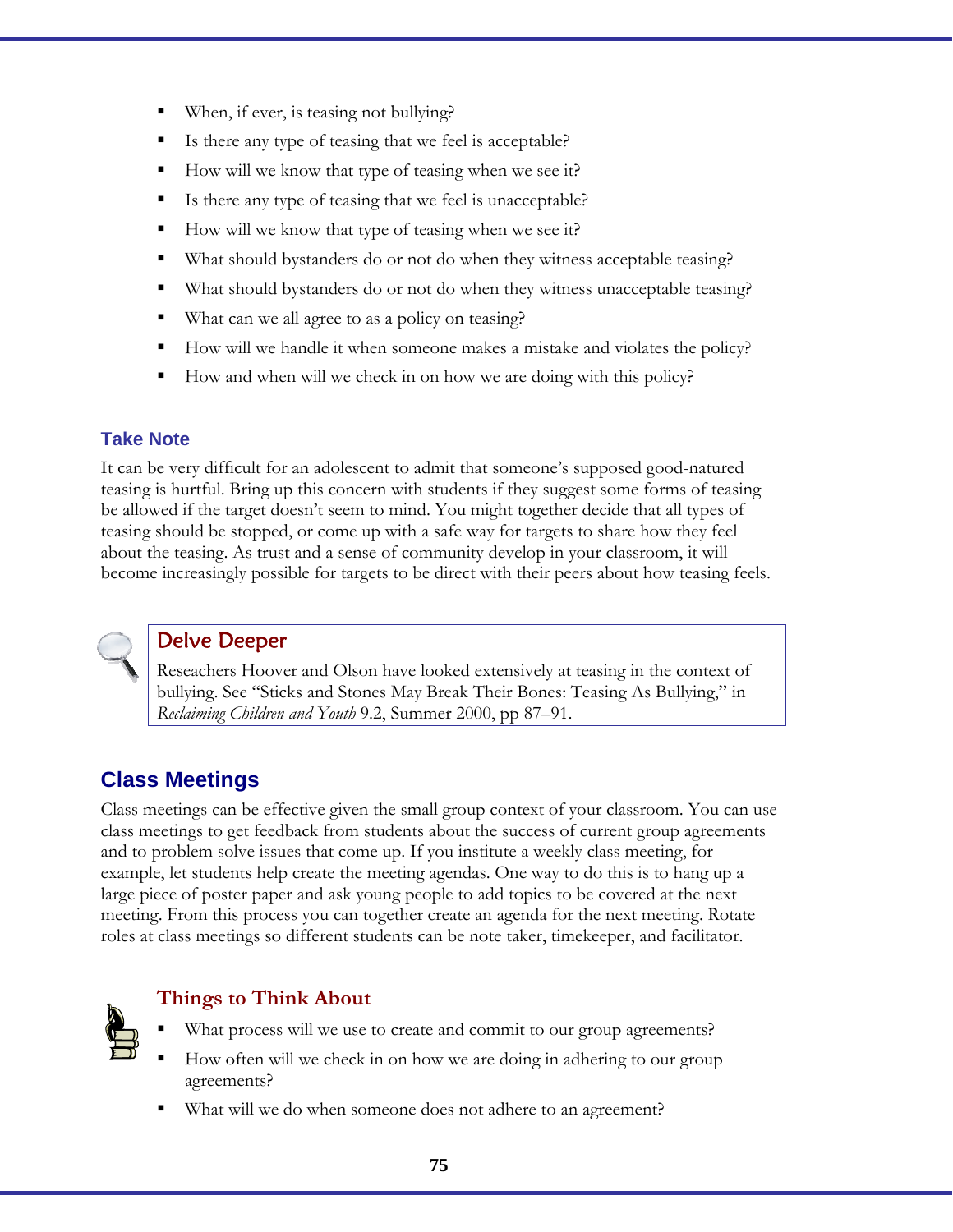- How often and through what process will we update or revise agreements?
- How will you use the process of creating and maintaining group agreements and class meetings to leverage the three "I"s? (**See** page XX in Chapter 3 for a review of the three "I"s.)
- What training and support do you need to effectively implement practices such as group agreements and class meetings?
- What skills and support will students need?

**(See** "Group Agreements for Behavior" on page 42 in Chapter 2 for more information.)

#### **Tip**

Limit class meetings to no more than 20 minutes and keep the conversation focused. Create a "parking lot" for random issues that come up or issues that are too time consuming to deal with at that moment. You can return to your parking lot items at the next class meeting.

### **Constructive Discipline**

There are countless opportunities in classrooms to instill discipline which is conducive to growth and learning. While a school-wide discipline and behavior code guides your efforts, how you handle those teachable moments can have a major impact in setting classroom expectations.



### Reflection

- When you were an adolescent and misbehaved, how did your parents handle the situation? Your teachers?
- How did their reaction make you feel?
- What do you think is the best way to address a behavioral problem with a student?
- A question I still have about behavior management is …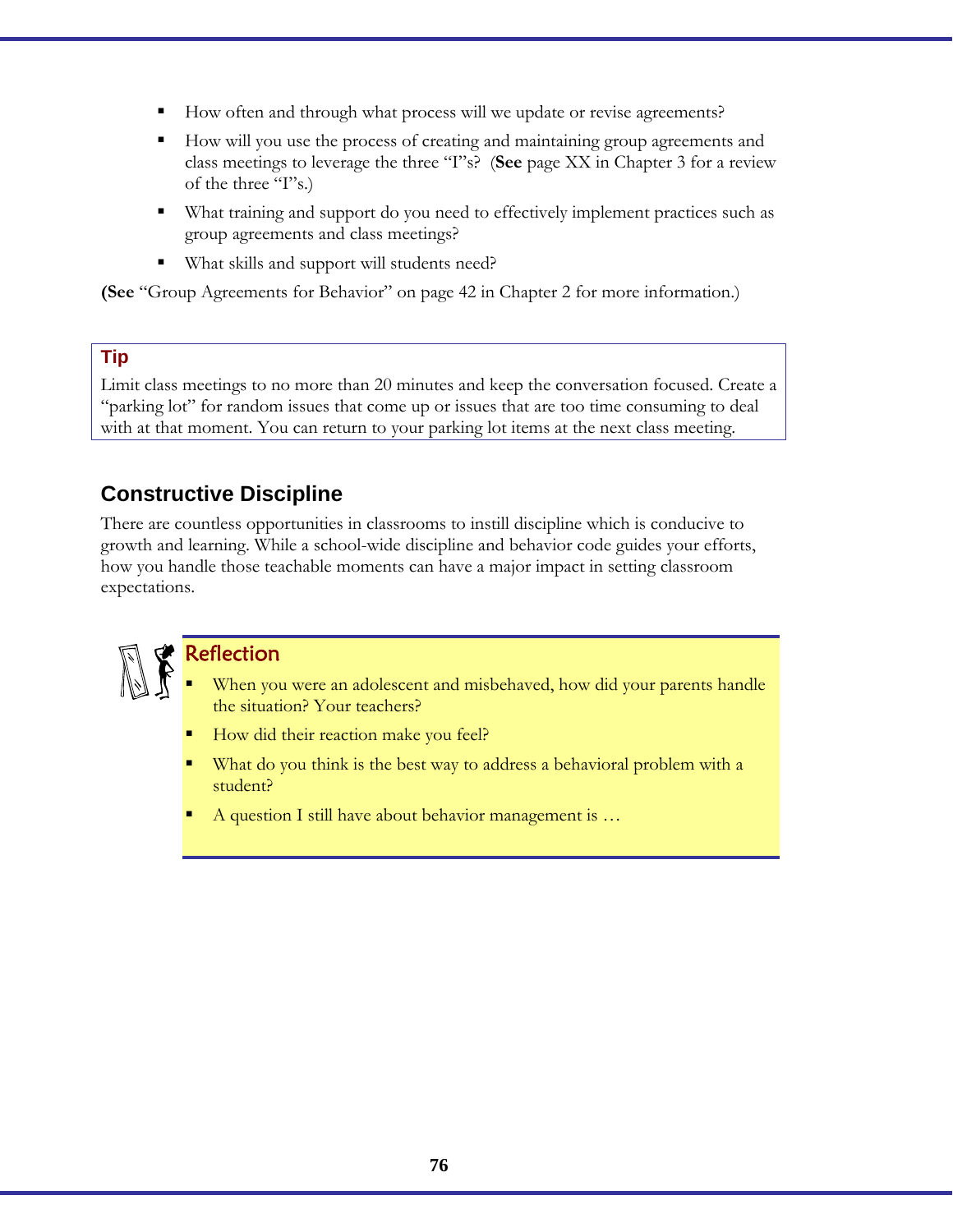### **Punishment vs. Discipline**<sup>94</sup>

The following chart from *The School for Quality Learning* outlines the differences between punishment and discipline.

| <b>Punishment</b>                                                                                                                                                                                                                                                                                                                                                                                                                                                                                                                                                                                                                                                                                                                                                                                               | <b>Discipline</b>                                                                                                                                                                                                                                                                                                                                                                                                                                                                                                                                                                                                                                                                                                                                                                                                                                     |
|-----------------------------------------------------------------------------------------------------------------------------------------------------------------------------------------------------------------------------------------------------------------------------------------------------------------------------------------------------------------------------------------------------------------------------------------------------------------------------------------------------------------------------------------------------------------------------------------------------------------------------------------------------------------------------------------------------------------------------------------------------------------------------------------------------------------|-------------------------------------------------------------------------------------------------------------------------------------------------------------------------------------------------------------------------------------------------------------------------------------------------------------------------------------------------------------------------------------------------------------------------------------------------------------------------------------------------------------------------------------------------------------------------------------------------------------------------------------------------------------------------------------------------------------------------------------------------------------------------------------------------------------------------------------------------------|
| Expresses power of an authority; causes pain<br>to the recipient; based on retribution or<br>revenge; concerned with actions in the past.<br>Arbitrary: applied inconsistently and<br>unconditionally; does not accept or<br>acknowledge exceptions or mitigating<br>circumstances.<br>Imposed by an authority with responsibility<br>taken by the one administering the<br>punishment and responsibility avoided by<br>the one receiving the punishment.<br>Closes options for the punished individual,<br>who must pay for a behavior that has already<br>occurred.<br>As a teaching strategy, usually reinforces a<br>failure identity.<br>Essentially negative and short-term, without<br>п<br>sustained personal involvement of either<br>teacher or learner.<br>Characterized by open or concealed anger; | Based on logical or natural consequences<br>п<br>that embody the reality of a social order<br>(rules that one must learn and accept to<br>function productively in society), concerned<br>with the actions in the present.<br>Consistent: accepts that the behaving<br>п<br>individual is doing the best s/he can do for<br>now.<br>Comes from within, with responsibility<br>٠<br>assumed by the disciplined individual who<br>desires that responsibility; presumes that<br>conscience is internal.<br>Opens options for the individual, who can<br>п<br>choose new behavior.<br>As a teaching strategy, is active and involves<br>п<br>close, sustained, personal involvement of<br>both teacher and learner; emphasizes the<br>development of more successful behavior.<br>Friendly and supportive; provides a model of<br>п<br>quality behavior. |
| easy and expedient; a poor model of<br>expectations.                                                                                                                                                                                                                                                                                                                                                                                                                                                                                                                                                                                                                                                                                                                                                            | Usually results in a change in behavior that is<br>٠<br>more successful, acceptable, and responsible;                                                                                                                                                                                                                                                                                                                                                                                                                                                                                                                                                                                                                                                                                                                                                 |
| Focuses on strategies intended to control<br>behavior of learner; rarely results in positive<br>changes in behavior; may increase<br>subversiveness or result in temporary<br>suppression of behavior; at best, produces<br>compliance.                                                                                                                                                                                                                                                                                                                                                                                                                                                                                                                                                                         | develops the capacity for self-evaluation of<br>behavior.                                                                                                                                                                                                                                                                                                                                                                                                                                                                                                                                                                                                                                                                                                                                                                                             |

### **Exploring Behavior Problems: Needs, Weeds, Seeds, and Deeds**

"Needs, Weeds, Seeds, and Deeds" is a suggested process to use with young people to reflect more deeply on problem behaviors, to self reflect, or to reflect with peers and administrators on patterns of behavior problems visible in your classroom or school community:

- **Needs:** What happened and what were the underlying needs?
- **Weeds**: What, if any, were the obstacles to better behavior?
- **Seeds:** What can be learned from what happened?
- **Deeds:** What can we commit to change or do differently next time?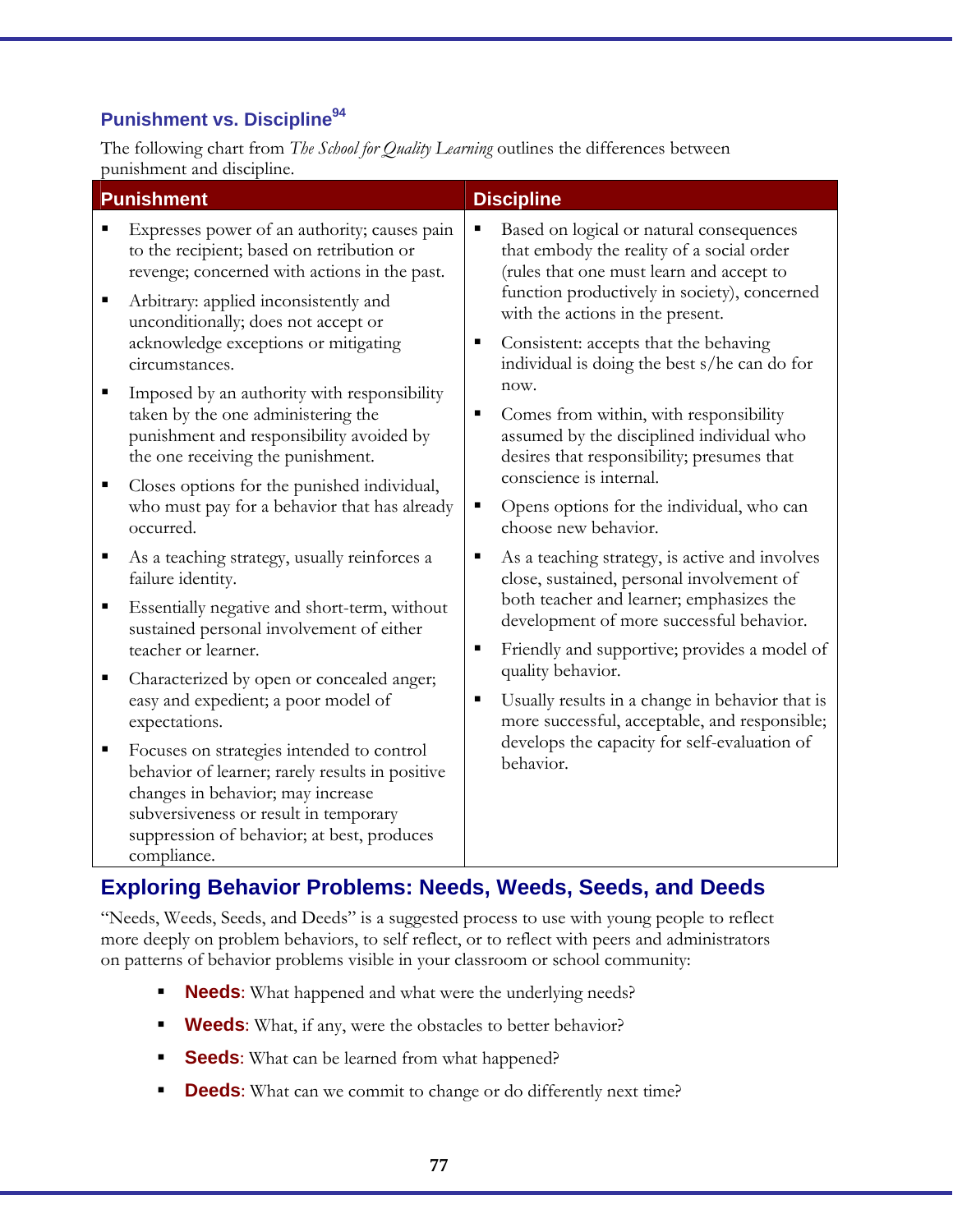### **Discussing Behavior Problems with Young People**

Use "Needs, Weeds, Seeds, and Deeds" as the foundation for a private conversation about a problem behavior between two students or with an individual student. If the problem is a group problem, use the process during a class meeting.

# **Important Safety Note!**

Think carefully about whether or not a situation between two students should be mediated using Needs, Weeds, Seeds, and Deeds.

If harassment or intimidation is ongoing, a face-to-face meeting between a bully and target may only serve to retraumitize the target. Safety must take priority. Mediation, whether adult or peer mediated, is only effective in first-time, minor, or nonchronic situations. (**See** Chapter 4 for more information about ways to intervene with bullies and targets.)

### Things to Think About



- Set and enforce ground rules: no blaming, shaming, name-calling, or interrupting.
- Listen non-judgmentally
- Paraphrase what young people have said
- Encourage the use of *"*I feel" messages rather than "You" messages that imply blame
- Be comfortable with silence (allow young people ample time to reflect)
- Criticize the behavior, not the person—"You are decent, but what you did was wrong"

#### **Needs**

- What happened? (Give each student a chance to say what happened from his or her perspective. Paraphrase each student's perspective and ask if you are correct in your summary.)
- Why was the behavior a problem? (Address feelings that were brought up by the behavior or any other repercussions. In framing the question, it helps to remind students that their actions, like a stone thrown into a pond, create ripples that affect the whole community.)
- What **need(s)** do you think motivated the behavior? (This question might take some time for reflection. You can give each young person a chance to write out ideas before answering. For example, a young person who spreads rumors about another young person may seem to be acting out of personal dislike. A closer look might reveal that the young person feels they need to increase his own social standing in the school by lowering another student's social standing. Students will get better at this type of reflection over time.)
- If the problem you see in your classroom is a group dynamic, like a group of students being excluded, bring the issue to a class meeting and use the "Needs, Weeds, Seeds, and Deeds" process to take a closer look at the issue. Engage the entire group in solving the problem and making a commitment to change. Does anything need to change in your classroom agreements?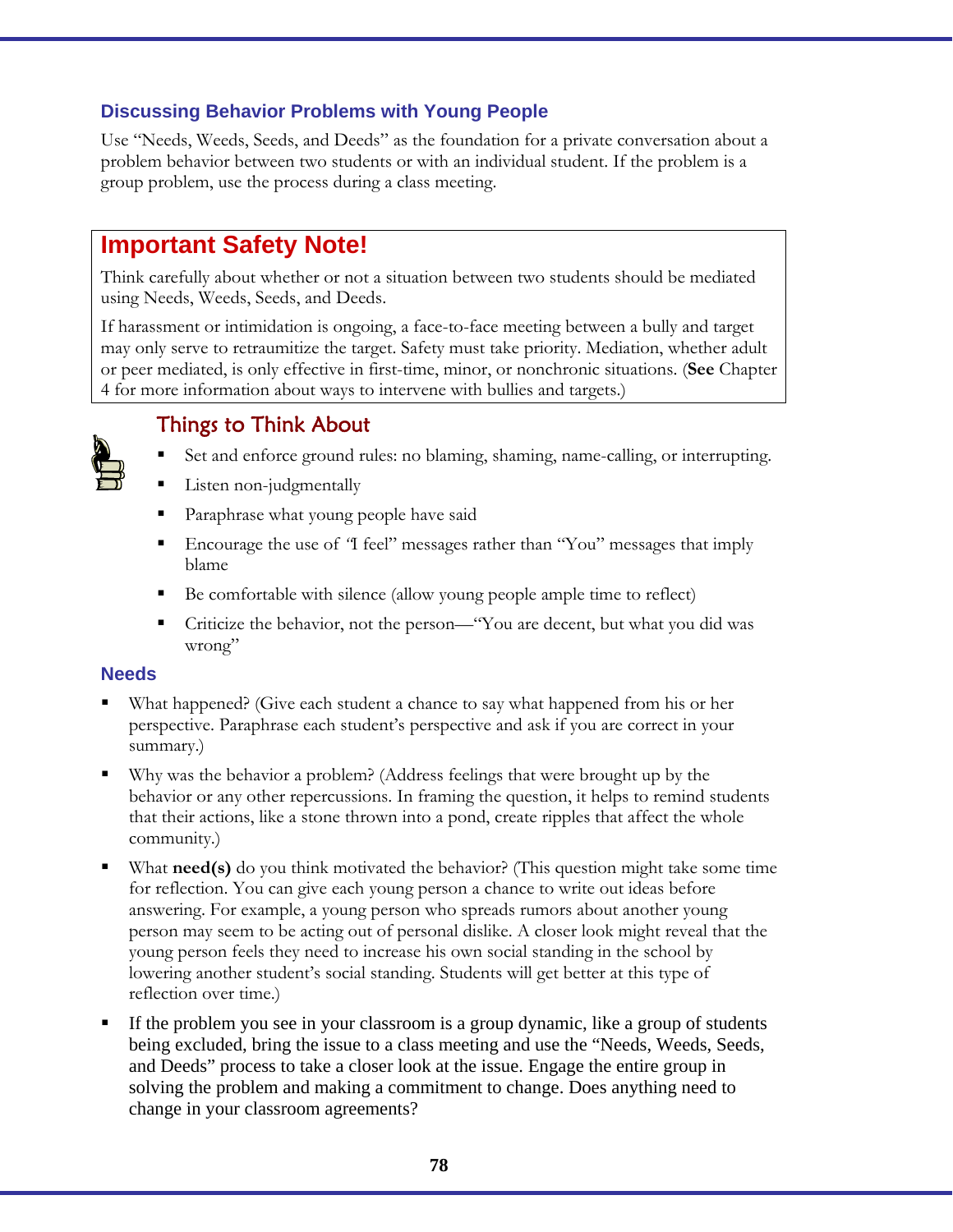#### **Weeds**

Were there any obstacles to achieving better behavior? Again, this question may be difficult for young people, but it's worth pursuing.

This step is an opportunity to think about factors that might reinforce or contribute to the problem. The emphasis here is on learning, not blaming. In the example of someone who has spread rumors about a student, an obstacle to improving behavior may be the prevalence of gossiping among students. By looking at **weeds** you can better problem solve issues related to the behavior.

#### **Seeds**

What opportunities for learning and growth exist? A young person who spreads rumors might not have foreseen how far the rumor would go or how devastating it would be for the target. Likewise, a target might not have thought about the ways the school culture encourages such rumors. This step is akin to finding the silver lining in a cloud.

### **Deeds**

This is the part of the conversation where **deeds** (intentional acts) occur:

- Necessary reparations are made
- A commitment to better behavior is secured.

Ask the student who instigated the problem what s/he can you do to repair the damage done. (In the rumor example, the perpetrator can apologize and retract the rumor.)

Ask the target what s/he wants to happen.

Also try to problem solve ways the class can address any weeds identified. Perhaps the person who spread the rumor could write a piece in the school newspaper about why gossip is bad for everyone; or you could get students' suggestions at your class meeting.

To bring this conversation to a constructive close, it is critical to ask what the person with the problem behavior can commit to doing differently next time. Sometimes simply recommitting to a group agreement against bullying behavior might be enough; but consider getting a specific commitment from the young person beyond your classroom agreements or in addition to the agreements. (**See** Chapter 4 for more strategies for intervening in bullying events.)

### **Tip: Curriculum Infusion**

"Needs, Weeds, Seeds, and Deeds" can be infused into the academic curricula. The subjects of history, politics, and literature are filled with opportunities to reflect on conflict using this framework. By weaving in bullying prevention ideas you'll help students gain skill reflecting on personal and social dynamics that contribute to problems.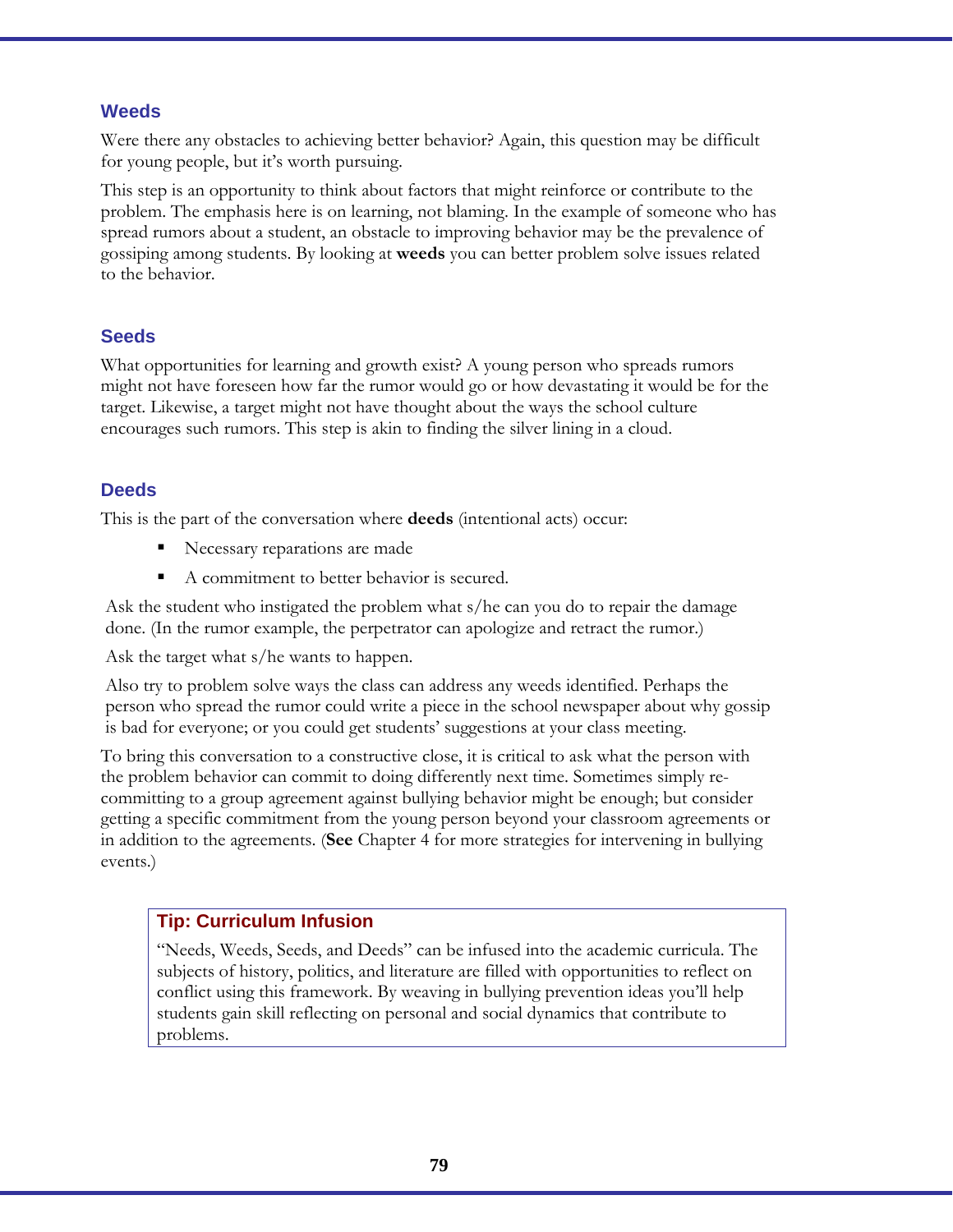### Delve Deeper

See Alfie Kohn's provocative book about classroom management *Beyond Discipline: From Compliance to Community* (ASCD, 1996).

### **Review of Steps for Constructive Disciplining**

- 1. Use the Needs, Weeds, Seeds, and Deeds framework for discussion
- 2. Provide choices
- 3. Teach responsibility
- 4. Stay neutral, nonjudgmental, and dispassionate
- 5. Respond immediately
- 6. Be fair and consistent
- 7. Implement consequences

### **The Power of Rituals**

Many teachers use rituals in their classrooms––from the way they hand out papers to how they begin and end each class. Rituals can help create a caring community, and the best rituals are those that communicate and reinforce values your group holds and celebrates and those that prepare students for, and celebrate, life transitions.

There are endless options: You could use a relaxation technique to diffuse students' tensions before tests or you might begin a class period with a quote that is related to the topic of the day. Rituals accepted and followed by the group can help prevent conflict in a classroom and build a sense of shared community. Rituals and traditions that are ongoing have the added benefit of reminding everyone they are part of a history with strong roots and an enduring future. We are more likely to behave at our best when we feel part of something larger and more important than ourselves.

# Reflection

- What rituals, if any, do I currently use in my classroom?
- In what ways do these rituals support a caring classroom? Are there ways they do not provide positive support?
- What opportunities are there for me to reinforce the values of a caring classroom through rituals?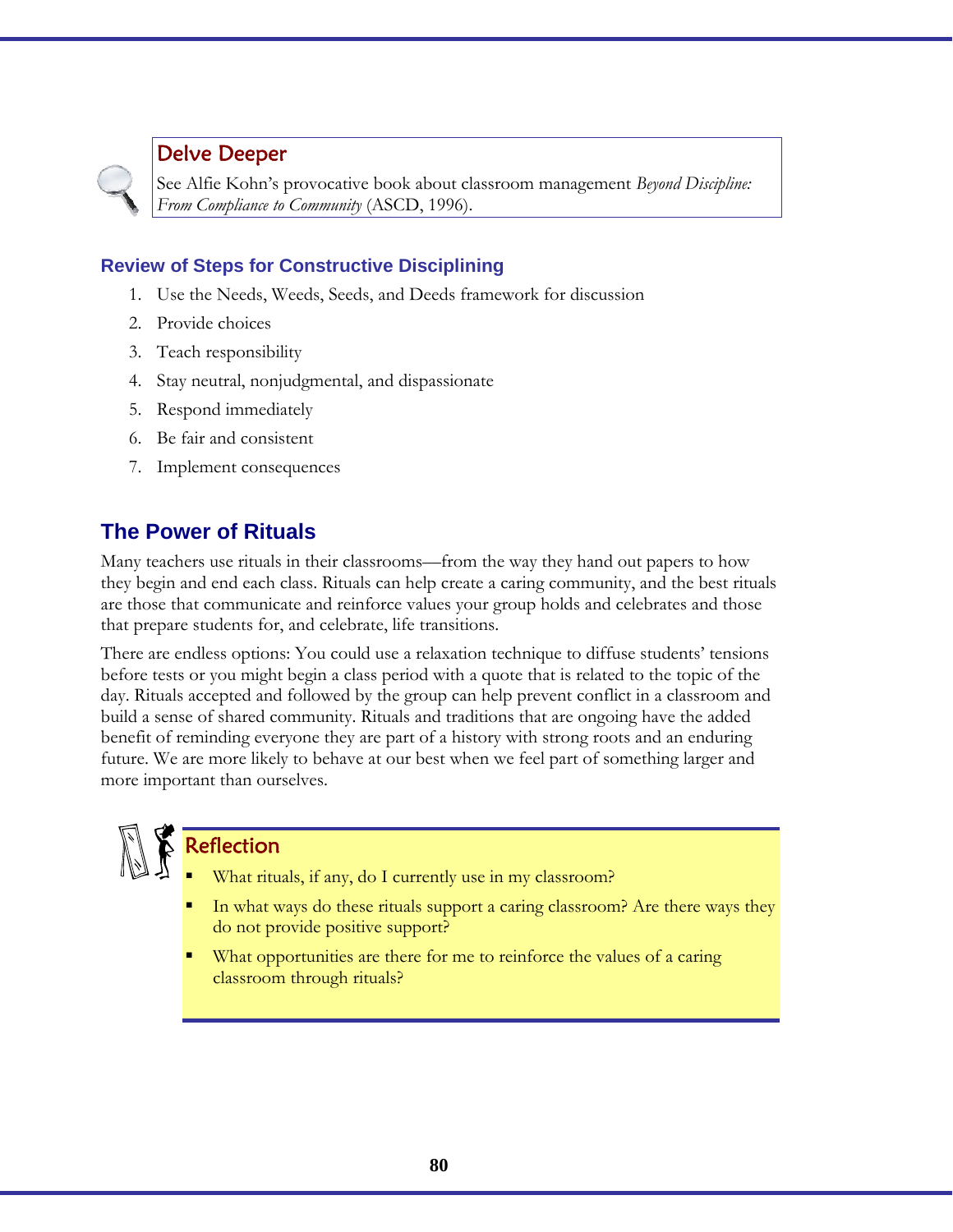

# Things to Think About

During a normal class period, what are the moments of transition?

- Which periods of transition seem to be most difficult for students?
- What type of ritual might make that transition easier?
- What values could that ritual communicate?
- What type of rituals best communicate the values of your classroom?
- What events could be celebrated in the classroom with rituals?
- What rituals would best celebrate those events, while also communicating important values?
- How might I nurture student leadership through the development and use of rituals?
- What life transitions will my students be experiencing this year? What ritual could honor or celebrate this transition?

### Tip

Involve students in creating interesting classroom rituals. Begin with the values you together want to uphold (identified in your classroom agreement process) and design the rituals from there.

# **Ritual Planning Sheet**

| <b>Value to Communicate</b> | <b>Transition or Event</b> | <b>Ritual</b> |
|-----------------------------|----------------------------|---------------|
|                             |                            |               |
|                             |                            |               |
|                             |                            |               |
|                             |                            |               |
|                             |                            |               |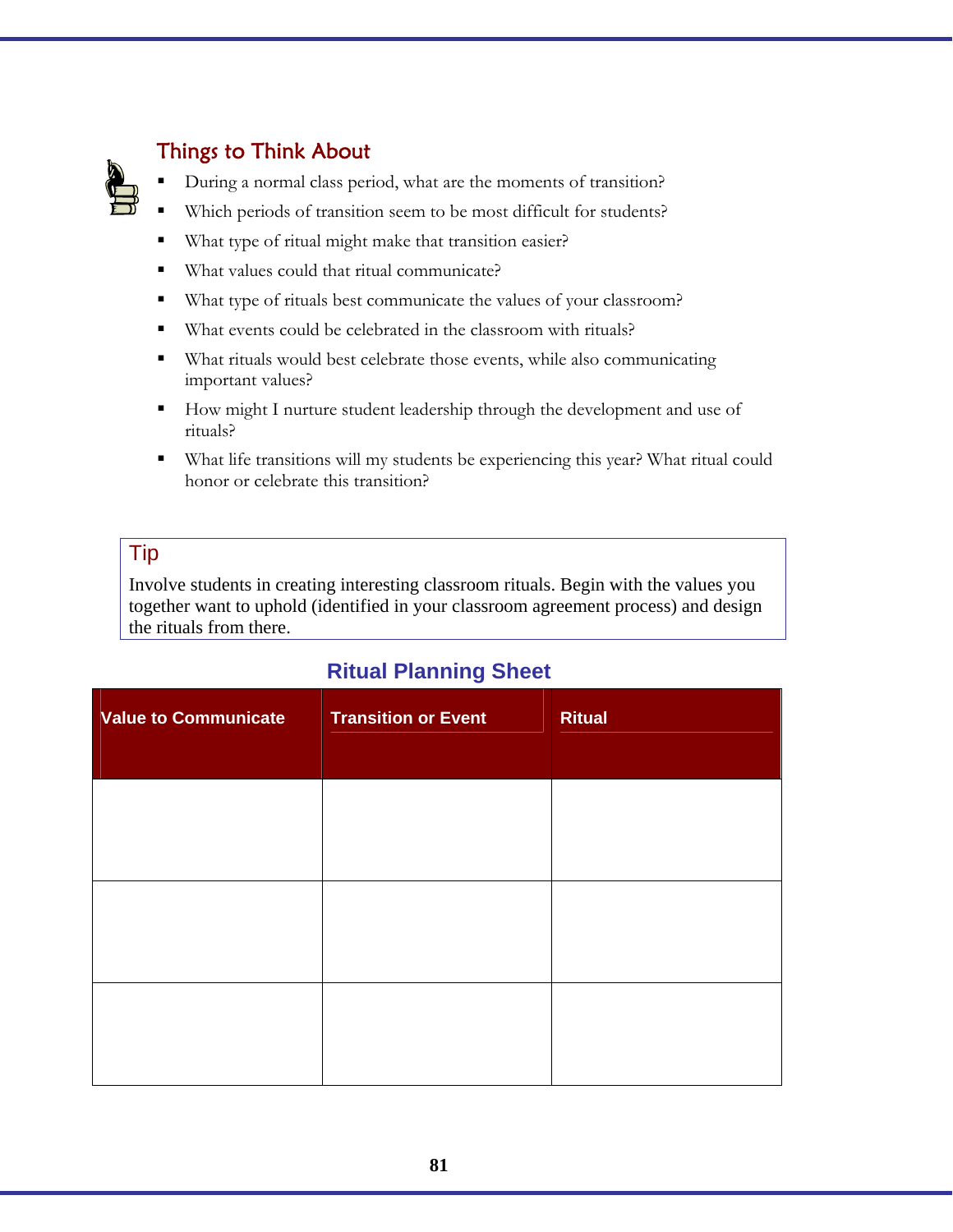# **Positive Reinforcement and Role Modeling**

### **Teaching Opportunities**

Look for opportunities during each class period to provide role models for young people and positively reinforce the behaviors you seek. Think about:

- What is it you want to model?
- What behaviors do you seek?
- What it is you hope to impart?
- Who might be a good role model for those qualities?
- Who would not be?
- Do you model the behaviors you seek from young people?

That last question can be difficult to answer, as it is hard to know what you are role modeling for young people without the help of an objective and trusted friend who can observe your teaching and give feedback.

Your body language, reactions under stress, ways of disciplining students, and other subtle ways of running the classroom can communicate a lot to young people about what you value. You can become more aware of what you are teaching by example through peer evaluation or simply asking a peer of friend to observe your class and offer feedback.

We can all fall into the trap of pointing out only negative behaviors, rather than positive, in our discipline approach with students. Research shows that any type of attention—including negative—can reinforce behaviors<sup>95</sup>, so it is ideal to notice students being kind or caring and then tell them specifically what they did well.



### Reflection

- Who have been the most important role models in your life?
- What was it about them you most admired?
- What behaviors or qualities do you hope to encourage in young people?
- For you, who (living or dead) best exemplifies those behaviors or qualities?
- What opportunities are there to reinforce the values of a caring classroom through rituals?



# Things to Think About

- How can you weave positive role models for young people into your curriculum? Into each day?
- Who might you trust enough to give you objective advice about what you are modeling for young people––positive and negative?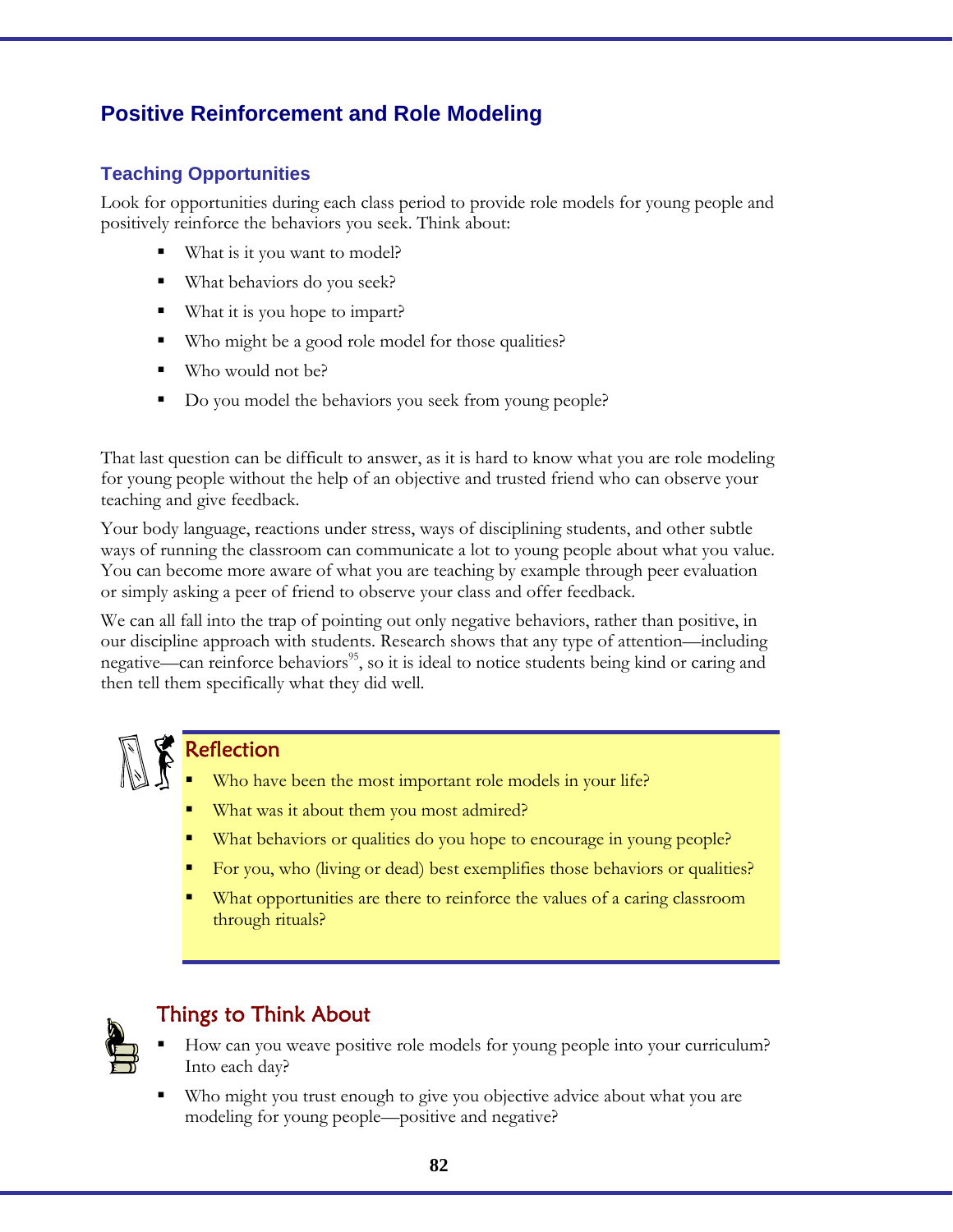- Are you ready to hear feedback? What might make you feel safer when hearing feedback? Who would you trust to give you constructive, and honest, feedback?
- What good behavior do you wish to single out for recognition?
- What mechanisms will you use to positively reinforce those behaviors?
- How might young people be involved in providing good role models and positive reinforcement for good behavior?

### **Empowering Students: Nurturing Acts of Conscience**

In the article "Words Can Hurt Forever," authors Garbarino and deLara note that efforts to create a caring community within your classroom and school plant the seeds of social responsibility in young people. To the largest extent, young people's acts of conscience arise from a sense of being inextricably bound together with others. It is through their relationships with others and their successful navigation of differences among people that they gain clarity about their own needs and values.

Another key part of young people's character development is having the opportunity to experience a sense of their own power and efficacy. So every time you let a student take a leadership role or ask for input from your class and integrate it in meaningful ways, you are contributing to growth in young people's character. While this practice will serve your bullying prevention efforts directly, it will also well serve your students and likely make you feel better about your own efficacy in the classroom.<sup>96</sup>



### By the Numbers

The article "Words Can Hurt Forever" reports that children who feel most connected to their schools are the ones most likely to believe and act on the conviction that it is not acceptable to treat others badly.  $\frac{97}{2}$ 

So what does it take to help young people feel a sense of their own power? How do you widen the circle of caring to encompass your neighborhood? Your town? Your state? The world? How do you encourage service to the community? How do you help young people reach their potential and become the best they can be? *Go for the GOLD!* 

- G **G**oals and standards: The importance of setting and evaluating progress toward goals.
- **O** Obstacles to goals: Finding ways to overcome obstacles to personal and group goals.
- L **L**earning from losing and mistakes: How to recover from loss and learn from mistakes.
- **D** Doing it together: The importance of team effort and wider support in bringing out our personal best.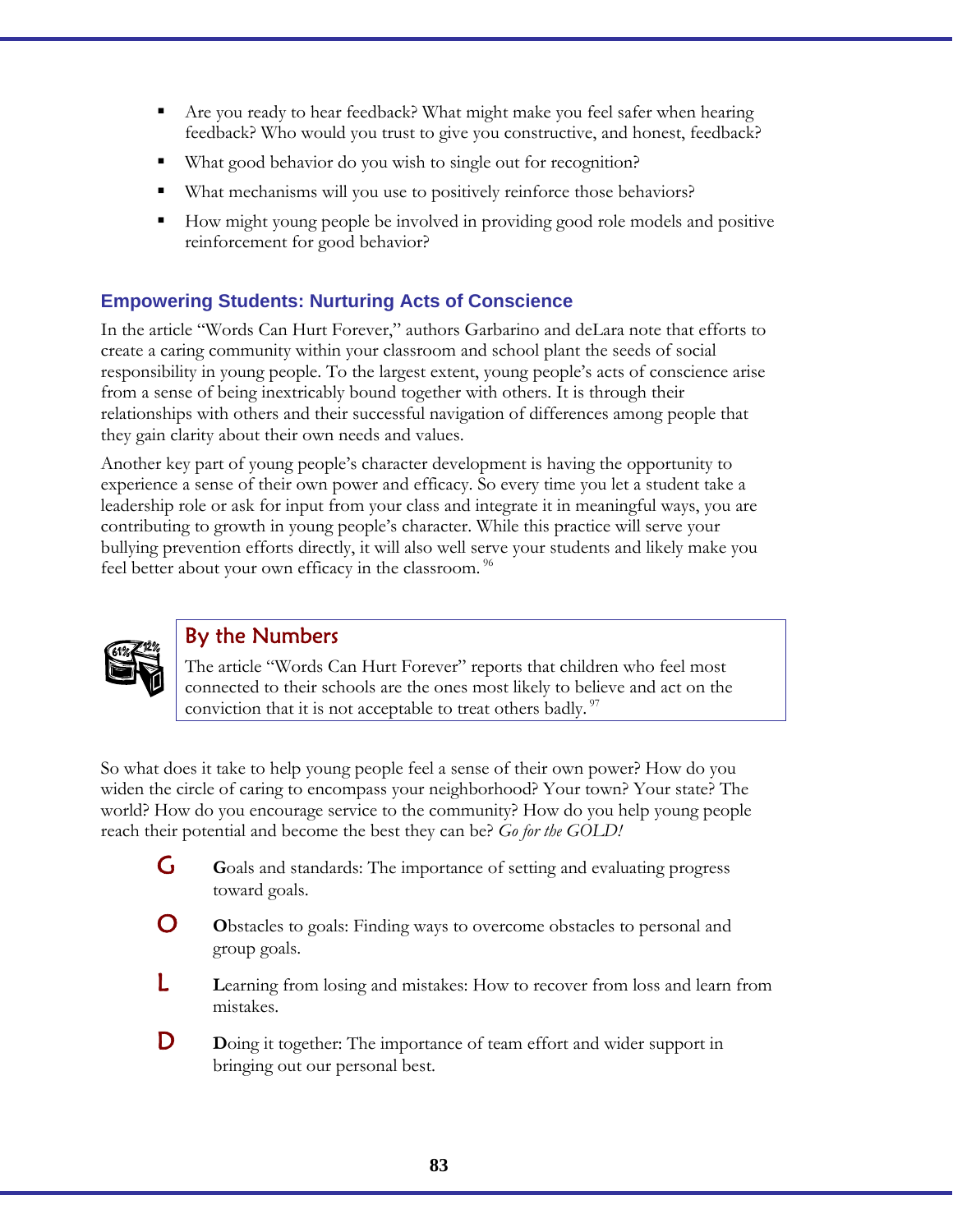Young people need to develop skills that help them reach their personal bests. The sense of confidence and accomplishment that comes along the way is vital to personal growth.

Help students develop the GOLD skills—particularly their efforts to help bully-proof their schools:

Young people need practice and opportunities to develop new competencies. They need permission to make mistakes and learn from them, and they need your guidance to facilitate their progress. (**See** Chapter 5 for ideas about working with students to widen the circle of caring and encourage community service projects.)

### **Your Role in Nurturing Student Leadership**

- **Coach** young people on the tools of achievement, such as goal setting, selfassessment, learning from failure, persistence, discipline, and cooperation.
- **Lead** young people in developing a sense of their own self-worth, and identifying their unique gifts and contributions to the whole.
- **Help** young people in the classroom see themselves as members of a team, striving together for a common goal.
- **Witness** students' growth and **reflect** it back to them.
- **Champion** young people's efforts, increasing enthusiasm and buy-in, so progress in bullying-prevention spreads beyond the classroom/school and into the community.

### **Teaching Pro-Social Skills and Awareness**

People often turn to curricula when they think of bullying prevention, but choosing a specific program is just one approach to bullying prevention. It is, however, a critical piece of a whole-school approach. Fortunately, many good bullying prevention programs exist, and there is overlap of core concepts within the fields of conflict resolution, violence prevention, anti-bias work, social and emotional learning, and character education. For that reason, the key concepts are outlined here. Feel free to draw from various sources for activities and lessons that will work best with your student population. A minimum of 10 to 20 skills lessons are recommended.

#### **Key Bullying-Buster Concepts to Teach**

- What bullying is (how to know it when you see it)
- How common myths about bullying perpetuate it
- Bullying hurts everyone (toxic environment)
- Everyone has a right to feel and be safe
- Our actions (and inactions) have consequences
- Problems can be solved nonviolently
- One of our responsibilities is to be an ally to someone who is being bullied or excluded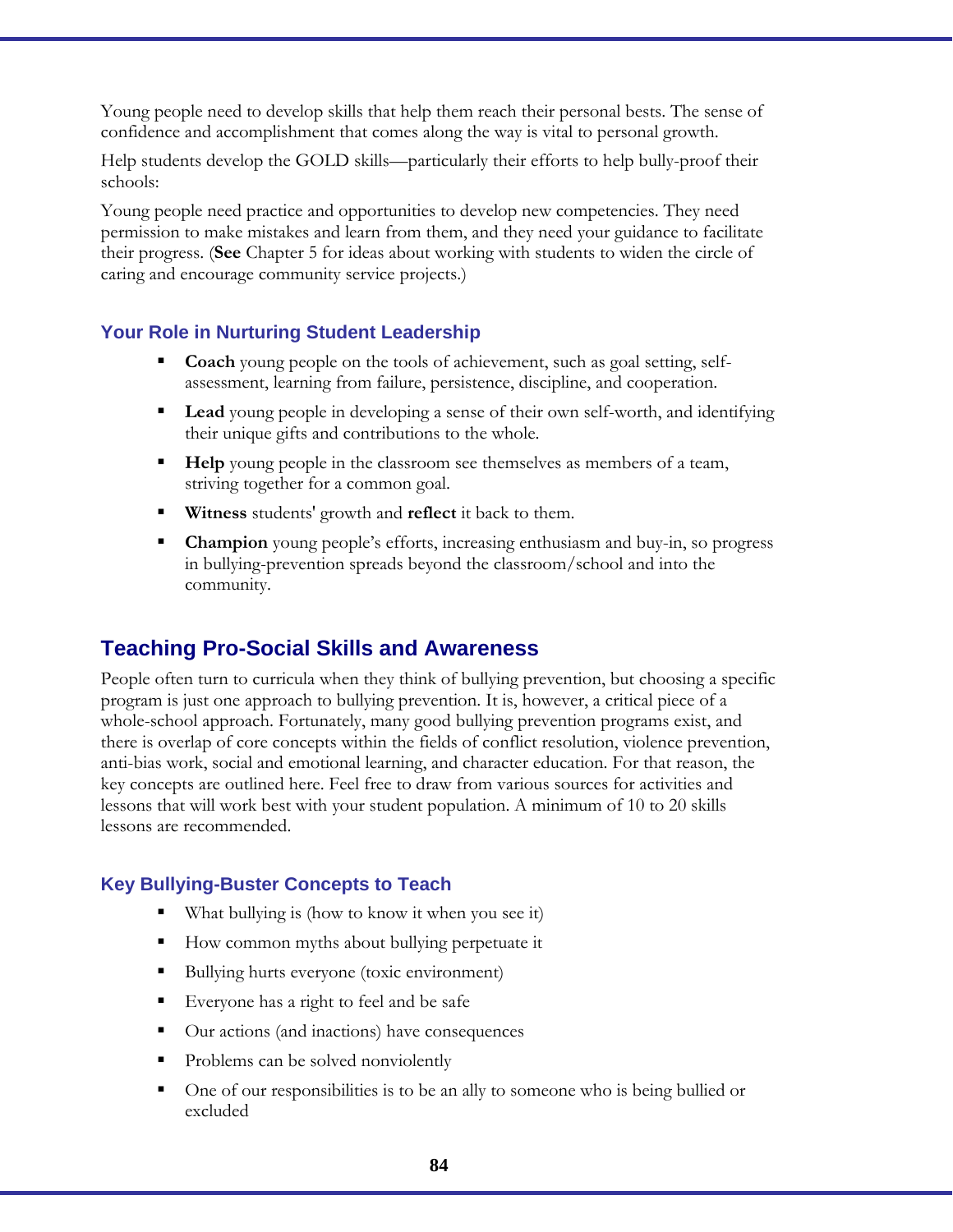- Another responsibility is to be an ally to an ally
- Adults in the community are here to help you learn and keep you safe
- Telling is not tattling
- Differences among members enrich a community
- Conflict is a growth opportunity and leads to creative solutions
- Biases are often operating in our interactions, whether or not we are conscious of them
- Power dynamics and biases at work in a school culture reflect larger society's power dynamics and biases
- Expectations others have of us influence our behaviors (both positively and negatively)

### **Key Social Skills to Teach**

- **Perspective taking**
- Anger management/impulse control
- $\blacksquare$  Empathy
- Feelings vocabulary
- Healthy expression of feelings
- Cooperation
- How to be a friend
- Communicating needs ("I" messages)
- Active listening
- How conflict escalates
- Win-win conflict resolution
- Problem solving
- Assertiveness skills (interrupting bias and harassment)
- Positive self-talk
- Appreciation of differences

### **Launching the Classroom Component**

A good place to begin your classroom component is a group discussion about feelings and thoughts about bullying. Most young people are not bullies, but the majority of us—adults included—have been involved in bullying, either by our silence as a witness to an event or by being party to more subtle forms of bullying such as exclusion, spreading gossip (or simply believing rumors), or teasing.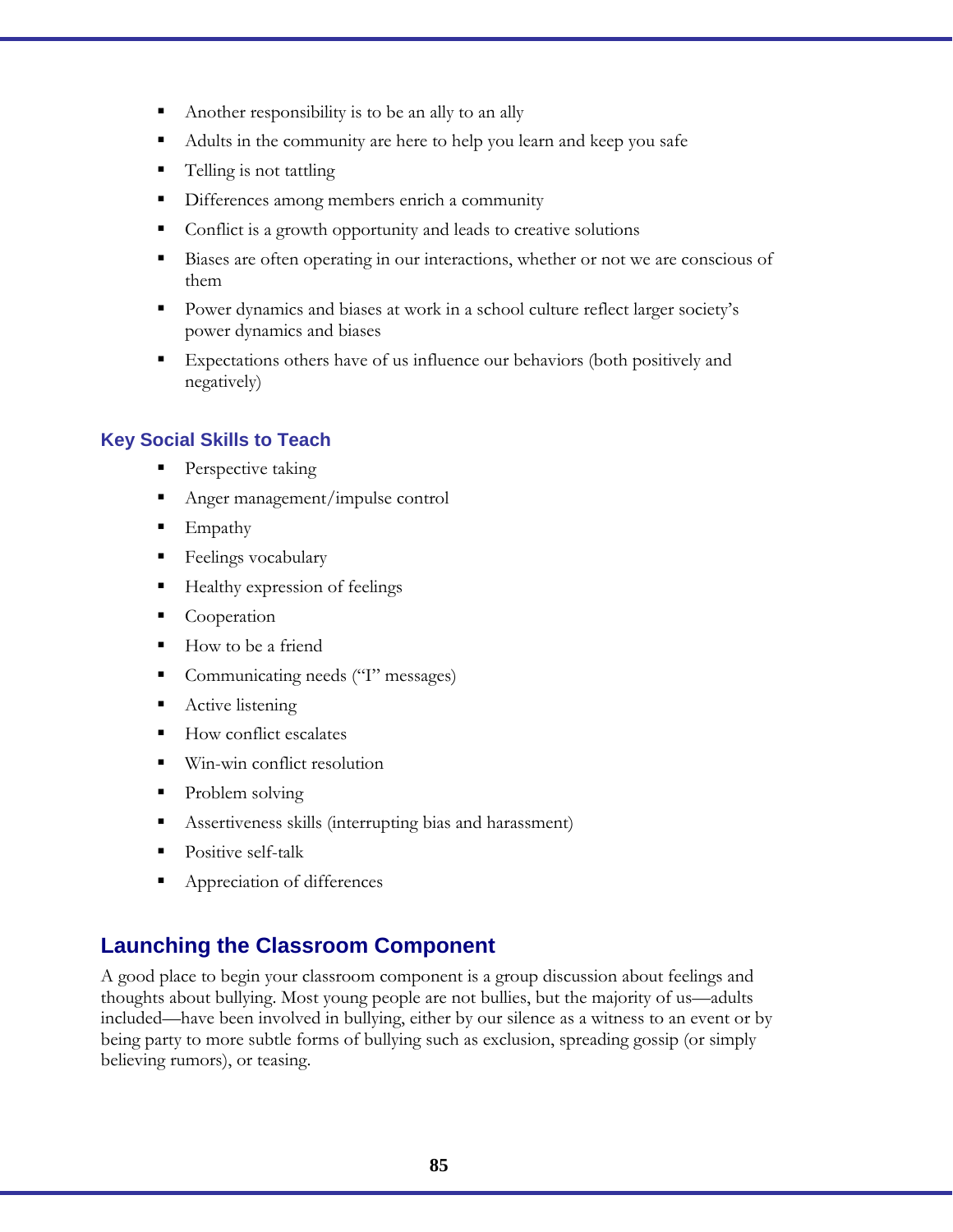Your goals as you launch your effort are to:

- Help young people empathize with the pain of being targeted
- **Explore the role of bystanders in bullying incidents**
- Expand young people's definition of bullying to include more subtle forms of bullying such as gossip, exclusion, and teasing
- Address common myths related to bullying (**See** Chapter 1)



### School Spotlight: Huntington

The Gateway Middle School in Huntington, MA,<sup>98</sup> uses the following lesson to explore attitudes and opinions about bullying. This exercise is a good way to assess baseline attitudes toward bullying at the beginning of a unit and generate discussion about how students perceive school climate.

#### **Attitudes and Opinions About Bullying (Grade 5) Lesson Plan**

- 1. Read "Making Sarah Cry" in *Chicken Soup for the Teenage Soul II*
- 2. Post three signs around the room that say "Agree," "Disagree," and "Not Sure." Ask students to move to the sign that reflects their opinion about each of the following statements:
	- Bullying is a problem at our school.
	- I see kids being picked on, or I am picked on daily.
	- I see kids being picked on less frequently than daily.
	- At least once a week I witness or experience a bullying incident.
	- I believe that there are things that I can do to help.
	- If I saw a kid being bullied, I would probably try to help.
	- I have learned skills to deal with bullies, and I use these skills when necessary.
	- I believe that everyone should feel safe coming to school every day.
	- Bullying is no big deal. It's just a part of life.
	- It's funny to pick on other kids—no one really gets hurt.
	- Kids who are bullied don't feel safe at school.
- 3. Facilitate a discussion. Explore how it feels to be targeted; address myths about bullying; explore the role of bystanders; and together with students create a definition of bullying.



#### Delve Deeper

The Broken Toy Project offers films useful in launching bullying prevention efforts. Its films feature young people talking frankly about bullying and are appropriate for both elementary and secondary school levels. Go to **http://brokentoyproject\_1.tripod.com .**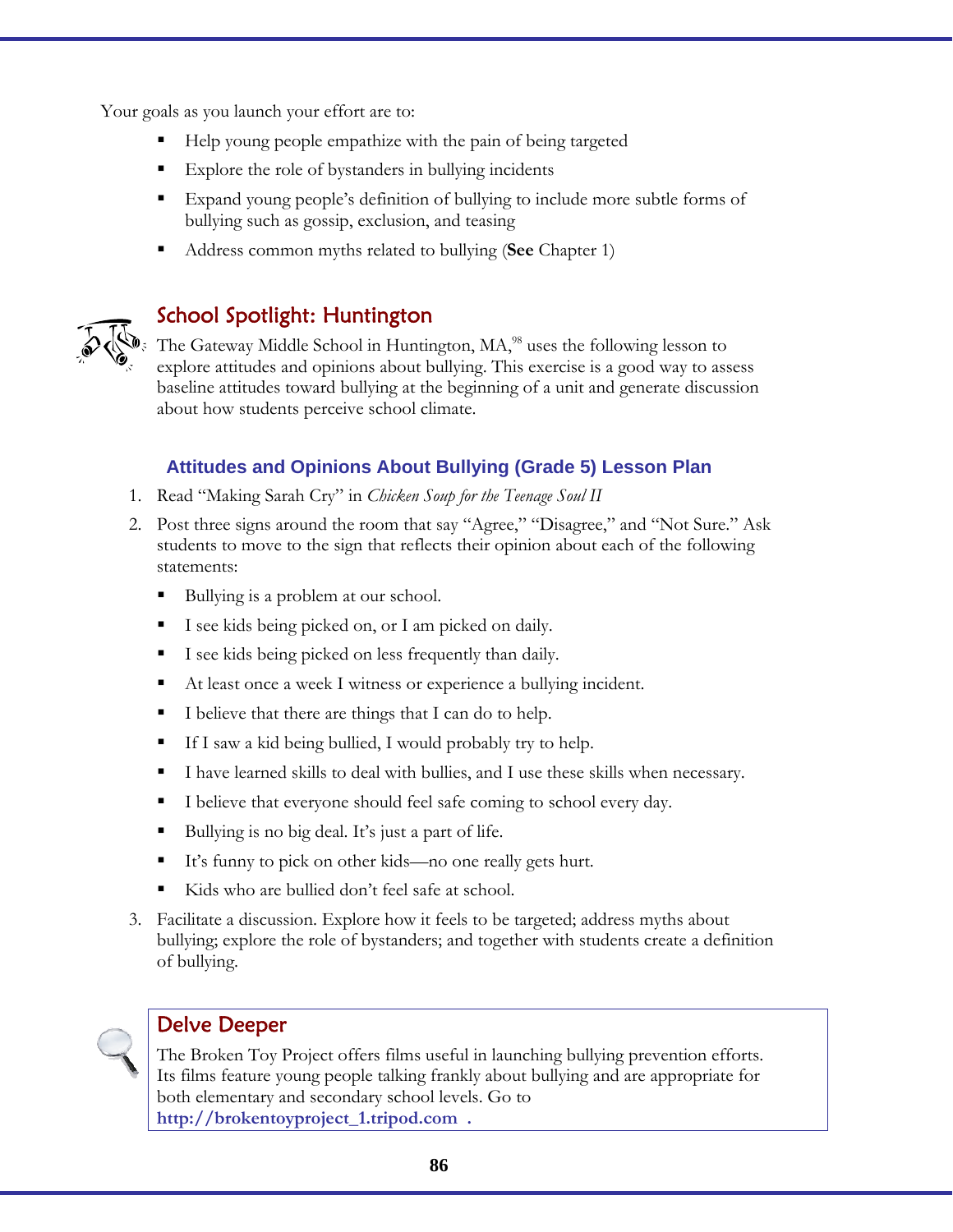# **Moving From Bystanders to Allies**

"It made me sad for the victim, and I wanted to help him, but I was afraid."

— **from a bystander who witnessed a bullying incident**

Studies show that peer intervention is effective in stopping bullying in a majority of instances.99 Boys and girls were equally effective, and the effectiveness of the intervention was not related to whether or not it was an aggressive strategy. This finding demonstrates that nonviolent solutions can work.



### By the Numbers

Peers are present in **88%** of bullying incidents and intervene **17–19%** of the  $time^{100}$ 

R. J. Hazler's article titled "Bystanders: An overlooked factor in peer on peer abuse" showed that children who do not intervene may have various reasons:

- They may be unsure of what to do
- They fear retaliation
- They worry about making it worse $101$

To combat bystanders' fears, the book *Bully proofing your school: a comprehensive approach for elementary schools* recommends teaching young people to help targets through:

- **Creative problem solving**
- Seeking adult help
- Joining with the victim as an ally
- Being an ally to other allies
- Developing empathy for the victim $102$



### School Spotlight: Huntington

The Gateway Middle School in Huntington, MA, uses The Power Demonstration to look at the issue of how power is transferred from the bully to the target and bystanders when bystanders learn to become allies.<sup>103</sup>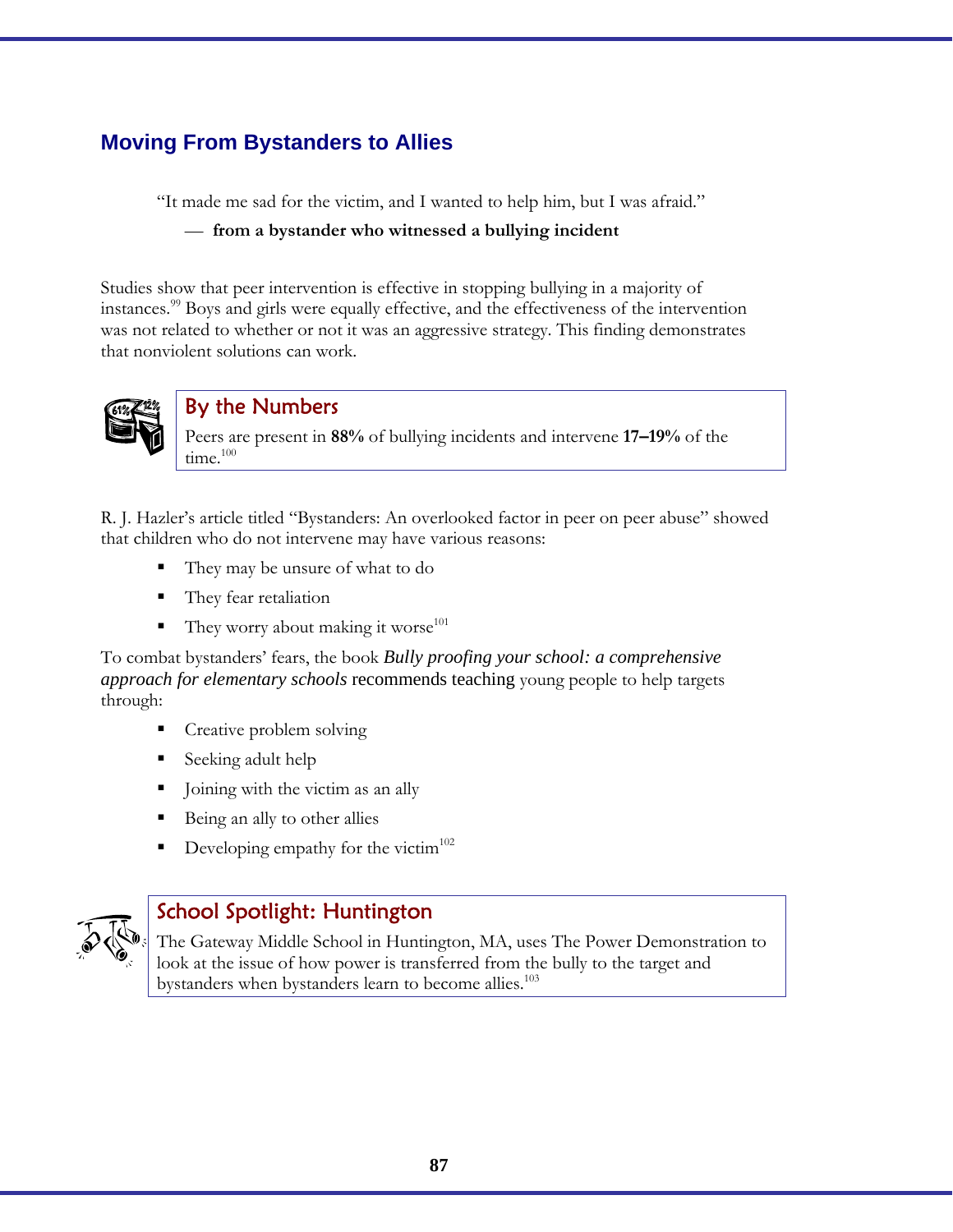### **The Power Demonstration**

1. Put the following graphic on the board.



- 2. Explain the terms bully, bystander, and target. Show the distribution of power in a nonbully proofed school, and how power shifts from the bully to bystanders and the target in a bully-proofed school.
- 3. Brainstorm ways to shift the power to bystanders. Ask: What are some agreements we might make that would shift the power away from the bully to the bystanders? (Or relate this challenge to the class or school agreements you have already made.) Some possible commitments are to become more inclusive, find ways to come to the aid of a target when s/he is being bullied, work at respecting oneself and others, and refrain from teasing.
- 4. Now divide students into three groups: bullies, targets, and bystanders, with the biggest groups being bullies. Take small pieces of paper with a "**P"** for power written on them. With students' permission tape (or have them tape) pieces on the bullies, a few on the bystanders, and none on the targets. Tell them, "This is a typical school."
- 5. Now, shift the power. Have students who are bystanders offer something they promise to do that week to help a target (e.g., include someone without friends in a game; stand up for someone being teased). For each suggestion, take a "**P**" from the bully and move it to the target or the bystander who offered the suggestion.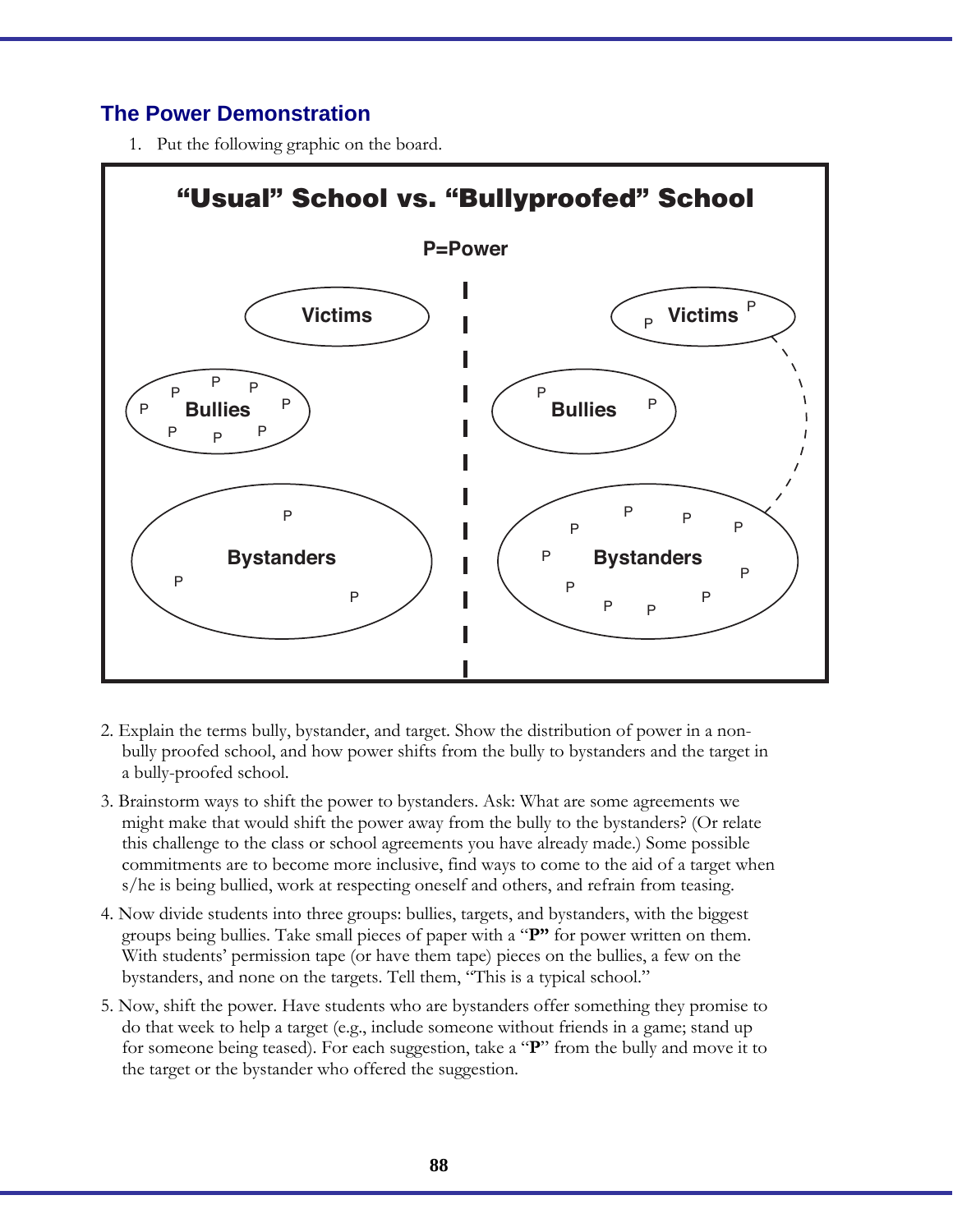6. End the activity with a group "POWER" exercise. Stand in a circle holding hands, then crouch down and softly say "Power." Stand back up and finish the "Power" as loudly as possible with hands in the air.

You can explore the dynamics of power involved in a bullying situation more deeply by looking at the ways bullying reflects issues of privilege and bias that permeate our culture. (**See** "Address Issues of Privilege, Power, and Bias" on page 93 for more information.)



# School Spotlight: Salem

The Collins Middle School in Salem, MA, has done extensive anti-harassment program development. Its program titled Increasing the Peace was designed by a group of faculty and students in 1998 in response to a violent incident on campus. As part of the program, students are encouraged to be allies to the ally—that is to join in when other students are supporting a target so a group of young people ends up supporting a target, rather than just one person.

Because intervening in a bullying situation to help a target is difficult for everyone—even adults—give young people plenty of opportunities to learn and practice the skills involved in intervention.

Following is one activity from the *Don't Laugh at Me* project of Operation Respect. This activity was developed jointly by Operation Respect and Educators for Social Responsibility, **www.esrnational.org.**

# **Be a Bullying Buster<sup>104</sup>**

#### **Materials Needed**

- VCR and *Don't Laugh at Me* video cued to the Peter, Paul & Mary version, available for free download at **www.operationrespect.org**
- Poster paper
- One handout per student of "Five Steps for Sending Assertive Messages" on page 92 below.
- One index card per student (one third labeled "target," one third labeled "bully," one third labeled "ally")

#### **Gather Together: Explore Caring (5–10 minutes)**

- Show the *Don't Laugh at Me* video. Ask students to write down the positive or hopeful images they see in the video.
- Discuss: What do these images have in common? (Many of the images include people showing caring—either by putting an arm around someone, giving someone an award, or cheering them on.)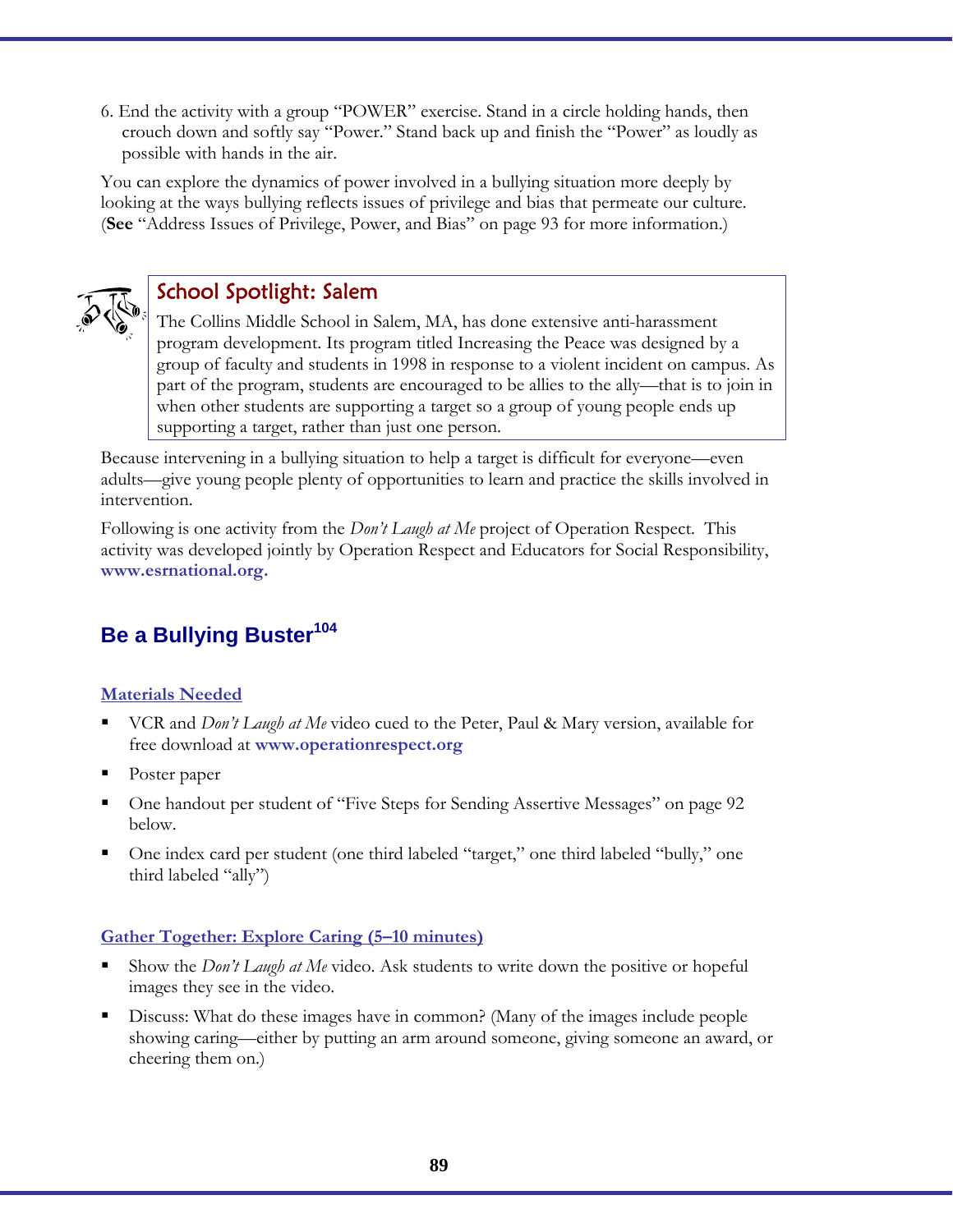#### **Introduce Bullies, Targets, Bystanders, and Allies (15 minutes)**

- 1) Explain that the group is going to figure out what can be done when we see someone being treated unkindly or bullied.
- 2) Ask: What types of behavior constitute bullying? (e.g., repeated name calling; making fun of people; picking on people; hitting, kicking, shoving, pushing, pinching, or threatening people; excluding someone from a group.)
- 3) Ask for a show of hands of everyone in the room who has seen someone being bullied or been bullied themselves. (Likely everyone will raise their hands.) Point out that everyone in this room will––or already has at some time––be in a situation where they are either a target of bullying (the person being bullied) or a bystander (someone who witnesses the bullying). When we witness a situation in which an individual or a group is targeted, we can make a choice to be a bystander who doesn't say or do anything to change the situation. Or we can choose to be an ally–– someone who works with and acts in support of a targeted person or group.
- 4) Explain that students will learn: 1) how to be an ally when you see someone being bullied; and 2) how to stand up for yourself if you're bullied.
- 5) Divide students into groups of three. Distribute cards so that in each group there is one student per role: ally, target, and bystander. Give each student 1 minute to tell about a time when s/he was an ally, a target, or a bystander (the role as assigned on their card).
- 6) Allow bystanders and allies a minute to respond.
- 7) When everyone has finished, give the groups 3 minutes to debrief (1 minute per question): What did it feel like to be the target? What did it feel like to be the bystander? What did it feel like to be the ally?
- 8) Brainstorm with students a list of things you can do when you or someone else is being hurt or bullied. Explain that you are looking for ideas that are nonviolent.
- 9) Now record ideas on chart paper in two columns: ideas that mean confronting the bully and ideas that do not. Add to the students' ideas with suggestions from the following:
	- Refuse to join in (doesn't involve confrontation).
	- Report bullying you know about or see to an adult (doesn't involve confrontation).
	- Invite the person being hurt to join your group (might involve confrontation). Then ask the person who was bullied if it's okay to have the bully join your group if the bully apologizes (does involve confrontation).
	- Speak out using an "I" message. Say, "I don't like it when you treat him like that;" "I want you to stop calling him that name;" or "I wouldn't want someone to say that to/about me" (does involve confrontation.)
	- Be a friend to the person who has been bullied by showing him you care about him.
	- Put an arm around her or him, give him a word or two of compassion (doesn't involve confrontation).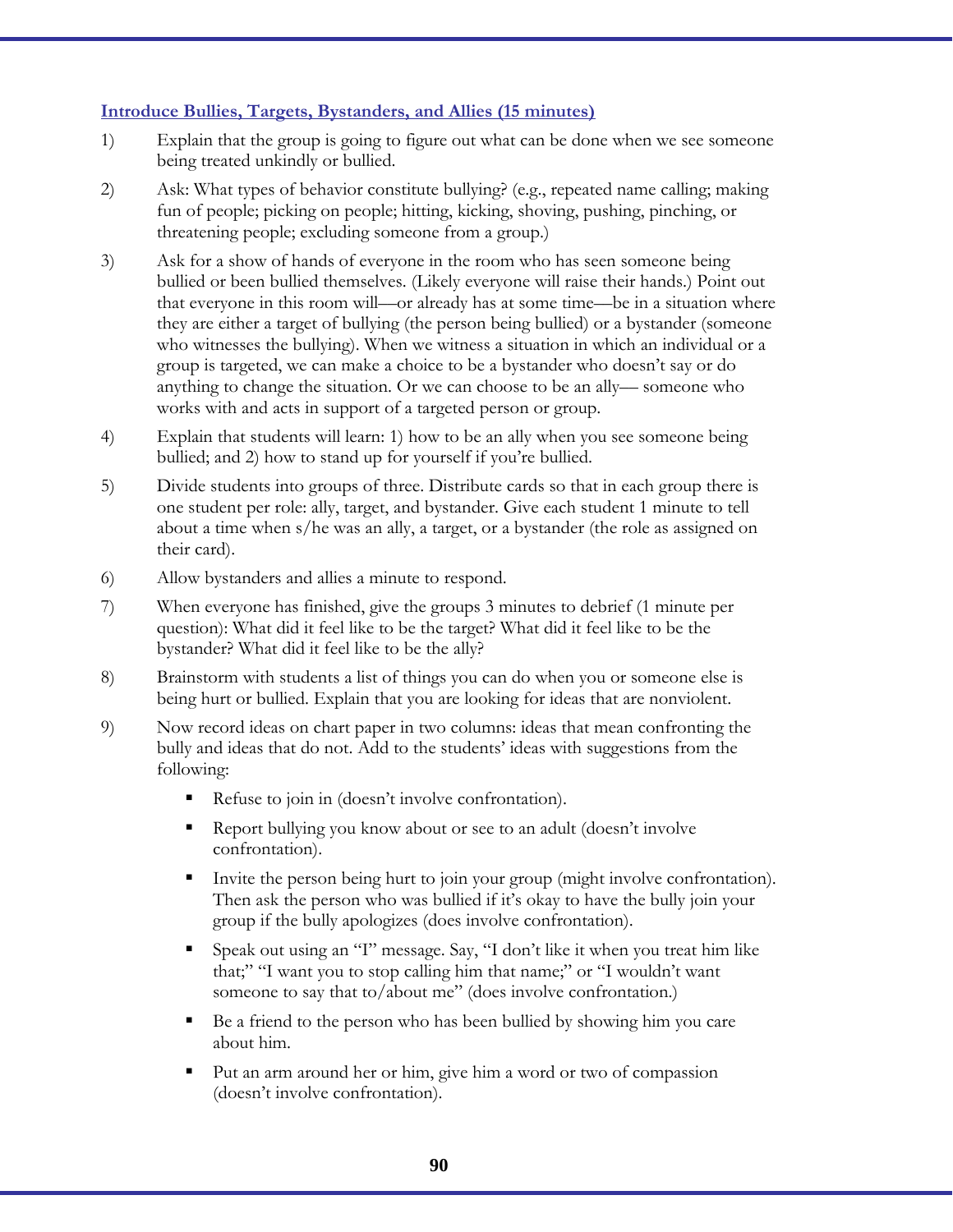- Distract the bully with a joke or something else so her or she stops the behavior (does involve confrontation).
- Share your perspective (does involve confrontation). Say, "That sounds like an assumption to me . . ." or "From my point of view, it seems that . . ."
- Provide accurate information (does involve confrontation). "Here's what I know about (the situation/person) . . ."
- 10) Give students copies of the handout "Five Steps for Sending Assertive Messages" for review.
- 11) Go over the steps with them. One important rule to emphasize is that if students see someone being hurt physically or witness an interaction that might escalate into physical violence, they should not confront the bully. Rather, they should quickly go and get help from an adult. Discuss with students signs that might indicate such a physical threat.

#### **Intervene in Bullying: The Bullying Buster Machine (15 minutes)**

It takes courage and practice to act decisively without being mean when you or another person is being bullied. Tell the students you are going to create a Bullying Buster Machine.

- 1) To form the machine, have students break into two lines facing one another about 3 feet apart. They should imagine that they have switches on their arms. When you touch an arm, the Bullying Buster machine switches on. You will walk down the aisle between the students, pretending to be a bully. Once a student is "switched on," that student should give out an assertive (strong, but not mean) message to the bully.
- 2) Walk along the aisle between the students. Recite a scenario from the ones listed below, or act it out if you are comfortable doing that. Then choose a student randomly and switch him or her "on" with a touch on the arm for a strong bullying buster response. Practice with several students before moving on to another scenario. Some possible situations, someone:
	- Calls you a bad name. (Possible Bullying Buster Machine response: "I feel hurt and angry when you call me that name. Please don't do that.")
	- Tells you to do something you don't want to do.
	- Is calling someone else a bad name.
	- Is making fun of someone because she is disabled.
	- Wants you to call someone else a bad name.
	- Tells you that you can't sit with them at lunch.
	- Demands that you give him some money.
	- Is teasing a friend of yours and she doesn't like it.
- 3) Debrief the activity: What messages do you think were most effective?

#### **Close Together (5 minutes)**

Ask for a few volunteers to share the feelings they had during this activity?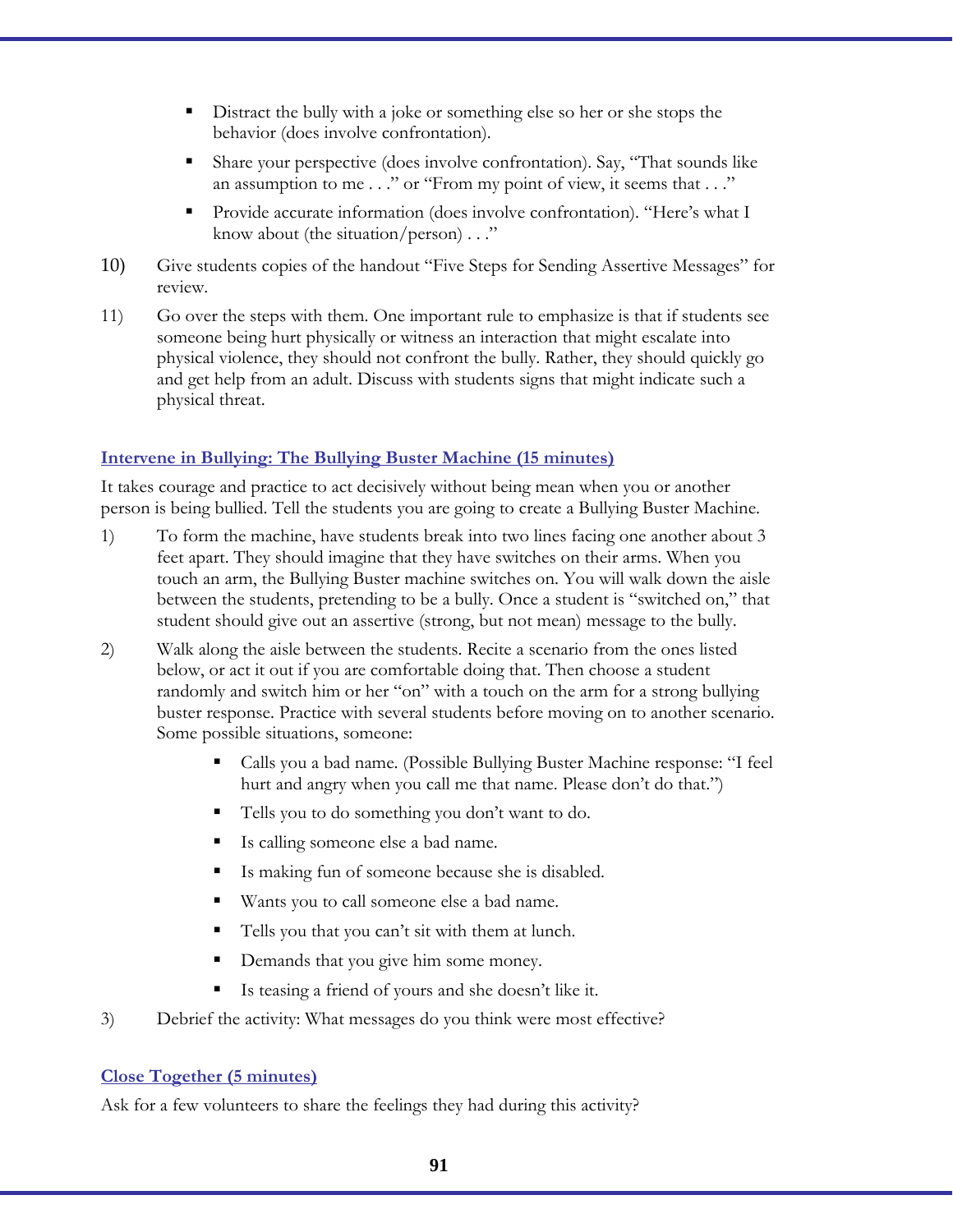### **Curriculum Connections**

Following are a few examples of how to tie bullying into your curriculum:

**Literature**: Have students read Lois-Ann Yamanaka's book *Wild Meat and the Bully Burgers*  (Harvest Books, 1997), the coming-of-age tale of a 12-year-old Japanese-American girl named Lovey Nariyoshi living in Hawaii. Lovey struggles to fit in in a world where it feels important to have "straight blond hair and long Miss America legs." Use this book as a launching point to discuss the various ways young people in your school who do not fit in, or are different in some way, are treated. Explore the role of peer pressure in acts of bullying, and bystander intervention as a response. Ask: "Has there ever been a time that you did something like make fun of someone else, just to fit in? How can we make being caring and appreciative of differences "cool" in our school? Any ideas?" A literary classic that addresses bullying head-on is *Tom Brown's Schooldays*, by the 19<sup>th</sup> century English author Thomas Hughes (Oxford World's Classics, 1999). The book and the 2004 BBC film based on it demonstrate the importance of peer support for targets and the vital role that engaged administrators can play in promoting caring behavior among students. The book can serve as a catalyst for a discussions of bystander responsibility, and ways in which peers can come to the aid of targets. For more suggestions on using literature as an anti-bullying tool, see Hillsberg, C. and Spak, H. (2006) Young Adult Literature as the Centerpiece of an Anti-Bullying Program in Middle School. *Middle School Journal* 38(2) 23-28 (Available at

http://www.eric.ed.gov/ERICDocs/data/ericdocs2sql/content\_storage\_01/0000019b/80/  $2b/25/3e.pdf$ 

**Writing**: Have students write in their journals for 10 minutes on the following topics:

- My feelings about being an ally to someone being bullied are . . .
- Who is someone you know who is a good example of an ally? What qualities does he possess?

Have students in pairs share their entries.

**History**: Connect this lesson to a look at groups who have been bullied by other groups in American history; many examples exist. (e.g., African Americans during times of slavery and during the civil rights movement, Cherokee Indians and the Trail of Tears, Japanese American interment camps during World War II, the treatment of women suffragists, the stigmatization of GLBT people, and the Salem Witchcraft Trials).

### **Five Steps for Sending Assertive Messages**

- 1. Prepare the "I" message. (Think about it ahead of time. Talk about it with another person. It may be a good idea to practice saying it.)
- 2. Give the message to the person. (Use body language and a tone of voice that reinforces the message.)
- 3. Wait a moment or two. (The other person may not respond immediately. When the response comes, it may be defensive—the other person may offer excuses, attack, or withdraw.)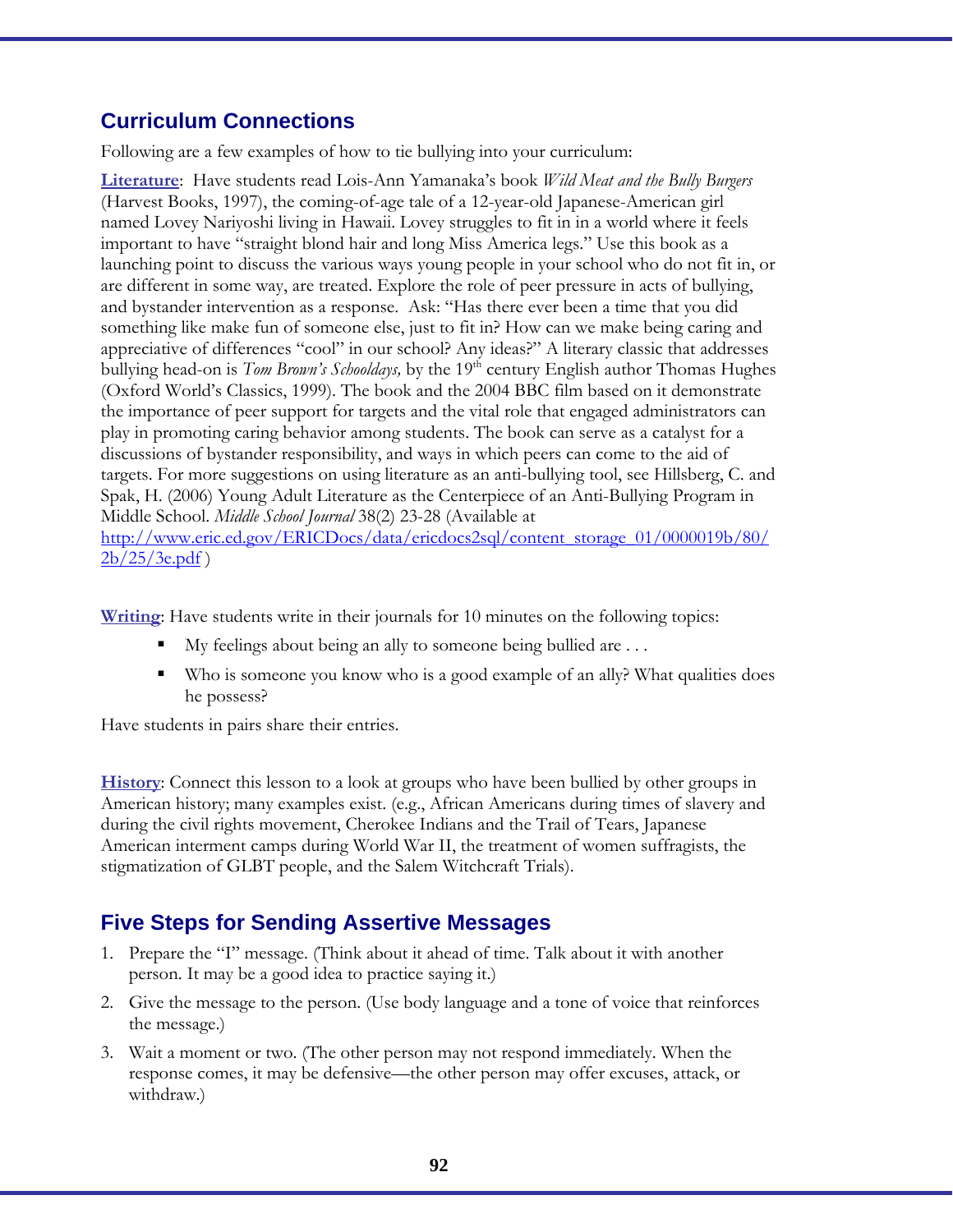- 4. Listen actively to the response; paraphrase what the other person is saying and what feelings are being reflected. (Ask questions that encourage the other person to look for a solution. Restate the problem and ask, "What do you think would be fair? What can we both do now?")
- 5. Look for a solution that meets both your needs.

*Note*: Depending on how the other person responds, you may need to go through the steps several times before reaching a solution.

# **Telling is Not Tattling**

Discuss with students why reporting an incident of bullying to a teacher or other responsible adult is not "tattling." Explain that being in a caring classroom carries some rights and responsibilities. You might explain that everyone has the right to feel safe in the school and we all have the right to be protected. Their responsibilities as members of the school community are to help ensure that sense of safety is possible for every student. Help them understand that when someone's emotional or physical safety is at risk, it is their responsibility to tell an adult.

# **Address Issues of Bias, Disadvantage, and Oppression**

Because bullying at school reflects power dynamics at work in society at large, explore with young people how characteristics such as a person's size, race, age, culture, or perceived sexual orientation influence whether one is targeted. Concepts such as bias, discrimination, prejudice, privilege, and internalized oppression can be explored through the lens of bullying at your school:

- Who are the targets of harassment in your school?
- What gives some students advantages over others?
- How might being told you are inferior because of some unchangeable characteristic affect someone's self-image over time?
- What is a hate crime?
- What can a student do to challenge bias?

Fortunately, there are many excellent resources to help you with this important inquiry.



### Delve Deeper

Several organizations have excellent online resources, both free and available for purchase, to help you help young people fight hate. See the Southern Poverty Law Center's Teaching Tolerance project at **www.tolerance.org** and The Anti-Defamation League at **www.adl.org**.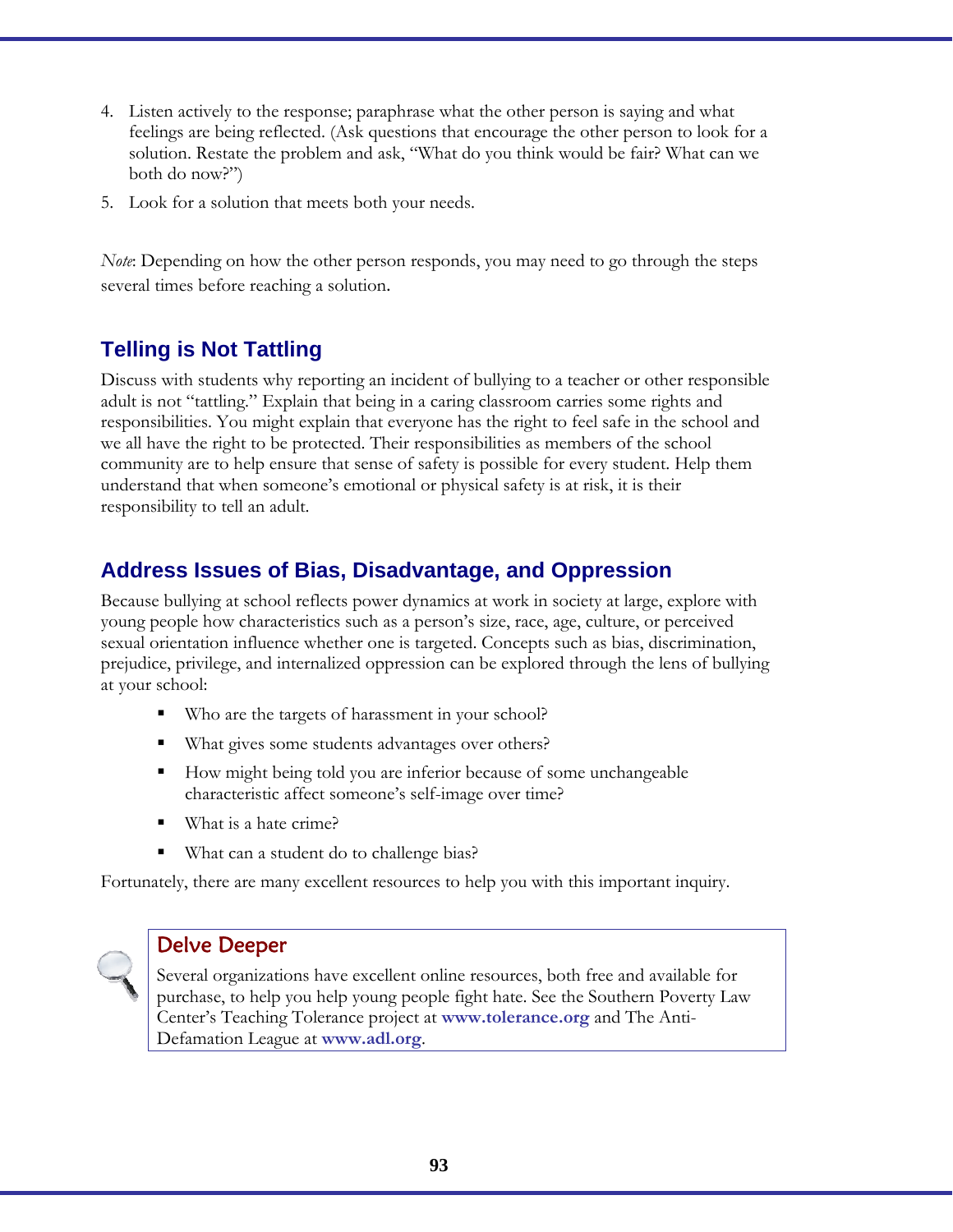### **Cooperative Learning**

The circle is a sacred symbol of life . . . Individual parts within the circle connect with every other; and what happens to one, or what one part does, affects all within the circle.

#### —**Virginia Driving Hawk Sneve**

### **Reflection**

- In what ways does your classroom practice reward individual efforts over teamwork?
- What changes in classroom practice could you make to encourage teamwork?

Young people can't work together if they aren't taught the skills they need to do so successfully. Many of the social skills and concepts outlined previously can be used by students in their cooperative groups.

Cooperative learning is basically working together to achieve shared goals. It is a teaching strategy in which small teams, each with students of different ability levels, use a variety of learning activities to enhance their understanding of a subject. Each team member is responsible for learning what is taught and for helping teammates learn. Students work through an assignment until all group members understand and complete it.<sup>105</sup>

According to David W. and Roger R. Johnson, professors and co-directors of the Cooperative Learning Center at the University of Minnesota, this style requires positive interdependence (we sink or swim together), individual accountability (we each have to contribute and learn), interpersonal skills (communication, trust, leadership, decision making, and conflict resolution), mutual beneficial success (we succeed together), face-to-face interaction, processing (reflecting on how well the team is functioning and how to function even better), and joint recognition for achievement.<sup>106</sup>

Cooperative learning techniques set the tone of your classroom, encourage friendships and inclusion, and help young people appreciate one another's differences. Cooperative learning is also a way to level the playing field and give each student an equal chance to contribute and take on important leadership roles.

#### **Tip: Be Intentional in Grouping Students**

 Be mindful of social dynamics when you create groups for cooperative learning. Create a seating plan to help mix young people who otherwise might not connect. That is, be sure that the most popular students are not all together, excluding less popular students, and so forth.

 Arranging your room in a circle (where space allows) will also help facilitate a sense of community and equality among students.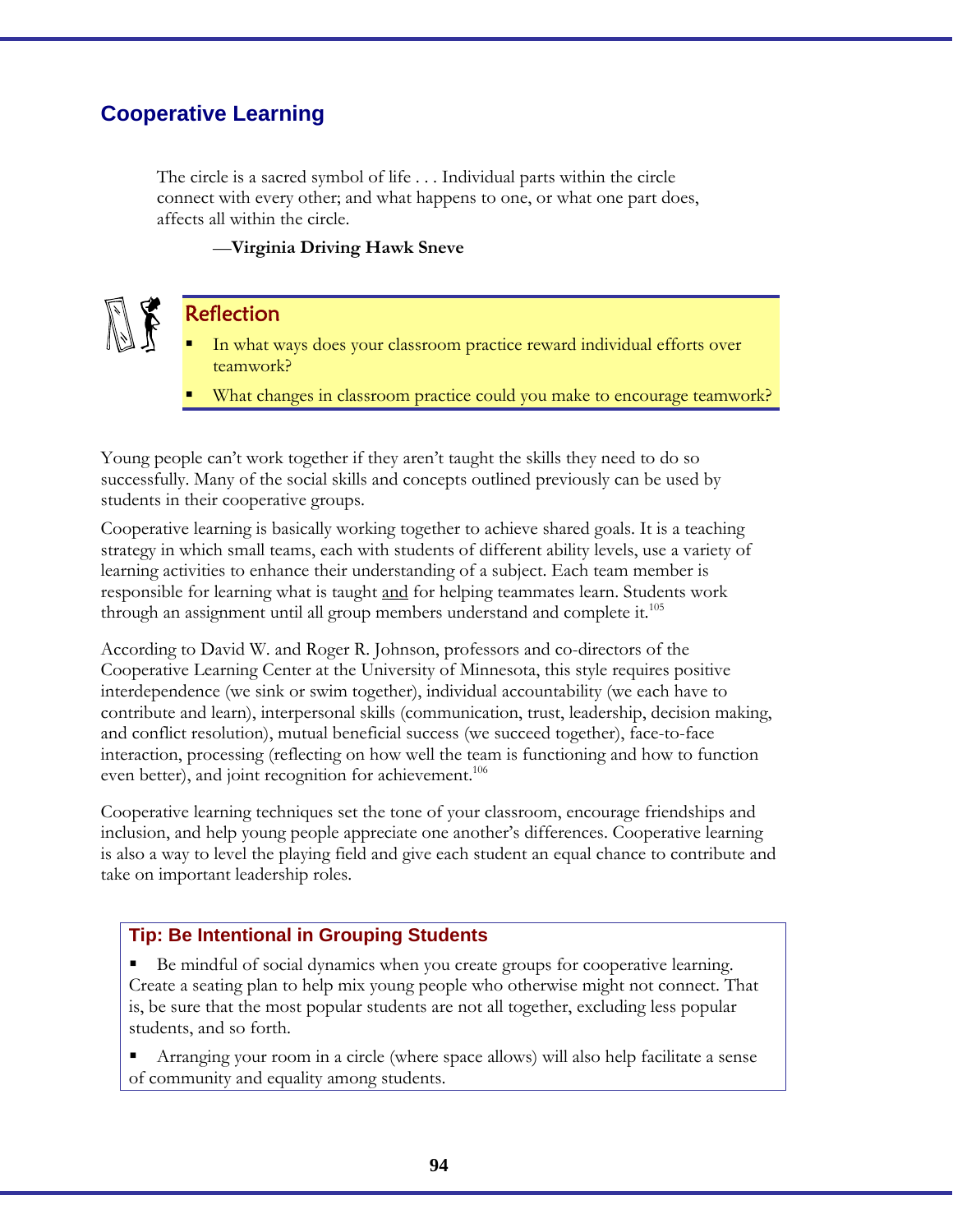# **Action Research**

For a classroom teacher, action research can be a helpful reflection tool and offer insight into what works and doesn't work in your daily practice. If you are successful in investing, involving, and inspiring students in your classroom to join in your research, the resulting synergy will advance your efforts to transform your classroom's culture

# Reflection: Together Examine Your Values

Action research enables you to more closely examine your own and your students' values related to bullying. Consider ways to complete these sentences:

- Something I did that I knew was wrong…
- The reason I did it anyway was…
- I wish I could have…
- Next time, I will…
- Bullying is…



# Home Connections: Violence in Media

Help parents become more aware of their childrens' exposure to violent media. Research shows that young people who are regularly exposed to media violence are apt to become desensitized to real-life violence and to behave more aggressively.<sup>107</sup> Homework assignments that ask young people to chart violence, prejudice, or other prominent messages in television shows, music, and video games can be, with appropriate adult supervision, an opportunity for shared parent/child experiences. Encourage parents to discuss this issue with their children and be aware of the content of what they are watching or listening to.

Here are some additional suggestions for parents who are concerned about the content of the media their children are exposed to:

- Familiarize yourself with what your son or daughter is watching or listening––music, television shows, movies, online images/videos, and video games.
- Keep the television, video, and computer in a family area.
- Limit the amount of time for media viewing.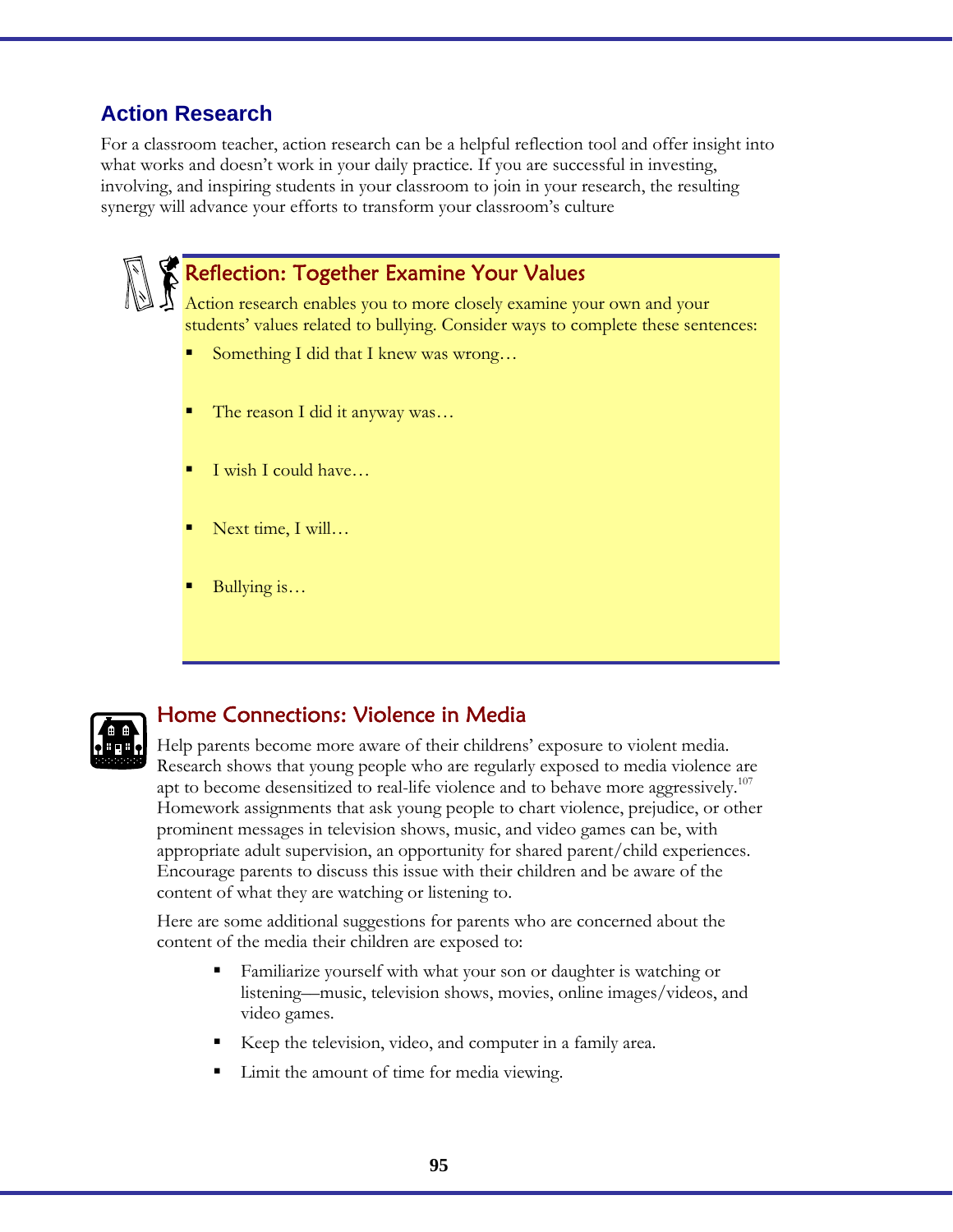- Teach your son or daughter to be critical of common media messages and manipulations.
- Expose your children to media that promote the values you'd like them to learn.
- Be alert to the four danger signs a young person may exhibit when overexposed to anti-social media:
	- ⇒ Desensitization to violence
	- ⇒ Numbing
	- ⇒ Imitation
	- $\Rightarrow$  Intimidating behavior
- Encourage young people to get involved with peers in activities that promote creative, responsible, pro-social, and civil behaviors.

# **Helping Kids With Disabilities**



### By the Numbers

A study by LaMarsh Center for Research on Violence and Conflict Resolution at York University revealed that **38%** of special education students were bullied, as compared to **18%** of students generally. 108

Young people with disabilities and learning differences are targeted for bullying more often than their peers. They are often also the young people who need the most help standing up for themselves and handling difficult social situations. Why are students with disabilities targeted? While many reasons exist, here are a few of the most common:

- Other students may pick on them because of their "difference," not understanding that difference to be a disability.
- Students with disabilities, particularly developmental and neurological, may not pick up on typical social cues.
- They may be thought of as "stupid" or "slow," making them more vulnerable to bullying.
- Other students may view them as easy targets, thinking the students with disabilities won't "fight back."
- Other students may feel nervous around young people with disabilities and react by bullying them.

Here are a few suggestions to stop or prevent bullying aimed at students with disabilities.

#### **Education and Awareness**

Have school-wide disability awareness education programs––include programs to educate teachers and other school personnel. Have classroom discussions about a variety of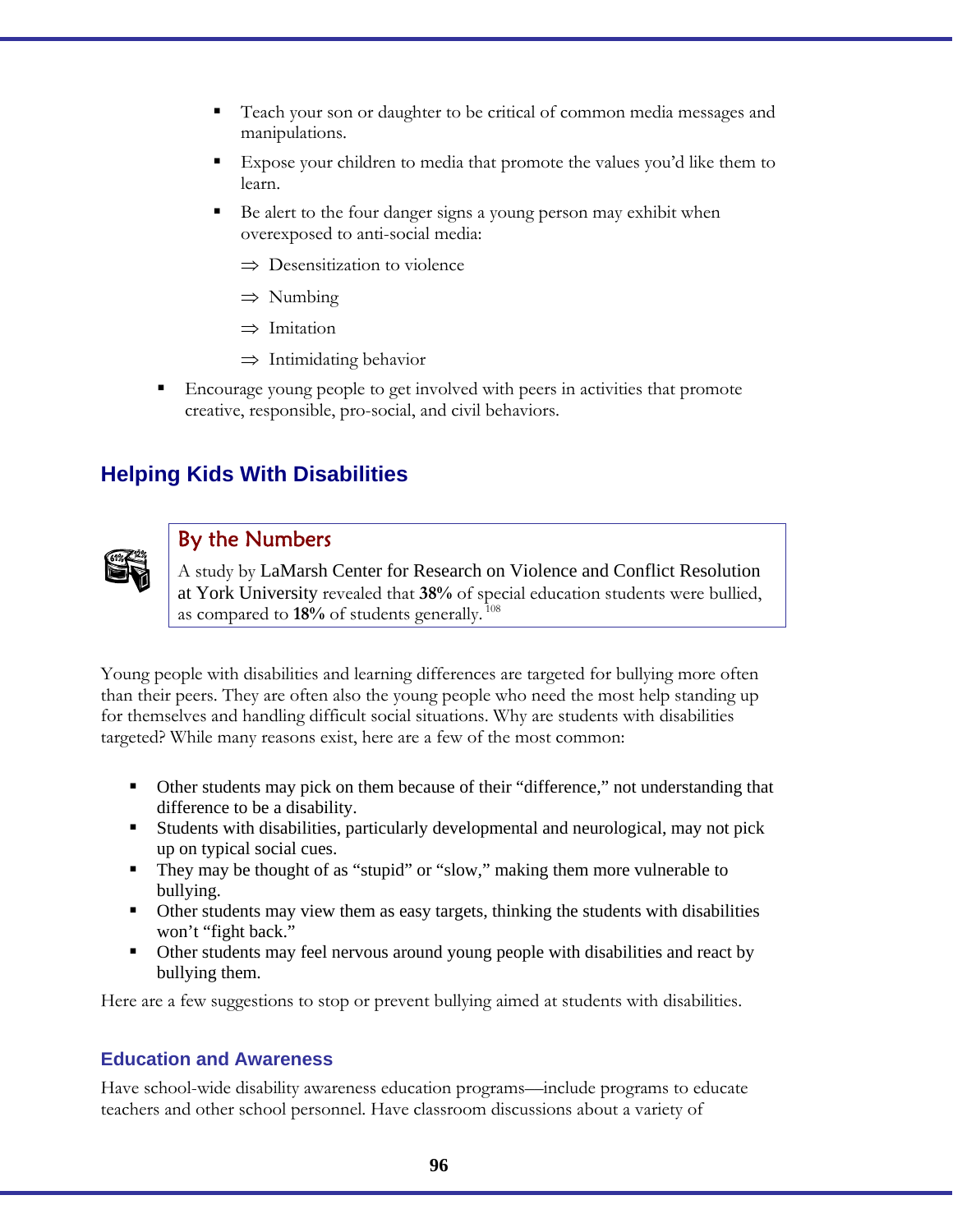disabilities. Awareness and education help students understand why some people look, behave, speak, or learn differently than they do and why that's OK.

Don't focus only on physical disabilities. Young people with neurological disorders and developmental delays who don't have a visible disability are frequently targets of bullying. Other students may not understand why they behave or speak differently, why they have trouble learning to read, or why they don't pick up on social cues when "they don't look disabled." Students may be less tolerant of someone's differences when they don't understand that person has a disability.

For example, certain behaviors, physical or verbal tics, anxieties, manners of speech, impulsiveness, repetitive behaviors, or needs for sensory activities may seem "weird" to the typical student.

#### **Realization and Understanding**

Help students realize that ignoring young people with disabilities is a form of bullying, even if it is unintentional. Everyone needs friends and to feel recognized and included. When young people are ignored by other students, it can lead to depression, loneliness, and low selfesteem.

When young people understand the nature of someone's disabilities, it becomes easier for them to talk with and include a student who has differences. Children with disabilities are often left out of groups and ignored by peers simply because the other students are nervous or unsure about what to say to them.

#### **Perspective**

Help students develop empathy and compassion, and to think about how students with disabilities may feel when they are bullied or left out. Ask, "How would you feel if you were ignored or ate lunch alone every day. How would you feel if you were being teased for something you couldn't change about yourself, like your skin color, eye color, or the way you walked?" Use social stories to discuss, build social skills, and role play kind behavior. Reward acts of kindness in the classroom, and create opportunities for students to "buddy up" with students who may need extra help making friends or completing a project.

### **Appreciation**

Help students realize that children with special needs have differences, but those differences are not "wrong" or "odd;" they are simply part of what makes them unique. Find ways to celebrate and share the unique gifts of special needs students in your class. Everyone has talents, some are just not as obvious or measurable as academics or athletics. For example, the ability to be cheerful under stress, to be friendly to everyone, to show compassion, to memorize well, or to be creative are all valid talents.

### **Classroom Tips**

 Teach students and educators to understand and tolerate differences, especially differences that are not visible. Programs such as "Kids on the Block," which uses puppets to enact problem situations, can help elementary school students with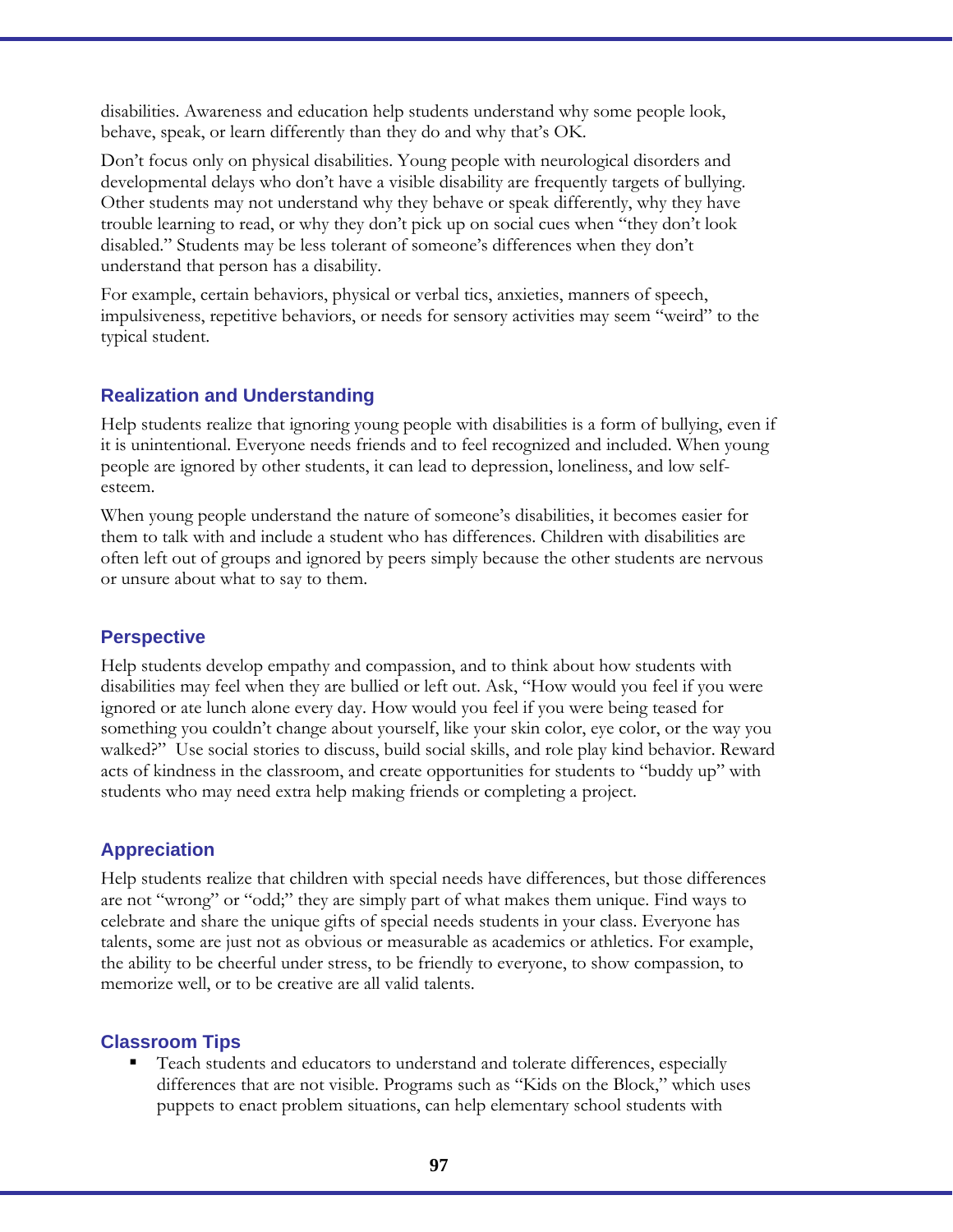acceptance, though they tend to focus on visible disabilities. (Information available at http://www.kotb.com/ )

- Include a social skills curriculum in the school; it can be part of character education.
- Reconsider "zero tolerance policies." The behavior of children with special needs can be misunderstood and may call for a more individual response. For example, a child with a sensory disorder may bump or crash into a classmate out of a need for sensory stimulation; but the other student (and teacher) may think the child was hitting on purpose, out of malice, or to start a fight. Or an accidental bump in the hallway may cause the special needs student to believe someone hit them on purpose. A child with impulse problems (caused by, *e.g.*, ADHD, fetal alcohol syndrome, or autism) may also upset another student (or teacher) unintentionally when they do or say something without thinking about the consequences. Such situations require sensitivity and adult intervention, as the child with neurological issues may not understand why s/he is being disciplined or why s/he upset someone.
- Have adequate staffing on the playground, in the halls, and in other unstructured times and places.
- **Prepare students for the introduction of students with special needs into your class** or into a group activity. Knowing what to expect is the key to acceptance.
- Be inclusive in your classroom activities so physically and mentally challenged students can participate. When appropriate, give them opportunities for leadership and responsibility.
- Use verbal instructions that children with neurological disorders and developmental delays will understand. Use written or pictorial instructions whenever appropriate. Many children with neurological disorders are visual/spatial learners. They may have challenges processing auditory information and may need to hear the instructions more than once.
- Give extra help to special needs students without obviously singling them out or making them feel different from their classmates. Extra attention can embarrass young people who just want to "fit in."
- Offer opportunities for mainstream students to serve as "buddies" to students with disabilities during class, lunch, or recess, or to volunteer as a tutor for younger students with disabilities (having mainstream students tutor grade-level peers can lead to the students with disabilities feeling even more different and "slow"). Working and socializing one-on-one allows students to get to know young people with disabilities as individuals and to become invested in their success.

### **Social Skills and Bullying Prevention Curricula for Middle School**

- *Adventures in Peacemaking: A Conflict Resolution Activity Guide for School-Age Programs* by William J. Kreidler and Lisa Furlong is available through Educators for Social Responsibility at **www.esrnational.org** or by calling 1-800-370-2515; or through Project Adventure at **www.pa.org** or by calling 978–524-4500.
- *Conflict Resolution in the Middle School* by William J. Kreidler, available through Educators for Social Responsibility at **www.esrnational.org**.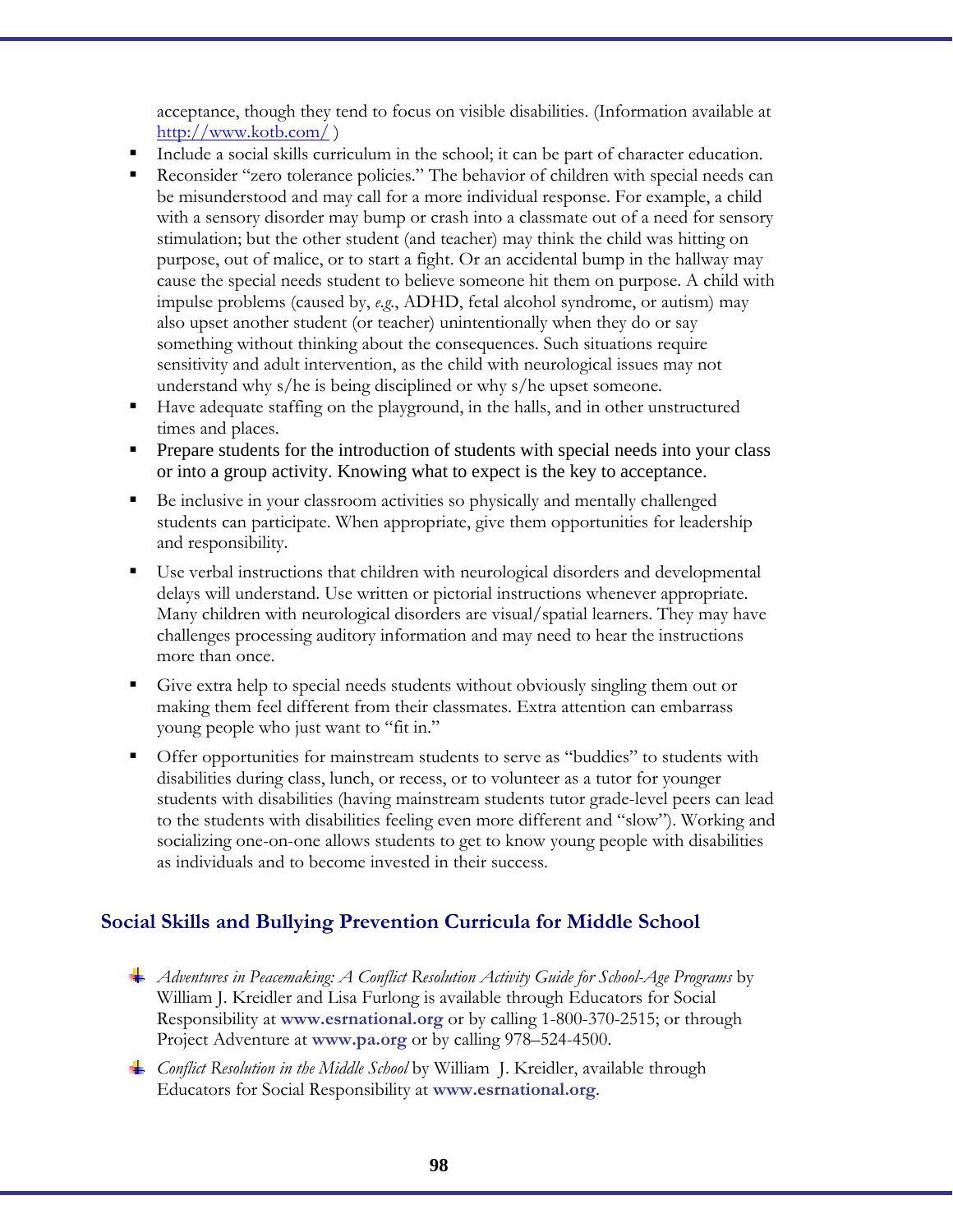- *Don't Laugh at Me*, Grades 6–8 by Laura Parker Roerden, a joint project of Operation Respect and Educators for Social Responsibility, available free at **www.operationrespect.org**
- *Flirting or Hurting?* A Teacher's Guide on Student-to-Student Sexual Harassment in Schools by Nan Stein and Lisa Sjostrom (National Education Association 1994)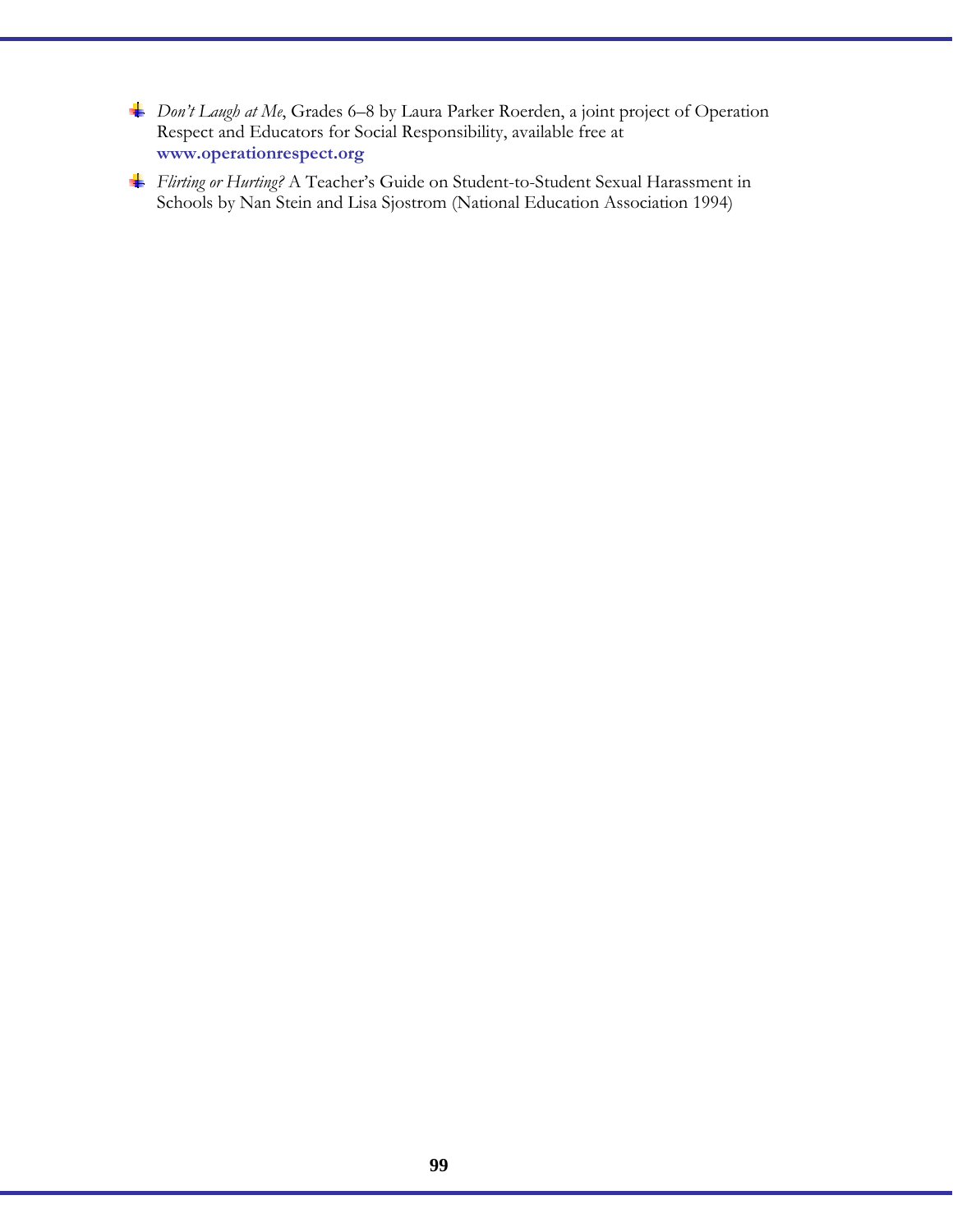# **Chapter 4**: Interventions That Help Bullies, Targets, and their Families

"Educators need to begin by identifying themselves as part of the solution and by searching for an effective path for helping the child to help him/herself"

#### — **Committee for Children, Second Step**

While this Guide's focus is prevention, there will be times when you need to intervene in bullying incidents no matter how comprehensive your plan. How do you help targets? What can you do for bullies? Will you know bullying when you see it? Some general advice for handling bullying is offered here, but every situation and each young person are unique.

We recommend you work with your counseling staff to develop protocols for effectively intervening with targets, bullies, and their families. Be on the lookout for targets and bullies who are in need of professional counseling. The effects of bullying can cut a large swath emotionally through a young person's life and working with a professional behavioral/mental health professional may be needed.



### By the Numbers

One study showed that in 400 hours of videotaped episodes of bullying at school, teachers intervened in only one out of every 25 instances.<sup>109</sup>

# **Warning Signs of Bullying**

Adolescents are particularly adept at holding their feelings close to their hearts. It can be difficult for a young person to share that s/he is being targeted for abuse—even with a trusted adult. They may have internalized the abuse and believe they deserve such treatment. They may also feel so disempowered by the experience that they believe there is nothing you can do to help them.

A certain amount of adolescent angst is normal, but a sudden appearance of certain symptoms in a young person is a sign that all is not right; this young person may be the target of abuse at school. Find out more about how the young person is doing by taking the time to ask and listen.

Warning signs include:

- Symptoms of depression, such as withdrawal from normally enjoyable activities, insomnia, and lack of appetite
- Bouts of anger or other emotional outbursts
- Unexplained headaches, stomach aches, or the like
- **Excuses to not go to school; increased absenteeism**
- A new route to school; avoiding certain students or parts of school
- Refusal to take the bus; sudden requests for rides to school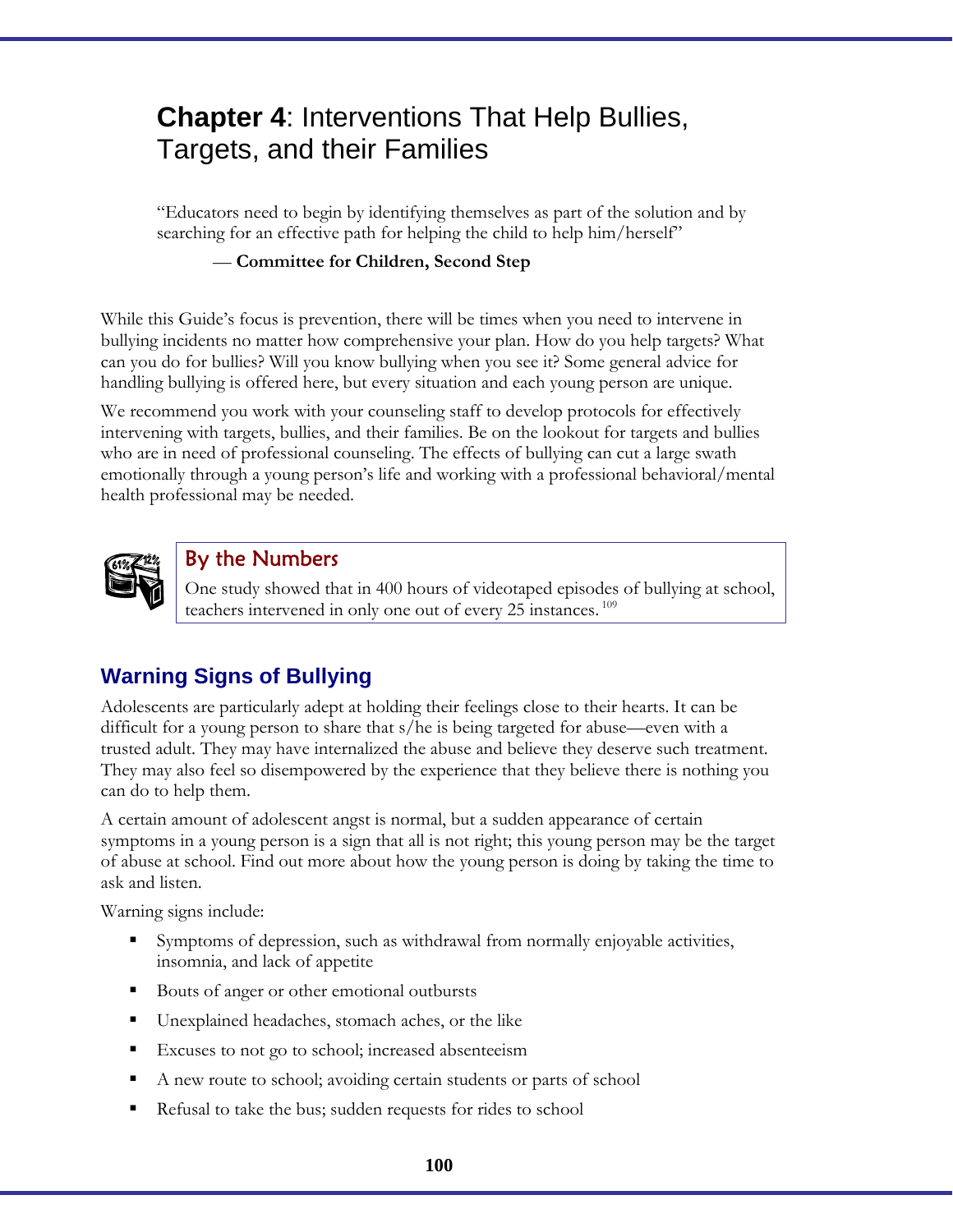- Requests for extra money
- Missing clothing or possessions
- Unexplained drop in grades and lack of interest in school
- Avoidance of social events (in school and out of school)
- **Increasing isolation from peers**

#### **Tip: Bring It Home**

Make sure parents know the warning signs of bullying, because they may see many of the behaviors at home.

# **Responding to Bullying**

#### **What to Do**

When a young person has been targeted, follow the *10 Steps to Safety*:

- 1. **Validate the child's right to physical and emotional safety**: "You have a right to feel emotionally and physically safe at school and we will help you be sure that you can have that."
- 2. **Share your own experiences with bullying when you were that age** (either as a target or bystander). It can help the child not feel so alone; they might be surprised to learn that an adult they respect could have been targeted.
- 3. **Give assurance that there is nothing wrong with the target:** "You've done nothing to deserve this; it's the bully who is at fault."
- 4. **Validate feelings**. "That must really hurt. I remember how hard that was when I was your age."
- 5. **Provide protection**. Provide increased adult supervision of the young person throughout his or his day; build a protective peer network around him through crossage buddy pairing.
- 6. **If you're the parent, tell the school what's going on**. With the school you can develop an action plan.
- 7. **Talk to parents of both targets and bullies**: Talking to parents of bullies should be done by the school, not the target's parent{s}. It might escalate the behavior for a parent to go directly to a bully's parent(s).
- 8. **Get the target and bully help.** Counseling may be necessary for both parties. Help both parties develop social skills and learn new behaviors. Reassure the target that s/he did nothing to create the problem, but explain that are a few ways you can help him or her to be more effective in the situation and make friends and allies.
- 9. **Confront the bully in private***.* Be firm about what is acceptable and unacceptable behavior.
- 10. **Intervene immediately**. Waiting to deal with a problem might be interpreted as a condoning it.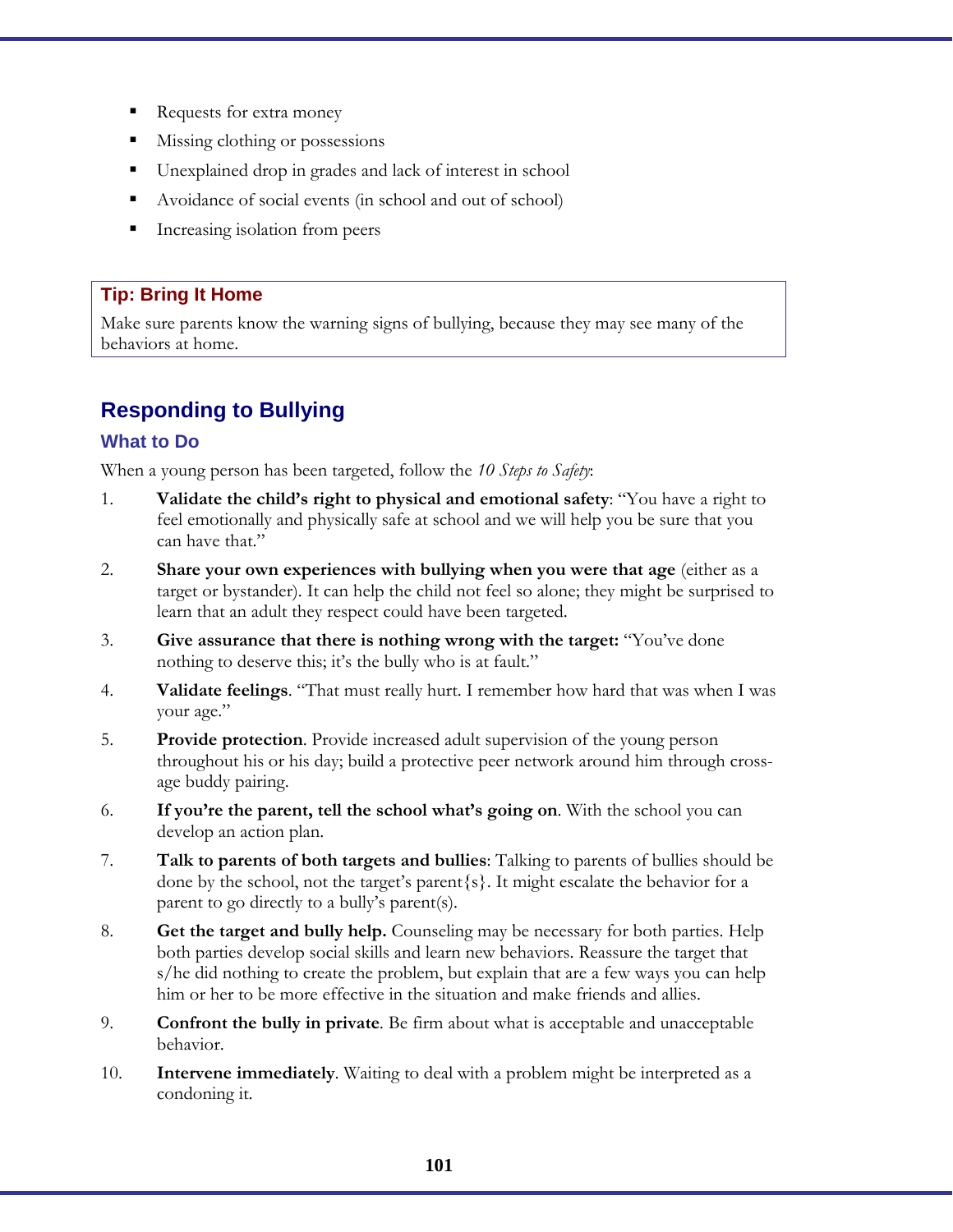### **What Not To Do!**

- Do not tell the person being bullied to:
	- ⇒ Toughen up
	- $\Rightarrow$  Avoid the bully
	- $\Rightarrow$  Fight back
	- $\Rightarrow$  Try to solve the problem themselves
- Do not confront the bully or the target in front of their peers. Research shows this sort of attention might make the problem worse by elevating the bully's prestige and sense of power and diminishing the person being bullied.
- Do not ignore the incident. Inaction will be perceived as condoning it.
- Do not try to mediate the problem between a target and bully. The power imbalance makes this approach very unwise.

### **Targeting as a Symptom of School Climate Problems**

It is important to listen to young people who have been targeted by bullying and offer appropriate resources and support. Yet it is also very important that the larger school structure address the overall power imbalances that are associated with bullying.

A school setting in which bullying is common affects the quality of the learning experience and the safety of all students, not just those most immediately involved. Episodes of bullying witnessed by adults are usually just the tip of the iceberg; it is likely there are many more manifestations of unhealthy power imbalances plaguing the school climate. A holistic approach to violence prevention is needed to build and sustain a non-violent school community where all students can learn and contribute their unique talents.



# Things to Think About

- How can teachers give all students the opportunity to receive respect and appreciation for their unique talents?
- How can you facilitate learning approaches that appeal to all students and create new opportunities for participation?
- As non-violence is learned through role-modeling, practice, and a deepening understanding of the value of respect for others, what is your school doing to facilitate this learning?
- What other beneficial resources exist for students in the home or community?

# **Teach Assertiveness Skills to All Students**

Teach youth how to respond assertively. Give young people plenty of opportunity to practice responding assertively in role-playing exercises and show them how subtle things, such as body language and tone of voice, can contribute to the message they send. (**See** Chapter 5 for more information about building skills for responding to bullying.)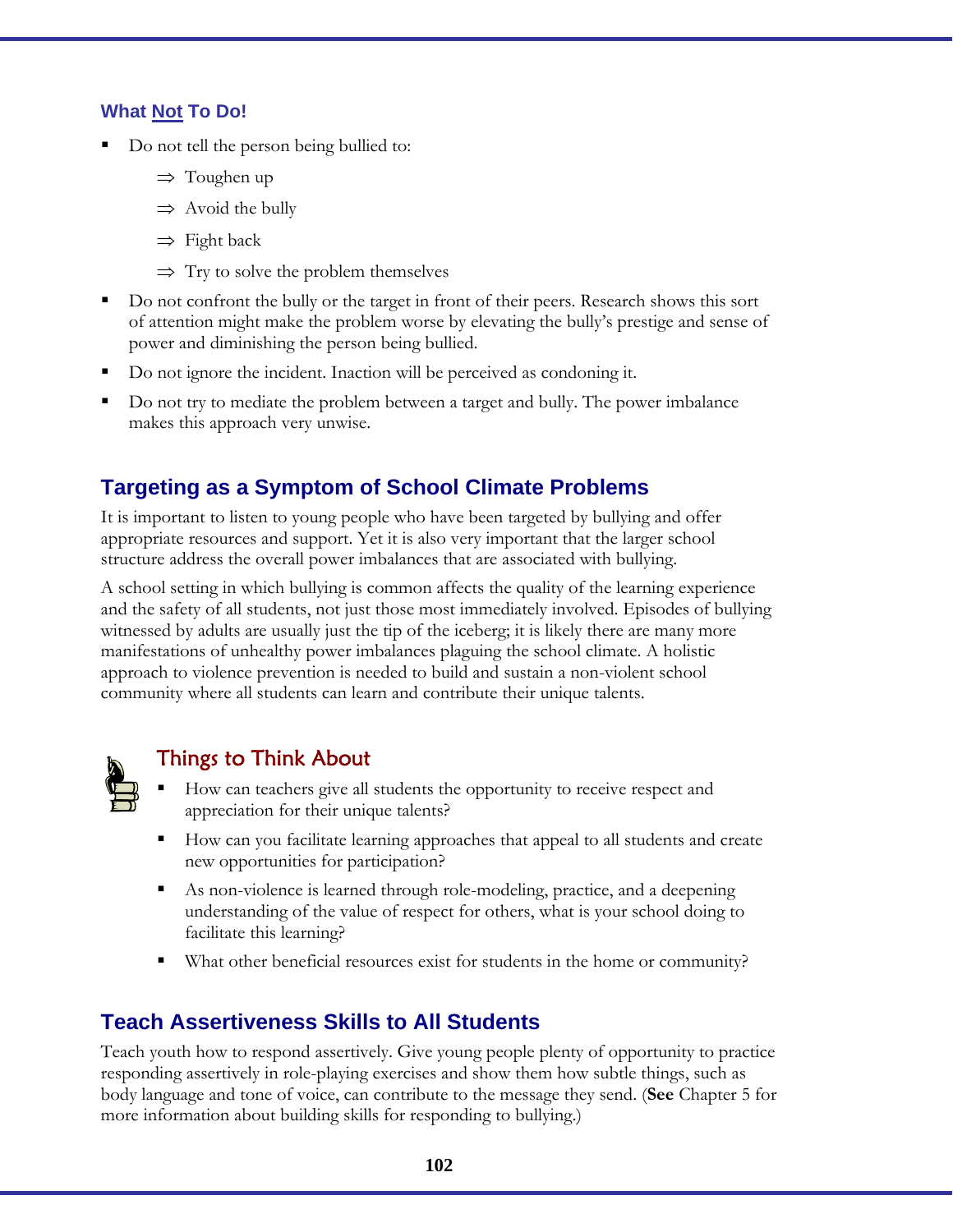# **Build Self-Esteem**

Research shows the best ways to build young people's self-esteem is by giving them opportunities to take on challenges and meet those challenge successfully. But such success does not come without support. Top-performing athletes and others know the value of a coach, positive self-talk, practice, and hard work in developing needed skills.

Intervention programs that help young people develop a new skill—be it chess, art, music, or martial arts—can be extremely effective in developing resilience in young people to meet life's complex challenges. Draw attention to the positive qualities of students in individual and group settings, and always praise young people in a way that is concise, specific and sincere.

#### **Tip**

Debra Pepler and Wendy Craig at York University in Toronto advise that targets who have successfully learned to stand up for themselves do so in the first encounter with their bully. This way they will have intervened before the power dynamic becomes too entrenched. Once it has become entrenched, bystanders and caring adults are critical to intervention efforts.



# Home Connections: Helping Families of Targets

ʺWe had no way of knowing how much she was taunted."

#### – **Parents of a girl who shot a classmate in retaliation for taunting**

Research shows that families of targets are typically very close-knit.<sup>110</sup> While caring is a strong value in such families, there might be a quality of over-protectiveness to the parenting. When working with such families, draw attention to the positive aspects of the family. These same positive qualities can also be harnessed as protective factors. Families need to know that you will partner with them to do everything you can to keep their children safe at school and keep them informed every step of the way. Likewise, they need to keep you informed of any changes in their children's moods or behavior, or incidents of bullying that occur outside of school.



# Things to Think About (For Families)

- Does my child have the skills s/he needs to maintain friendships or relationships?
- Do I support my child's friendships as needed (e.g., with rides, privacy as appropriate)?
- Does my child have what s/he needs to fit in with his or her peers? (While it's great to encourage individuality in a child, respond as sensitively as possible, within your financial means, to requests for specific jeans or shoes, for example. Fitting in and appearing as normal as possible can be very important for targets.)
- What interests outside of school does my child have? How can I encourage her or him to gain skills or achievement with that interest?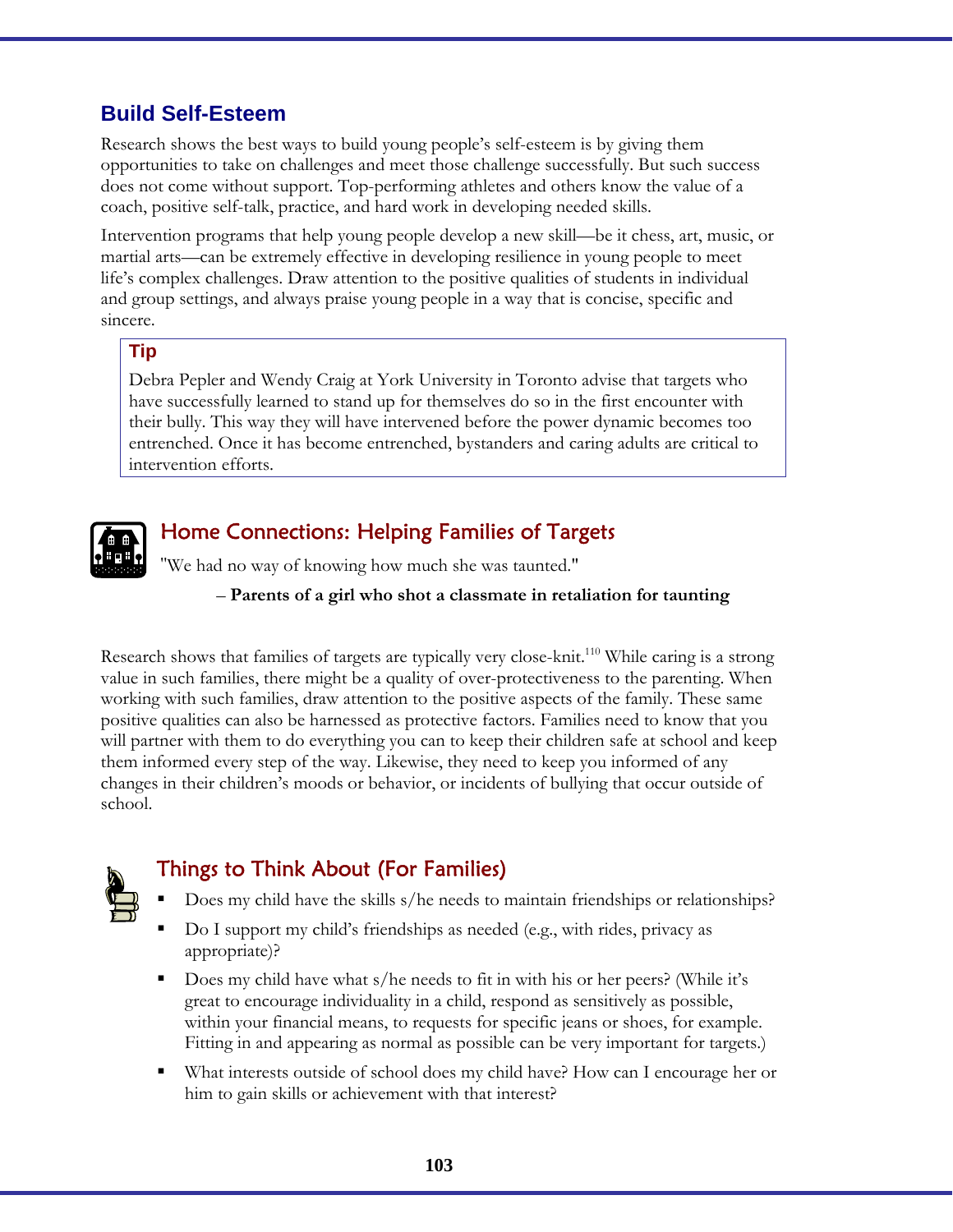# **Working with Bullies**

"Hatred deforms the hater more than the hated."—**St. Augustine** 

Communicate your intolerance of bullying behavior, but not intolerance of the perpetrator. Many young people who bully are able to break out of patterns of aggression when give appropriate guidance.

### **Give Them Opportunity to Reflect**

Bullies benefit from the chance to reflect on their actions. While this step is just one part of a comprehensive program, it is part of a bully's coming to understand that you take the incident seriously and that, while there are consequences, you believe s/he can reform. You can prompt reflection through an interview, a survey, or some other self-administered tool. Be sure to include an opportunity to reflect on:

- Why the behavior was wrong
- What the impact was on the target (Encourage empathy and perspective taking; *i.e*., "How would you have felt?" "How do you think X felt?")
- What the intent of the comment or action was (or what was the need it was meeting in the perpetrator)
- How many incidents the student has been involved in
- What they think should be the consequence of their action. How s/he might make amends to the target. In many cases it is not a good idea to have the target and the bully confront one another; but in some cases, especially those where the problem is in its early stages or is not too severe, the bully might be able to write a note of apology or offer another non-threatening way to take responsibility for his actions.

Also include:

- An opportunity to recommit to the classroom or school agreements related to the incident
- A definition of the action (bullying, harassment, hate crime) or restatement of the policy the action violates

# School Spotlight: Brookline<sup>111</sup>



### **Harassment Policy Process Sheet**

### **(The Bay Cove Academy)**

*Definition***:** Harassment on the basis of race, gender, national origin, religion, disability, physical appearance, or sexual orientation in any form will not be tolerated. Sexual harassment is unwanted sexual attention. The range of behaviors include: verbal comments, subtle pressure for sexual activity, leering, pinching, patting, and other forms of unwanted touching.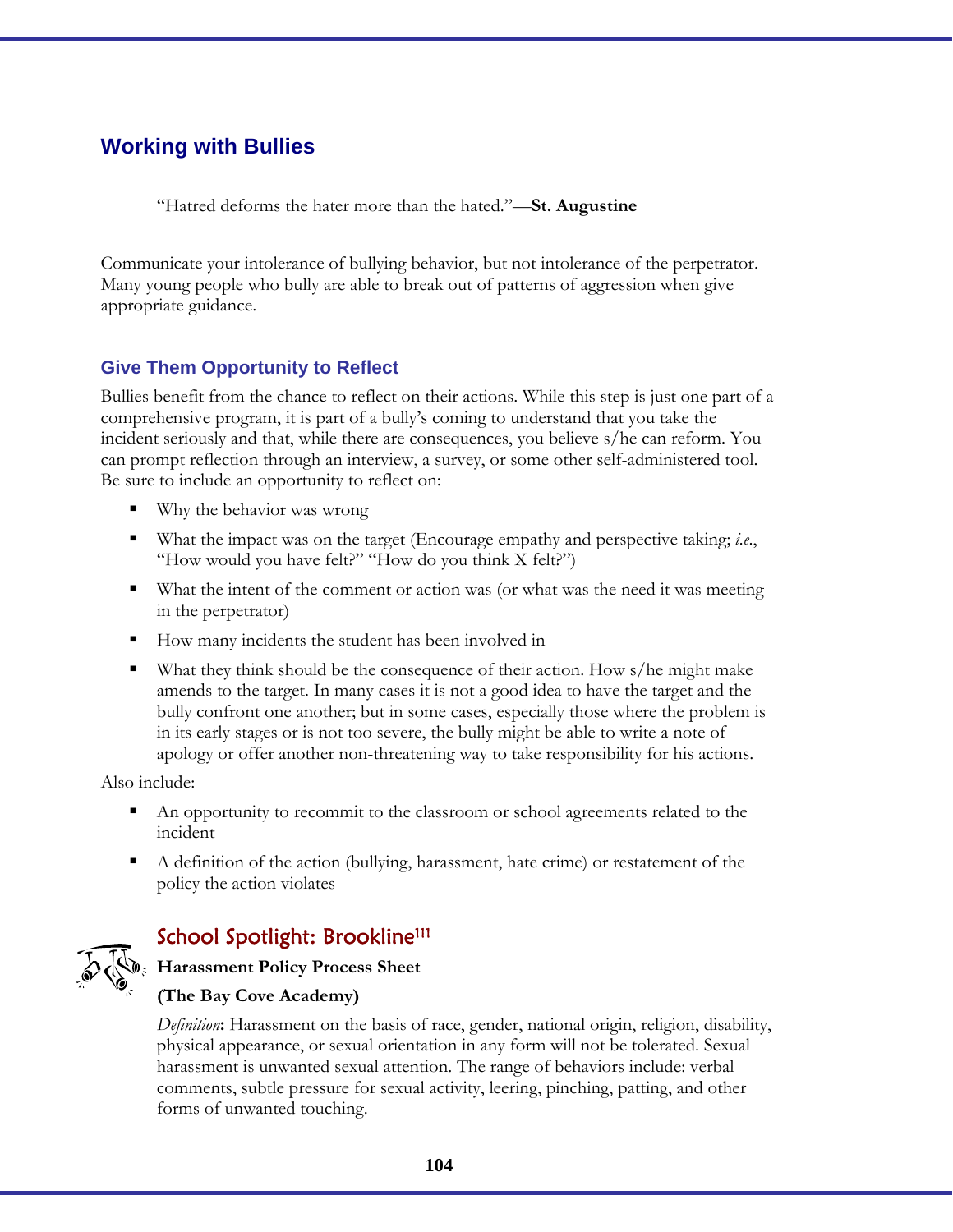- What was the harassing behavior?
- At whom was it directed?
- How do you think the behavior affected the other person(s)?
- What was the intent?
- What do you think the consequences of this kind of behavior would be at a job?
- How many times have you been called on this policy?

*Provided by Bay Cove Academy, Brookline, MA112*

# **Anti-Discrimination Process Sheet**

*Definition*: When an individual refers to another person's nationality, race, gender, religion, sexual orientation, disability, or physical appearance negatively, in an offensive way, or with the intent to offend, consequences will occur.

- 1. What were your words/actions that were discriminatory?
- 2. What was the intent of your comment? For example:

| I was mad at the person | I wanted to hurt the person's feelings. |
|-------------------------|-----------------------------------------|
| To make kids laugh      | To get attention from staff             |
| To be cool              | I don't know                            |
| Other                   |                                         |

- 3. How do you think your comments affect the other person(s)?
- 4. Has anyone ever used those words towards you?
- 5. How did you feel then?
- 6. I realize that my words were offensive in the area of nationality, religion, age, race, sexual orientation, gender, or other.
- 7. How many times have you been called on this policy?

### **Re-channel Bullies' Need for Power**

Perpetrators of bullying can do well if they are placed in leadership roles that allow them to re-channel their power in positive directions. For example, when appropriate, pair them with younger students as a mentor or have them join the school safety patrol. But be honest with them about their strengths and weaknesses, and monitor their behavior to ensure the safety of other children and that positive change follows. Be sure they contribute to the school in a way that leverages their strengths and does not rely on weaknesses. What's important to them? How do they think they might best contribute?

Bullies with a chronic pattern of aggression might be paired with an older mentor (highschool students or a respected adult) who can help them develop different ways to relate to other young people. Research from the Center for the Study and Prevention of Violence shows that the "Big Brothers Big Sisters" program, which involves adults volunteering as individual mentors, has been effective in reducing violence at schools.<sup>113</sup>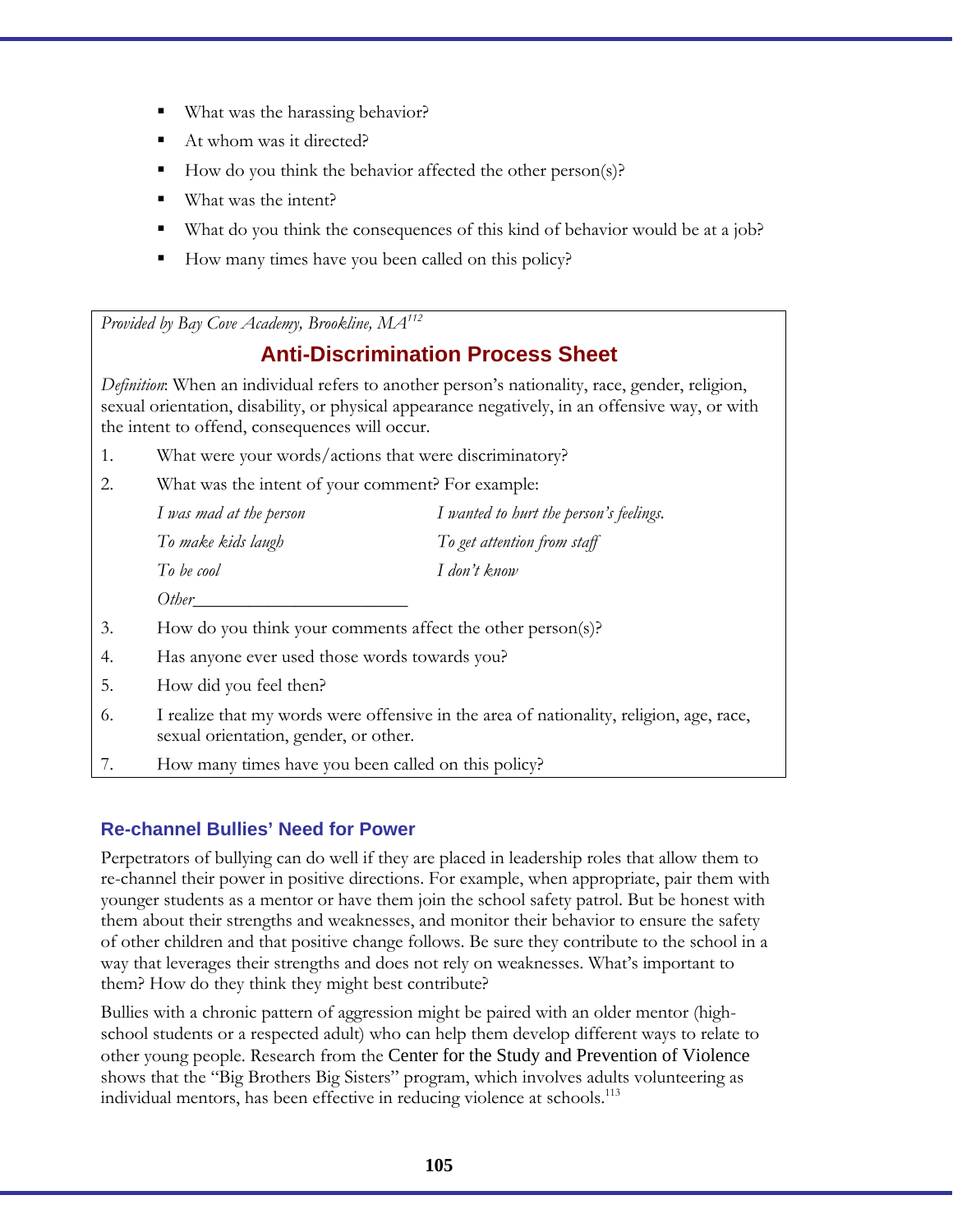# Delve Deeper: Are They Bullies?

Screening tools such as the *Systematic Screening for Behavioral Disorders* (Walker & Severson, 1992) might be helpful in identifying young people who are having behavior problems and are in need of professional intervention.



# Home Connections: Working with Families of Bullies

Parents of bullies might have difficulty believing their children are engaging in the behavior. In some instances, parents might even condone the behavior because of the many myths about bullying (e.g., the students can handle it, it's normal to bully, or the target had it coming to him).

Interventions with parents of bullies need to model the type of relationships they should be providing at home. Be clear about boundaries and expectations for behavior at your school, be consistent in your communications, and help develop a secure and understanding relationship between the school and the family.

#### **Tips**

- Affirm something the family is doing right.
- Show that you care about the student and have faith in his or her ability to change.
- Join with parents for problem solving. (Rather than being the expert and telling them what they should do, ask: "What do you think we could do to help XX learn alternative ways of relating to other students?" or "Why do you think XX might be acting like this now? Has he done this before?")
- Take a nonjudgmental, respectful attitude toward their beliefs (being open to cultural differences in child rearing).
- Correct misinformation about bullying whenever possible.



# Things to Think About (for Families)

- Is there something going on in the young person's life that might be bothering him or her?
- Where might he have learned the bullying behavior? (Is there any way that you might be reinforcing the behavior)?
- How much violent media (movies, TV, computer games) is s/he exposed to?
- Have you communicated your disapproval of bullying?
- What types of supervision do you provide?
- How do you usually intervene when your child is aggressive?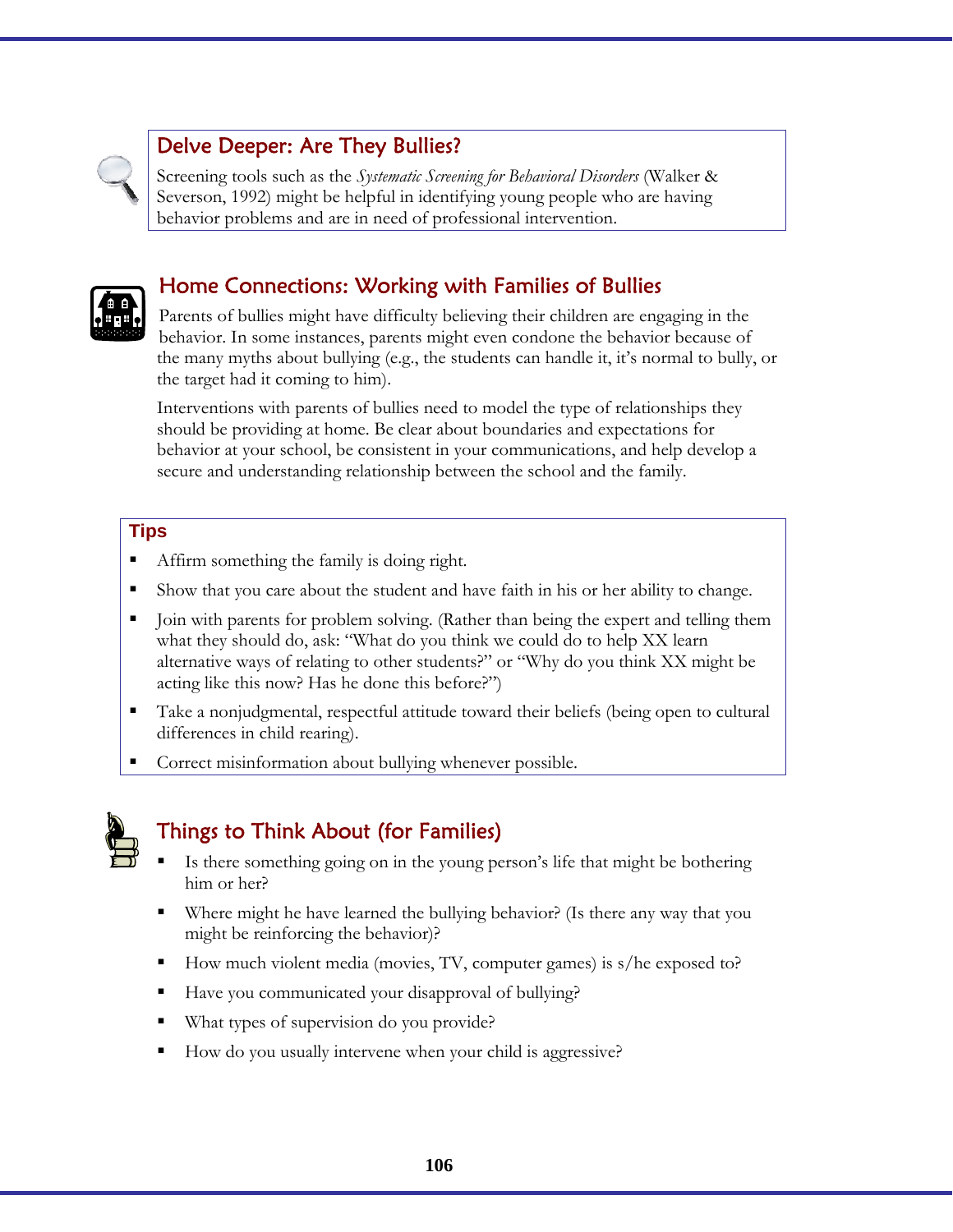#### **Tips for Parents of Bullies**

Help your son or daughter develop alternative options to aggression (and always intervene in aggression with clear, firm consequences). Ask: "How could you solve this problem differently next time?" Help your child learn problem-solving skills. Monitor and limit exposure to violent media. Adolescents, whether or not they admit it, need limits and can feel that your efforts to protect them are a sign of caring. Help your child address anything that might be bothering him or her: Ask how they are, then listen, listen, listen. If s/he is having problems, together create a plan for addressing the problems.

Seek counseling services, when appropriate. Nearly all young people can benefit from working with a trained therapist.

Together with your son or daughter create agreements for behavior at home and a system of non-punitive consequences. Be consistent in applying the consequences.

# **Responding To Hate**

Here are some school-wide suggestions from the U.S. Department of Education's Office of Civil Rights for responding to hate crimes or other violations of your anti-harassment policy:<sup>114</sup>

- Immediately investigate all reported incidents to determine whether the alleged harassment occurred, determine the scope and severity of the behavior, identify the perpetrators, evaluate the harm to the victims, and determine the appropriate corrective action.
- **IMMEDIATE:** Immediately refer to law enforcement authorities when the acts in question are violent or criminal in nature.
- Issue forthright announcements from school authorities condemning the harassment and promising appropriate corrective action when the incidents are well known or of public concern.
- Punish, as appropriate, harassers who violate provisions of the school's disciplinary code, such as provisions against sexual, racial, sexual-orientation-related harassment, obscene language, vandalism, other property damage, physical assault, threats and intimidation.
- Use disciplinary action, as appropriate, against employees who violate the school's policies against sexual, racial, sexual-orientation-related and other types of harassment.
- Offer ongoing remedial action intended to prevent recurrence, such as increasing adult supervision of an activity in which incidents have occurred and close monitoring of the victim's security.
- Offer emotional and psychological support as needed for the harassment victim.
- Have informal procedures for resolution, such as peer mediation or counseling, when the incident is isolated and not severe. Informal resolution is voluntarily selected by the parties, the harassment victim has full knowledge of the right to pursue the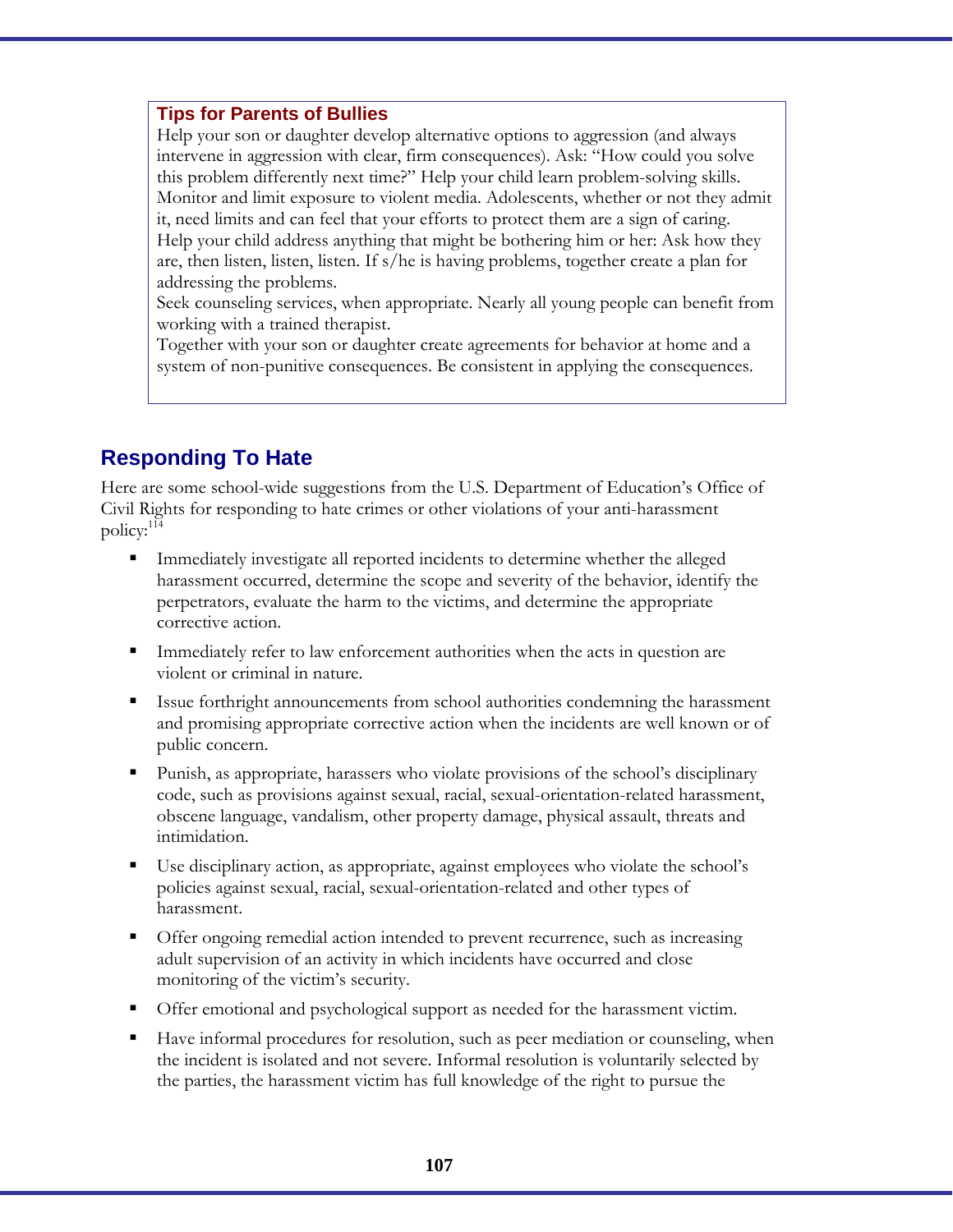formal complaint process, and the school determines that informal resolution is appropriate for the incident in question.

 Teach students who engage in harassing conduct more acceptable behavior, especially when the students are very young or the conduct was not intended to be harmful.

### Delve Deeper:

See the free resource from **www.nssc1.org** called "Working Together to Create Safe Schools" for great ideas for working with communities (under "Free Handout").



### Home Connections: Violence and Prejudice Reduction Resources

Resources abound for teaming up with parents to prevent bullying and harassment.

A useful fact sheet on preventing violence and bullying can be found at **www.yic.gov/drugfree/prevention.html**..

"What to Tell Your Child About Prejudice and Discrimination," a joint effort of the National PTA and Anti-Defamation League (ADL), is available through the ADL's Resource Center, 823 United Nations Plaza, NY, NY 10017, or by calling 212-885- 7951 or visiting **www.adl.org**.

### **A Note for Parents**

If your child is being targeted or you suspect your child might be a perpetrator of bullying, there are a few options for approaching the school. Many schools advise going directly to the school administrators with your concerns. Certainly, it's important for parents to work with the school's administration and teaching staff to address episodes of bullying.

Victim advocate and harassment lawyer Sylvia Cedillo and bullying prevention expert Susan Limber recommend that parents also join forces with other parents through their PTA or other networks to address the issue, because the nature of the problem is systemic and not likely to be confined to one child. Collectively communicated concerns are more likely to get a systemic (and therefore more effective) response.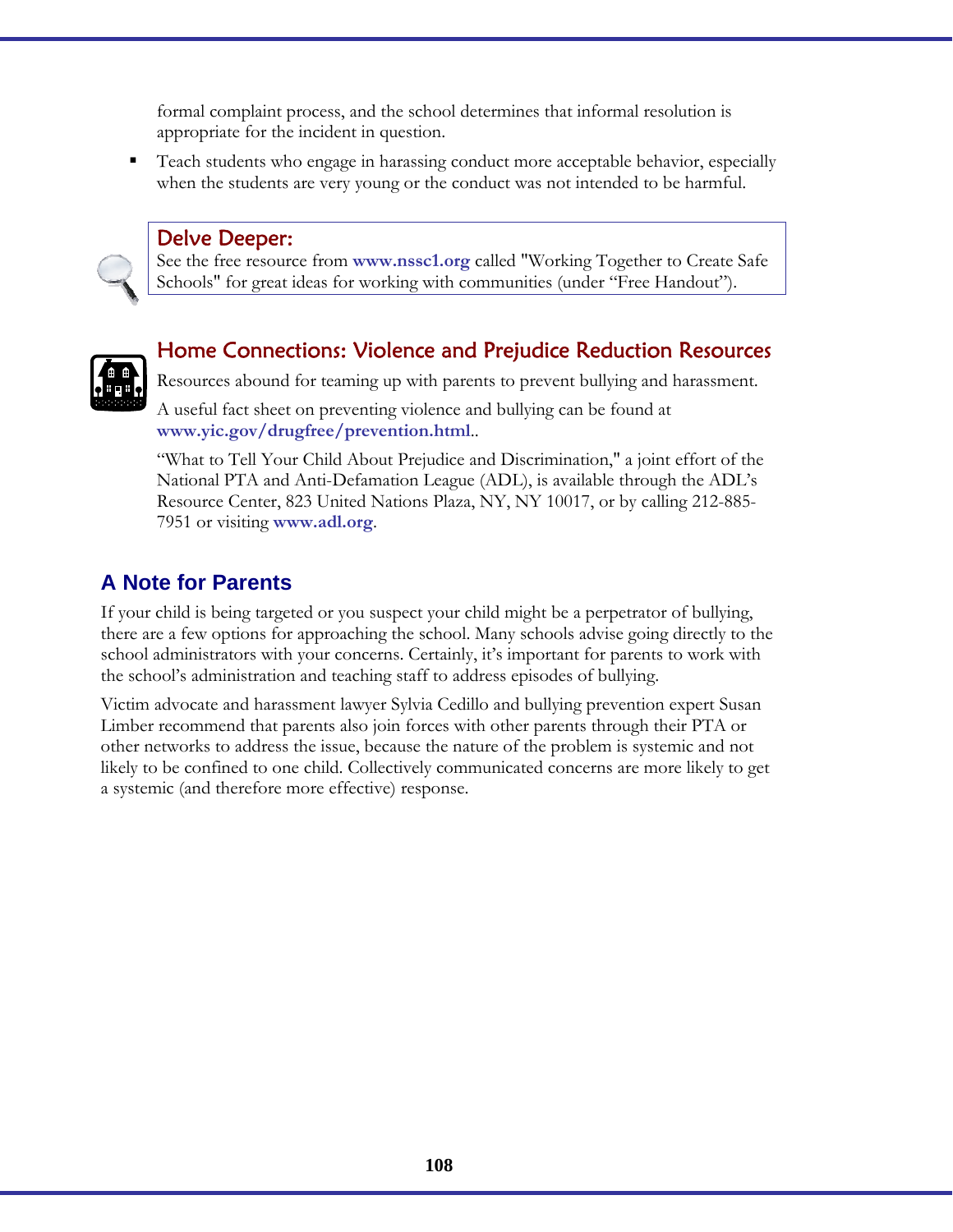# **Chapter 5: A Power Play for Peace,** *Cool Tools for Students*

"It looked like the bully thought he was more powerful."

#### —**a young person on "what bullying looks like"**

This chapter was written with the needs of students in mind. A successful bullying prevention effort empowers young people to build a school community that makes them feel both physically and emotionally safe.

We envision this chapter being given to young people to equip them to take leadership roles in your prevention efforts. Included are tools they can use to remind themselves what to do when they are targeted or when they are a bystander to someone else being targeted. Also included is a process for planning a service learning project to widen the circle of caring into the community.

## **It's All About Power**

True bullying involves an imbalance of power. A bully might use his or her social clout or larger size or faster wit to put someone down and then keep them down. Often, the ones who have power are given it simply because of the groups to which they belong. Because some groups enjoy unique power and status, while others are disadvantaged, someone might be harassed simply because of who s/he is. Some students have been targeted because they are, or are perceived to be, gay; because they are Latino or Middle Eastern; or because they have special needs.

By harassing someone believed to be "less than" themselves to enhance their own power, bullies help maintain and reinforce bias in the larger society. In effect, bullies spread hate and infect others who witness their harassment who may be led to believe someone of a certain race, size, or sexual orientation deserves such treatment.

Targets of such harassment can be said to be oppressed. Over time, they may begin to believe deep within themselves that they are not as good as other young people, simply because of who they are. Usually, they are being targeted for something about themselves they cannot change. Or they might be targeted for something about themselves that, to remain true to themselves, they should not change (i.e., religious identity).

Bullies can seem powerful; but bullies gain their power through the response of those who witness bullying. Our silence, laughter, or tacit encouragement of bullying gives power to a bully. The bully can be stripped of that power when someone stands up for a student being targeted; and bullying can be stopped in its tracks.

Rather than gaining power, we all—bullies, targets, and bystanders alike—are weakened by the experience of bullying. True empowerment results when everyone works together to stop bullying.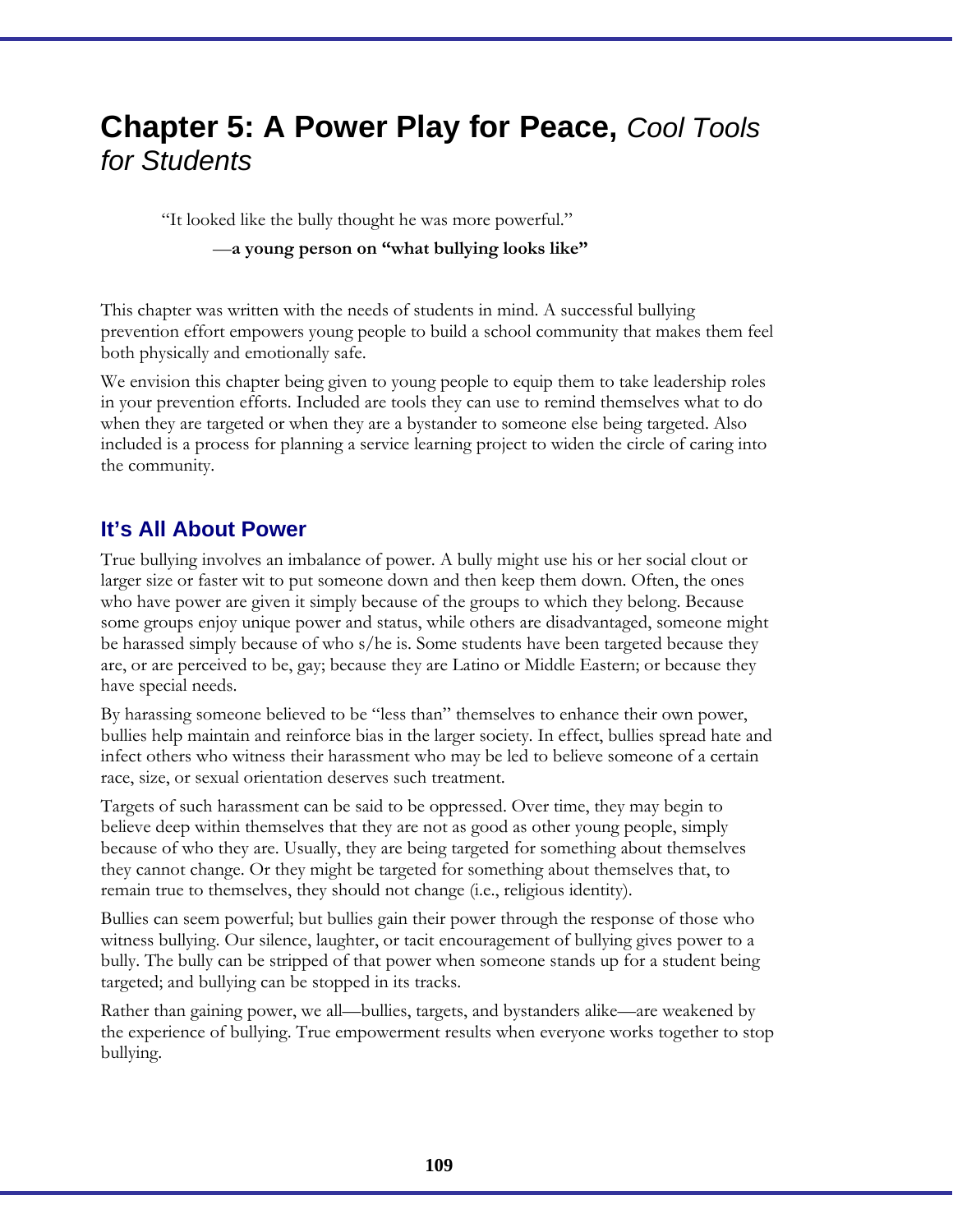

### **Reflection**

- Which groups in your school seem to have more power and privilege?
- Which groups in your school seem to be most often targeted for bullying?
- In what ways does your school encourage inclusion?
- In what ways does your school encourage exclusion?



#### Delve Deeper

Challenge Day is a powerful full-day experience for young people where they can explore the devastating effects of bullying and harassment. For more information, see www.challengeday.org.

# **You've Got the POWER!**

The next time you see someone being bullied or are targeted yourself, remember you've got the **POWER**:

**P**lay it cool: Keep your cool; don't respond aggressively or violently.

**O**pen to options: Seek help from an adult; know there is a way out.

Work together: Join together with others, rather than go it alone.

**E**liminate hate: Stop rumors; include excluded students; challenge bias.

**R**esolve to solve: Commit to ending bullying now; know that you can make a difference.

#### **Play it Cool**

Bullying behavior is reinforced by the perception that the bully has caused the target distress. The target might be able to withhold that reinforcement by pretending that she or he is unruffled by the harassment. A target might shrug and say, "Whatever," or simply walk away. However, if there is the possibility of physical danger, the nearest adult should be told immediately*.* Whether you are a bystander or a target, never respond to a bully's aggression with aggression or violence yourself. It will only make the situation worse and may end in someone getting hurt.

#### **Be Open to Options**

Sometimes it can feel like there is no way to stop a bully. Bullies depend on people keeping silent about their bullying so they can continue it. Some targets even say, "This is just how my life is going to be." But it is important not to give in. Being a target or witnessing a bullying event can certainly feel overwhelming, but remember that you have options. As a target, you can get help from others. Tell an adult what is happening. Practice some ways to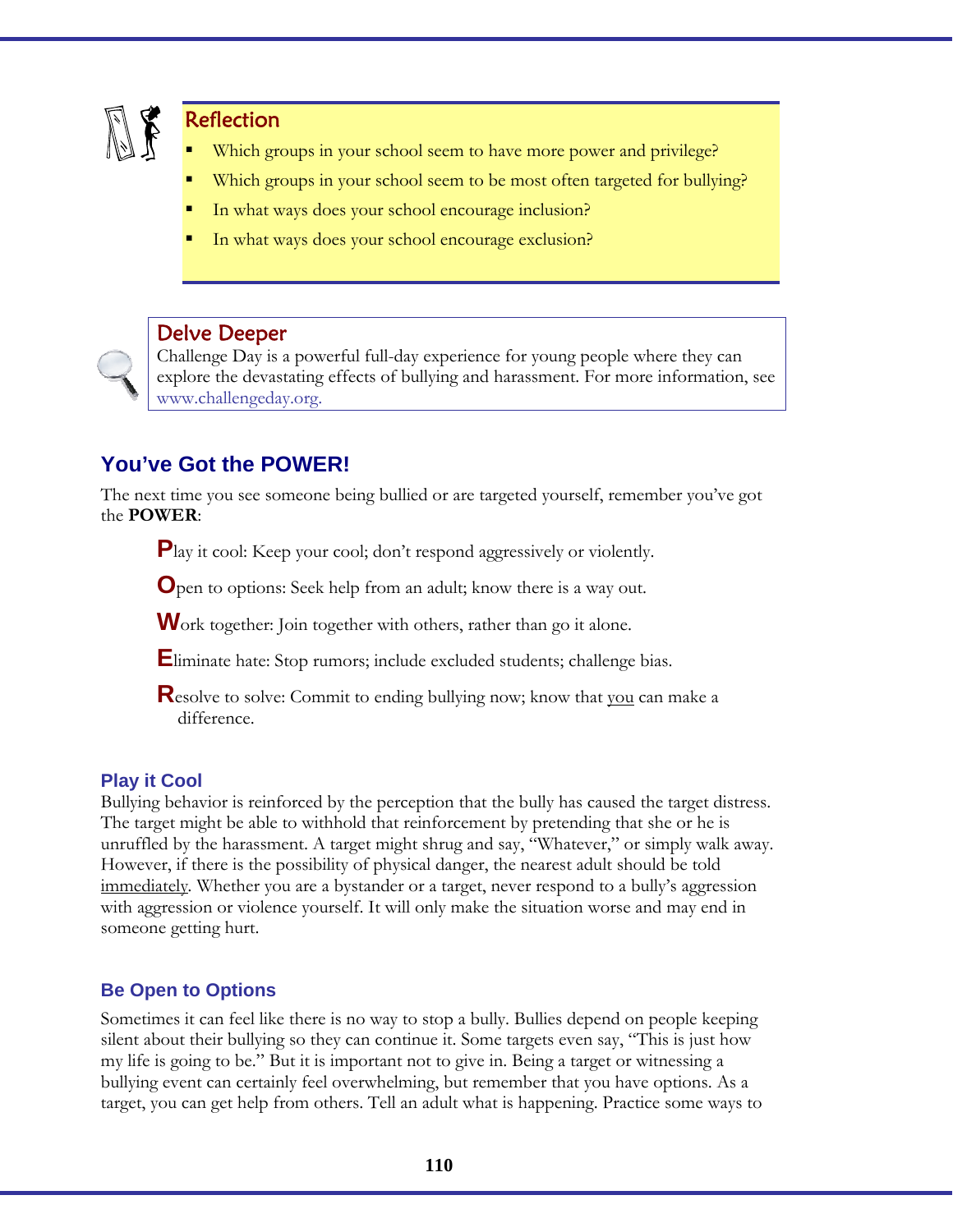respond in role plays with friends, teachers, and family. Bystanders can likewise find options for supporting the target and help end bullying throughout the school. (**See** "20 Things You Can Do When Someone is Being Bullied", below).

### **Work Together**

There is safety in numbers. If you're targeted, find a few friends to walk with you in places where you feel unsafe. If you witness bullying, be an ally to an ally. Join with other students—the more the better—to stop bullying as it is happening. Say, "We don't like the way you're treating him. Stop it." Then tell an adult what happened.

### **Eliminate Hate**

Gossip, rumors, graffiti, exclusion, name-calling, e-mails—there are so many ways hate can be spread throughout a school. Yet everyone has the ability to make a difference.

Take the high road and ask others to join you. If you see someone being targeted because of their race, gender traits, age, sexual orientation, religion, or physical or mental abilities, tell the person who did it to stop it and then tell an adult.

### **Resolve to Solve**

It's no laughing matter when students experience harassment. It ruins your school and makes it hard for everyone to concentrate on work and enjoy school. What can *you* do to help stop bullying? One way is to start a club devoted to ending bullying or join other young people in planning ways to bully-proof your school. *You* can make a difference.

(**See** "Widening the Circle of Caring —a Student Project" on page 112 for a way to work with other students to spread the word and be a bullying buster.)



### Reflection

- Think of a time when you spread a rumor, put someone down, or excluded someone. How did it make you feel?
- Why do you think you did it?
- Were there any underlying emotional needs you were trying to meet?
- What kinds of actions from others make you feel respected?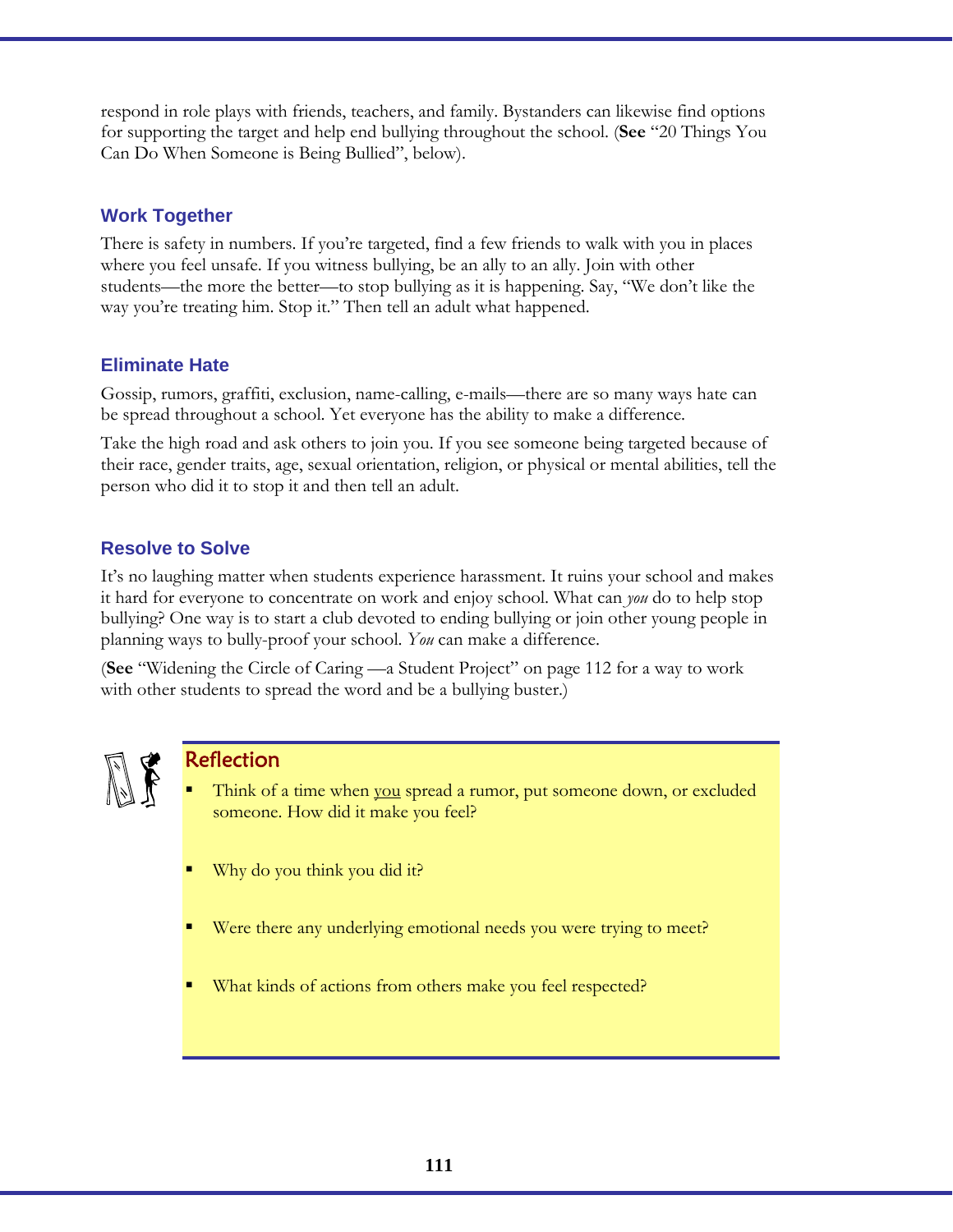# **20 Things You Can Do When Someone is Being Bullied**

- 2. Tell the bully that you don't like the behavior.
- 3. Be a buddy (walk with a targeted person in places they are likely to be targeted).
- 4. Include young people who are usually excluded.
- 5. Stop gossip in its tracks.
- 6. Tell a target that you don't think s/he should be treated like that.
- 7. Invite a target to have lunch with you and your friends.
- 8. Don't laugh when someone makes fun of someone—even if it has humor to it.
- 9. Tell a target something that you like about him or her.
- 10. Support other students when they stand up to a bully.
- 11. Tell someone who stood up to a bully for someone that you really admired what s/he did.
- 12. Listen to a target's story and keep it confidential from other students; (remember that it's okay to tell an adult if someone needs help.)
- 13. Remove graffiti from walls.
- 14. Surprise a target with a thoughtful gift.

| (your idea) |  |  |
|-------------|--|--|
| (your idea) |  |  |
| (your idea) |  |  |
| (your idea) |  |  |
| (your idea) |  |  |

# **Personal Bullying Buster Pledge**

Everyone has a role to play in ending bullying. What will be your role? After the following reflection, create your own pledge to end bullying.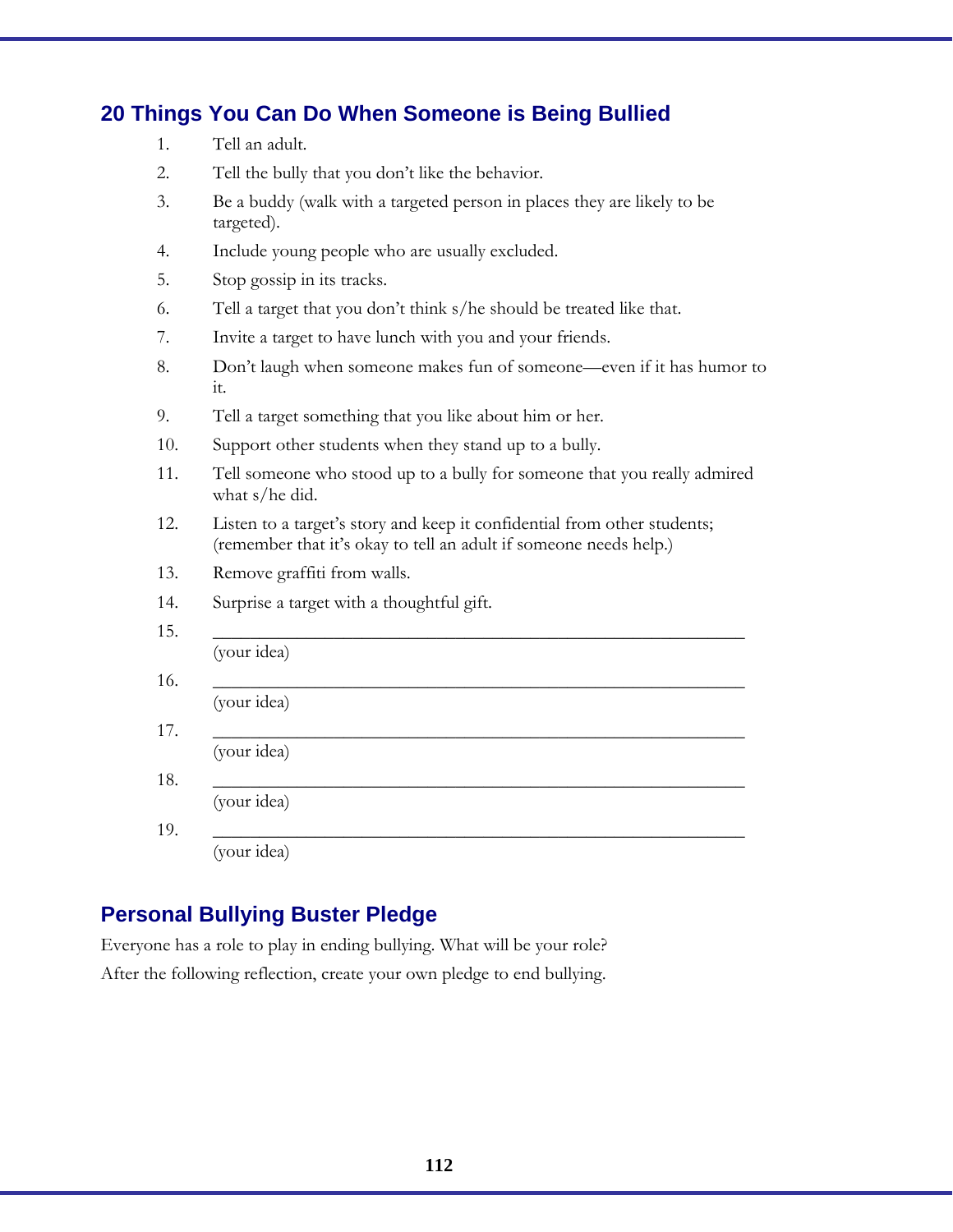| <b>My Bullying Buster Pledge</b>      |  |  |  |  |
|---------------------------------------|--|--|--|--|
| Beginning today, I will.              |  |  |  |  |
|                                       |  |  |  |  |
|                                       |  |  |  |  |
| 3.                                    |  |  |  |  |
|                                       |  |  |  |  |
| 5.                                    |  |  |  |  |
| <b>How Am I Doing With My Pledge?</b> |  |  |  |  |
| <b>My Goal For The Week:</b>          |  |  |  |  |



# Reflection

**One of the ways I am a good friend to others is. . .** 

**One of the ways I'd like to be a better friends to others is. . .** 

# **Widening the Circle of Caring: A Student Project**

In many ways, the bullying you see in your school reflects problems in our society. What problems in your community bother *you*? Is there anything you've learned from your experience of improving your school that you'd like to share with others? Do you want to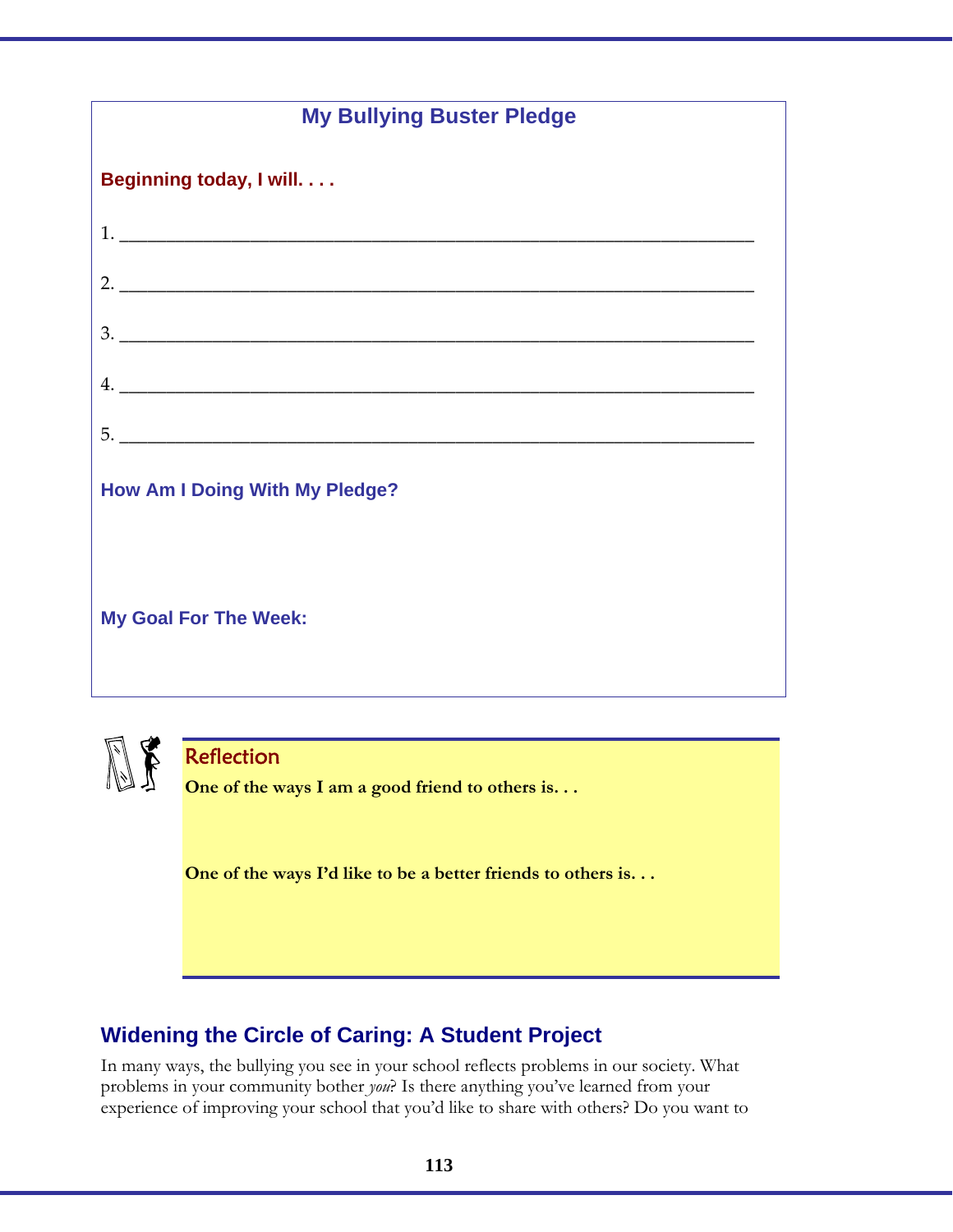make a difference in the lives of students in other schools, or the people in your neighborhood, city, or town?

The following process can be used with a group of other concerned students who want to widen the circle of caring beyond your school. The process can be student or adult led. It will take two sessions of about 1 hour for planning, with at least a week in between the two sessions.

It might be helpful to enlist the aid of a caring adult in supporting your efforts. But whatever you do, make it your own. This is **YOUR** project!



### Reflection

**A time I feel I made a difference in the lives of others was . . .** 

**It made me feel . . .** 

# **Activity: Heal the Hate!**

### **Session 1: What Did We Learn?**

**Materials needed**: large sheets of paper, enough markers for everyone, tape, a few balls, and a timer.

- 1. Play a game of group juggle.<sup>115</sup> Have everyone (including the leader) stand in a large circle. For this game, everyone will need to say a word they think describes themselves that begins with the first letter of their first name—followed by their first name. For example, "Silly Sam," "Fun Fran." Be creative with this part. There's no need to be modest! What about yourself are you proud of? You'll need to listen to everyone's name and try to remember it for the next part.
- 2. Once you've gone around the circle and everyone has said his or her name, bring out a ball. You'll say your name and then "hello (description) (name)" to the person you will be throwing the ball to. Then throw the ball. That person then says, "thank you (description) (name)," and then "hello (description) name" and so on. The only rule is that you must throw to someone who has not yet had the ball thrown to him or her. You can throw the ball any way you want—under your leg, behind your back, with both hands, or with one hand.
- 3. Once everyone has had the ball thrown to him or her, stop and explain the next part. You'll be going around the circle again with the ball, but you must now remember not only the names, but throw the ball in the same order and the same manner you did the first time. Only this time the group will try to do it more quickly.
- 4. Once you've gone around the circle again quickly, start again, in the same order and manner. But after the second or third throw, add a second ball. While the first ball is going around the circle, the second ball will also go in the same order and in the same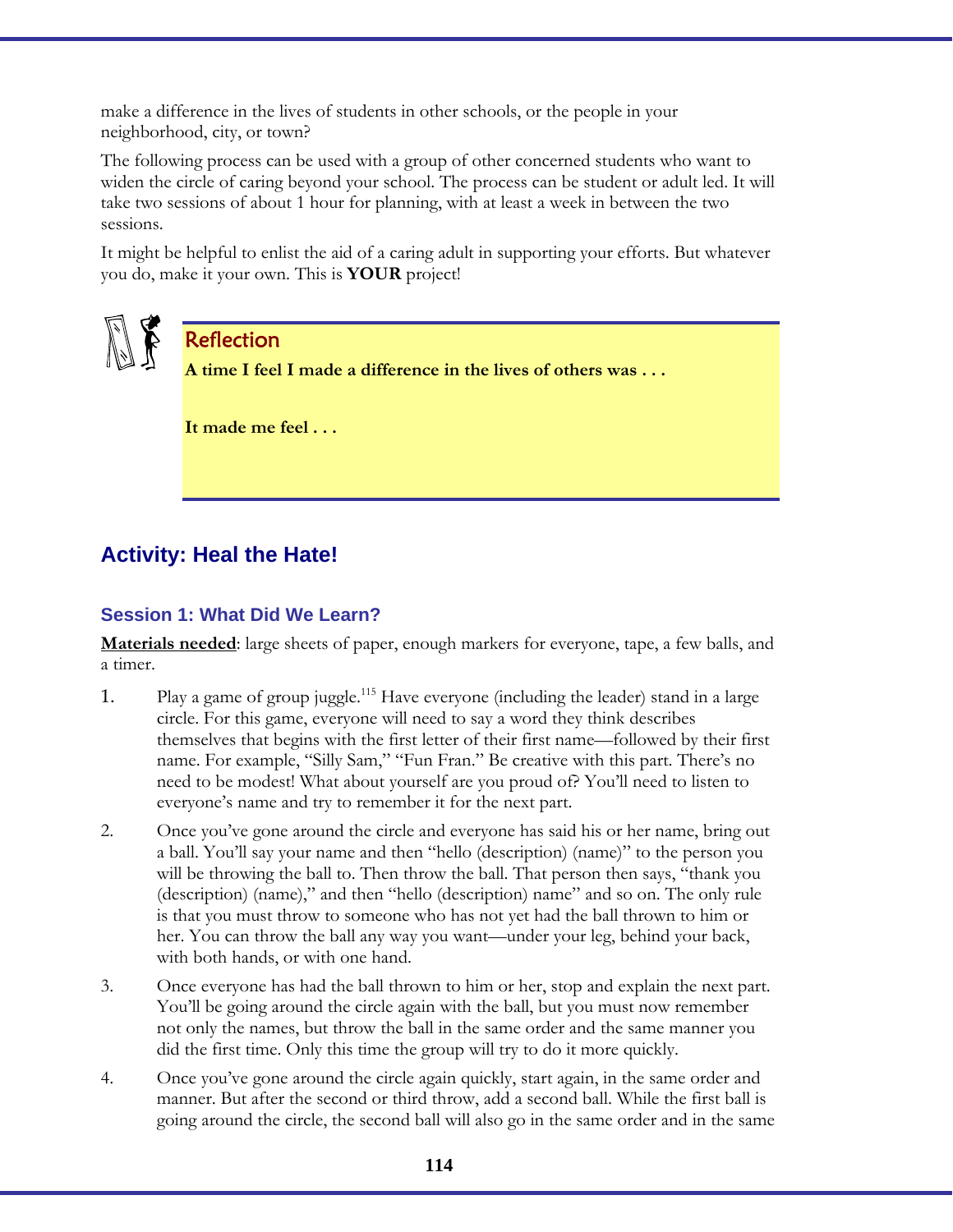manner you established. Add a third ball. And a fourth! See how quickly everyone can do this! Do it a few times and see how good at it you can get.

- 5. Explain that you're all here to together plan a project that brings your bullying buster efforts to someone else. You might want to do something for another school or for your town or city. You don't know what you will you do or for whom. And that's why you're all here together—to think about that. You'll have two sessions to plan your project.
- 6. Ask everyone to find another person they don't know very well. (Or if everyone knows everyone else well, you can count off up to half the number of people in the group twice. For example, if there are twenty people in your group, you'll count off to the number ten twice; then 1s, 2s, 3s and so on will be partners.)
- 7. In pairs, you will each have 2 minutes to finish a statement. (Put the statement up on poster paper so everyone can see it.) While one person is speaking, the other will merely listen and record—no commenting or interrupting. Another ground rule is that you should NOT name names of specific students or adults in your sharing. Then the partners will switch and the listener will speak and the speaker will listen. Here are the statements; assign one statement to each pair––it's okay for statements to be answered by more than one pair if you have a large group:
	- One thing I've noticed about bullying in our school is. . .
	- Ways our school has improved since we've been bullying busting. . .
	- Something important I realized or learned about bullying is. . .
	- Something I think encourages people to bully is. . .
	- If there were one thing everyone should know about bullying it would be. . .

Tell everyone when 2 minutes have elapsed and it is time to switch who is speaking and who is listening. Ask the pairs to write down their completed statements. When you are finished, ask for a few pairs to volunteer to share what they said.

- 8. Now hang up the written statements around the room. There will be five stations, with the above statements on the top of the poster paper and several sheets of paper next to the statement. Students can circulate to any of the stations and add their ideas about that statement to the blank pages with a marker. The same ground rule as before applies: No naming of specific young people or adults. It's fine to talk to one another about the questions as you walk around—in fact, it's encouraged!
- 9. Once everyone has finished addressing the statements, the group should look at each station. Give everyone a few minutes of silence to read the answers. Then facilitate a discussion. Ask: Are there any questions anyone would like to ask about anyone's answers? Is there anything you'd like to comment on? Is there anything you'd like to add? What do you notice about the answers on these sheets? Summarize any key points made.
- 10. Tell the group: "Now that we've thought about what we've learned from our efforts thus far, our job is to think about some way we can spread our bullying busting beyond our school. For the next week, we're going to be like roving reporters in our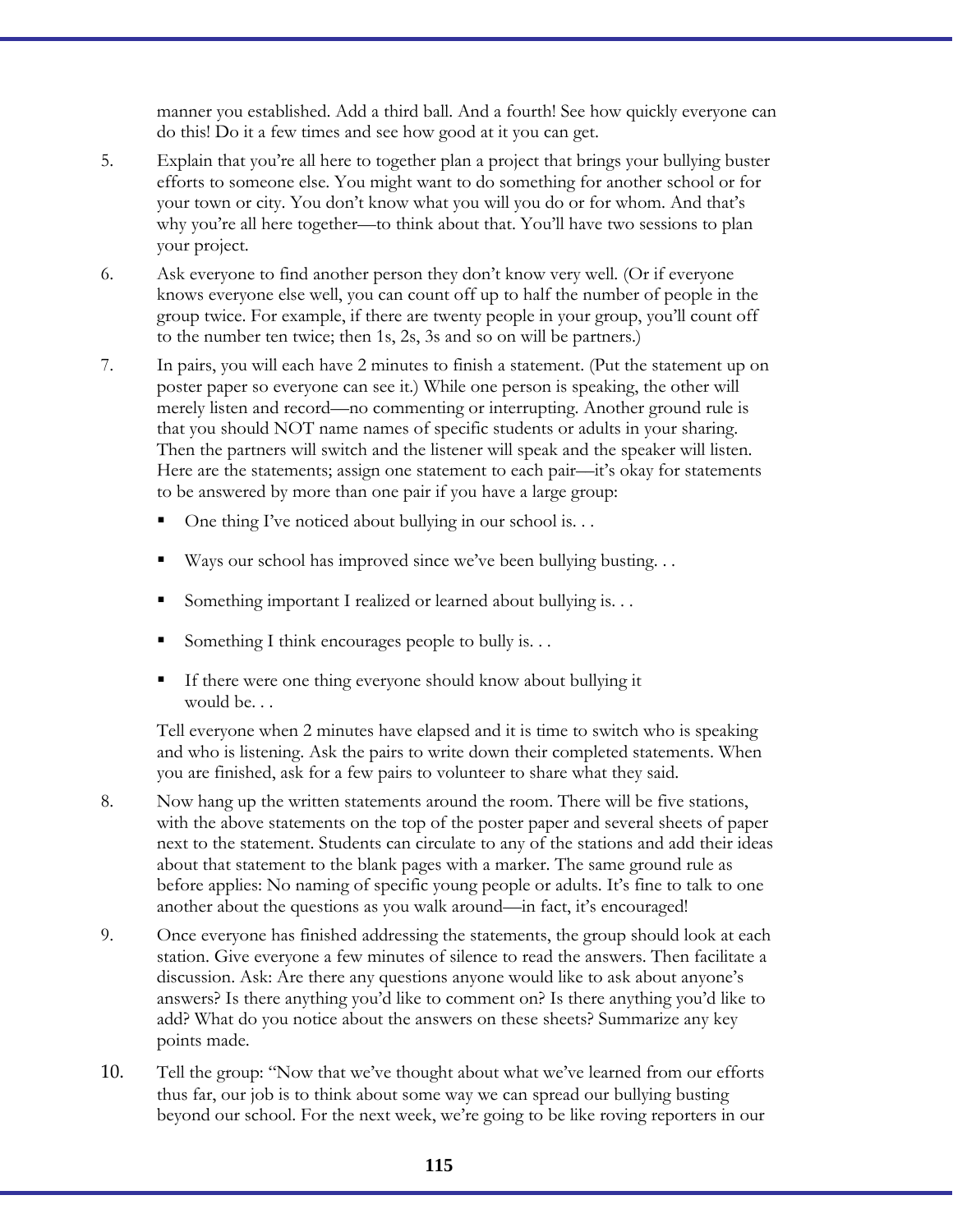community. Our job is to look for a problem to solve or an opportunity to spread caring and heal the hate.

 Pretend you are visiting here from another country. You've never been to the United States; you've never even seen American television shows or movies. What do you notice about how people treat one another? What examples of caring do you see? What examples of uncaring behavior do you see? Keep notes of what you observe. (On a sheet of paper write two columns: *Caring Behaviors* and *Uncaring Behaviors* to use for the next session). Next week you'll meet to share what we noticed."

(**NOTE**: Keep the written statements from #8 for next session.)

### **Session 2: It's Just Not Right That.** . . .

**Materials Needed:** Rope cut into 3-foot lengths (one length per person); poster paper and markers; the written statements from session #1 (hang them around the room).

- 1. Begin with a game of "Our Island."<sup>116</sup> For this game, give everyone a length of rope and tell them it has magical properties. "When you step into this rope circle, you immediately are in a safe place where nothing and no one can harm you. We can create our own islands of caring." Invite everyone to become their own little island (they will put an unbroken circle on the floor with their rope and then step into it.) There is only one rule to this game: "Everyone has to be on an island (with his or her feet within a rope circle) or they will fall into the deep sea of despair."
- 2. "So how does it feel? Hmm. A little boring, huh? Maybe someone wants a little company?" Now (without warning) remove one rope circle from the floor. And then another. And then another. Hopefully, each person who has been left "shipwrecked" will be invited onto another island. If not, prompt the group by restating the only rule of the game: "Everyone has to be on an island (with his or her feet within a rope circle) or they will fall into the deep sea of despair."
- 3. Keep removing circles until there is only one circle left. (This will become a group problem-solving activity, as everyone tries to find a way to keep everyone from falling into the sea of despair.) Do not help the group problem solve, but keep restating the one rule of the game. (**NOTE**: Their feet have to be in the circle, but they do not have to be standing! Many groups have solved this problem by sitting in a circle with just their heels inside the rope circle, technically meeting the one requirement of the game.)
- 4. Now have a brief discussion: "How did it feel as each rope circle was removed?" "What went well?" "What could have gone better?"
- 5. "Give yourself a big hand for saving everyone from the sea of despair!" Explain that today you will both identify a problem in your community to solve and create a plan to solve it.
- 6. Have everyone bring out their "reporter notebooks" and on the poster papers chart suggested "Examples of caring behavior" and "Examples of uncaring behavior." As you chart, point out any common themes that emerge.
- 7. Break students into pairs to share: "Thinking of what you saw in your communities, and what you heard other young people saw, complete the statement 'A big problem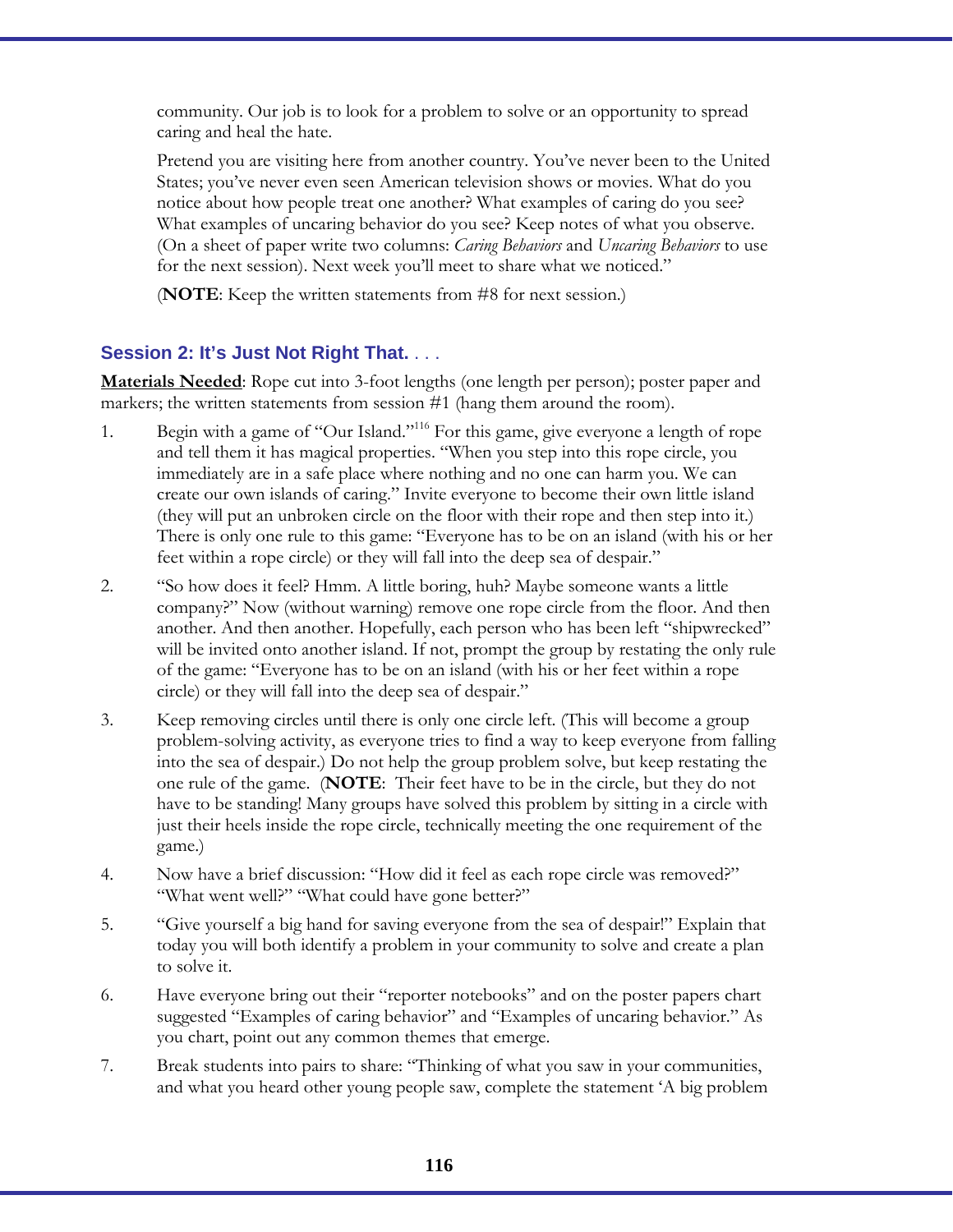in our community is. . . .' Give each person 2 minutes to share. Announce when it's time to switch partners.

- 8. Ask each pair to report out about what they discussed and chart the responses. In the large group, look at the things that students identified as "really big problems" in your community. Tell students you want to choose one problem and then plan to solve it. Facilitate a discussion about which problem would be a good one to work on. Move the group to consensus about which problem they will solve together.
- 9. Now together follow steps 1 through 4 of the STP problem-solving process (below) for the problem you identified.

## **STP: A Problem-Solving Process**

- 1. Specify the problem
- 2. List helping and hindering forces
- 3. Specify multiple solutions
- 4. Plan for action
- 5. Anticipate obstacles
- 10. Create a timeline for the project. Now elect various committees to plan the execution of your action plan, addressing step 5 of the STP problem-solving process.



## Delve Deeper

Great resources for young people can be found at **www.bullystoppers.com**.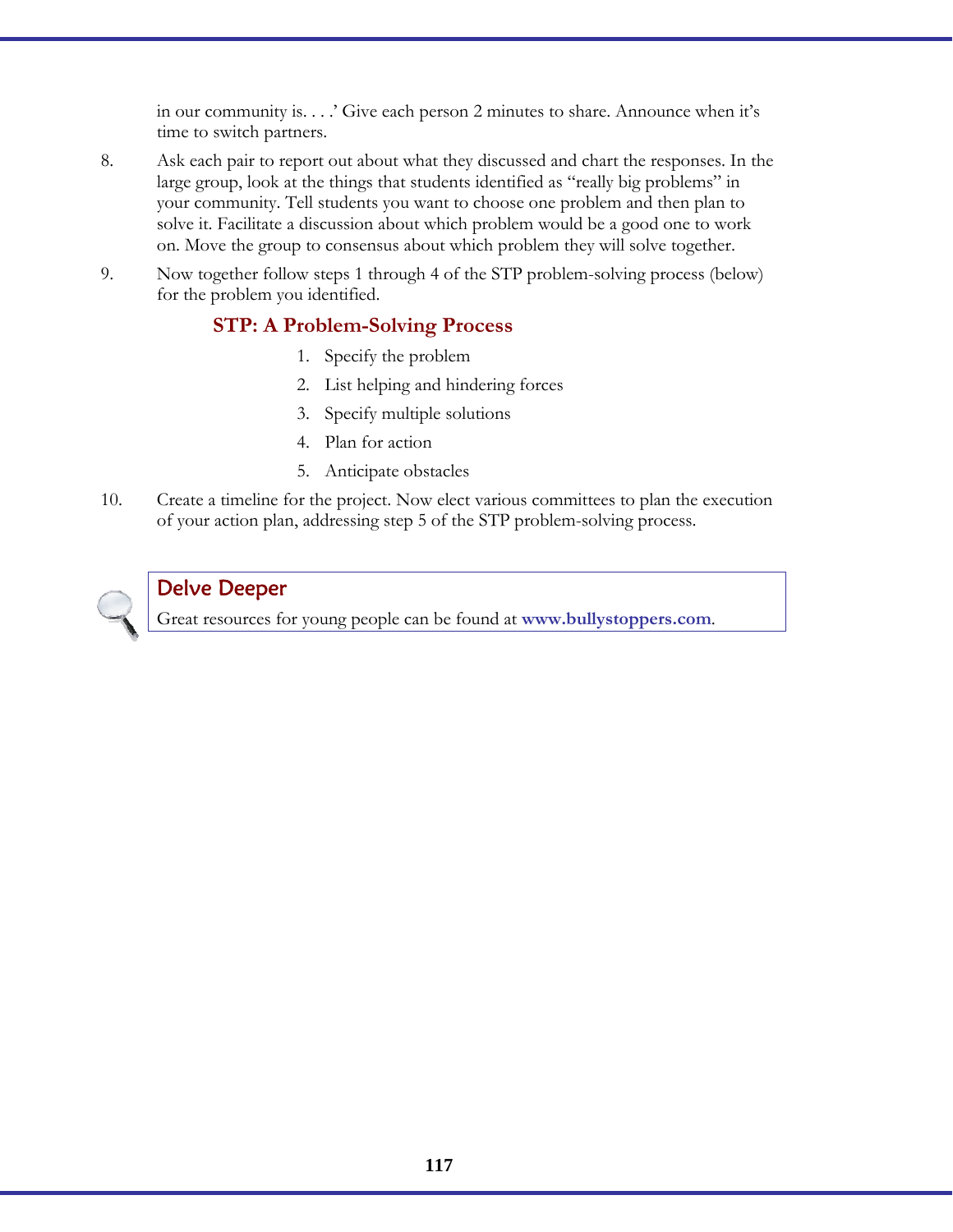# **In Conclusion…**

Bullying is characterized by an imbalance of power between target and bully; intent to harm; the threat of further aggression, and the creation of a hostile environment for one or more students. Bullying behavior which is left uncorrected harms targets, bullies, bystanders, and the overall school environment. When common myths about bullying are dispelled, students, educators, and parents alike come to realize the importance of both bullying prevention activities and interventions in episodes of bullying when they occur. This Guide provides tools useful in bringing about a systemic change in the culture of your school; a culture in which students are encouraged to be more proactive in showing care and respect for one another, and in which adults take an active interest in the safety and character development of students. It is equally important that adults and responsible bystanders intervene in bullying episodes when they become aware of them. Moreover, bullying has evolved with the advent of new technologies, so that cyberbullying is a key concern for  $21<sup>st</sup>$ century educators, and needs to be addressed just as energetically as more physical forms of intimidation.

 Everyone in a school and community has a role to play in bully-proofing the school. Students can become invested in bullying prevention through the process of co-creating "Group Agreements for Behavior" which go above and beyond the minimum standards of a student code of conduct. Students can also be nurtured as they show pro-social skills, like offering support to a target, and withdrawing the tacit permission bystanders can give to bullies with their silence. Adults provide leadership by stressing that each student is entitled to a safe place to learn, so that s/he can take full advantage of opportunities to develop his or her unique gifts and abilities. Adults can also discourage bullying behavior by ensuring that bullying is met with appropriate consequences which will help the bully understand the harm that is done and channel his or her need for power and status along more constructive paths. A school can also reduce bullying by increasing supervision of students in hallways, locker rooms, playgrounds, and cafeterias, where misconduct often goes on out of the sight of teachers and administrators. Open lines of communication between educators and students are essential, so that bullies cannot hide behind a "code of silence" that gives them shelter for wrongful conduct.

 Teachers set an example for students in the way they conduct their classroom activities, with the behaviors they themselves model and the ways in which they stimulate students' moral thinking and positive behaviors. Through constructive discipline, teachers can harness teachable moments which arise when bullying comes to their attention. The objective is less to punish the bully than to help her or him modify problem behaviors through social learning. Teachers can also reduce the incidence of bullying by taking steps to alleviate the power imbalance between bully and target, and mobilizing peer support for targets.

 Educators, parents, and the adults in young peoples' lives need to be alert for the warning signs of bullying. The "10 Steps to Safety" at page 100-01 provide a roadmap for effective interventions. Bullying cannot be allowed to continue and interventions must occur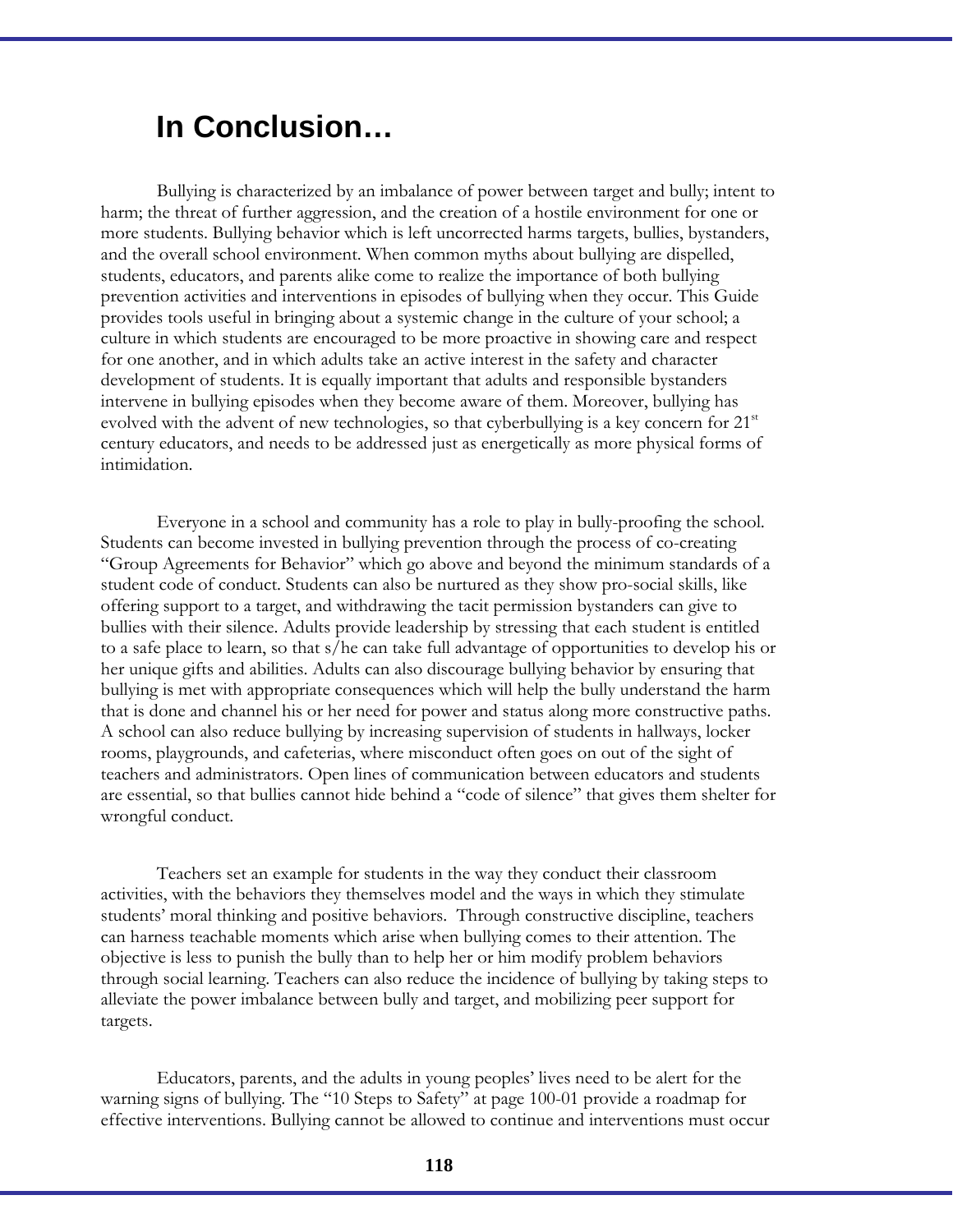as soon as possible. Inaction will likely be interpreted as condoning the behavior or suggesting that adults will do nothing about it.

 Like the title character in *Tom Brown's Schooldays,* students who are allies to targets are heroes whose moral courage should be held up as an example for emulation. There are many ways bystanders can help targets out, some of which involve confronting the bully and many that can defuse situations without confrontation. The social skills and character traits that lend themselves to being an ally to a target are also the qualities prized in model citizens.

 While certain students like LGBT youth and students with mental or physical disabilities are at higher risk for being targeted, bullying also cuts across traditional social boundaries. Prejudice reduction efforts can help change a school climate which might be fuelling social conflict. Yet the culture of caring and respect advocated in this Guide is a prophylactic against cruel behaviors that do not necessarily reflect divisions in the society at large.

 The moral and legal responsibility schools have for the well-being and academic development of students requires that bullying be acknowledged as a problem in need of solutions. This Guide is intended to equip all the relevant actors to make a difference in bully-proofing a school. The steps outlined are not exhaustive, but they can focus a school's willingness to act with the appropriate skills and techniques that have proven effective against bullying in Massachusetts schools in actual practice. Ultimately, however, each school and community need to take ownership of their own specific problems with bullying, and tailor responses to the circumstances of their site. There is no "one size fits all" approach. Most essential to effective anti-bullying strategies are a willingness to acknowledge the problem exists, and a collective effort among students, educators, school staff, parents, and the community.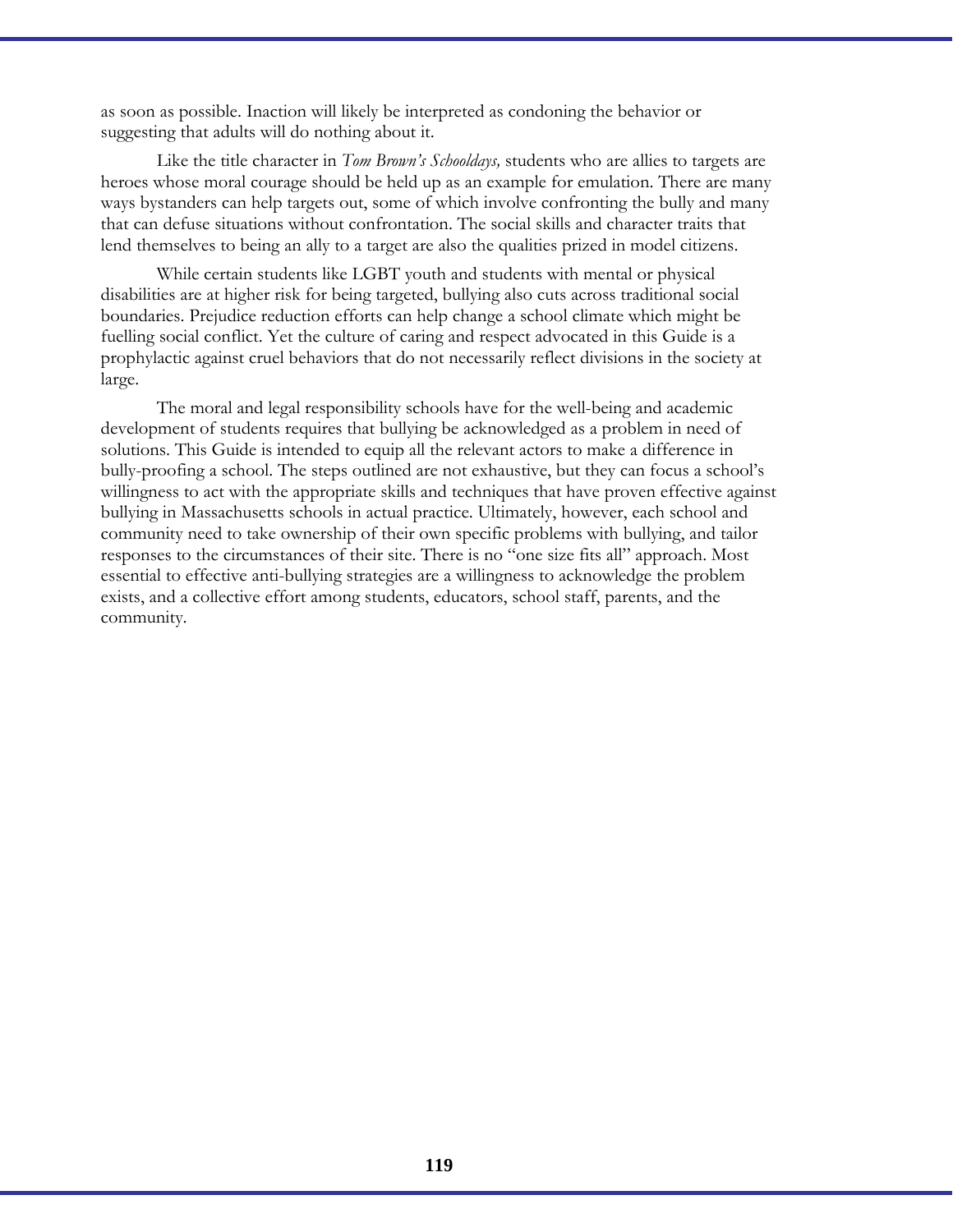### **Endnotes**

<sup>7</sup> The Final Report and Findings of the Safe School Initiative: Implications for the Prevention of School Attacks in the United States (2002). Available online at www.secretservice.gov/ntac/ssi\_final\_report.pdf .

<sup>8</sup> Oliver, R., Hoover, J. H., & Hazler, R. (1994). The perceived roles of bullying in small-town Midwestern schools. *Journal of Counseling and Development, 72*(4), 416-419.

9 Hoover, John and Oliver, Ronald (1996). *The Bullying Prevention Handbook: A guide for principals, teachers, and counselors.* National Education Service: Bloomington, IN. <sup>10</sup> Ibid.

 $\overline{a}$ 

<sup>11</sup> Garbarino, James and deLara, Ellen (2002). *And Words Can Hurt Forever: How to protect adolescents from bullying, harassment, and emotional violence.* Free Press: New York, NY.

 $\frac{12}{12}$  Goleman, Daniel (1995). *Emotional Intelligence*. Bantam Books: New York, NY<br><sup>13</sup> Garbarino, James and deLara, Ellen (2002). *And Words Can Hurt Forever: How to protect adolescents* 

*from bullying, harassment, and emotional violence.* Free Press: New York, NY.<br><sup>14</sup> Hoover, John and Oliver, Ronald (1996). *The Bullying Prevention Handbook: A guide for principals, teachers, and counselors.* National Edu

<sup>15</sup> *Ibid.* <sup>16</sup> Limber, Susan and Cedillo, Sylvia (2003). Responding to Bullying. *Intervention in School & Clinic*, March, Vol. 38, Issue 4, pg. 236.

<sup>17</sup> Maine Project Against Bullying. Available at http://lincoln.midcoast.com/~wps/against/bullying.html <sup>18</sup> "News Distorts Youth, Reports Say," *Youth Today*, May 2001, pg. 5.

<sup>19 19</sup> Garbarino, James and deLara, Ellen (2002). *And Words Can Hurt Forever: How to protect adolescents from bullying, harassment, and emotional violence*. Free Press: New York, NY.

<sup>20</sup> Olweus, Daniel. (2003). A Profile of Bullying at School *Educational Leadership*, 60 (6), 12–17.<br><sup>21</sup> National Resource Center for Safe Schools (1999). Recognizing and Preventing Bullying. Fact Sheet 4,

Winter, 1999, OJJDP.

<sup>22</sup> *Stop Bullying Now, available at http://stopbullyingnow.hrsa.gov/HHS\_PSA/pdfs/SBN\_Tip\_24.pdf* <sup>23</sup> 2006 Perdue University study discussed at

http://www.nagc.org/uploadedFiles/News\_Room/Press\_Releases/Bullying\_Press\_Release.pdf

<sup>24</sup> Batsche, G.M., & Knoff, H.M. (1994). Bullies and their victims: Understanding a pervasive problem in the schools. School Psychology Review, 23(2), 165-174

<sup>25</sup> Hoover, J.H., Oliver, R., Hazler, R.J. (1992). Bullying: perceptions of adolescent victims in the Midwestern USA. *School Psychology International*, 13, 5-16

<sup>26</sup> Hoover, J.H., Oliver, R.L., and Hazler, R.J. (1992). Bullying perceptions of adolescent victims in the Midwestern USA. *School Psychology International*, 13 (1), 5–16.

<sup>27</sup> Olweus, Daniel (1993) *Bullying at School: What We Know and What We Can Do (Understanding Children's Worlds). Blackwell Publishers: Oxford.* 

<sup>28</sup> Walker, H.M., Colvin, G. and Ramsey, E. (1995) *Antisocial Behaviors in School: Strategies and Best Practices.* Brooks/Cole: Pacific Grove, CA.

<sup>&</sup>lt;sup>1</sup> The Final Report and Findings of the Safe School Initiative: Implications for the Prevention of School Attacks in the United States (2002). Available online at www.secretservice.gov/ntac/ssi\_final\_report.pdf.

<sup>&</sup>lt;sup>2</sup> National Association of School Psychologists, in Labi, Nadya. "Let Bullies Beware." Time online, March 25, 2001.

<sup>&</sup>lt;sup>3</sup> Lumsden, L. Preventing Bullying. *ERIC Digest*. (2002).

Ballard, M., Argus, T., Remley, T. Bullying and school violence: A proposed prevention program*. NASSP Bulletin*, 83(607), 38-47 (1999).

Olweus, Daniel (2003) A Profile of Bullying at School. *Educational Leadership,* 60 (6), 12–17. <sup>6</sup>

MaineProject Against Bullying. Available at lincoln.midcoast.com/~wps/against/bullying.html .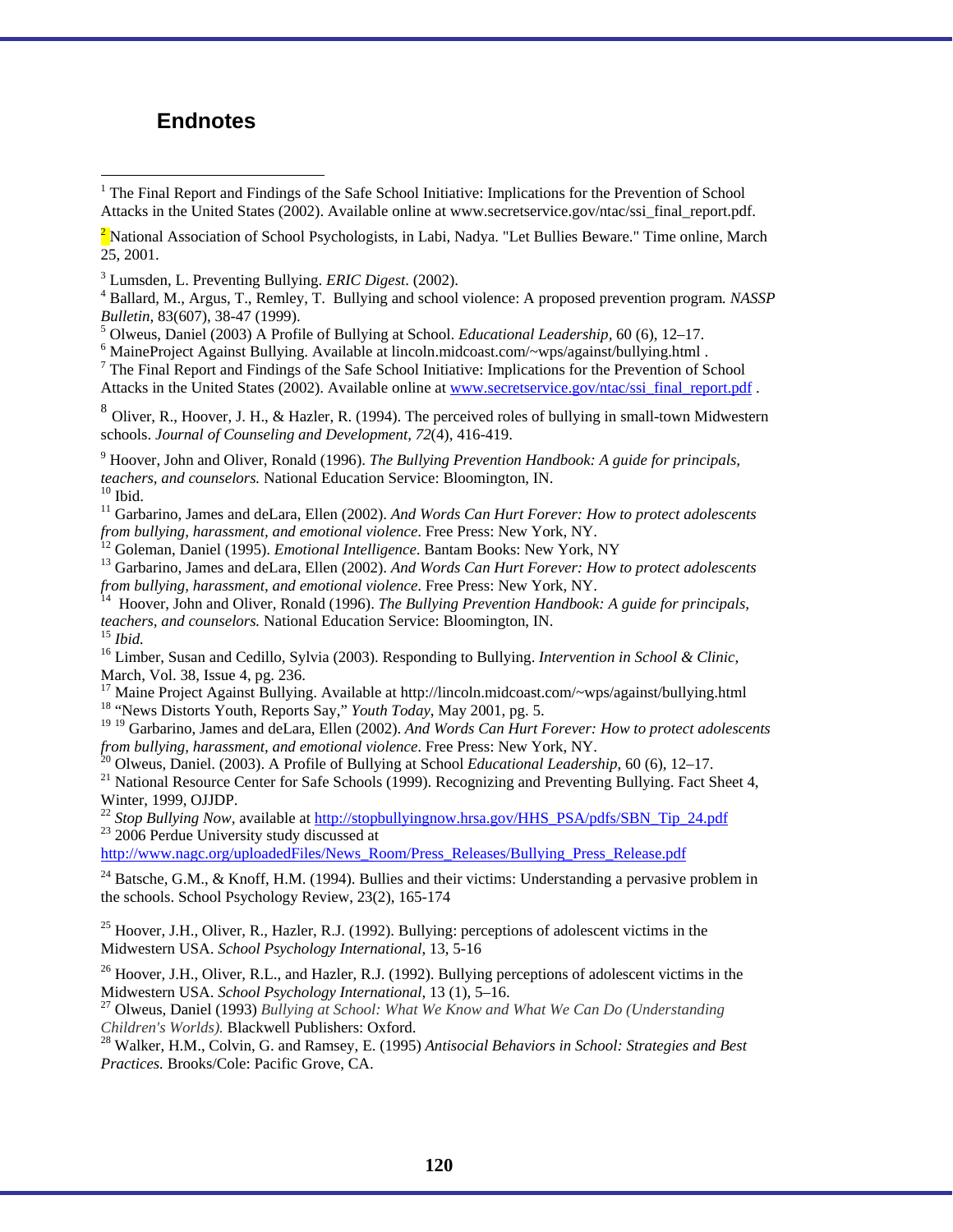<sup>29</sup> Olweus, Daniel. (1993) *Bullying at School: What We Know and What We Can Do (Understanding Children's Worlds)* Blackwell Publishers: Oxford.

<sup>30</sup> Olson, S. (1992). Developmental conduct problems and peer rejection in preschool children: A social systems analysis. *Journal of Abnormal Child Psychology*, 20, 327–350.

systems analysis. *Journal of Abnormal Child Psychology*, 20, 327–350. 31 Olweus, Dan (1993) *Bullying at School: What We Know and What We Can Do (Understanding* 

*Children's Worlds)* Blackwell Publishers: Oxford.<br><sup>32</sup> Eron, L.D. (1994) Theories of Aggression: From Drives to Cognition. In L.R. Huesmann (Ed.), *Aggressive Behavior: Current Perspectives* 3-11.New York: Plenum

<sup>33 "</sup>Girls Are More Likely to Suffer Cyberbullying" as reported in the *Guardian Unlimited*, March 22, 2007, available at http://www.guardian.co.uk/technology/2007/mar/22/news.pupilbehaviour

<sup>34</sup> Cooper, Doug and Snell, Jennie. (2003) "Bullying: Not Just a Kid Thing." *Educational Leadership*, 60 (6), 23–25

 $35$  Van der Wal, M., de Wit, C., & Hirasing, R. (2003) "Psychosocial Health Among Young Victims and Offenders of Direct and Indirect Bullying", *Pediatrics* Vol. 111 No. 6 June 2003, 1312-1317

<sup>36</sup> Pollack, William (1998) *Real Boys: Rescuing Our Sons from the Myth of Boyhood*. Random House: New York.

<sup>37</sup> Kupersmidt, J., & Patterson, C. (1991). "Childhood peer rejection, aggression, withdrawal, and perceived competence as predictors of self-reported behavior problems in preadolescence" *Journal of Abnormal Child Psychology*, 19: (4), 427–449. *See also* Twemlow, Stuart W.; Sacco, Frank C. (1996) "A clinical and interactionist perspective on the bully-victim-bystander relationship" *Bulletin of the Menninger Clinic*, Summer 96, Vol. 60, Issue 3, 296.

38 "30% of U.S. Schoolchildren Involved in Bullying," as reported in the *Washington Post*, April 24, 2002.

<sup>39</sup> National Association of School Psychologists, in Labi, Nadya. "Let Bullies Beware." Time online, March 25, 2001.

<sup>40</sup> Lumsden, Linda (2002). Preventing Bullying. *ERIC Digest*.<br><sup>41</sup> National Education Association (2002). "National Bullying Awareness Campaign," online at www.nea.org/schoolsafety/bullying.html.

42 Garbarino, James and deLara, Ellen (2002). *And Words Can Hurt Forever: How to protect adolescents* 

*from bullying, harassement, and emotional violence.* Free Press: New York, NY.<br><sup>43</sup> Hoover, John and Oliver, Ronald (1996). *The Bullying Prevention Handbook: A guide for principals, teachers, and counselors.* National Ed

<sup>44</sup> Maine Project Against Bullying. Available at lincoln.midcoast.com/~wps/against/bullying.html <sup>45</sup> Ballard, M., Argus, T., & Remley, T. (1999). Bullying and school violence: A proposed prevention program. *NASSP Bulletin*, 83(607), 38–47.<br><sup>46</sup> National Resource Center for Safe Schools (1999). Recognizing and Preventing Bullying. Fact Sheet 4,

Winter, 1999, OJJDP.

 $47$  Dr. Leonard Eron, University of Michigan psychologist as reported in "Bullying: A Serious Business" by Nancy Wartik in Child Magazine, February, 2001.

<sup>48</sup> Ballard, M., Argus, T.,  $\&$  Remley, T. (1999). "Bullying and school violence: A proposed prevention program." *NASSP Bulletin*, 83(607), 38–47.<br><sup>49</sup> "30% of U.S. Schoolchidlren Involved in Bullying," as reported in the *Washington Post*, April 24, 2002.

<sup>50</sup> National Education Association (2002). "National Bullying Awareness Campaign." Available at www.nea.org/schoolsafety/bullying.html

<sup>51</sup> Coloroso, Barbara. *The Bully, the Bullied, and the Bystander:* From Preschool to High School--How Parents and Teachers Can Help Break the Cycle of Violence. Collins: 2004.

 $52$  Definition developed at the 1998 International Associations of Chiefs of Police Summit on Hate Crime in America. The definitions applicable under Massachusetts law appear at G.L. c.22C, § 32 and 501 CMR 4.02.

<sup>53</sup> 501 CMR 4.04 (3).

<sup>54</sup> From the U.S. Department of Justice, Federal Bureau of Investigation, Hate Crime Data Collection Guidelines, 1992, pages 2-3; Uniform Definitions and Guidelines for Identification of Crimes Motivated, All or in Part, by Race, Ethnicity, Religion and Sexual Orientation, S.B. 2080, from Final Report, Attorney General's Commission on Racial, Ethnic, Religious and Minority Violence, 1986, Appendix E. The bias indicators applicable under Massachusetts law appear at 501 CMR 4.04.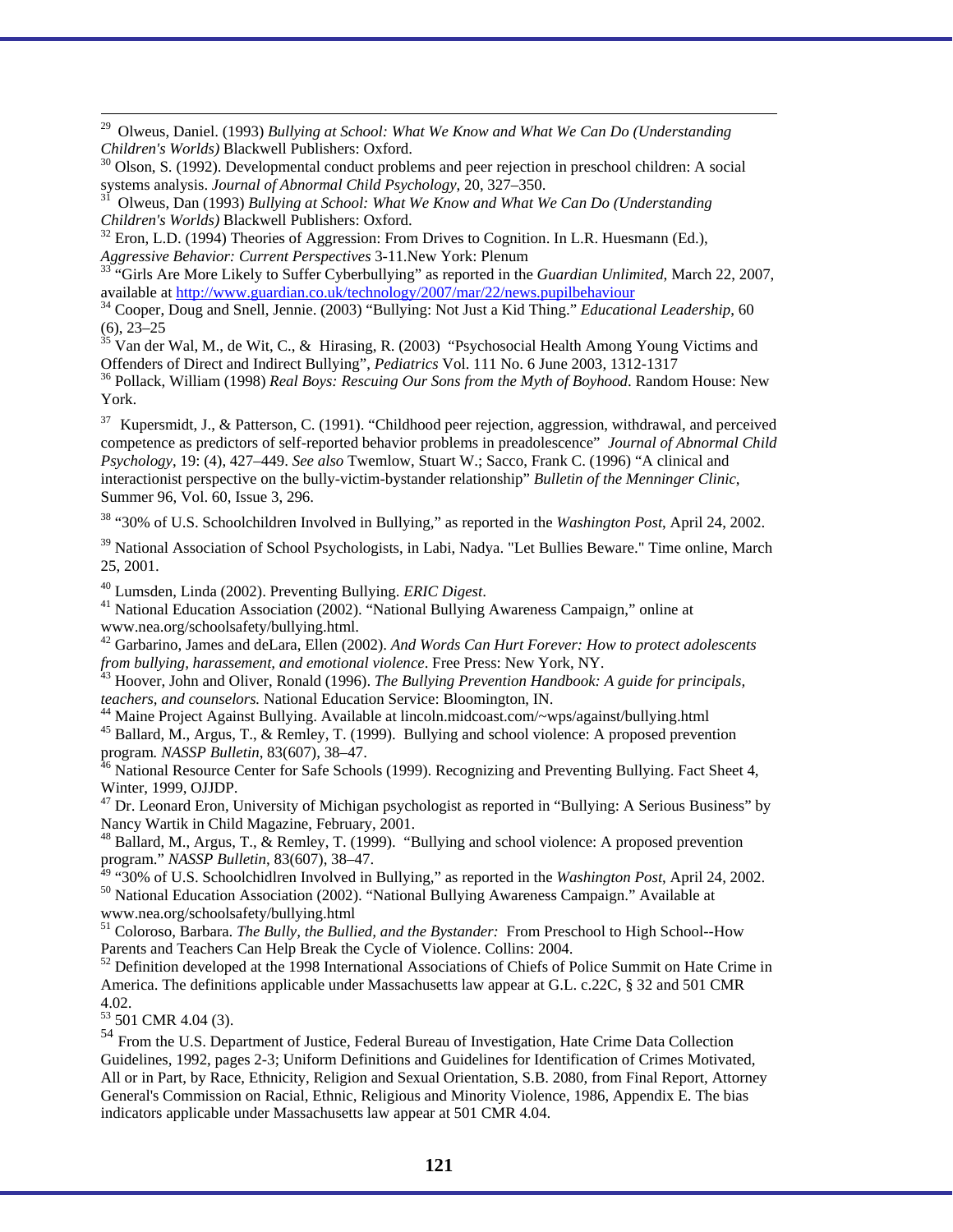<sup>55</sup> Pepler, Debra and Zeigler, S. and Rosenstein-Manner, M. (1991) "Bullying in School," LaMarsh Center for Research on Violence and Conflict Resolution at York University.

<sup>56</sup> Kaufman, P., Chen, X., Choy, S.P., Peter, K., Ruddy, S.A., Miller, A.K., Fleury, J.K., Chandler, K.A., Planty, M.G., & Rand, M.R. (2001) *Indicators of School Crime and Safety: 2001* (NCES 2002–113/NCJ 190075.) Washington, DC: U.S. Departments of Education and Justice.

 $57$  Kaufman, P., Chen, X., Choy, S.P., Peter, K., Ruddy, S.A., Miller, A.K., Fleury, J.K., Chandler, K.A., Planty, M.G., & Rand, M.R. (2001) *Indicators of School Crime and Safety: 2001* (NCES 2002-113/NCJ 190075.) Washington, DC: U.S. Departments of Education and Justice.

58 Killen, M. & Strangor, C. (2001). Children's social reasoning about inclusion and exclusion in gender and race peer group contexts. *Child Development*, 72 (1), 174–186.

 $^{59}$  Garofalo, R., Wolf, C., Kessel, S., Palfrey, J., & DuRant, R.H. (1998), The association between health risk behaviors and sexual orientation among a school-based sample of adolescents. Pediatrics, 101(5), 895– 902.

<sup>60</sup> The 2005 Massachusetts Youth Risk Behavior (MYRBS), Massachusetts Department of Education.

<sup>61</sup> Jennings, Kevin, (2000) "But Who Are They Bullying?" Fall 2000 Issue of *Respect*, GLSEN <sup>62</sup> See G.L. c. 76, §5; c. 71, §37H; c. 265, §37.

 $63$  This title was inspired by the name of a highly regarded guide on the topic by Nan Stein and Lisa Sjostrom (1994) *Flirting or Hurting? A teacher's guide on student-to-student harassment in schools.* <sup>64</sup> Limber, Susan and Cedillo, Sylvia (2003). Responding to Bullying. Intervention in *School & Clinic*, March, Vol. 38, Issue 4, pg. 236.

65 Definition taken from the 2001 American Association of University Women (AAUW) publication *Hostile Hallways: Bullying, Teasing and Sexual Harassment in Schools,* available at

http://www.aauw.org/research/all.cfm<br><sup>66</sup> Statistic obtained from the Center for Children.

67 American Association of University Women, *Hostile Hallways: Bullying, Teasing and Sexual* 

*Harassment in School* (2001), available at http://www.aauw.org/research/all.cfm<br><sup>68</sup> Used with permission from "Sexual Harassment: It's Not Academic" from the Office for Civil Rights.<br><sup>69</sup> Willard, Nancy (2005) An Educato Safe and Responsible Internet Use.

 $70$  Ibid.

<sup>71</sup> Centers of Disease Control and Prevention "Research Announcement", November 27, 2007  $(\frac{http://www.cdc.gov/ncipc/dvp/electronic_aggression.htm}{72}$ <br>
See Mass. Gen. Laws c. 269, § 17.

<sup>73</sup> Protecting Students from Harassment and Hate Crime from the U.S. Department of Education, Office of Civil Rights (1999). Available online at www.ed.gov/offices/OCR/archives/Harassment/index.html

<sup>74</sup> Bandura, A. (1986). Social Foundations of *Thought and Action*. Englewood Cliffs, NJ.: Prentice-Hall.<br><sup>75</sup> Elias, M., Lantieri, L., Patti, J., Shriver, T., Walbert, H. Weissbert, R. and Zins, J. (2000) "No New Wars

Needed!" *CASEL Collections* (CASEL: Chicago, IL).<br><sup>76</sup> Schaps, Eric (2003). Creating a School Community. *Educational Leadership*, March, 31-33.<br><sup>77</sup> Ibid.

78 From the Olweus Bullying Prevention Program as described in "Bullying at School" (2003). *Educational* 

<sup>79</sup> As reported in "Seeds of Change," *Teacher* Magazine (March 2001).<br><sup>80</sup> From the Olweus Bullying Prevention Program as described in Bullying at School (2003). *Educational Leadership*, 60 (6), 12-17 by Dan Olweus.

<sup>81</sup> See Bell, Stephen K.; Coleman, Jennifer K.; Anderson, Adam; Whelan, James P.; Wilder, Cherie (2000) The Effectiveness of Peer Mediation in a Low-SES Rural Elementary School. *Psychology in the Schools,* 37 (6) 505-16.

 $\frac{82}{82}$  National Resource Center for Safe Schools, 1999.<br> $\frac{83}{83}$  Available at http://edtech.kennesaw.edu/intech/cooperativelearning.htm. Accessed July 2007.

 $84$  These suggestions were drawn from a combination of programs including the Olweus Bullying Prevention Program.

<sup>85</sup>Weissbourd, R (2003). Moral Teachers, Moral Students. *Educational Leadership*, 60 (6), 6–11. <sup>86</sup> Ibid.